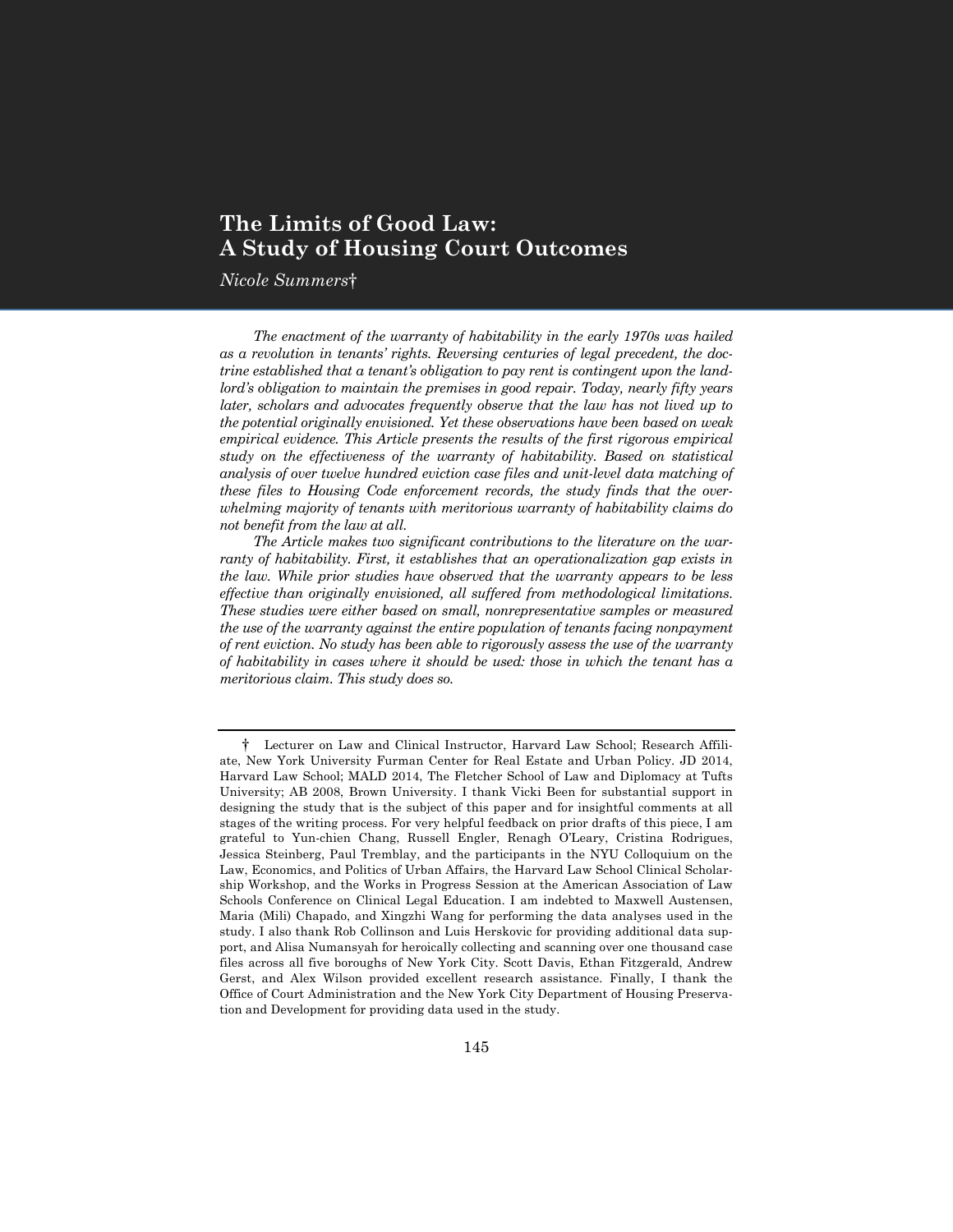*Second, the Article upends the leading theories for why the warranty of habitability is ineffective. These theories posit that tenants are unable to benefit from the warranty of habitability because they lack access to legal representation and/or because strict requirements exist for assertion of the claim. The findings of this study show that neither theory withstands empirical scrutiny. Specifically, the data reveal that although legal representation significantly affects a tenant's likelihood of benefiting from the warranty of habitability, most represented tenants with meritorious claims still do not benefit from the law at all. The findings also demonstrate that the strict procedural requirements cannot explain the law's ineffectiveness—even where the requirements are absent, the law rarely protects tenants.*

| Ī. |                                                                |                                                                                                                             |  |  |  |
|----|----------------------------------------------------------------|-----------------------------------------------------------------------------------------------------------------------------|--|--|--|
|    | А.                                                             |                                                                                                                             |  |  |  |
|    | $\mathbf{B}$                                                   |                                                                                                                             |  |  |  |
|    | C.                                                             | Developments in Warranty of Habitability Laws 162                                                                           |  |  |  |
| H. | EXISTING RESEARCH ON THE WARRANTY'S EFFECTIVENESS AND THEORIES |                                                                                                                             |  |  |  |
|    |                                                                |                                                                                                                             |  |  |  |
|    | А.                                                             | Use and Effectiveness of the Warranty of Habitability 166                                                                   |  |  |  |
|    | B.                                                             |                                                                                                                             |  |  |  |
|    | $\mathcal{C}$ .                                                |                                                                                                                             |  |  |  |
|    |                                                                |                                                                                                                             |  |  |  |
|    | А.                                                             |                                                                                                                             |  |  |  |
|    | $\mathbf{B}$                                                   |                                                                                                                             |  |  |  |
|    | $\mathcal{C}$ .                                                |                                                                                                                             |  |  |  |
|    | D.                                                             |                                                                                                                             |  |  |  |
|    |                                                                | $1_{-}$                                                                                                                     |  |  |  |
|    |                                                                | $2_{-}$                                                                                                                     |  |  |  |
|    |                                                                |                                                                                                                             |  |  |  |
|    | $\mathsf{A}_{\cdot}$                                           | Question 1: To What Extent Do Tenants Who Have Meritorious<br>Warranty of Habitability Claims Receive Rent Abatements? 190  |  |  |  |
|    |                                                                | 1.                                                                                                                          |  |  |  |
|    |                                                                | $\overline{2}$ .                                                                                                            |  |  |  |
|    |                                                                | 3.                                                                                                                          |  |  |  |
|    | <b>B.</b>                                                      | Question 2: To What Extent Do Tenants with Meritorious                                                                      |  |  |  |
|    |                                                                | Warranty of Habitability Claims Receive Other Benefits from                                                                 |  |  |  |
|    |                                                                | the Claim, Such as a Longer Time Period to Repay Rental                                                                     |  |  |  |
|    |                                                                | Arrears or the Avoidance of a Possessory Judgment?  194                                                                     |  |  |  |
|    |                                                                | $\mathbf{1}$ .                                                                                                              |  |  |  |
|    |                                                                | $\overline{2}$ .                                                                                                            |  |  |  |
|    |                                                                | 3.                                                                                                                          |  |  |  |
|    | C.                                                             | Question 3: Does the Warranty of Habitability Serve as an<br>Effective Tool to Hold Landlords Accountable for Making Needed |  |  |  |
|    |                                                                |                                                                                                                             |  |  |  |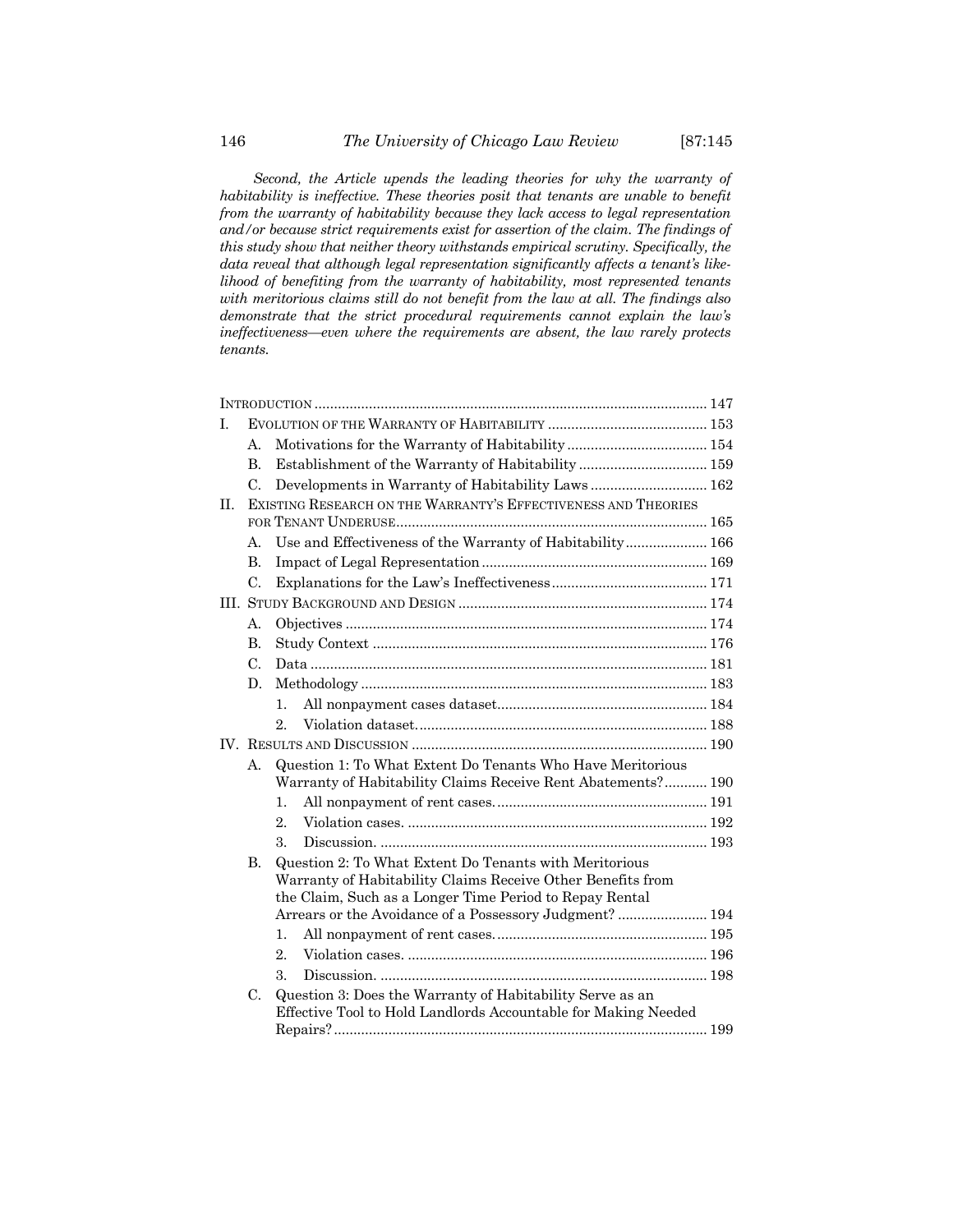#### 2020] *The Limits of Good Law* 147

|    | 1.                    |  |                                                                                                                                                                                            |  |  |
|----|-----------------------|--|--------------------------------------------------------------------------------------------------------------------------------------------------------------------------------------------|--|--|
|    | $2_{-}$               |  |                                                                                                                                                                                            |  |  |
|    | $\mathcal{R}_{\cdot}$ |  |                                                                                                                                                                                            |  |  |
| D. |                       |  |                                                                                                                                                                                            |  |  |
|    |                       |  |                                                                                                                                                                                            |  |  |
|    |                       |  |                                                                                                                                                                                            |  |  |
|    | 2                     |  |                                                                                                                                                                                            |  |  |
|    | $3_{-}$               |  |                                                                                                                                                                                            |  |  |
|    |                       |  |                                                                                                                                                                                            |  |  |
|    |                       |  |                                                                                                                                                                                            |  |  |
|    |                       |  |                                                                                                                                                                                            |  |  |
|    |                       |  |                                                                                                                                                                                            |  |  |
|    |                       |  | Question 4: To the Extent It Exists. Is the Warranty of<br>Habitability Operationalization Gap Simply a Result of the Lack<br>V. IMPLICATIONS OF THE FINDINGS FOR OUR UNDERSTANDING OF THE |  |  |

#### **INTRODUCTION**

Ms. J's apartment in the South Bronx had become truly unlivable. The bathroom ceiling had collapsed, the walls were covered in mold, and the entire place was infested with mice.1 There were leaks in the bedroom and bathroom that had become so severe that, on multiple occasions, water flooded not only Ms. J's apartment, but also the hallways of the building and neighboring units.2 Ms. J had called the City to report the problems, and inspectors had cited the landlord for violations of the Housing Code, but still no repairs had been made.3 Eventually, Ms. J stopped paying rent, as was her legal right to do. Since the early 1970s, the warranty of habitability has established that a tenant's obligation to pay rent is contingent upon the landlord's obligation to maintain the premises in good repair.4 The law states that where a landlord fails to maintain the property, the tenant is entitled to a rent abatement—a reduction in the amount of rent owed.5 Rather than fix the conditions in Ms. J's apartment,

<sup>1</sup> Request for and Report of Resource Assistant Premises Visit, *Beaumont Management Group, LLC v Jackson*, LT-021832-16/BX, \*1–2 (NY City Civ filed Dec 21, 2016). 2 Id.

<sup>3</sup> Open Violation Summary Report, *Beaumont*, LT-021832-16/BX, \*1 (NY City Civ filed Aug 8, 2017).

<sup>4</sup> See *Javins v First National Realty Corp*, 428 F2d 1071, 1072–73 (DC Cir 1970). The warranty of habitability is often referred to as the "implied warranty of habitability" because it is implied in every residential rental agreement. See, for example, id at 1080 ("[T]he District's housing code requires that a warranty of habitability be implied in the leases of all housing that it covers."). In New York, the doctrine is typically referred to as the "warranty of habitability" because it was enacted by statute. See NY Real Prop Law § 235-b. I use the term "warranty of habitability" or simply "warranty" to reflect this local usage and for simplicity of language.

<sup>5</sup> See, for example, *Javins*, 428 F2d at 1072–73 & n 3.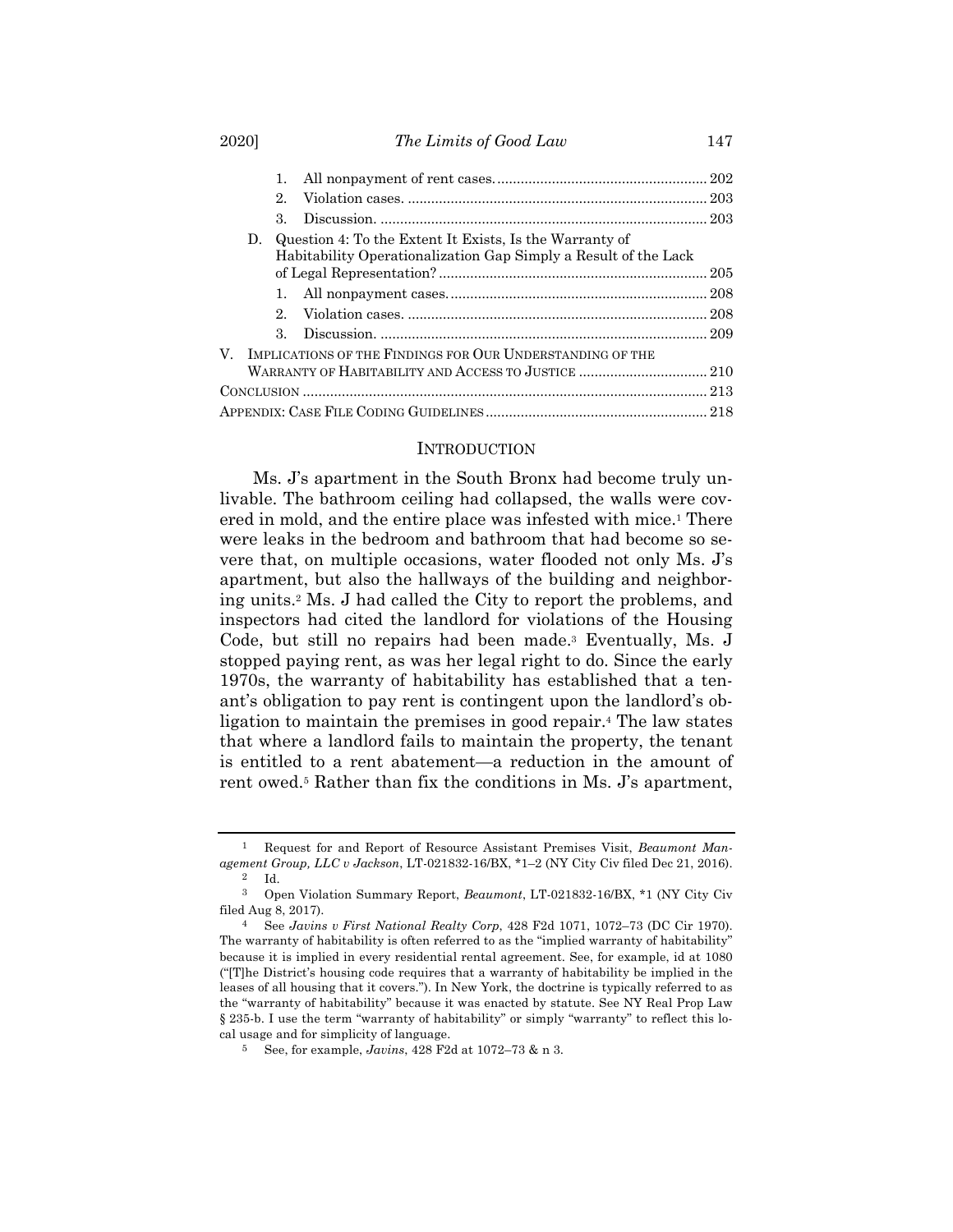however, the landlord filed an eviction action against her for nonpayment of rent.6 The law contemplates this response and allows the warranty of habitability to be asserted as a defense and counterclaim to the eviction complaint.7

The two sides came into Housing Court in July 2016, and the judge ordered the landlord to correct the defective conditions.8 The order required the landlord to make the repairs on two specific dates in August.9 Yet Ms. J waited at home all day both days, and no one ever showed.10 The parties went back into court in early September, and the court again ordered the landlord to make the repairs—this time, a few weeks later.11 The landlord again did not comply.<sup>12</sup> This series of events repeated itself six more times throughout the fall and winter of 2016, and even into the spring and summer of 2017.13 Each time, the court ordered the landlord to make the exact same repairs, and each time, the landlord ignored the order.14 Eventually, the case settled.15 The landlord still had not made any of the repairs, but Ms. J agreed to repay the full amount of the back rent.16 The letter of the law had proven meaningless. Despite spending over a year in court, Ms. J was unable to effectively invoke her right to a rent abatement, nor was she able to use the law to secure performance of the repairs. And Ms. J had an attorney.17

The warranty of habitability was hailed as a "revolution" in landlord-tenant law;18 it was expected to provide a "powerful

16 Id.

<sup>6</sup> Petition Non-Payment Dwelling, *Beaumont*, LT-021832-16/BX, \*1 (NY City Civ filed Apr 1, 2016).

<sup>7</sup> See, for example, *Park West Management Corp v Mitchell*, 391 NE2d 1288, 1295 (NY 1979).

<sup>8</sup> Stipulation of Settlement, *Beaumont*, LT-021832-16/BX, \*1 (NY City Civ filed July 27, 2016).

<sup>9</sup> Id.

<sup>10</sup> Affidavit of Respondent, *Beaumont*, LT-021832-16/BX, \*2 (NY City Civ filed July 14, 2017).

<sup>11</sup> Stipulation of Settlement, *Beaumont*, LT-021832-16/BX, \*1 (NY City Civ filed Sept 7, 2016).

<sup>12</sup> Stipulation of Settlement, *Beaumont*, LT-021832-16/BX, \*1 (NY City Civ filed Oct 26, 2016).

<sup>13</sup> See Affirmation in Opposition to Petitioner's Motion to Restore, *Beaumont*, LT-021832-16/BX, \*1–5 (NY City Civ filed July 18, 2017).

<sup>14</sup> Id.

<sup>15</sup> Abatement Hearing, *Beaumont*, LT-021832-16/BX, \*1 (NY City Civ filed Jan 12, 2018).

<sup>17</sup> Affirmation in Opposition to Petitioner's Motion to Restore, *Beaumont*, LT-021832-16/BX, \*1 (NY City Civ filed July 18, 2017).

<sup>18</sup> Edward H. Rabin, *The Revolution in Residential Landlord-Tenant Law: Causes and Consequences*, 69 Cornell L Rev 517, 521 (1984).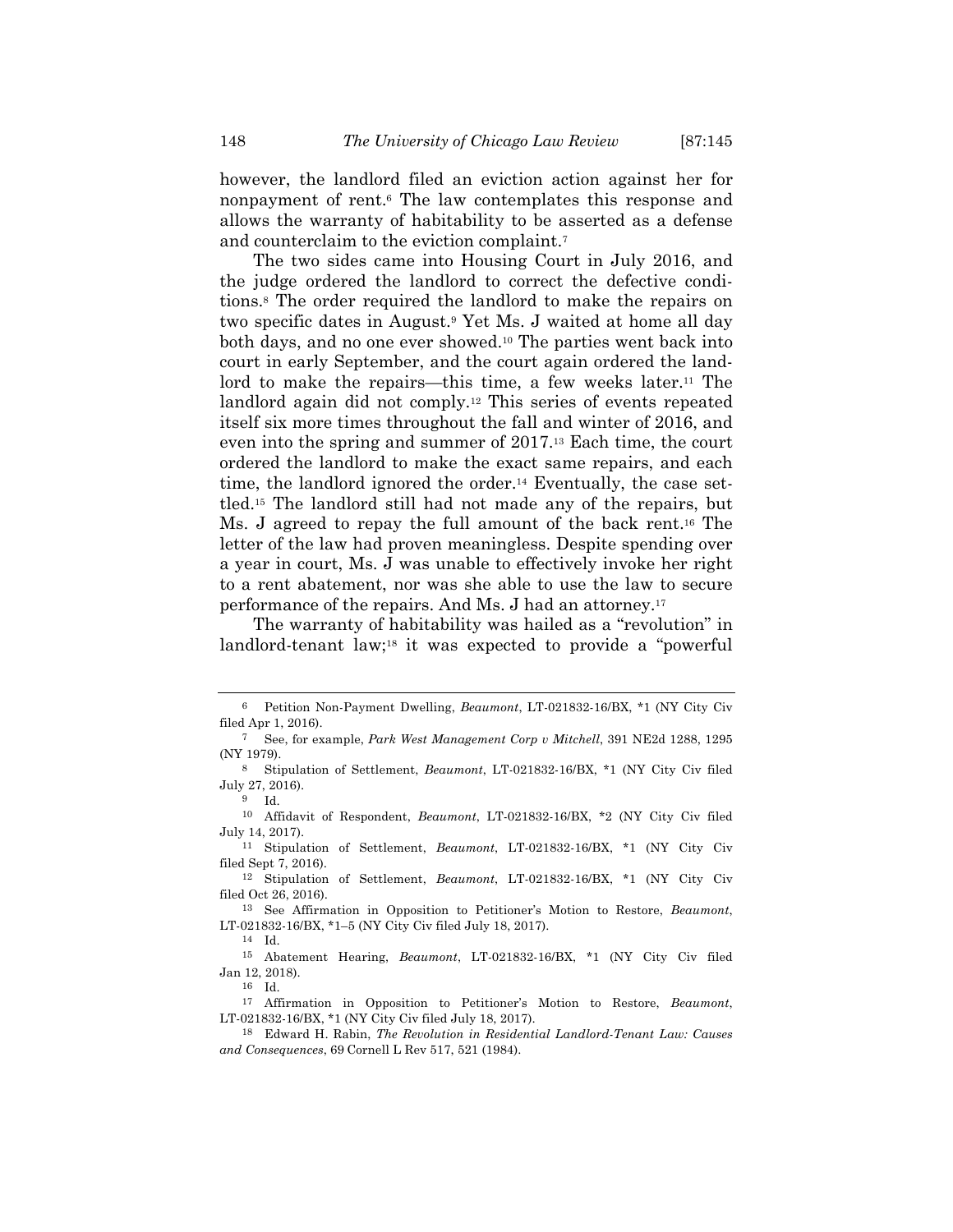new remed[y] with which the urban poor could compel landlords to maintain their buildings adequately."19 Yet nearly fifty years after the warranty's enactment, to what extent is Ms. J's experience typical, and to what extent is it an outlier? This Article presents the results of the first large-scale empirical study rigorously assessing the extent to which there is a warranty of habitability operationalization gap—a gap between the number of tenants with meritorious claims<sup>20</sup> and the number of tenants who receive some benefit from the claim. Determining that there is a large gap, the study explores the reasons underlying it through further empirical analysis. The results upend the leading theories on why the warranty of habitability is underenforced.

The study was conducted in the largest rental market in the country, New York City,<sup>21</sup> looking specifically at nonpayment of rent eviction cases.<sup>22</sup> Data was collected and analyzed to determine: (1) the overall rate of rent abatements in cases in which the tenant has a meritorious warranty of habitability claim; (2) whether and to what extent tenants with meritorious warranty claims receive other benefits from the claim, such as longer periods of time to repay rental arrears or avoidance of

<sup>19</sup> David A. Super, *The Rise and Fall of the Implied Warranty of Habitability*, 99 Cal L Rev 389, 394 (2011). See also Paula A. Franzese, Abbott Gorin, and David J. Guzik, *The Implied Warranty of Habitability Lives: Making Real the Promise of Landlord-Tenant Reform*, 69 Rutgers L Rev 1, 12 (2016) ("Social justice reformers and tenants' advocates heralded the advent of the implied warranty of habitability with great hopefulness.").

<sup>20</sup> Cases with meritorious claims were identified based on evidence of conditions of disrepair in the unit. For a detailed description of the methodology, see Part III.D.

<sup>21</sup> According to the 2010 US Census, New York City had 2,146,892 renter households. See US Census Bureau, *New York City Profile of General Population and Housing Characteristics: 2010* (2010), archived at https://perma.cc/N8WR-9Y73. Los Angeles, the next largest city in the United States, has only 814,305 renter households. See US Census Bureau, *Los Angeles City Profile of General Population and Housing Characteristics: 2010* (2010), archived at https://perma.cc/8PCK-4SJS. New York City was also selected as the site for this study for a number of other reasons. See Part III.B.

<sup>22</sup> Although the warranty of habitability may be asserted by tenants affirmatively, it is generally understood that the potential of the claim lies in its use as a defense and counterclaim in nonpayment of rent eviction cases. Affirmative cases tend to involve complicated and lengthy procedural requirements, and access to counsel is limited, as legal services providers prioritize representation of tenants who are at risk of eviction. See Jessica K. Steinberg, *Informal, Inquisitorial, and Accurate: An Empirical Look at a Problem-Solving Housing Court*, 42 L & Soc Inquiry 1058, 1065 (2017). In eviction cases, by contrast, tenants are already in court and can simply assert the claim as a defense or counterclaim in the case. See Franzese, Gorin, and Guzik, 69 Rutgers L Rev at 2–3 n 1 (cited in note 19). See also Steinberg, 42 L & Soc Inquiry at 1064–65 (cited in note 22) (describing the problems involved in pursuing habitability claims both affirmatively and defensively).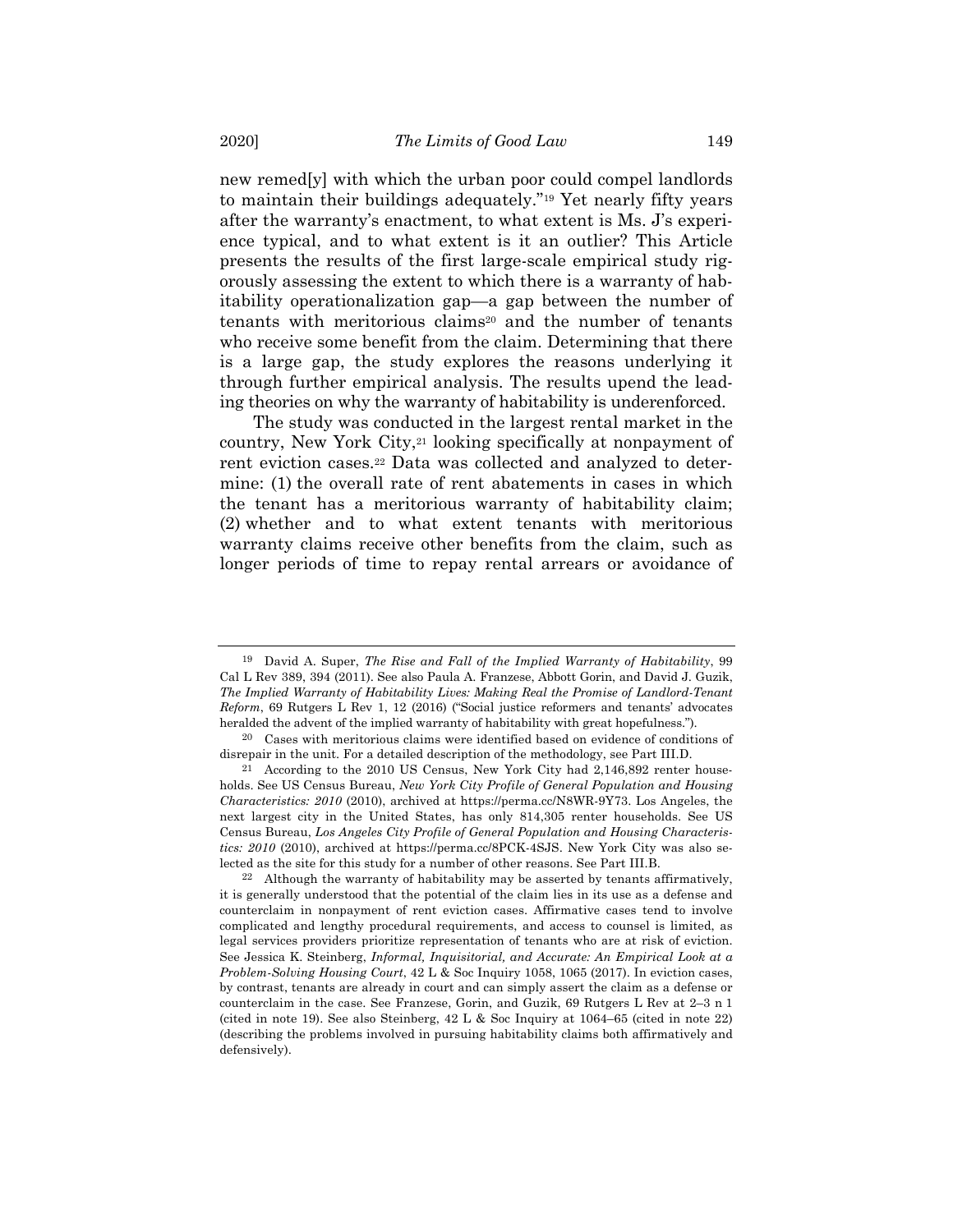possessory judgments;23 (3) whether and to what extent the warranty functions as a tool within eviction proceedings to secure repairs; and (4) whether and to what extent legal representation affects a tenant's ability to benefit from the warranty where he or she has a meritorious claim.

The study was conducted using two unique datasets of nonpayment of rent eviction cases from 2016. The first dataset is a statistically significant sample of all nonpayment of rent eviction cases in which the tenant appeared. The second dataset is a statistically significant sample of nonpayment of rent eviction cases in which the tenant appeared and there were open "hazardous" or "immediately hazardous" Housing Code violations at the unit at the time the case was filed.24 This dataset was constructed based on a unique unit-level matching of eviction case data with Housing Code violation data. In total, over twelve hundred nonpayment of rent eviction case files were collected, reviewed, and coded.25

The study found that very few tenants with meritorious warranty of habitability claims actually benefited from the law. Overall, less than 2 percent of tenants who had meritorious claims received rent abatements. Perhaps even more astonishing, only 7 percent of tenants whose landlords have been cited by the City for hazardous or immediately hazardous Housing

<sup>23</sup> A possessory judgment is a judgment that grants a legal right to possession of the unit in favor of the landlord. *Judgments in Nonpayment Cases* (New York State Unified Court System), archived at https://perma.cc/G586-F45F. In order for a landlord to regain physical possession of a unit, the landlord must obtain a possessory judgment and must be entitled to issuance and execution of the warrant of eviction. Id. Typically, settlement agreements that include a possessory judgment also authorize the issuance of the warrant of eviction, but stay execution of the warrant to provide the tenant time to pay the rental arrears. If a tenant does not pay the arrears by the deadline included in the settlement agreement, the landlord is authorized to execute the warrant of eviction (in other words, physically evict the tenant) without appearing before a judge. *New York City Landlords & Owners: Questions & Answers About Housing Court* \*22 (Access to Justice NY State Courts, July 2012), archived at https://perma.cc/RL65-A2GJ. Where a settlement agreement does not include a possessory judgment, the landlord must file a motion for issuance of judgment upon the tenant's breach, and the judge must allow that motion before the landlord can proceed with the physical eviction. Id. Thus, tenants have stronger procedural protections against physical eviction where they are able to avoid possessory judgments.

<sup>24</sup> The Housing Code system in New York City has three classifications of violations: "Class A" for nonhazardous violations, such as a bathroom door that needs refitting or painting that needs to be done; "Class B" for hazardous violations, such as a defective carbon monoxide detector; and "Class C" for immediately hazardous violations, such as the lack of heat or hot water. See NYC Admin Code § 27-2001 et seq. Class A violations must be repaired within ninety days, Class B within thirty days, and Class C within twenty-four hours. NYC Admin Code § 27-2001 et seq.

<sup>25</sup> A more detailed description of the study's methodology is provided in Part III.D.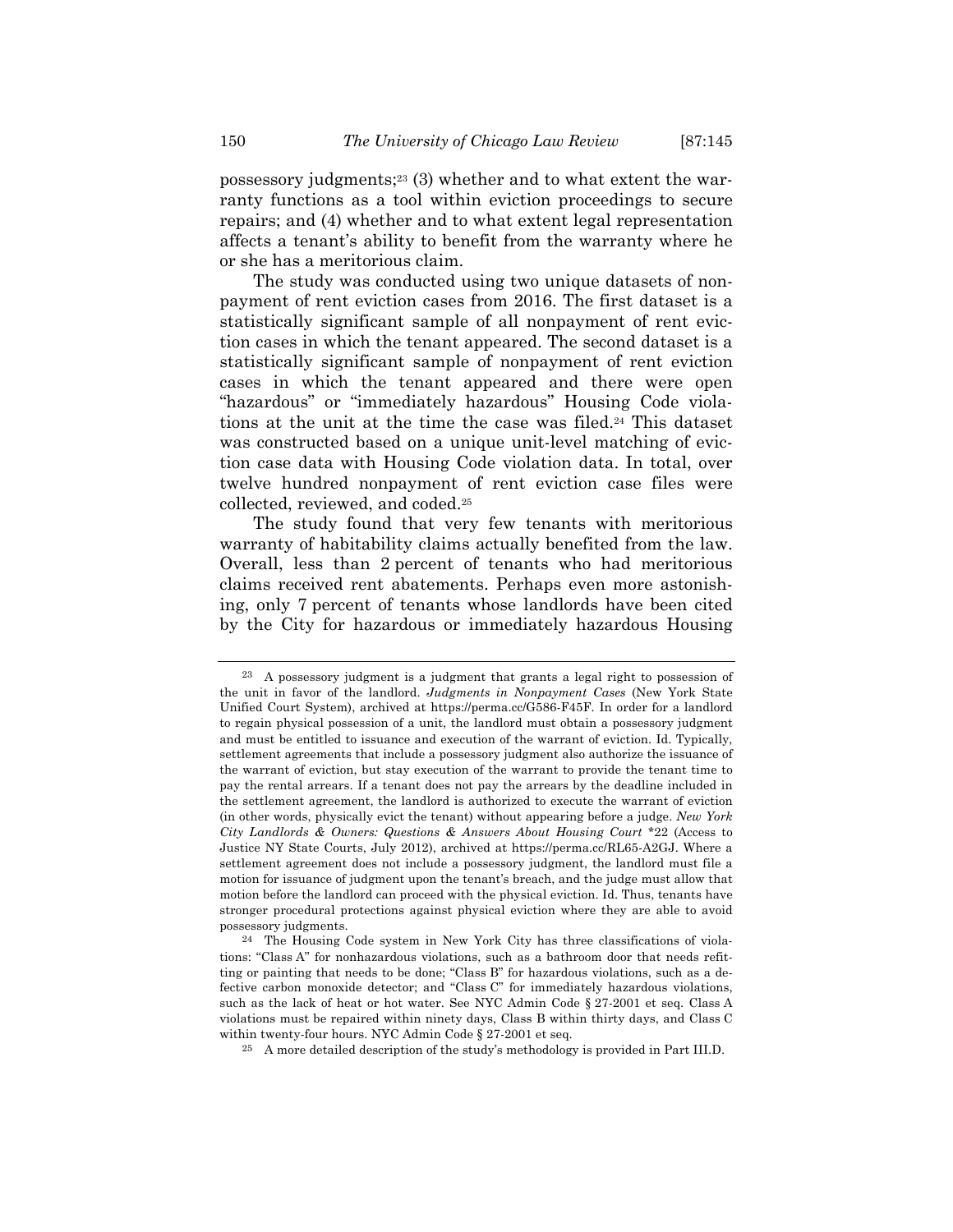Code violations—a subset of those who had meritorious claims received abatements. The findings also rule out the possibility that tenants with meritorious claims are reaping other types of benefits from their claims. Tenants with meritorious claims are no more likely to avoid possessory judgments or to receive longer periods of time to repay arrears as compared with tenants without meritorious warranty claims.26 The study also found that although tenants are more likely to benefit from the warranty of habitability when they have legal representation, the lack of access to counsel does not sufficiently account for the operationalization gap. The significant majority—at least 70 percent—of tenants who were represented by counsel and had meritorious warranty of habitability claims still did not receive a rent abatement. Finally, the findings showed that while eviction proceedings are indeed functioning as a forum to order landlords to perform needed repairs, the forum lacks accountability. Specifically, in 72 percent of cases in which the landlord agreed to make repairs in a court-ordered settlement agreement and there was a subsequent settlement agreement in the case, the tenant reported that those repairs were still outstanding in a subsequent court appearance.

These findings make two broad sets of contributions to the scholarly literature on the warranty of habitability. First, the findings provide rigorous evidence of the existence of an operationalization gap in the warranty of habitability. While much research has pointed to problems with the warranty's implementation, prior empirical studies have consistently taken one of two forms. One set of studies has examined the overall frequency with which tenants assert warranty of habitability claims in court or receive rent abatements, without distinguishing between tenants who do and do not have meritorious claims.27 A second set of studies has taken the form of nonrepresentative observational or case studies that have looked at outcomes

<sup>26</sup> For a detailed description of the meaning and significance of a possessory judgment, see note 23.

<sup>27</sup> See Franzese, Gorin, and Guzik, 69 Rutgers L Rev at 22–23 (cited in note 19); Barbara Bezdek, *Silence in the Court: Participation and Subordination of Poor Tenants' Voices in Legal Process*, 20 Hofstra L Rev 533, 547–48 nn 52–54 (1992); Anthony J. Fusco Jr, Nancy B. Collins, and Julian R. Birnbaum, *Chicago's Eviction Court: A Tenants' Court of No Resort*, 17 Urban L Ann 93, 109–11 (1979); Marilyn Miller Mosier and Richard A. Soble, *Modern Legislation, Metropolitan Court, Miniscule Results: A Study of Detroit's Landlord-Tenant Court*, 7 U Mich J L Ref 8, 42 (1973).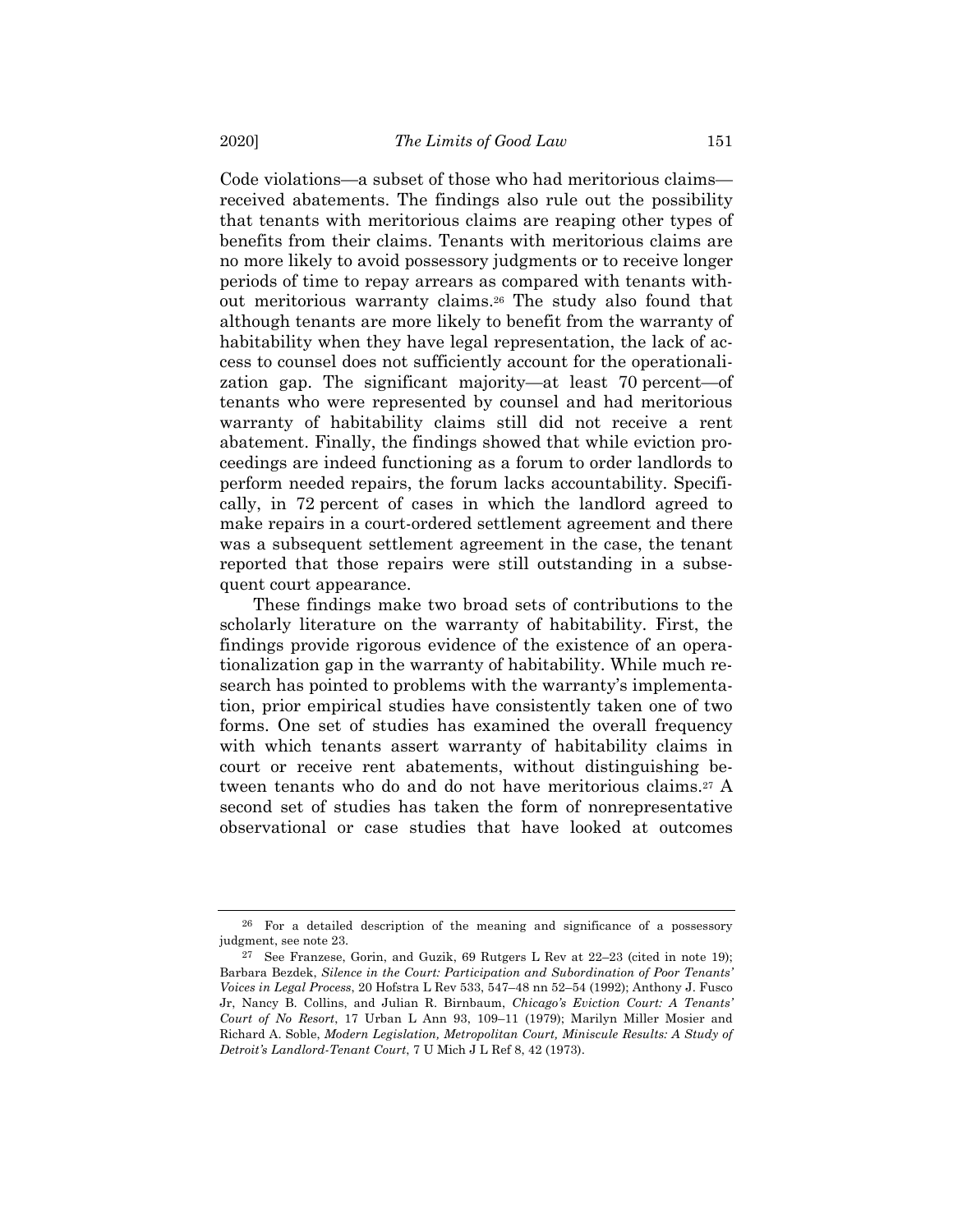among small groups of tenants with meritorious claims.28 This study is the first thus far to rigorously examine on a large, representative scale the extent to which tenants benefit from the warranty of habitability when they have meritorious claims. It is also the first study to assess the possibility that tenants use the warranty of habitability to obtain beneficial outcomes in their cases other than rent abatements. That is, prior studies have not examined whether tenants use their entitlement to a rent abatement as leverage to achieve other desired case outcomes, such as longer repayment periods or the avoidance of possessory judgments. This study does so.

Second, the findings of this study debunk the conventional wisdom on the reasons for the ineffectiveness of the warranty of habitability. Since the warranty's initial enactment nearly fifty years ago, scholars have tried to explain why tenants have not appeared to benefit from the law to the extent originally envisioned. The existing scholarship reflects a general consensus around two explanations: (1) tenants lack access to counsel, and (2) there are onerous legal requirements for asserting a claim.29 Recent scholarship has also hypothesized that the warranty is underutilized in part because judges lack ready access to Housing Code violation records.30 The findings of this study upend all of these existing theories.

First, the study finds that legal representation accounts for only a small fraction of the overall operationalization gap. While many previous studies have analyzed whether tenants who have access to counsel are more likely to receive rent abatements or raise warranty of habitability claims in court, none has measured the impact of legal representation specifically where the tenant had a meritorious claim.31 This is the first study thus far

<sup>28</sup> See Michele Cotton, *When Judges Don't Follow the Law: Research and Recommendations*, 19 CUNY L Rev 57, 67–69 (2015) (noting that many of the fifty-nine cases studied involved serious housing code violations recorded in city inspections); Franzese, Gorin, and Guzik, 69 Rutgers L Rev at 23 n 97 (cited in note 19) (finding that among a sample of thirty-one cases studied in which the warranty of habitability was raised, it successfully led to repairs in approximately half).

<sup>29</sup> See Part II.

<sup>30</sup> Id.

<sup>31</sup> See D. James Greiner, Cassandra Wolos Pattanayak, and Jonathan Hennessy, *The Limits of Unbundled Legal Assistance: A Randomized Study in a Massachusetts District Court and Prospects for the Future*, 126 Harv L Rev 901, 931 (2013); Jessica K. Steinberg, *In Pursuit of Justice? Case Outcomes and the Delivery of Unbundled Legal Services*, 18 Georgetown J Poverty L & Pol 453, 494 (2011); Carroll Seron, Martin Frankel, and Gregg Van Ryzin, *The Impact of Legal Counsel on Outcomes for Poor Tenants in New York City's Housing Court: Results of a Randomized Experiment*, 35 L & Soc Rev 419, 428 (2001).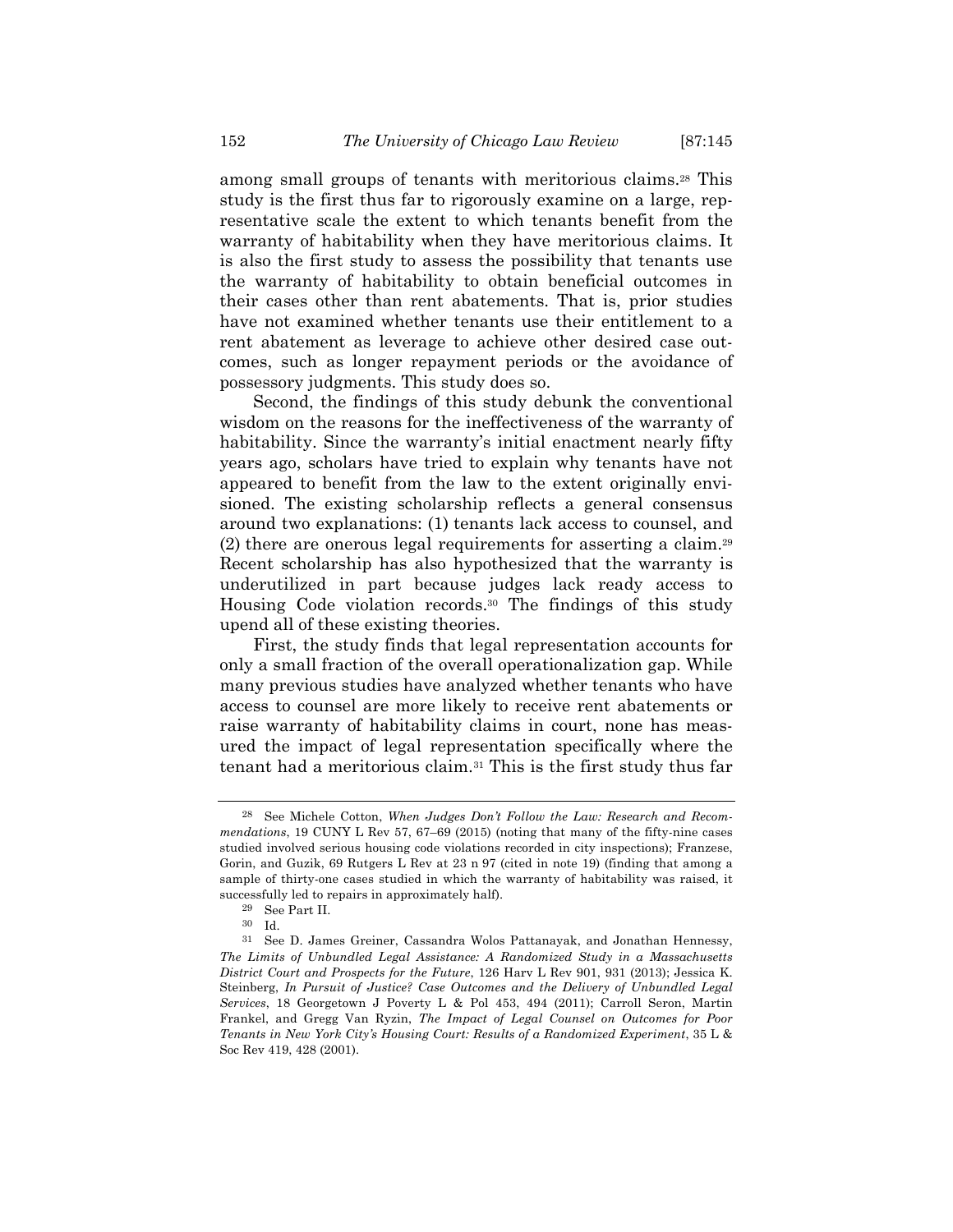to do so, and the finding shows that while representation matters, the vast majority of represented tenants who have meritorious claims still do not benefit from the warranty. Second, the study finds the existence of a large operationalization gap *even though* New York lacks any of the onerous legal requirements for assertion of a claim. Thus, while these requirements may impose meaningful barriers where they exist, the findings of this study demonstrate that they do not sufficiently explain the warranty's lack of implementation. And finally, the findings also refute the theory that providing judges easy access to Housing Code violation records, without more, will serve as a meaningful solution to the warranty's operationalization failures. Code enforcement records are readily available to Housing Court judges in New York City,32 yet the data show that judges rarely take advantage of the opportunity to access them.

The Article proceeds as follows. Part I delves into the history of the warranty of habitability and explains the policy goals that drove its widespread enactment in the 1970s. Part II reviews the existing theoretical and empirical scholarship on the law's usage. Part III describes the objectives, data, and methodology of the study conducted. Part IV presents and analyzes the results. Part V describes the significance of these findings for our understanding of the warranty's implementation and the reasons for its ineffectiveness. The Conclusion points to directions for future research.

## I. EVOLUTION OF THE WARRANTY OF HABITABILITY

The implied warranty of habitability has a nearly fifty-year history. First articulated in 1970, the doctrine was adopted with the expectation that it would bring transformative change to the landlord-tenant relationship. Advocates and scholars believed that the law would level the playing field in eviction cases, compensate for ineffectual code enforcement systems, and serve as a strong deterrent mechanism against landlord property neglect. These expectations were widely shared by advocates, legislators, and jurists across the country.33 Following the warranty's initial

<sup>32</sup> Franzese, Gorin, and Guzik, 69 Rutgers L Rev at 34 (cited in note 19).

<sup>33</sup> Rabin, 69 Cornell L Rev at 521 (cited in note 18) (noting the deep involvement of courts and legislatures in implementing the warranty); Franzese, Gorin, and Guzik, 69 Rutgers L Rev at 12 (cited in note 19) (noting the hopefulness of social justice and tenants' rights advocates that the warranty would increase the habitability of residential dwellings); Mosier and Soble, 7 U Mich J L Ref at 13 (cited in note 27) (noting the need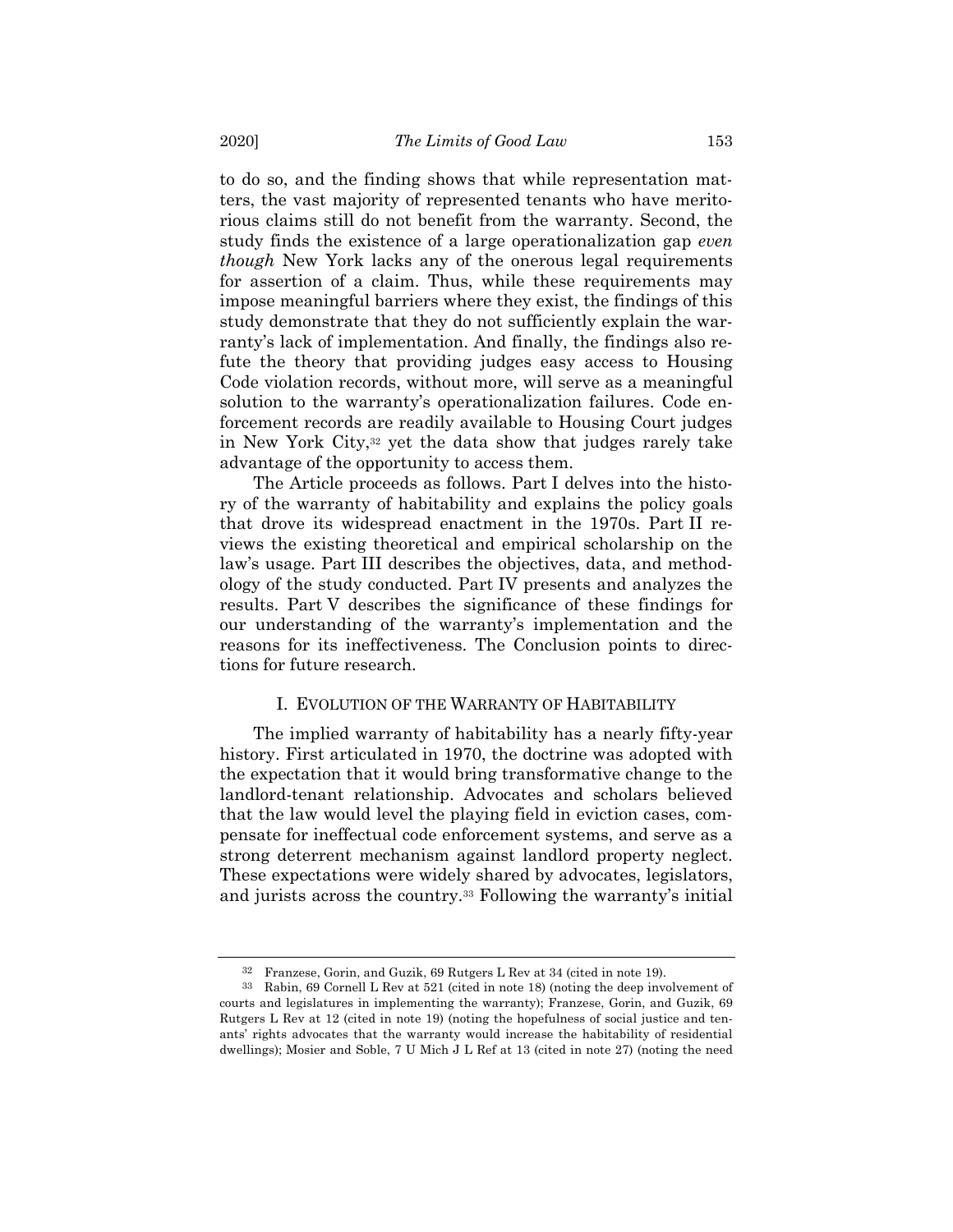adoption in the District of Columbia, forty-nine states embraced it in an extraordinarily short period of time.34 This Part describes the social, political, and legal concerns that motivated the creation of the warranty of habitability, and then traces its judicial and legislative adoption.

A. Motivations for the Warranty of Habitability

Prior to the enactment of the implied warranty of habitability, the doctrine of caveat emptor—buyer beware—applied to residential rental agreements.35 Landlords had limited obligations to maintain their units, and thus tenants were largely left to their own devices when conditions fell into disrepair. This doctrine was rooted in nineteenth-century law that conceived of the lease as merely a possessory interest in land.36 A landlord fulfilled his or her obligations under the lease simply by conveying the land.37 The tenant then had complete control over the land and was responsible for maintaining any structures on it, while also assuming unconditional liability for the rent.<sup>38</sup> The lease contained no implied promises regarding the state of the premises being conveyed.39 This scheme developed in an agrarian context in which the typical lease had a lengthy term and the tenant farmer was as well positioned to make the repairs as the landlord.40

As demographic shifts occurred in the twentieth century, it became increasingly clear that caveat emptor was ill-suited to

for reform recognized by commentators, courts, legislatures, and model landlord-tenant codes).

<sup>34</sup> See text accompanying notes 75–78.

<sup>35</sup> For a more detailed discussion of caveat lessee and early landlord-tenant law, see generally Thomas M. Quinn and Earl Phillips, *The Law of Landlord-Tenant: A Critical Evaluation of the Past with Guidelines for the Future*, 38 Fordham L Rev 225 (1969).

<sup>36</sup> See Franzese, Gorin, and Guzik, 69 Rutgers L Rev at 10–11 (cited in note 19).

<sup>37</sup> See Richard H. Chused, Saunders *(a.k.a.* Javins*)* v. First National Realty Corporation, 11 Georgetown J Poverty L & Pol 191, 197 (2004).

<sup>38</sup> Id. The early common law rules even held tenants liable for rent after the premises had been destroyed by fire or other natural disasters. See id at 197 n 18. Many state legislatures changed these rules by statute in the nineteenth century. Id.

<sup>39</sup> Id at 198 ("The basic lease—the exchange of possession for rent—was both substantively and procedurally independent from other contractual terms."). When leases contained other covenants, those covenants were construed to be independent of each other, and thus a landlord's violation of one covenant did not relieve a tenant of his or her obligations under another covenant. See id.

<sup>40</sup> See Mosier and Soble, 7 U Mich J L Ref at 12 (cited in note 27). Marilyn Mosier and Richard Soble also observe that in an agrarian context the dwellings conveyed were simple, and thus repairs were relatively inexpensive. Id.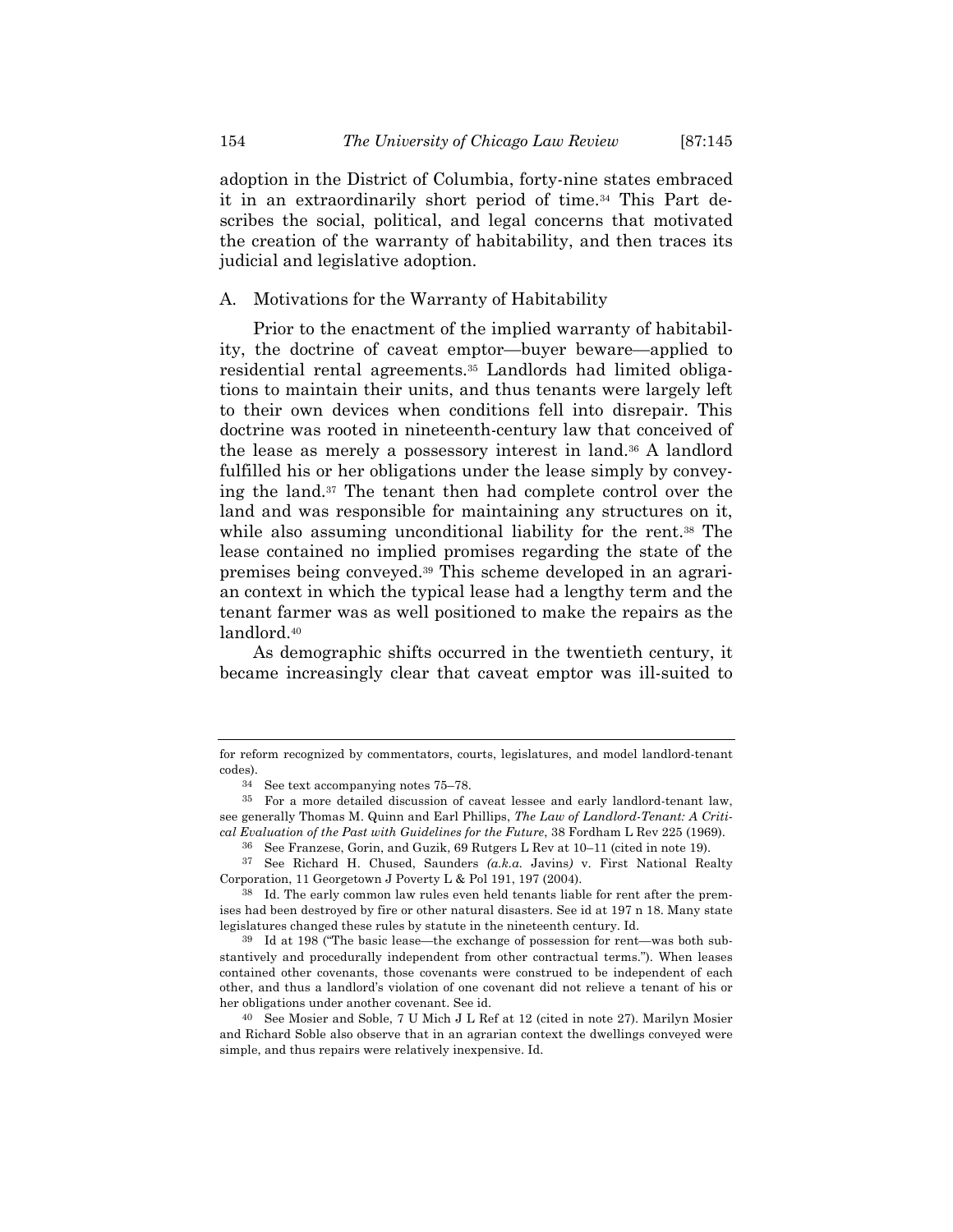the realities of modern landlord-tenant relationships.41 By the 1960s and 1970s, overcrowded slums with dilapidated housing had come to characterize urban centers.<sup>42</sup> Poor tenants faced egregious and unsafe living conditions, and extremely few had the resources necessary to make the repairs.43 The nature of contemporary landlord-tenant relationships also created different expectations.44 A tenant renting an apartment usually held a short-term lease and expected to receive more than the land itself. The tenant instead sought to rent a dwelling equipped with utilities and functioning amenities.45 There was a growing movement among legal advocates and scholars to modernize

Courts also recognized that landlord-tenant law had failed to keep pace with developments in contract law, where judicial interpretation has "sought to protect the legitimate expectations of the buyer and ha[s] steadily widened the seller's responsibility for the quality of goods and services through implied warranties of fitness and merchantability." Id at 1075.

42 See id at 1078–79 (noting that "[l]ow and middle income tenants, even if they were interested in making repairs, would be unable to obtain any financing for major repairs since they have no long-term interest in the property"). Discriminatory federal housing policies severely restricted the housing options available to minority populations while at the same time facilitating white flight out of cities. The result was that minority tenants were forced into a limited supply of urban tenements, and cities became drained of their tax bases as property values plummeted. See Super, 99 Cal L Rev at 402 (cited in note 19).

43 Quinn and Phillips, 38 Fordham L Rev at 225 (cited in note 35), observing that tenants lived in

the most wretched living conditions, littered and unlit hallways, stairways with steps and banisters missing, walls and ceilings with holes, exposed wiring, broken windows, leaking pipes, stoves and refrigerators that do not work or work only now and then. And always the cockroaches, the rats, and the dread of the winter cold and uncertain heat.

Substandard conditions can cause serious physical and emotional harm. See Super, 99 Cal L Rev at 452 (cited in note 19) ("Chipping and peeling paint at home is the dominant cause of childhood lead poisoning, which can profoundly and permanently stunt children's intellectual and emotional development. Asthma is the leading cause of urban school absences, and roach, rodent, and mold infestation are leading causes of asthma.") (citations omitted).

44 See Mosier and Soble, 7 U Mich J L Ref at 12–13 (cited in note 27).

45 Id.

<sup>41</sup> See *Javins v First National Realty Corp*, 428 F2d 1071, 1074 (DC Cir 1970) (citation omitted):

<sup>[</sup>I]n the case of the modern apartment dweller, the value of the lease is that it gives him a place to live. The city dweller who seeks to lease an apartment on the third floor of a tenement has little interest in the land 30 or 40 feet below, or even in the bare right to possession within the four walls of his apartment. When American city dwellers, both rich and poor, seek "shelter" today, they seek a well known package of goods and services—a package which includes not merely walls and ceilings, but also adequate heat, light and ventilation, serviceable plumbing facilities, secure windows and doors, proper sanitation, and proper maintenance.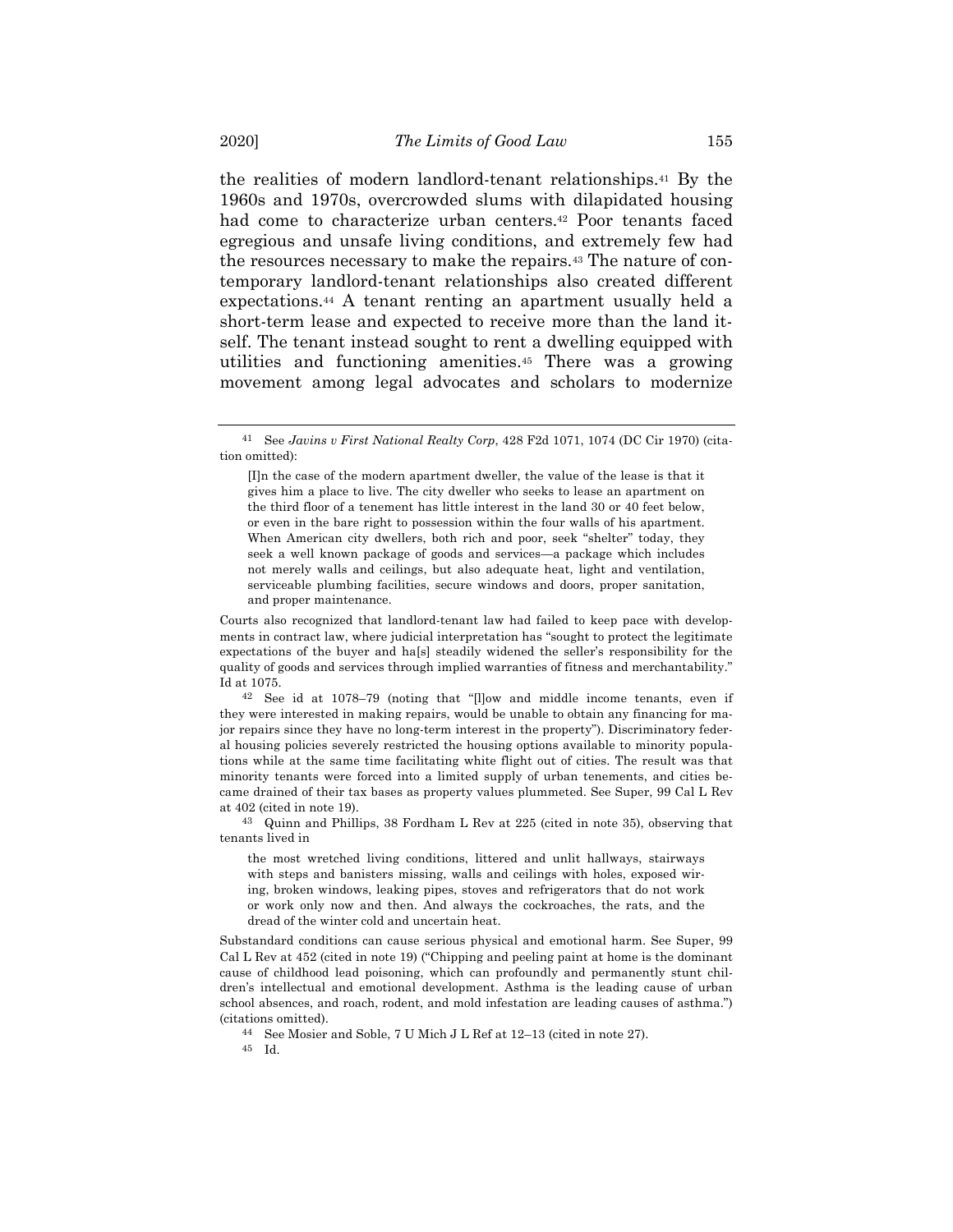residential landlord-tenant law to conform to these expectations and needs.46

Housing codes had been enacted in many jurisdictions by this time, allowing for landlords to be held civilly and criminally liable for substandard conditions in their properties.<sup>47</sup> However, there was strong consensus that enforcement was lacking.48 The costs associated with prosecuting landlords were high, and as commentators noted at the time, only "extreme violation[s] [ ] ha<sup>[d]</sup> any chance of being remedied in the major city setting, where large numbers of old buildings [we]re deteriorating rapidly."49 Code enforcement agencies were underfunded and overwhelmed, and most lacked sufficient adjudicatory resources to pursue aggressive litigation.50 The agencies were also reluctant to seek criminal sanctions.51 Civil liability, meanwhile, was proving an ineffective deterrent mechanism because fines were too

See also *Green v Superior Court*, 517 P2d 1168, 1175 (Cal 1974) ("These comprehensive housing codes affirm that, under contemporary conditions, public policy compels landlords to bear the primary responsibility for maintaining safe, clean and habitable housing."). The development of the doctrine of constructive eviction further contributed to the erosion of caveat lessee. See Mosier and Soble, 7 U Mich J L Ref at 12 (cited in note 27). Under this doctrine, the tenant is entitled to terminate the lease by vacating the property if the premises are in such disrepair that they are unfit for human use. Upon vacating the premises, the tenant's rental obligation ends. However, commentators at the time noted that while commercial lessees were in a position to take advantage of this development, the law was largely meaningless for residential tenants, for whom no better housing options were available if they opted to terminate their current lease. Id.

48 For an excellent discussion of current limitations in the enforcement of housing codes, see generally Kathryn A. Sabbeth, *(Under)enforcement of Poor Tenants' Rights*, 27 Georgetown J Poverty L & Pol 99 (2019).

- 49 Quinn and Phillips, 38 Fordham L Rev at 240 (cited in note 35).
- 50 See Super, 99 Cal L Rev at 414 (cited in note 19).

51 Quinn and Phillips, 38 Fordham L Rev at 240–41 (cited in note 35) (noting that "[s]ending landlords to prison is not very popular" and that the moral effect of criminal liability remains small: "What about the opprobrium of a conviction? That carries about the same sting as a traffic ticket.").

<sup>46</sup> See generally *Trends in Landlord-Tenant Law Including Model Code*, 6 Real Prop Prob & Trust J 550 (1971). See also Quinn and Phillips, 38 Fordham L Rev at 239– 49 (cited in note 35). Additionally, the warranty of habitability intended to harmonize the decline of caveat emptor in contract law with housing law. See Super, 99 Cal L Rev at 400 (cited in note 19).

<sup>47</sup> Several courts noted that the establishment of housing codes reflected the legislative reversal of the doctrine of caveat lessee. See, for example, *Pines v Perssion*, 111 NW2d 409, 412–13 (Wis 1961):

<sup>[</sup>T]he legislature has made a policy judgment—that it is socially (and politically) desirable to impose these duties [of repair] on a property owner—which has rendered the old common law rule obsolete. To follow the old rule of no implied warranty of habitability in leases would, in our opinion, be inconsistent with the current legislative policy concerning housing standards.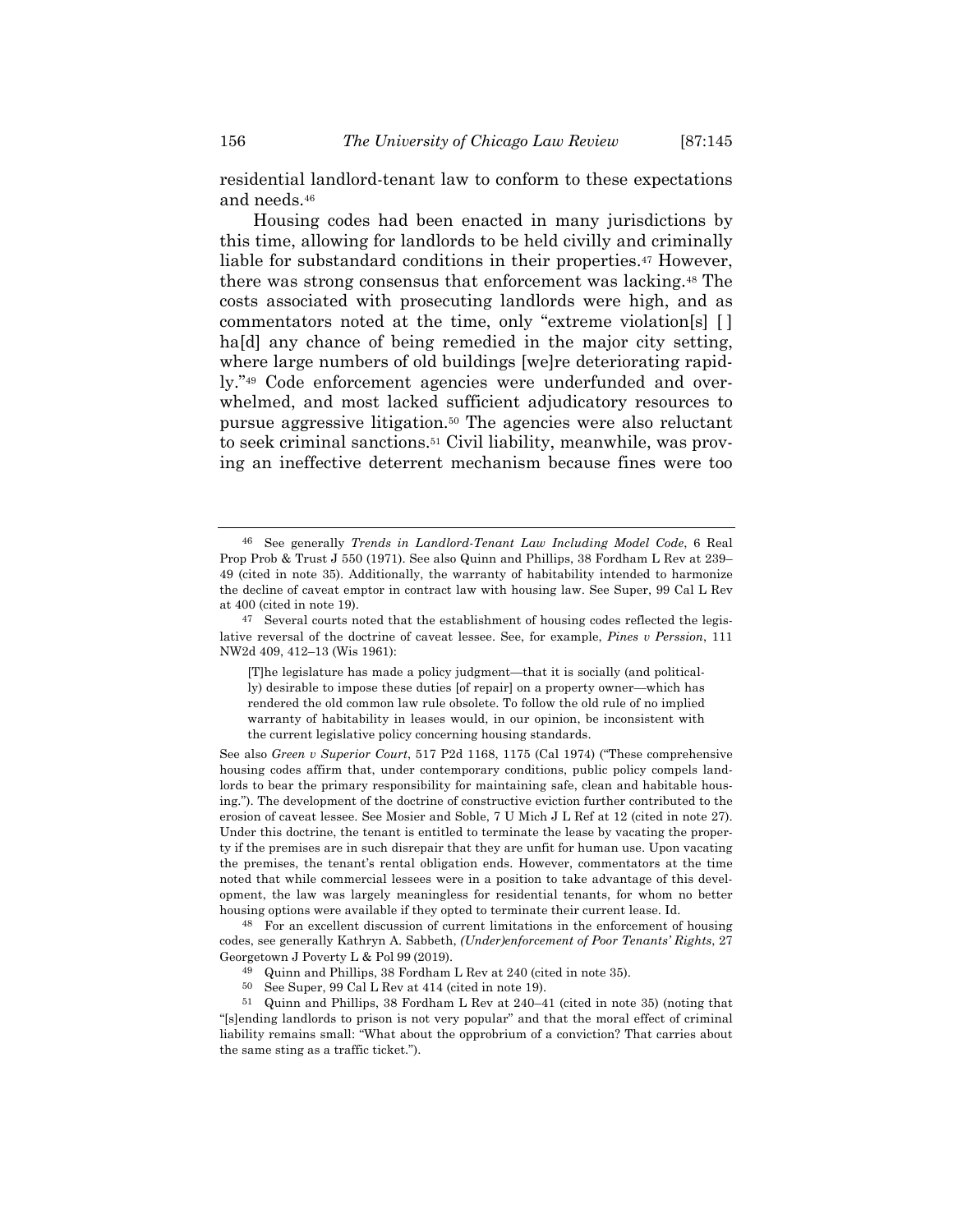low.52 It was often cheaper for a landlord to pay a court-ordered fine than to make repairs.53 Thus, as a mechanism for holding landlords accountable for making repairs, code enforcement was broadly considered "inefficient and unworkable."54 It became widely understood that the modern realities of rental housing demanded a stronger legal tool.55

Public outrage was also growing at the law's toleration of slum conditions, particularly in urban centers.<sup>56</sup> The civil and

55 See *Javins*, 428 F2d at 1079–80 (noting that "the findings by various studies of the social impact of bad housing has led to the realization that poor housing is detrimental to the whole society, not merely to the unlucky ones who must suffer the daily indignity of living in a slum"). It was also widely understood that other available mechanisms for holding landlords accountable for property maintenance were insufficient. See Quinn and Phillips, 38 Fordham L Rev at 243 (cited in note 35). The doctrine of constructive eviction allowed tenants to break their leases where landlords so badly neglected the premises that they became unlivable. Id at 242. However, tenants could only exercise this defense if they actually abandoned the building, essentially defeating the whole purpose of raising it. Id. Some jurisdictions also had rent-withholding laws, which allowed tenants to deposit their rent into escrow in court rather than pay the landlord when they experienced uninhabitable housing conditions, but commentators noted that tenants lacked bargaining power to invoke this law once their lease neared expiration. Id at 242–43. Moreover, the typical "urban ghetto tenant," who lived in buildings in the worst condition, had tenancy rights only as a "tenant by sufferance." Id at 243. This meant that the tenants most in need of the protection of the law lacked sufficient leverage to use rent-withholding on its own effectively. Id. In New York, § 755 of the New York Real Property Actions & Proceedings Law (RPAPL) also allowed a tenant to withhold rent for lack of services, but this section only applied (and continues to apply today) when "a serious violation against the landlord [has been] recorded by a government bureau." Id at 245. The statute, therefore, does not help tenants with a collection of smaller issues in an apartment. Besides withholding of rent, § 302A of New York's Multiple Dwelling Law allows for rental abatement if the landlord fails to supply services, but a tenant can only invoke § 302A after suffering from the issue for six months. Id at 247. Furthermore, a landlord can prevail at court in a § 302A action simply by repairing the major violation and allowing the smaller issues to continue—thus exposing the tenant to a defeat in court and "\$100 in court costs plus the rent." Id at 247 (citations omitted). Upon critiquing these available mechanisms, Professors Thomas Quinn and Earl Phillips proposed treating "the rent as a package containing payment components," which would give landlords an absolute rent floor for possession and allow tenants to withhold rent above that floor for service failures. Id at 253.

56 See Quinn and Phillips, 38 Fordham L Rev at 225 (cited in note 35):

[T]he law in this area is a scandal. More often than not unjust in its preference for the cause of the landlord, it can only be described as outrageous when applied to the poor urban tenant in the multi-family dwelling. . . . Surely the law in a civilized urban society cannot tolerate such conditions. But it does! Let that be said frankly and without hedging.

See also Super, 99 Cal L Rev at 402 (cited in note 19) ("Deteriorating housing conditions have serious negative effects on surrounding communities: they depress property values and hence property tax revenues, contribute to the spread of insect and rodent infestation, give cities a negative image with visitors, and are correlated with crime.").

<sup>52</sup> See id at 240.

<sup>53</sup> Id at 241.

<sup>54</sup> See Super, 99 Cal L Rev at 402 (cited in note 19).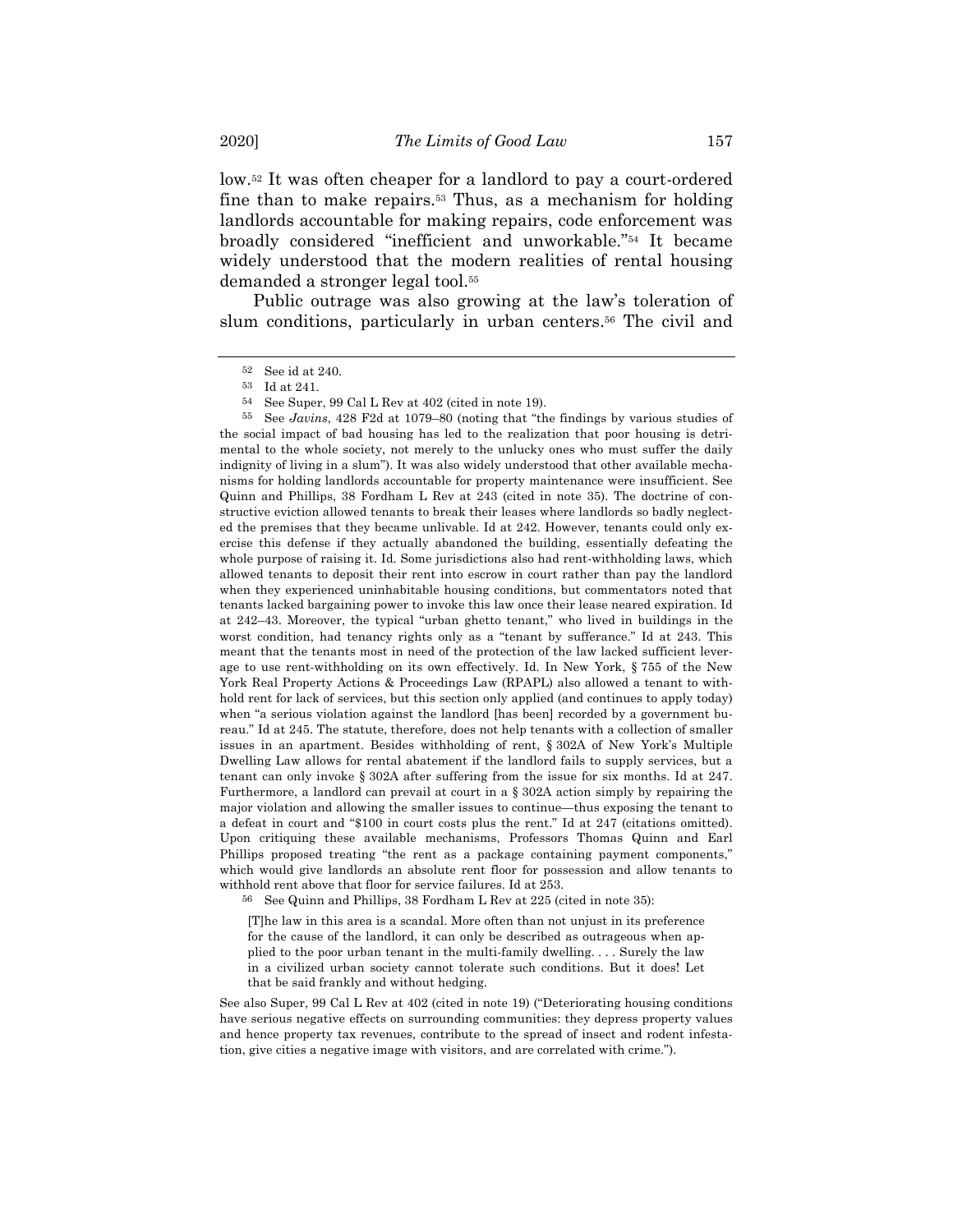welfare rights movements had swept the nation, generating a broad set of demands to expand the rights of poor and marginalized groups. As housing conditions were deteriorating and the size of urban slums was expanding, this context helped fuel a broad tenants' rights movement.57 Organized tenants held rent strikes, picketed, and engaged in other forms of protest to demand improved housing quality and affordability, while also standing behind litigation and lobbying efforts oriented toward the same goals.<sup>58</sup>

The grassroots activism and legal reform efforts for better housing conditions coalesced around the goal of establishing an implied warranty of habitability in residential leases.59 The warranty would make the tenant's covenant to pay rent mutual with the landlord's covenant to make repairs.<sup>60</sup> Thus, where landlords did not keep premises in good repair, tenants would be relieved of all or a part of their rental obligations.61 Tenants would be "deputize[d]" to act as "private attorney[s] general," empowered to impose automatic financial consequences on their landlords whenever they failed to address known disrepair.<sup>62</sup> Advocates believed that this scheme of financial liability would serve as a much-needed accountability and deterrence mechanism.63 Whereas landlords realistically perceived the threat of financial penalties for code violations or damages imposed by affirmative litigation to be minor, it was expected that landlords would take the threat of losing all rent revenues—imposed

<sup>57</sup> See Mark D. Naison, *The Rent Strikes in New York*, in Stephen Burghardt, ed, *Tenants and the Urban Housing Crisis* 19, 19 (New Press 1972); Thea K. Flaum and Elizabeth C. Salzman, *The Tenants' Rights Movement* 3–4, 16–18 (Urban Research Corporation 1969).

<sup>58</sup> See Mosier and Soble, 7 U Mich J L Ref at 13–14 (cited in note 27); Note, *Tenant Unions: Collective Bargaining and the Low-Income Tenant*, 77 Yale L J 1368, 1392 (1968). Advocates also sought to prohibit discrimination, impose rent control, limit evictions, and expand subsidies to support affordable housing development. Note, 77 Yale L J at 1370–73.

<sup>59</sup> See Super, 99 Cal L Rev at 398–99 (cited in note 19).

<sup>60</sup> Id at 401. This reciprocity was a sharp departure from long-standing common law rules that lease terms were substantively and procedurally independent from one another. See Chused, 11 Georgetown J Poverty L & Pol at 198 (cited in note 37). Under this regime, the landlord's failure to comply with one obligation could not be used to defend a claim that the tenant breached a different obligation (such as the payment of rent). Id.

<sup>61</sup> See Super, 99 Cal L Rev at 401 (cited in note 19).

<sup>62</sup> See Franzese, Gorin, and Guzik, 69 Rutgers L Rev at 12 (cited in note 19).

<sup>63</sup> See Super, 99 Cal L Rev at 403 (cited in note 19). Professor David Super further notes that advocacy to establish the implied warranty of habitability was also grounded in "a desire to redistribute power, wealth, and income into the hands of low-income people." Id at 402 (citations omitted).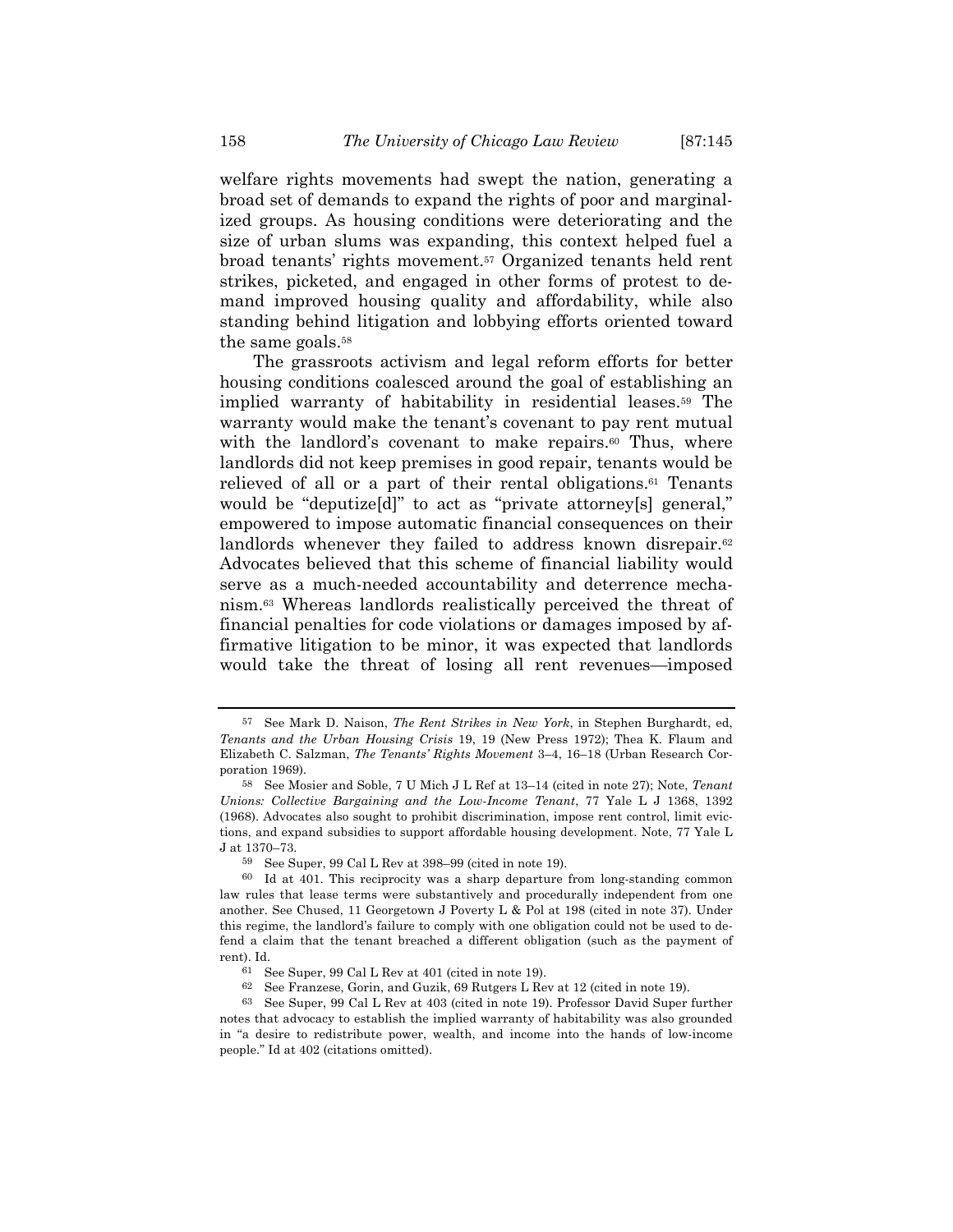without the need for bureaucratic intervention or a drawn out court proceeding—much more seriously.64

## B. Establishment of the Warranty of Habitability

In 1970, the US Court of Appeals for the District of Columbia Circuit became the first court to recognize the warranty of habitability.65 In *Javins v First National Realty Corp*,66 the court held that "a warranty of habitability . . . is implied by operation of law into leases of urban dwelling units . . . and that breach of this warranty gives rise to the usual remedies for breach of contract."67 The issue came before the court in the context of an eviction action for nonpayment of rent.68 The tenants had failed to pay rent, and when the landlord brought an eviction case seeking possession on that basis, they asserted as a defense that they were relieved of their rental obligations because the landlord had failed to make needed repairs.<sup>69</sup>

Before *Javins*, "the only nonprocedural defenses [to nonpayment of rent eviction] had been payment of the rent claimed and constructive eviction."70 The court in *Javins*, however, both

68 The *Javins* litigation arose out of a rent strike waged by poor tenants living in deplorable conditions in a low-income, minority neighborhood of Washington, DC. See Chused, 11 Georgetown J Poverty L & Pol at 206–10 (cited in note 37). The tenants had no heat for six weeks in winter and were facing a host of other conditions that the landlord was refusing to address. After a series of protests and sit-ins at government offices, none of which compelled the landlord to make repairs, twenty-nine tenants collectively organized and sent a letter to the landlord declaring that they were withholding rent until the conditions were repaired. The landlord began suing tenants for possession and won, which caused other tenants to surrender their withheld rent. Six tenants, however, continued to strike, and their eviction cases eventually became those that were taken up on appeal in *Javins*. For a detailed description of the events that led to the *Javins* litigation, see id at 194–210.

69 *Javins*, 428 F2d at 1073. Specifically, the tenants "alleged numerous violations of the Housing Regulations as an equitable defense or [a] claim by way of recoupment or set-off in an amount equal to the rent claim, as provided in the rules of the Court of General Sessions." Id (quotation marks omitted). The tenants claimed

[t]hat there are approximately 1500 violations of the Housing Regulations of the District of Columbia in the building . . . where defendant resides[,] some affecting the premises of this Defendant directly, others indirectly, and all tending to establish a course of conduct of violation of the Housing Regulations to the damage of Defendants.

<sup>64</sup> See id at 403 (noting further that this threat "would be much more likely to motivate landlords to make concessions to their tenants in the form of needed repairs").

<sup>65</sup> *Javins*, 428 F2d at 1072.

<sup>66</sup> 428 F2d 1071 (DC Cir 1970).

 $^{67}\;$  Id at 1072–73. The Court reasoned that the outdated principle that a lease conveys only a possessory interest in land "may have been reasonable in a rural, agrarian society," but was no longer sensible "in the case of the modern apartment dweller." Id at 1074.

<sup>70</sup> See Mosier and Soble, 7 U Mich J L Ref at 10 (cited in note 27).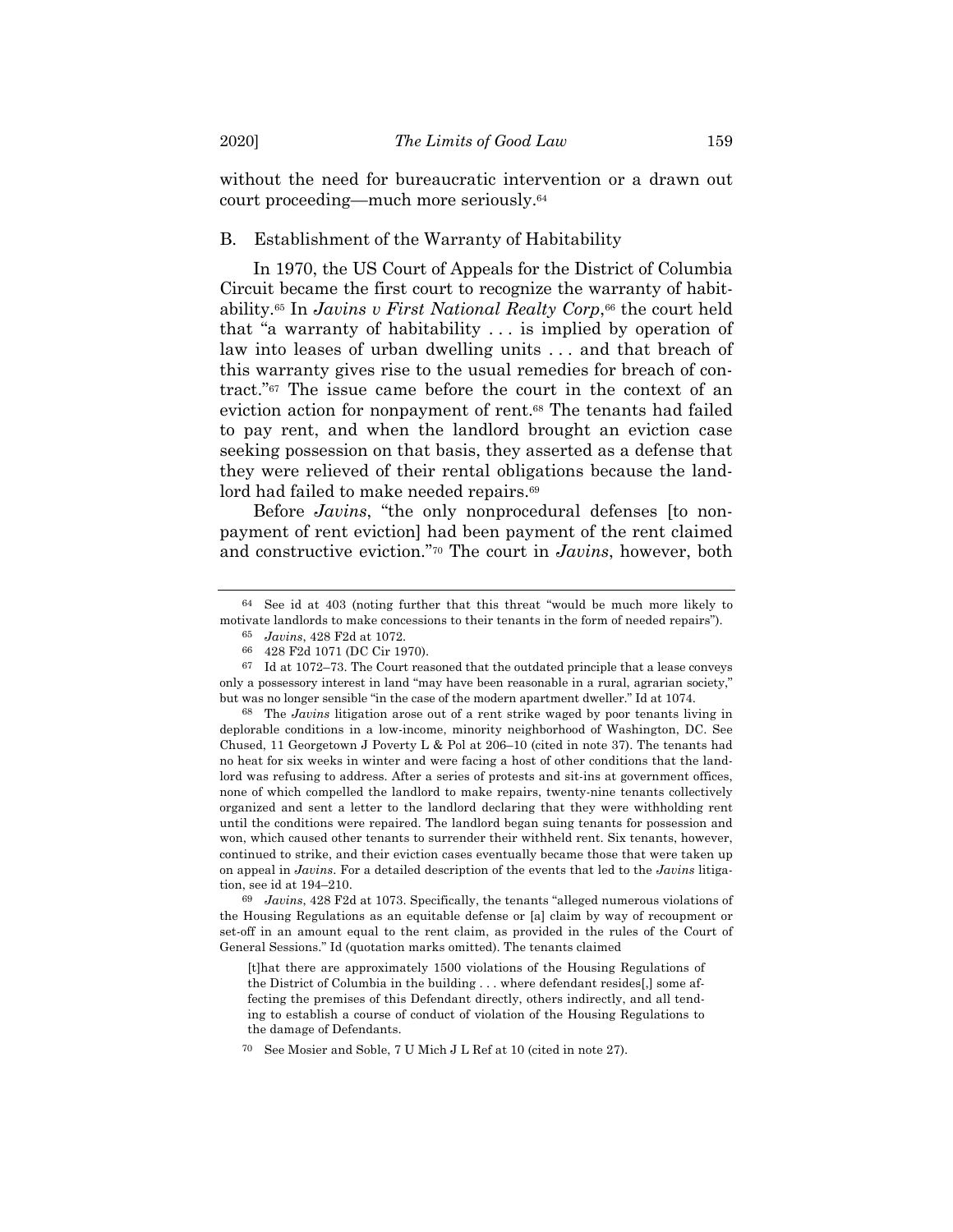recognized the implied warranty of habitability as a legal doctrine and held that it could be invoked as a substantive defense in a nonpayment of rent eviction. The court declared that "the tenant's obligation to pay rent is dependent upon the landlord's performance of his obligations, including his warranty to maintain the premises in habitable condition."71 It explained that in adjudicating whether the landlord had a right to possession of the apartment for nonpayment of rent, the lower court must first determine whether the tenants were relieved of all or a part of their rental obligations as a result of the landlord's failure to repair.72 The reduction in the amount of rent owed, known as a rent abatement, is typically described as a percentage of the total rent owed and is based on the severity of the substandard conditions and the length of time for which they persisted.73 The court further held that if the defective conditions extinguished the tenants' rental liability, the tenants were entitled to retain possession of the apartment.74

A wave of similar judicial opinions followed. By the late 1970s, courts in California, Hawaii, Massachusetts, New Hampshire, New Jersey, Washington, and Wisconsin, among others, had recognized the implied warranty of habitability.75 Legislatures also acted swiftly.76 By the time New York passed its warranty of habitability statute in 1975, the warranty of habitability had already been recognized by legislatures in Rhode Island (1970), Arizona (1974), and Delaware (1974).<sup>77</sup> The doctrine was eventually adopted in some form in every state except Arkansas.78 The specific contours of the laws varied, but in its most progressive iterations, including in New York, the warranty of habitability relieved tenants of all or a part of their rental obligations so long as (1) the landlord had notice of the defective

<sup>71</sup> *Javins*, 428 F2d at 1082.

<sup>72</sup> In *Javins*, the court held specifically that the lower court must determine "(1) whether the alleged violations existed during the period for which past due rent is claimed, and (2) what portion, if any or all, of the tenant's obligation to pay rent was suspended by the landlord's breach." Id at 1082–83 (citations omitted).

<sup>73</sup> Id.

<sup>74</sup> Id.

<sup>75</sup> See Roger A. Cunningham, *The New Implied and Statutory Warranties of Habitability in Residential Leases: From Contract to Status*, 16 Urban L Ann 3, 6–8 (1979); *Green*, 517 P2d at 1181; *Lund v MacArthur*, 462 P2d 482, 483 (Hawaii 1969); *Lemle v Breeden*, 462 P2d 470, 475 (Hawaii 1969).

<sup>76</sup> Super observes that the simultaneous progression of the implied warranty of habitability through courts and legislatures was unusual as compared to other law reform initiatives. See Super, 99 Cal L Rev at 398–99 (cited in note 19).

<sup>77</sup> See Cunningham, 16 Urban L Ann at 7 nn 8–11 (cited in note 75).

<sup>78</sup> Id at 7–8 (listing statutes and cases).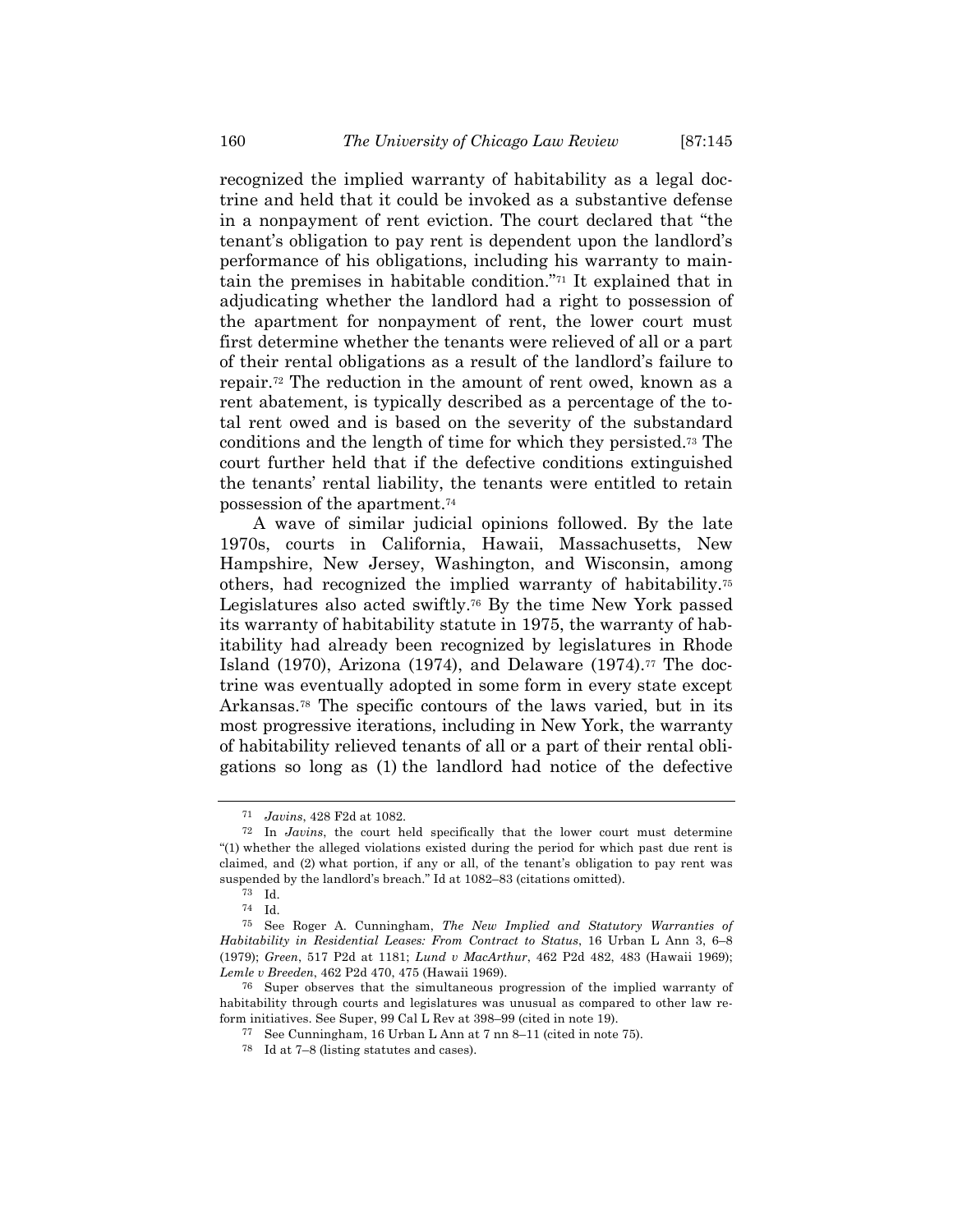conditions, either constructively,79 orally, or in writing from the tenant or from a public agency (with no requirement that a housing code violation be issued); (2) the defective conditions affected the habitability of the premises; and (3) the landlord had failed to make repairs.<sup>80</sup> Most jurisdictions also adopted accompanying laws protecting tenants from retaliatory eviction when they invoked their right to withhold rent as permitted by the warranty.<sup>81</sup>

While courts and legislatures cited numerous reasons for adoption of the warranty of habitability,<sup>82</sup> they overwhelmingly emphasized that the law would act as a tool for improving the rental housing stock occupied by low- and moderate-income families.83 The *Javins* court noted that the "inequality in bargaining power" between landlords and tenants left tenants with "little leverage to enforce demands for better housing."84 Among other barriers, tenants were prevented from successfully negotiating for improved conditions because "racial and class discrimination

81 *Retaliatory Eviction of Tenant for Reporting Landlord's Violation of Law*, 23 ALR5th 140 § 2[a] (1994); Mosier and Soble, 7 U Mich J L Ref at 13 (cited in note 27). The warranty of habitability is also generally considered nonwaivable, such that any effort to contract around it in the lease is void as against public policy. See Dutenhaver, 10 Loyola U Chi L J at 55 (cited in note 80).

82 These reasons included a desire to harmonize landlord-tenant law with broader principles of contract and consumer protection law, recognition that the doctrine of caveat lessee was ill-fitted with the realities of modern urban living, and a questioning of the common law assumption that the land was the most important feature of a leasehold. See *Javins*, 428 F2d at 1077–78.

<sup>79</sup> Notice is deemed to be constructive when the landlord knew or should have known about the conditions based on interactions with the property. For example, landlords are often held to have constructive notice of a condition when the condition existed at the time they purchased the property or because the condition exists in plain view and the landlord has entered the premises. See, for example, *Whitney v Valentin*, 963 NYS2d 109, 110 (NY App 2013).

<sup>80</sup> In jurisdictions with more progressive forms of the law, tenants also are not required to deposit withheld rent into court nor to demonstrate "good faith" withholding any tenant who has experienced conditions of disrepair during the course of their tenancy can assert breach of the implied warranty of habitability either affirmatively in a suit against their landlord or defensively in an eviction action for nonpayment of rent. See, for example, NY Real Prop Law § 235-b. The warranty of habitability is also deemed nonwaivable. Katheryn M. Dutenhaver, *Non-Waiver of the Implied Warranty of Habitability in Residential Leases*, 10 Loyola U Chi L J 41, 55 (1978). In at least one jurisdiction, tenants may also assert the claim as a defense to no fault evictions. See Mass Gen Laws Ann ch 239, § 8A. In many jurisdictions, courts and legislatures adopted corollary laws prohibiting landlords from evicting tenants in retaliation for invoking their rights under the warranty of habitability. See Super, 99 Cal L Rev at 411 n 118 (cited in note 19).

<sup>83</sup> See Super, 99 Cal L Rev at 402 (cited in note 19) (noting that some courts and legislatures "saw the implied warranty and its enforceability in actions for nonpayment of rent as a means of compelling landlords to maintain their buildings up to minimum standards of repair").

<sup>84</sup> *Javins*, 428 F2d at 1079.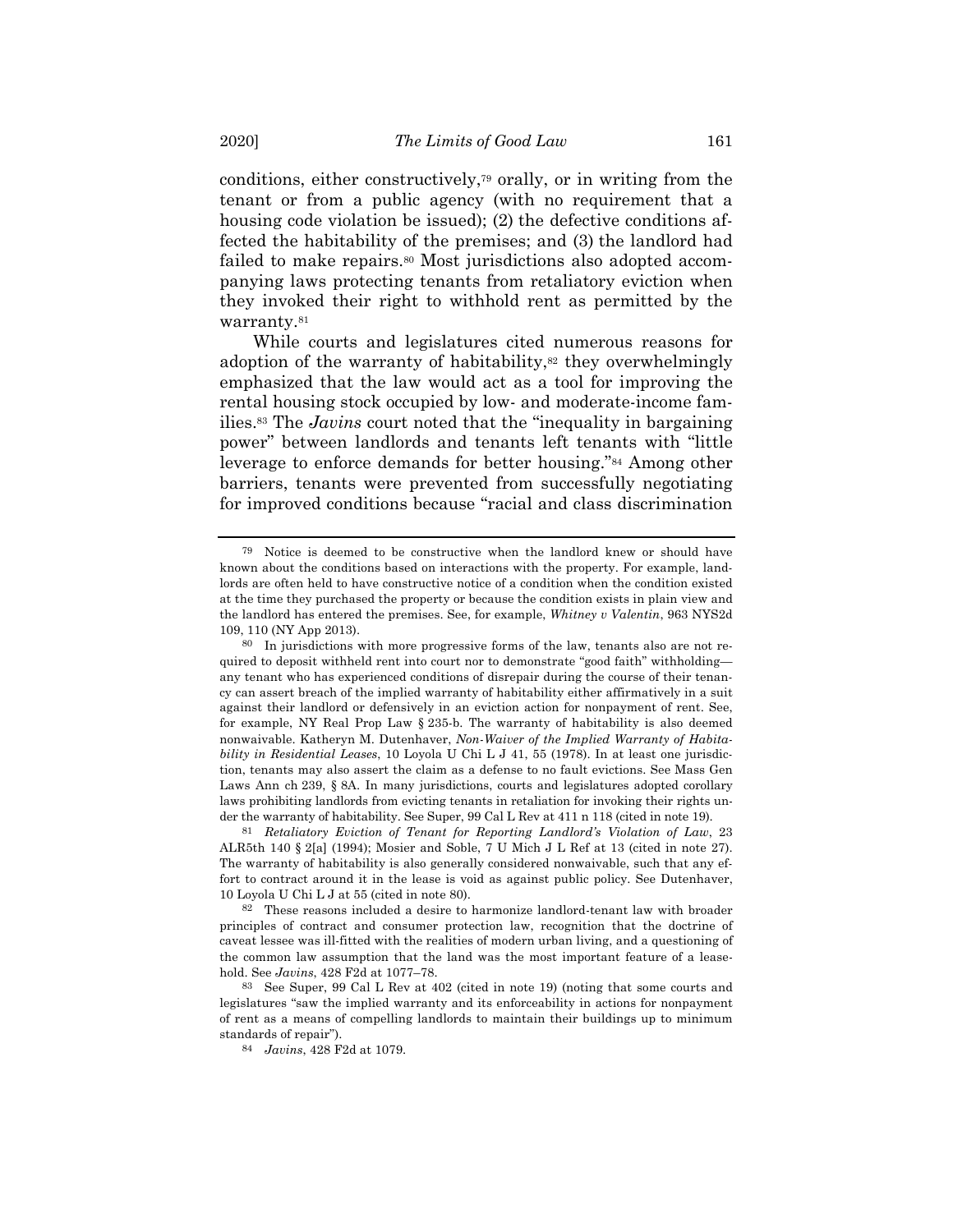and standardized form leases . . . [left] tenants in a take it or leave it situation."85 Severe shortages in affordable rental housing further exacerbated the inequalities in bargaining power, which, as the California Supreme Court observed, meant that "even when defects are apparent the low income tenant frequently has no realistic alternative but to accept such housing."86 Mirroring the views of activists and commentators, courts also emphasized that the resource constraints faced by housing code enforcement agencies made a private remedy and right of action for tenants facing substandard housing conditions all the more necessary.87 These concerns were echoed repeatedly throughout the country by courts and legislatures as they ushered in one of the most revolutionary changes to landlord-tenant law in modern history.<sup>88</sup>

## C. Developments in Warranty of Habitability Laws

In recent years, many jurisdictions have narrowed the circumstances in which the warranty of habitability can be invoked. They have done so by adopting three types of limiting rules. First, "good faith" laws require tenants to demonstrate genuine withholding of rent for bad conditions.89 Under these laws, tenants cannot assert the warranty as a defense unless they can show that their motive for not paying rent was the landlord's failure to repair.90 The laws effectively excuse landlords' noncompliance with their obligations by removing the financial consequences the warranty imposes whenever the failure to repair coincides with other events that cause the tenant

<sup>85</sup> Id (citations omitted).

<sup>86</sup> *Green*, 517 P2d at 1174. See also Karen Tokarz and Zachary Schmook, *Law School Clinic and Community Legal Services Providers Collaborate to Advance the Remedy of Implied Warranty of Habitability in Missouri*, 53 Wash U J L & Pol 169, 187 (2017) (observing that the implied warranty of habitability "developed, in part, as a response to a chronic and prolonged housing shortage, particularly for low-income households").

<sup>87</sup> See *Boston Housing Authority v Hemingway*, 293 NE2d 831, 839–40 (Mass 1973).

<sup>88</sup> Although many advocates hoped that the implied warranty of habitability would be held constitutionally required, the US Supreme Court rejected this argument. See *Lindsey v Normet*, 405 US 56, 64 (1972). The Court held that federal constitutional principles of due process and equal protection do not require that a tenant be allowed to raise conditions issues as a defense to a nonpayment of rent eviction. Id at 68–69.

<sup>89</sup> See Super, 99 Cal L Rev at 425, 425 n 172 (cited in note 19). Super finds that most states have good faith requirements. See id.

<sup>90</sup> Some commentators defend these laws on the grounds that tenants should not be allowed to raise the warranty of habitability as a "legal afterthought." See, for example, Samuel Jan Brakel, *URLTA in Operation: The Oregon Experience*, 5 Am Bar Found Rsrch J 565, 569 (1980).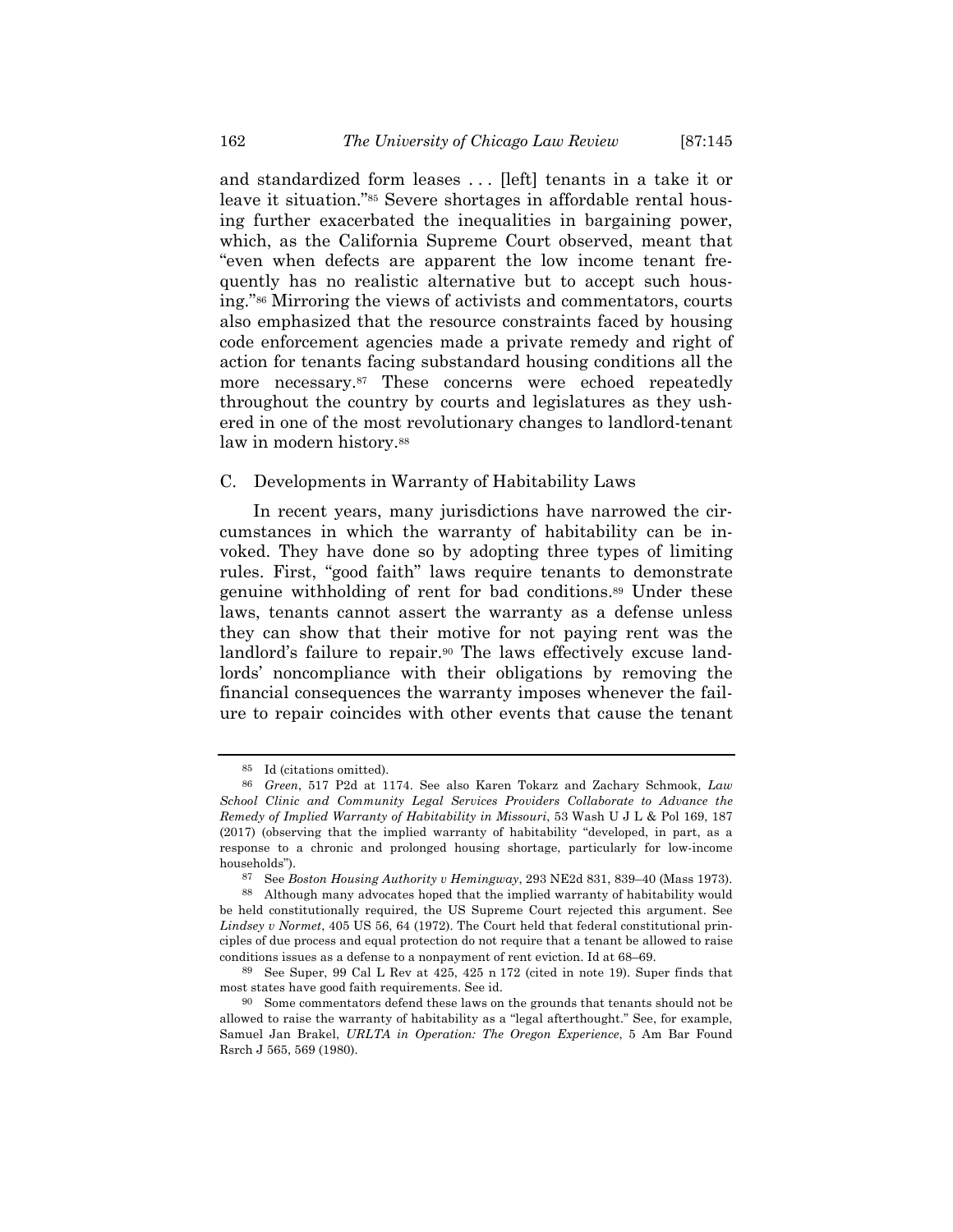to fall behind in rent. The laws also practically diminish the availability of the warranty by increasing the burden of proof; some tenants who genuinely intended to withhold rent for defective conditions may simply have insufficient evidence to make out a good faith showing.

Second, many legislatures and courts have imposed landlords' protective orders, also known as "rent escrow" laws, requiring tenants to deposit unpaid rent with the court as a condition of asserting the warranty of habitability.91 Some versions of rent escrow laws require tenants to deposit their rent at the time of the withholding, whereas others impose the requirement upon the tenant's assertion of the warranty defense in the eviction case.92 Most commentators consider rent escrow requirements to severely limit the warranty's effectiveness.93 Many tenants are unaware of the requirements and fail to comply with them during the appropriate time period. Thus by the time they appear in court, they have already effectively waived their right

See also Cotton, 19 CUNY L Rev at 71–73 (cited in note 28).

<sup>91</sup> See Franzese, Gorin, and Guzik, 69 Rutgers L Rev at 13–14 (cited in note 19). Some jurisdictions have mandatory rent escrow requirements, in which all tenants who wish to withhold rent must deposit their rent with the court. Id. Other jurisdictions hold hearings in which judges make individualized determinations of whether rent escrow will be required based on the circumstances of the case. Id. Proponents of landlords' protective orders (LPOs) have justified them as necessary to prevent tenants from using the implied warranty of habitability in bad faith to shirk valid rental obligations. Id at 13. Many scholars, however, criticize LPOs as creating artificial barriers to access the warranty. See, for example, id at 17–18, noting that rent escrow requirements

put[ ] aggrieved tenants into the untenable position of having to decide whether to relocate (a task that is both disruptive and costly), or remain on site, submit to judicial proceedings, and be forced to deposit into escrow the full rent due no matter the premises' defective condition, a task that is both onerous and counterproductive to the goal of improving stocks of decent rental housing.

<sup>92</sup> There are also some jurisdictions in which rent escrow orders are available only upon motion by the landlord and at the discretion of the judge. See Alaska Stat Ann § 34.03.190(a)(3); Ariz Rev Stat Ann § 33-1365(A); *Hinson v Delis*, 102 Cal Rptr 661, 666 (Cal App 1972); *Javins*, 428 F2d at 1083 n 67; *Rotheimer v Arana*, 892 NE2d 1183, 1194– 95 (Ill App 2008); Iowa Code § 562A.24(1); Kan Stat Ann § 58-2561(a); Ky Rev Stat Ann § 383.645(1); Mass Gen Laws Ann ch 239, § 8A; Mont Code Ann § 70-24-421(1); Neb Rev Stat § 76-1428(1); Or Rev Stat § 90.370(1)(b); *Pugh v Holmes*, 405 A2d 897, 907 (Pa 1979); RI Gen Laws § 34-18-32(a); *Teller v McCoy*, 253 SE2d 114, 129–30 (W Va 1978).

<sup>93</sup> At least one appellate court, the Maryland Court of Special Appeals, has found that rent escrow requirements that apply to rental arrears (as opposed to applying only to ongoing rent that comes due after a case has been commenced) violate due process. See *Lucky Ned Pepper's Ltd v Columbia Park and Recreation Association*, 494 A2d 947, 953 (Md Spec App 1985). In *Lucky Ned*, the court considered a state law that required the deposit of all arrears allegedly due as a condition of obtaining a jury trial. Id at 950. The court held that the law erroneously presupposed that the rent withheld was in fact owed, and therefore improperly interfered with the tenant's right to a jury trial. Id at 951.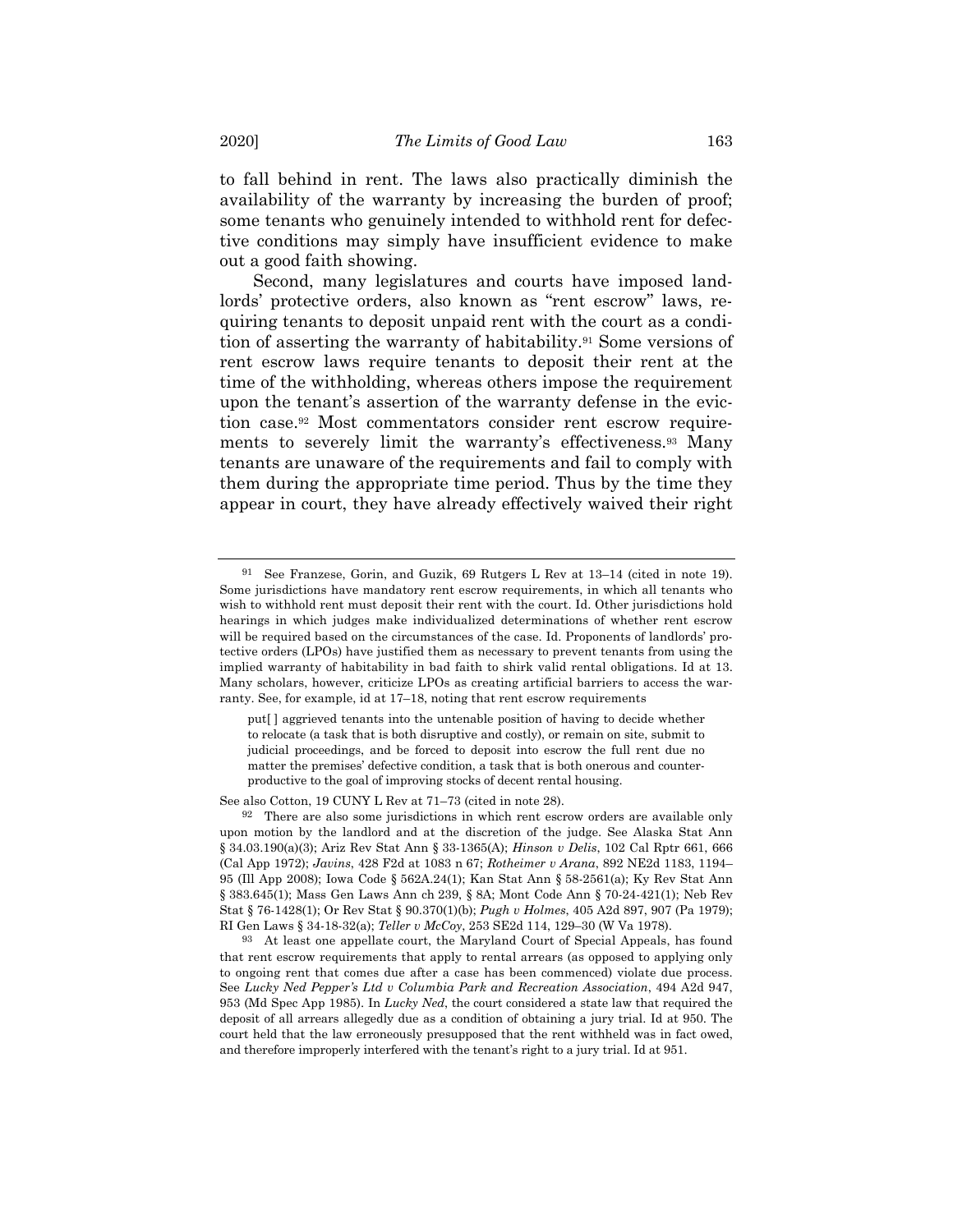to assert the warranty of habitability as a defense.<sup>94</sup> Additionally, many tenants are unable to comply with the requirements because they are using withheld rent to cope with the disrepair.95 Tenants spend money to make repairs on their own, to pay for temporary fixes such as space heaters when the heat is out or hot plates when the stove is not working, and to replace damaged possessions.96 Commentators have pointed out that the result of rent escrow laws is often that the tenants who need the protections of the warranty of habitability the most become the least likely to benefit from it.97

Third, some jurisdictions have imposed onerous notice requirements for assertion of a warranty claim.98 In their most burdensome iterations, these rules require that notice to the landlord of defective conditions be established through an official housing code violation report.99 Thus, if a tenant calls the landlord about the condition of disrepair, talks to the landlord in person, or even sends a letter describing the problem and the landlord fails to make repairs, the landlord cannot be held liable. This requirement engrafts the same problems faced by code enforcement systems onto the warranty of habitability. Where code enforcement agencies are ineffectual and underresourced, a warranty of habitability scheme tied to this system will face the exact same limitations. Commentators have also remarked that such requirements are misaligned with how tenants communicate with their landlords in practice.100

Multiple factors have motivated the enactment of these restrictive doctrines. To some extent, the doctrines reflect underlying hesitation about the establishment of the warranty of habitability.101 In some jurisdictions, legislatures and the public were never fully supportive of establishing such an impactful set of rights for tenants, and these doctrines were a way of limiting their breadth. According to Professor David Super, rent escrow requirements in particular may be a way of "appeas[ing]" landlords

Super, 99 Cal L Rev at 435 (cited in note 19).

<sup>95</sup> See id at 433 (noting that tenants may be forced to spend their rent money to mitigate the damages caused by the landlord's failure to repair); Franzese, Gorin, and Guzik, 69 Rutgers L Rev at 36 (cited in note 19) (noting that tenants use withheld rent "to make the essential repairs themselves in view of landlord intransigence").

<sup>96</sup> An unabated bedbug infestation, for example, will require tenants to buy new bedding and furniture.

<sup>97</sup> See Super, 99 Cal L Rev at 426 (cited in note 19).

<sup>98</sup> See id; *Myrah v Campbell*, 163 P3d 679, 683 (Utah App 2007).

<sup>99</sup> See, for example, *Dugan v Milledge*, 494 A2d 1203, 1206 (Conn 1985).

<sup>100</sup> See Super, 99 Cal L Rev at 426 (cited in note 19).

 $^{\rm 101}$  Id at 424.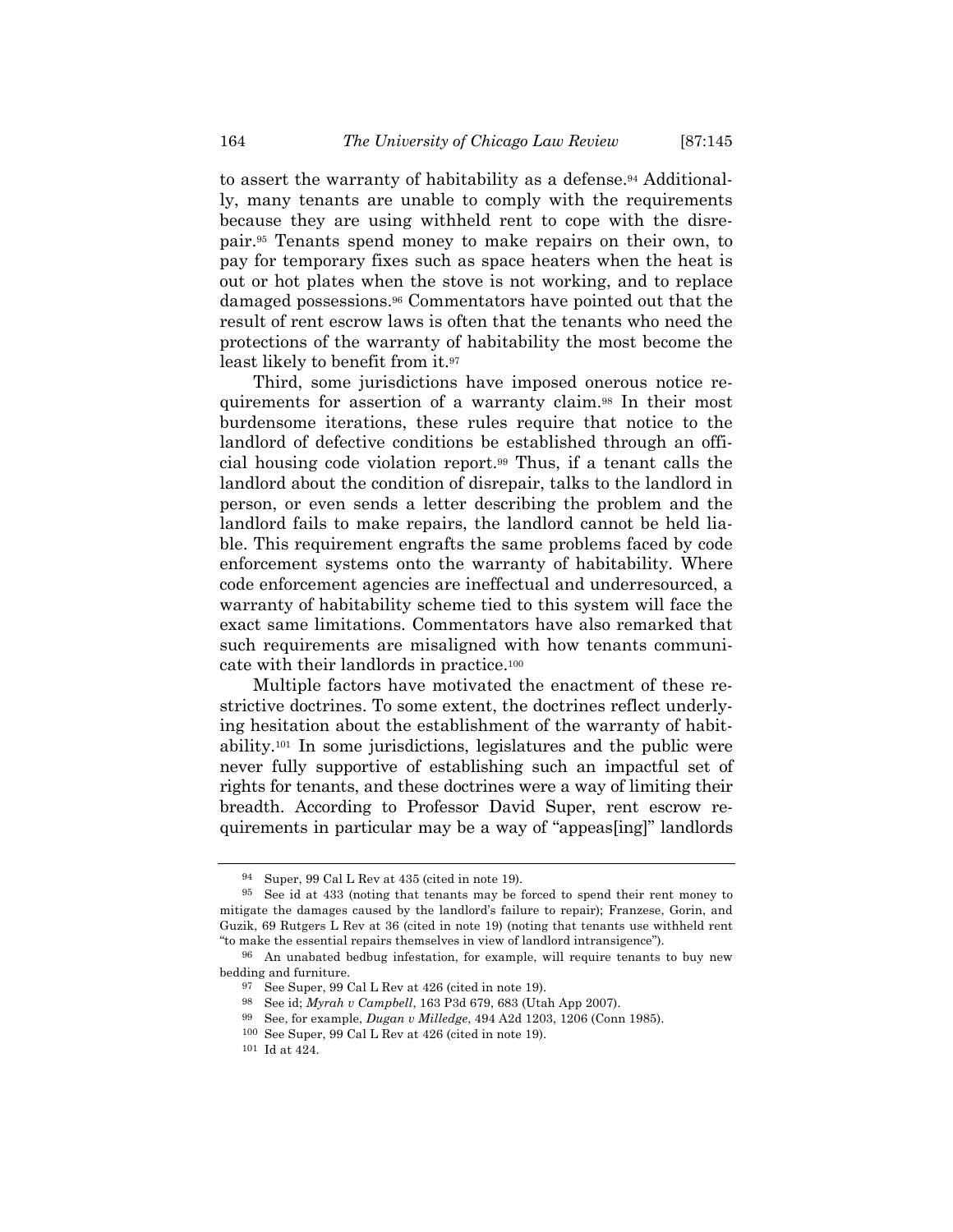unhappy with the recognition of the warranty.102 He observes that where courts have recognized the warranty as a matter of common rather than statutory law, courts have been vulnerable to landlords' criticism of judicial overreach and therefore are more willing to adopt restrictive doctrines.103 Courts and legislatures have also enacted the restrictive doctrines as a mechanism to protect against perceived tenant abuse of the warranty.104 By imposing strict notice requirements, forcing tenants to escrow their rent, or requiring a showing of good faith, courts and legislatures believe that they are ensuring that only tenants who genuinely withhold rent for bad conditions are benefiting from the warranty. According to these courts and legislatures, tenants who have failed to pay rent for a reason other than defective conditions should not be able to reap financial rewards from the establishment of a right to rent abatement if they also happen to satisfy the law's requirements.<sup>105</sup>

# II. EXISTING RESEARCH ON THE WARRANTY'S EFFECTIVENESS AND THEORIES FOR TENANT UNDERUSE

Since the warranty of habitability was enacted nearly fifty years ago, scholars have tried to understand whether the law has lived up to the potential that advocates and proponents originally envisioned, and if it has not, why not.106 Multiple studies

<sup>102</sup> Id at 428.

<sup>103</sup> Id.

<sup>104</sup> Super, 99 Cal L Rev at 425 (cited in note 19).

<sup>105</sup> Id. See also Brakel, 5 Am Bar Found Rsrch J at 578 (cited in note 90); *280 Broad, LLC v Adams*, 2006 WL 2790909, \*7 (Conn Super).

<sup>106</sup> Whether the warranty of habitability actually aids low-income tenants has also long been the subject of academic debate. See Bruce Ackerman, *Regulating Slum Housing Markets on Behalf of the Poor: Of Housing Codes, Housing Subsidies and Income Redistribution Policy*, 80 Yale L J 1093, 1179–81 (1971); Werner Z. Hirsch, Joel G. Hirsch, and Stephen Margolis, *Regression Analysis of the Effects of Habitability Laws upon Rent: An Empirical Observation on the Ackerman-Komesar Debate*, 63 Cal L Rev 1098, 1129–36 (1975); Duncan Kennedy, *The Effect of the Warranty of Habitability on Low Income Housing: "Milking" and Class Violence*, 15 Fla St U L Rev 485, 496 (1987); Neil K. Komesar, *Return to Slumville: A Critique of the Ackerman Analysis of Housing Code Enforcement and the Poor*, 82 Yale L J 1175, 1192 (1973); Rabin, 69 Cornell L Rev at 580 (cited in note 18). The "mainstream" view believes that the increased costs imposed by code requirements and the warranty of habitability are passed from landlords to tenants, thereby hurting tenants (low-income tenants especially) in the long run. See Kennedy, 15 Fla St U L Rev at 497 (cited in note 106); Rabin, 69 Cornell L Rev at 558–59 (cited in note 18). However, the overall impact of habitability regulations on housing costs varies wildly from study to study. See David Listokin and David B. Hattis, *Building Codes and Housing*, 8 Cityscape 21, 21 (2005) (finding that studies on the subject have claimed that building code regulations increase housing costs anywhere between 1 and 200 percent). Furthermore, some scholars—notably Professor Bruce Ackerman discussing his hypothetical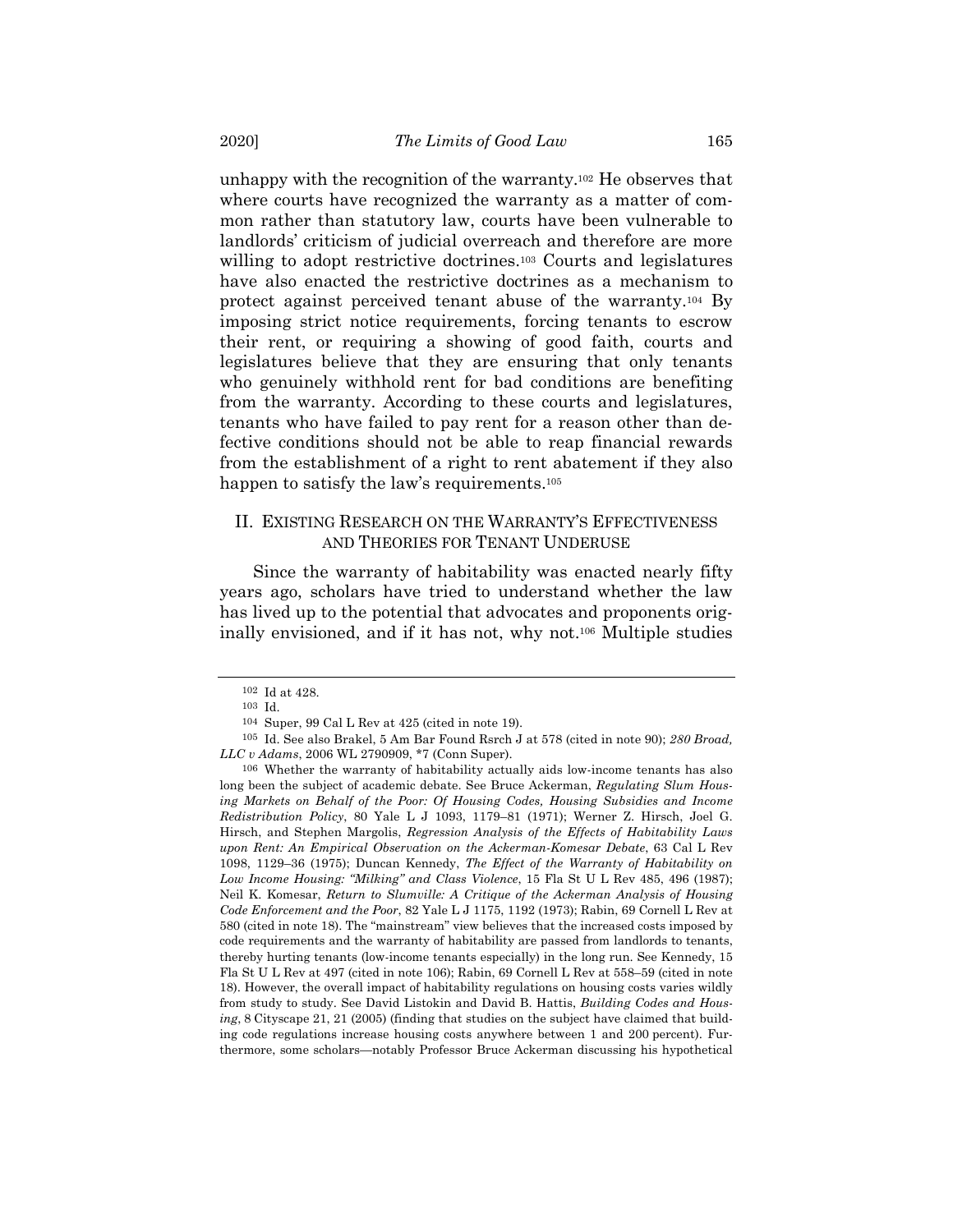show that tenants rarely assert the warranty as a defense in nonpayment of rent eviction cases. Other studies show that very few tenants receive rent abatements. These studies, however, have limitations. The large-scale studies do not isolate cases of tenants with meritorious claims, and thus leave unknown the extent to which the outcomes constitute an operationalization gap. The only study thus far that has measured outcomes among cases with meritorious claims was conducted using a small sample size that does not purport to be representative. No study has yet determined the size of the gap between the number of tenants with meritorious warranty claims and the number who benefit from the law.

Leading scholarship on the warranty of habitability has consistently attributed the apparent ineffectiveness of the law to two factors: the lack of access to counsel, and onerous substantive doctrines (such as good faith withholding, rent escrow, and strict notice requirements that restrict the claim's use). Yet these theories have not been subject to rigorous empirical scrutiny. The existing studies show that tenants who are represented by counsel are more likely to receive rent abatements, but these studies have not controlled for whether tenants who are represented are more likely to have meritorious claims. The scholarship on the substantive doctrines, meanwhile, has been largely theoretical in nature.

This Part provides an overview of the scholarship on the warranty of habitability, describing (a) the existing empirical studies on the law's overall usage and effectiveness, (b) the research findings regarding the impact of legal counsel, and (c) current explanations for the law's apparent ineffectiveness.

## A. Use and Effectiveness of the Warranty of Habitability

Marilyn Mosier and Richard Soble pioneered the empirical scholarship on the warranty of habitability in the early 1970s with a study of the Detroit landlord-tenant court in the years immediately following Michigan's enactment of the law.107 Through case file review and in-court observations, Mosier and Soble found that rent abatements were awarded in an extremely small percentage of the total number of nonpayment of rent

town of "Slumville"—have argued that code enforcement and the warranty of habitability will help tenants without increasing their rents. See Ackerman, 80 Yale L J at 1177–86 (cited in note 106); Kennedy, 15 Fla St U L Rev at 499 (cited in note 106).

<sup>107</sup> See Mosier and Soble, 7 U Mich J L Ref at 33 (cited in note 27).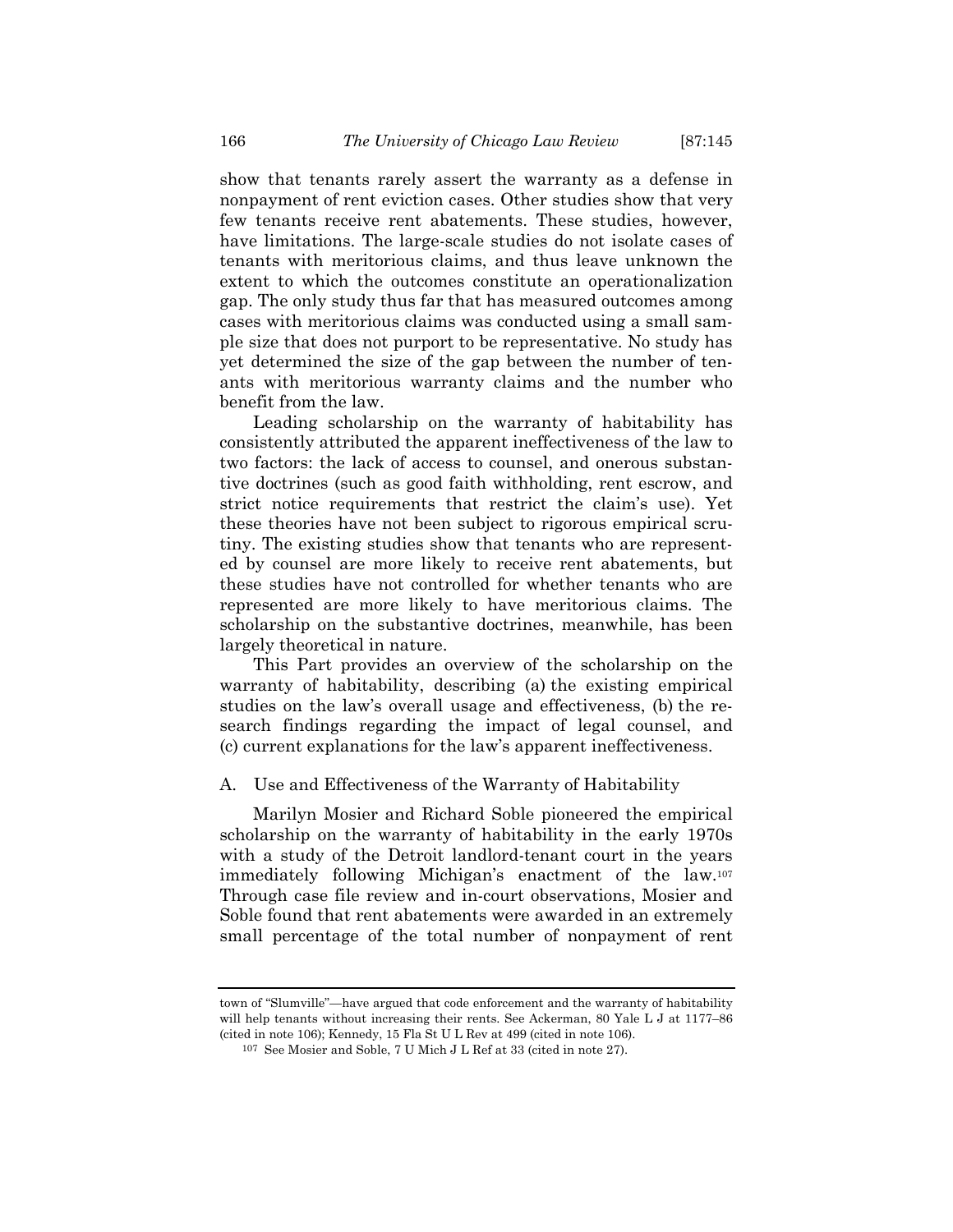eviction cases.108 Specifically, they found that at most, rent abatements were awarded in 2 percent of all nonpayment of rent cases.109 Shortly after Mosier and Soble's research was published, a team of Illinois-based researchers conducted a similar study of Chicago's eviction court and found that zero tenants in the sample of cases they studied received rent abatements, even though 41 percent of tenants had raised the warranty of habitability as a defense.<sup>110</sup>

Two more recent studies produced findings similar to those in Mosier and Soble's research. The first study was an observationbased study conducted by Professor Barbara Bezdek of a sample of nonpayment of rent eviction cases in Baltimore in the early 1990s.111 Bezdek found that rent abatements were ordered in only 1.75 percent of all cases she observed.112 The second study reviewed court records of all nonpayment of rent eviction cases in Essex County, New Jersey, in 2014.113 The authors, Professor Paula Franzese, Abbott Gorin, and David Guzik, calculated the overall frequency with which tenants formally raised the warranty as a defense.114 They found that the warranty was asserted in the tenant's answer in only 0.2 percent of all cases (80 out of 40,000).115 Based on these findings, Franzese and her colleagues concluded that the warranty was significantly underutilized.116

<sup>108</sup> See id.

<sup>109</sup> See id. The study found that the full rent claim was excused in 0.7 percent of contested nonpayment cases or 0.1 percent of all nonpayment cases, and it was partially excused in 11.9 percent of contested nonpayment cases or 2 percent of all nonpayment cases. However, these figures include cases in which the landlord received less than the full amount of rent claimed for reasons other than a rent abatement in satisfaction of the tenant's implied warranty of habitability claim, including when the rent claimed had been miscalculated and when the tenant had made all or partial payment. See id.

<sup>110</sup> Fusco, Collins, and Birnbaum, 17 Urban L Ann at 109 (cited in note 27). One additional study conducted during the same time period produced similar findings. See Ben H. Logan III and John J. Sabl, Note, *The Great* Green *Hope: The Implied Warranty of Habitability in Practice*, 28 Stan L Rev 729, 744 (1976) ("During the period examined, the implied warranty of habitability was pled as an affirmative defense in 56 cases constituting 4 percent of all unlawful detainer actions and representing 27 percent of all contested unlawful detainer actions filed in that court for the 5-month period in question.").

<sup>111</sup> It is unclear whether this sample is a statistically significant representative sample. See Bezdek, 20 Hofstra L Rev at 547 n 52 (cited in note 27). The study also involved court record review and exit interviews with litigants. Id at 547–48 n 53–54.

<sup>112</sup> See id at 554. Rent was ordered into escrow in 4.3 percent of all cases.

<sup>113</sup> See Franzese, Gorin, and Guzik, 69 Rutgers L Rev at 20 (cited in note 19).

<sup>114</sup> Id at 21.

<sup>115</sup> Id.

<sup>116</sup> Id at 22. This conclusion is based on the "far greater statistical likelihood that significant housing code violations exist on leased premises in Essex County." Id. The authors do not state specifically what the statistical likelihood is that substandard conditions exist in the premises. See id. They cite only to HUD data on the prevalence of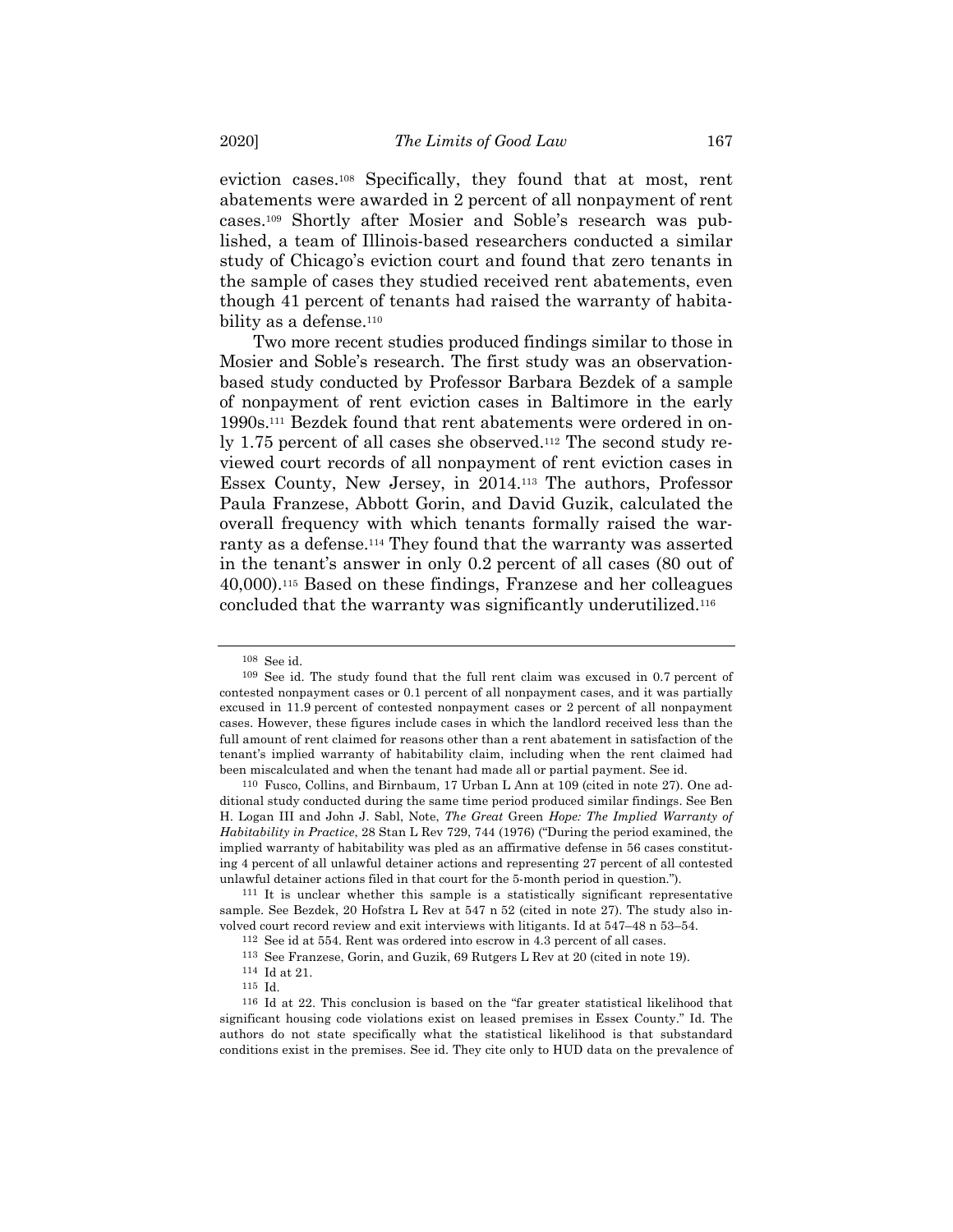These four studies measured the frequency with which the warranty of habitability was asserted or won (in the form of a rent abatement) within the total population of nonpayment of rent cases. None measured this frequency against the population of cases with meritorious warranty claims. Thus, the studies' conclusions that the warranty is ineffective rest on the assumption that more tenants could have asserted or won the claim than actually did so. It is unknown whether that assumption was valid. Moreover, even if it was valid, the findings tell us little about the size of the gap between the number of tenants with meritorious claims and the number who benefited from the law.

The only study thus far that has sought to determine a tenant's likelihood of benefiting from the warranty of habitability when he or she has a meritorious claim is Professor Michele Cotton's "multi-case study" of fifty-nine rent escrow actions in Baltimore.117 In these actions, tenants petition the court to have their rent deposited into the court's escrow account rather than paid to the landlord based on violations of the warranty of habitability.118 Cotton found that less than half—42 percent—of tenants who had established entitlement to a rent abatement actually received one.119 However, Cotton's study was based on a small sample of cases that did not claim to be statistically representative of the population as a whole;<sup>120</sup> thus, the conclusions that may be drawn from the findings are limited.

These studies leave two significant gaps in our knowledge about the use and effectiveness of the warranty of habitability. First, no large-scale study has yet compared the number of cases in which tenants benefit from the warranty against the number of cases in which tenants have meritorious claims.121 Thus, we do

substandard housing conditions nationwide. Id at 5 n 11. One year later, in 2017, Professors Karen Tokarz and Zachary Schmook published the results of a study that looked broadly at outcomes in eviction cases in St. Louis, Missouri. See Tokarz and Schmook, 53 Wash U J L & Pol at 176–78 (cited in note 86). While the study did not look specifically at the frequency with which the warranty of habitability was raised, it found that only 0.03 percent of cases resulted in judgments for the tenant whereas 77.5 percent of cases resulted in judgments for the landlord (with the remainder of cases resulting in dismissal). Id at 176. Based on these findings, the authors concluded that the warranty of habitability is rarely used. Id at 186–87.

<sup>117</sup> See Cotton, 19 CUNY L Rev at 62–63 (cited in note 28).

<sup>118</sup> Id at 63.

<sup>119</sup> Id at 72. Specifically, tenants received abatements in 42 percent of cases in which they had established the elements required for this relief. Id.

<sup>120</sup> Id at 62–64 (cited in note 28).

<sup>121</sup> See Steinberg, 42 L & Soc Inquiry at 1072 (cited in note 22), noting that

<sup>[</sup>e]ven when a study demonstrates that one class of litigants—tenants, for example—routinely achieves unfavorable outcomes, it can be difficult to ascertain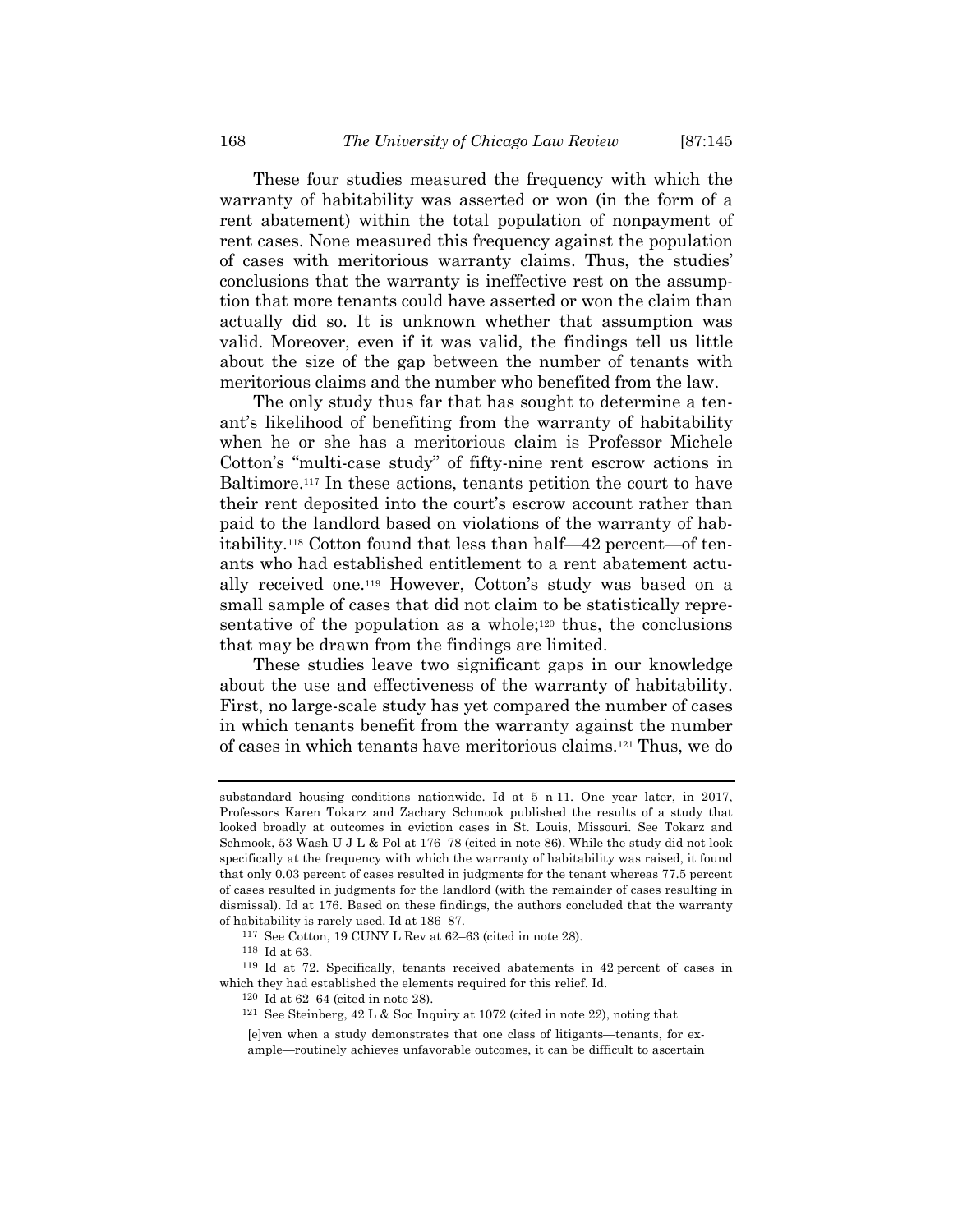not know the extent to which the low usage rates reflect the law's ineffectiveness, or simply reflect low rates at which tenants have meritorious claims. No one has yet determined the size of the operationalization gap. Second, the existing studies leave open the possibility that tenants may benefit from the warranty of habitability through outcomes other than rent abatements.122 Tenants who settle their cases may elect to leverage their right to a rent abatement to negotiate a longer repayment period or avoid a possessory judgment in favor of the landlord. No studies have accounted for this possibility. Without research that fills these gaps, we cannot properly reach a conclusion about the extent to which tenants benefit from the warranty of habitability.

#### B. Impact of Legal Representation

Very limited research exists on the impact of legal representation on the use of the implied warranty of habitability. Mosier and Soble's study of the Detroit landlord-tenant court found that tenants who were represented by counsel were more likely than unrepresented tenants to raise the warranty as a defense.123 They also found that represented tenants achieved overall better outcomes in their cases as compared to unrepresented tenants.124 However, this study did not identify the extent to which the represented tenants were more likely to have warranty of habitability claims. It is possible, in other words, that lawyers chose tenants for representation because they had meritorious claims, and thus that the higher usage of the claim and stronger outcomes simply reflect this selection bias.

The only other research that exists on the effect of counsel has been embedded within two studies on the overall impact of access to counsel in eviction cases.125 The first, a 1992 study on

whether the poor outcomes are the result of unmeritorious claims, or are due to more problematic factors, such as lack of representation or structural unfairness within the adjudicatory process.

<sup>122</sup> The only exception is Franzese, Gorin, and Guzik's research on the use of the warranty of habitability as a tool to compel landlords to make needed repairs. See Franzese, Gorin, and Guzik, 69 Rutgers L Rev at 24–25, 30–31 (cited in note 19).

<sup>123</sup> Mosier and Soble, 7 U Mich J L Ref at 45 (cited in note 27).

<sup>124</sup> Id at 35. Anthony Fusco, Nancy Collins, and Julian Birnbaum's study also found that tenants who were represented by counsel achieved significantly better outcomes than unrepresented tenants. See Fusco, Collins, and Birnbaum, 17 Urban L Ann at 115 (cited in note 27).

<sup>125</sup> In addition, Professor Jessica Steinberg's study of the impact of unbundled legal aid found that tenants who were provided with unbundled legal services were significantly more likely to raise cognizable defenses as compared with unassisted tenants. See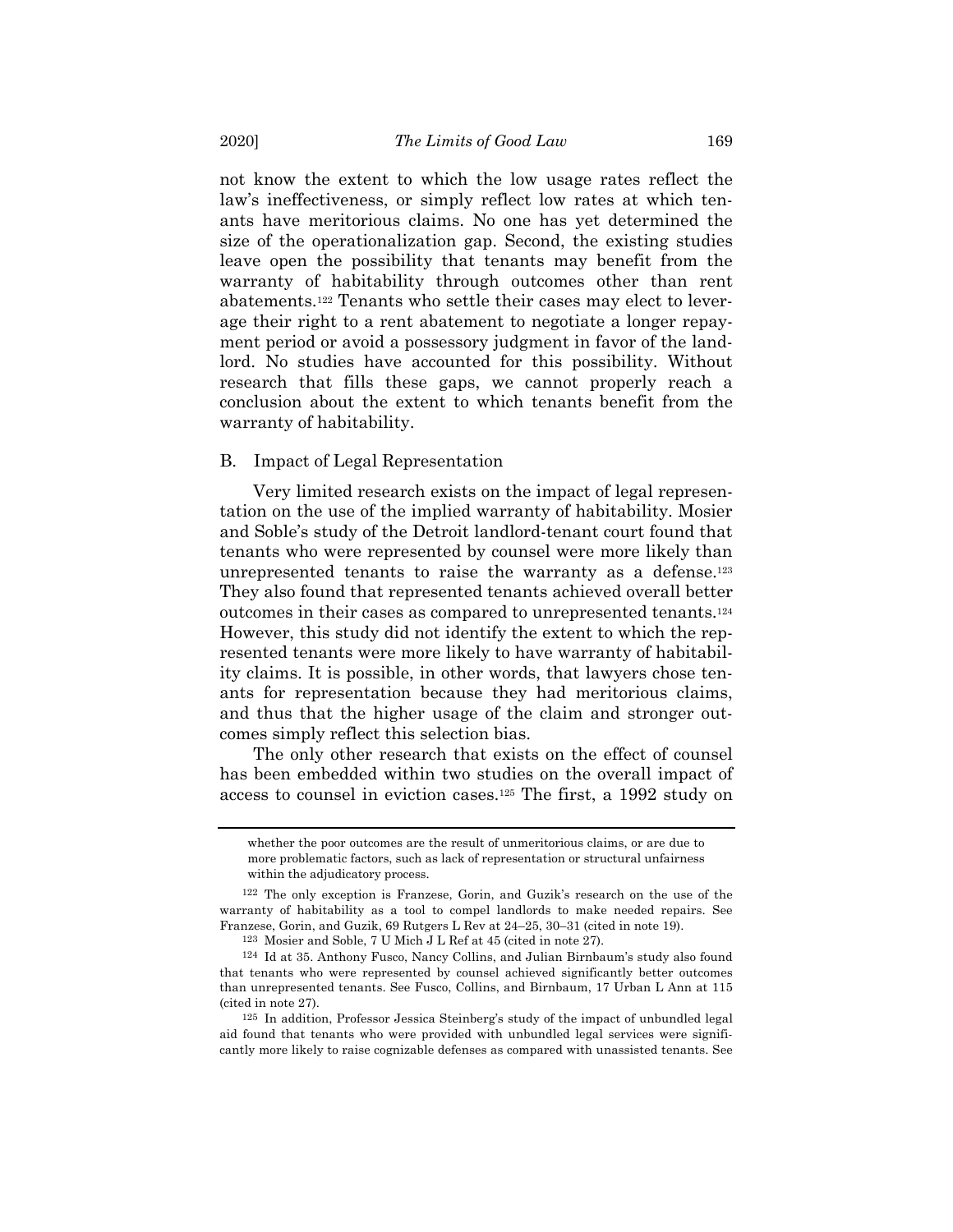the impact of counsel in eviction cases in New York City, found that rent abatements were awarded in 18.8 percent of cases in which the tenant was represented by counsel, compared with only 3.3 percent of cases in which the tenant was unrepresented.126 Tenants were randomly assigned to the treatment (offer of representation) and control (no offer of representation) groups to eliminate selection bias.127 However, there was no specific control for whether the tenants in each group had meritorious warranty of habitability claims at the same rate.

The second study, a more recent assessment of the impact of access to counsel in eviction cases in Massachusetts, found that monetary outcomes were significantly more favorable to the tenant where the tenant was represented.128 These monetary outcomes reflected rent abatements resulting from the warranty of habitability, but also could reflect monetary damages awarded based on other claims129 or reductions in the rent owed due to miscalculations or partial payment by the tenant.130 Like in the 1992 study, it was also unknown whether the treated (offer of representation) and control (no offer of legal representation) groups had meritorious warranty of habitability claims at the same rate. No research has rigorously assessed the impact of counsel on the use of the warranty of habitability while controlling for whether the tenant had a meritorious claim.

Steinberg, 18 Georgetown J Poverty L & Pol at 494 (cited in note 31). The study did not isolate breach of warranty claims specifically. See id. Steinberg also found that full representation had a significant impact on the likelihood of the tenant receiving payments from the landlord at the conclusion of the case, while unbundled legal assistance had no positive effect on the tenant's likelihood of receiving a payment from the landlord. See id at 486. The study did not determine whether the payment reflected a rent abatement based on the landlord's violation of warranty of habitability or alternatively was based on some other monetary claim. Id at 486–88.

<sup>126</sup> Seron, Frankel, and Van Ryzin, 35 L & Soc Rev at 426 (cited in note 31).

<sup>127</sup> All cases included in the study population had been determined as cases in which the tenant was likely to benefit from legal support. See id at 423–24. This assessment was based on the presence of defenses and claims (beyond only the warranty of habitability), as well as nonlegal characteristics of the tenant and case. Id.

<sup>128</sup> Greiner, Pattanayak, and Hennessy, 126 Harv L Rev at 931 (cited in note 31).

<sup>129</sup> Under Massachusetts law, there are numerous counterclaims available to tenants in nonpayment of rent eviction cases which carry monetary damages. See, for example, Mass Gen Laws Ann ch 93A, §§ 2, 9; Mass Gen Laws Ann ch 186, § 14 (lessor's obligation to furnish utilities); Mass Gen Laws Ann ch 186, § 18 (lessor's obligation to correct unsafe conditions upon notice); Mass Gen Laws Ann ch 186, § 15B (prohibition against lessor on entering premises during lease term).

<sup>130</sup> See Greiner, Pattanayak, and Hennessy, 126 Harv L Rev at 931 (cited in note 31).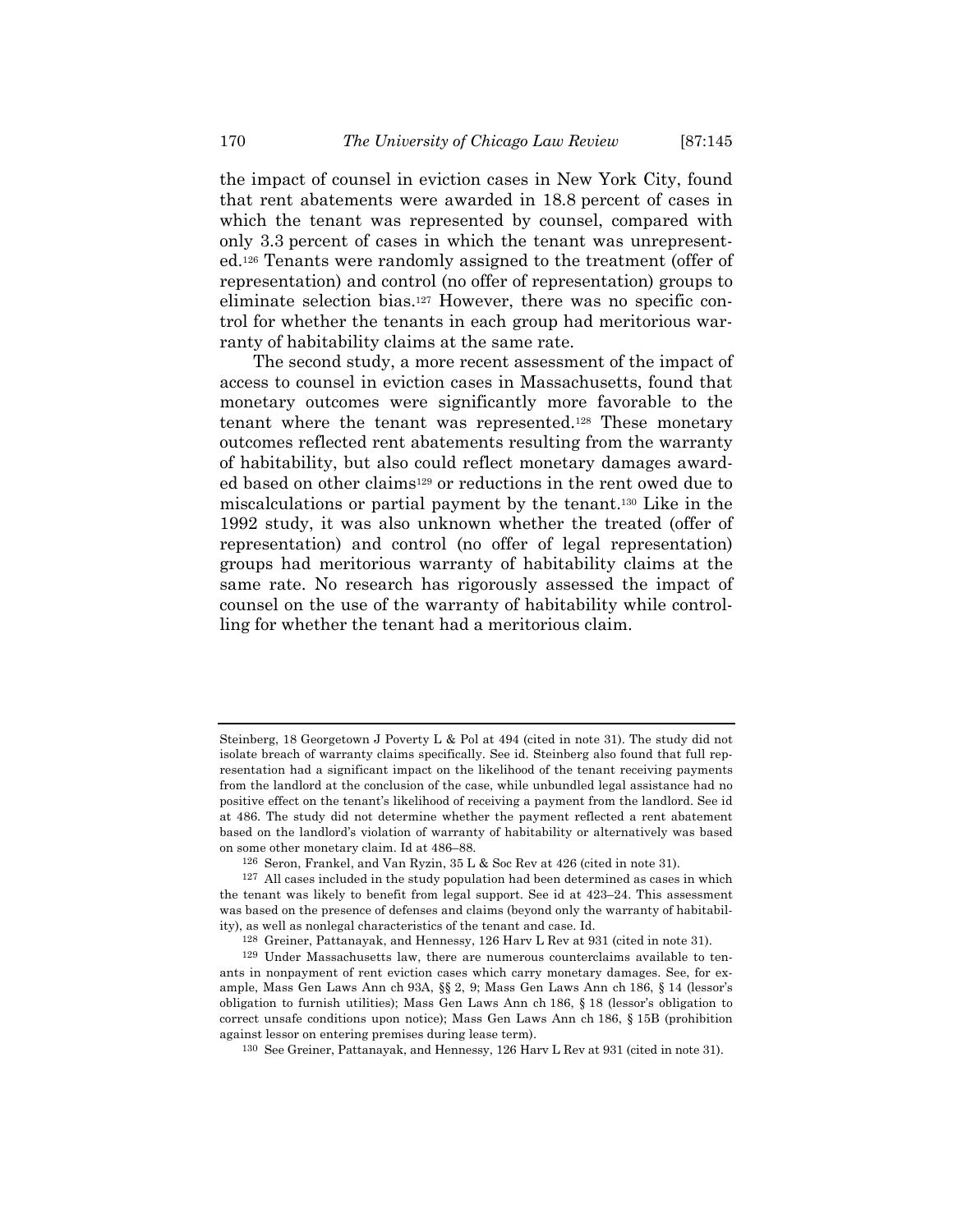## C. Explanations for the Law's Ineffectiveness

There is a general consensus among scholars who have studied the warranty of habitability that the law's ineffectiveness is attributable to two main factors. First, scholars claim that the ineffectiveness is a function of tenants' lack of access to counsel.131 Nearly all tenants in eviction proceedings are unrepresented; in some jurisdictions, as many as 94 percent of tenants appear in court without counsel.132 Pointing to the research described in Part II.B, commentators argue that the overall lack of access to counsel is responsible for the claim's underuse.133 They posit that unrepresented tenants do not have the knowledge,

<sup>131</sup> See, for example, Mosier and Soble, 7 U Mich J L Ref at 62 (cited in note 27) ("Another reason for the insignificant effect of the legislation on Detroit tenants is that while the legislation augments a tenant's possible defenses, it does not provide for representation of those tenants in court."); Fusco, Collins, and Birnbaum, 17 Urban L Ann at 114–16 (cited in note 27) (emphasizing the importance of representation in determining tenant outcomes); Franzese, Gorin, and Guzik, 69 Rutgers L Rev at 31 (cited in note 19) (proposing increased access to counsel as a solution to improve the effectiveness of the warranty of habitability); Cotton, 19 CUNY L Rev at 83–84 (cited in note 28) (citing lack of access to counsel as a barrier to effective assertion of the warranty of habitability).

<sup>132</sup> See, for example, Boston Bar Association Task Force on the Civil Right to Counsel, *The Importance of Representation in Eviction Cases and Homelessness Prevention* \*3 (Mar 2012), archived at https://perma.cc/PWL2-SWAW (determining that only 6 to 10 percent of tenants in Massachusetts are represented); Russell Engler, *Connecting Self-Representation to Civil* Gideon*: What Existing Data Reveal About When Counsel Is Most Needed*, 37 Fordham Urban L J 37, 47 n 44 (2010) (citing representation rates in multiple jurisdictions); Maya Dukmasova, *New Data Reveals Impact of Being Lawyerless in Chicago Eviction Court* (The Chicago Reader, Sept 14, 2017), archived at https:// perma.cc/M83U-V5XE (stating that only 12 percent of tenants in Cook County are represented); Charles Allen, Kenyan R. McDuffie, and Mary M. Cheh, *Low-Income Tenants in D.C. May Soon Get Legal Help* (Wash Post, May 18, 2017), online at https:// www.washingtonpost.com/blogs/all-opinions-are-local/wp/2017/05/18/low-income-tenants -in-d-c-may-soon-get-legal-help (visited November 20, 2019) (Perma archive unavailable) (stating that fewer than 10 percent of tenants in DC are represented). In New York City, where a right to counsel law was recently enacted, the percentage of tenants represented has risen from 1 percent before 2014 to 30 percent in in the final quarter of 2018. NYC Human Resources Administration, Office of Civil Justice, *Universal Access to Legal Services: A Report on Year One of Implementation in New York City* \*4 (2018), archived at https://perma.cc/43MV-H2DL.

<sup>133</sup> See Franzese, Gorin, and Guzik, 69 Rutgers L Rev at 13 (cited in note 19). But see Cotton, 19 CUNY L Rev at 84 (cited in note 28) (noting that "[t]he lack of counsel means that the parties are particularly dependent on the court to ensure that the rule of law is applied"); id at 86–87 (arguing that advocates hoping to improve utilization of the implied warranty of habitability should not focus their efforts on access to counsel because the data suggest that all efforts thus far have faltered, and moreover the provision of additional lawyers would impose considerable resource demands on the courts); Bezdek, 20 Hofstra L Rev at 538 n 16 (cited in note 27) (arguing against solutions involving access to counsel because it is "parentalistic [sic] and it lets us off the hook for our parts in the charade of legal entitlement and rights vindication").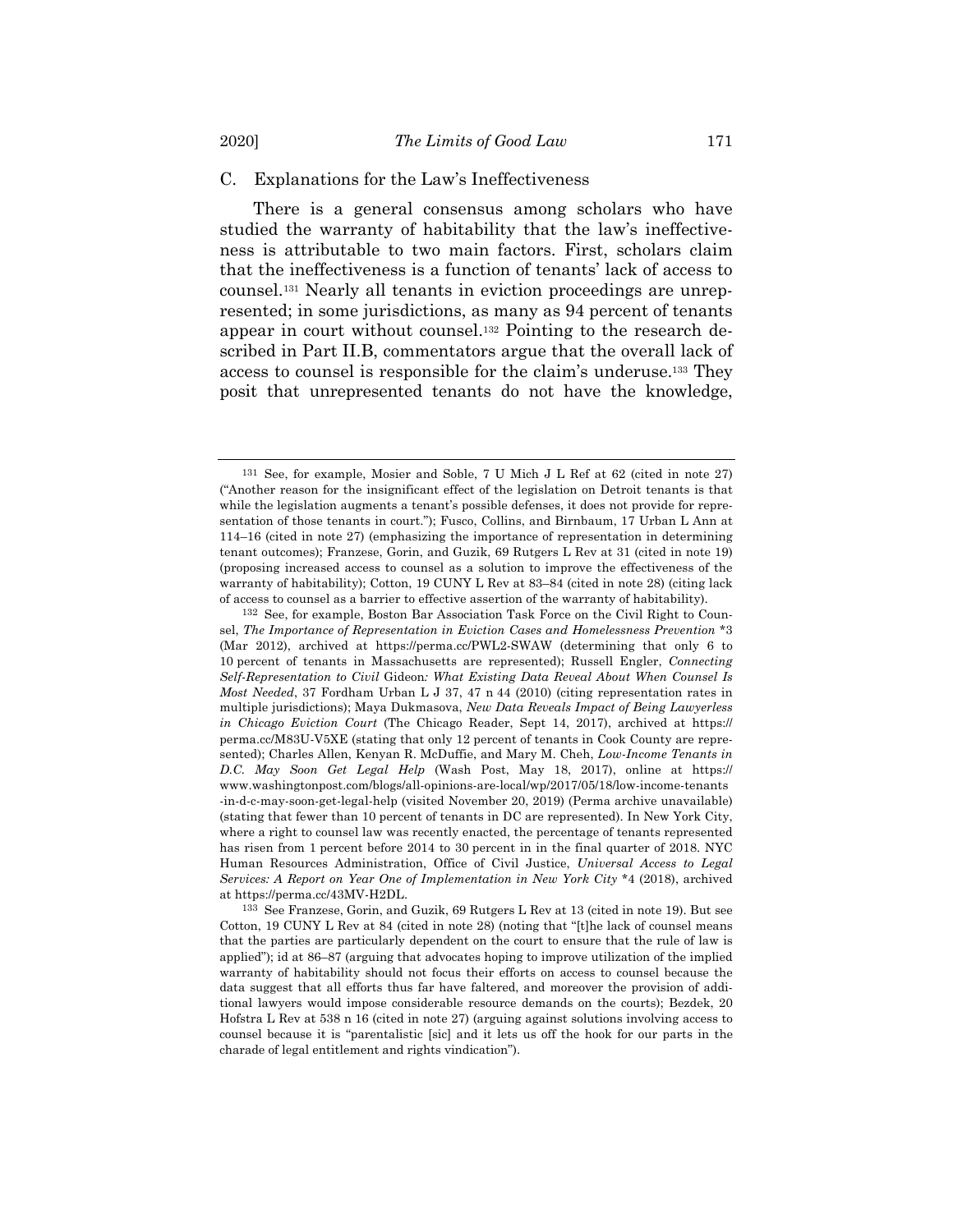wherewithal, or resources required to effectively navigate the legal process in order to benefit from the warranty of habitability.134

Second, commentators argue that restrictive substantive doctrines, namely rent escrow, good faith withholding, and onerous notice requirements, limit the claim's usage.135 These doctrines are not universal, but are becoming increasingly common across jurisdictions.136 Professor Super, a leading scholar on the warranty of habitability, attributes the "fall" of the warranty of habitability primarily to the spread of these rules.137 Writing in the *California Law Review* in 2011, Super finds that these "procedural obstacles have rendered the implied warranty of habitability almost irrelevant in practice."138 He argues that the requirements are costly for tenants to comply with, are vulnerable to landlord abuse, and encourage tenants to move rather than pursue their claims.139 While he acknowledges that data on their impacts is lacking, he contends that these substantive limitations "likely are a significant contributor to the low rate of relief granted [for violations of the warranty of habitability] to low-income tenants."140 Franzese has likewise blamed these rules for the ineffectiveness of the warranty, describing them as a "practical bar to aggrieved tenants' very assertion of the defense of breach of the warranty."141

<sup>134</sup> See Bezdek, 20 Hofstra L Rev at 538 (cited in note 27); Super, 99 Cal L Rev at 406– 07 (cited in note 19); Cotton, 19 CUNY L Rev at 66 (cited in note 28) (arguing that the legalese on pleadings acts as a barrier to unrepresented tenants asserting the warranty).

<sup>135</sup> See Super, 99 Cal L Rev at 407 (cited in note 19) (drawing attention to the "littleappreciated substantive doctrines" that emerged after the law's original enactment and arguing that they have operated as major barriers to the warranty's effectiveness); Franzese, Gorin, and Guzik, 69 Rutgers L Rev at 20–22 (cited in note 19) (arguing that New Jersey's rent escrow requirement is one of the primary reasons for their findings regarding the low frequency with which the warranty is raised). On paper, the rent escrow requirement in New Jersey gives trial courts the discretion to order rent be paid into escrow during the pendency of the eviction case. Franzese, Gorin, and Guzik found that in practice, however, judges treat escrow hearings with little individualized attention, and as a matter of course order rent be deposited with the court, regardless of the conditions of the premises. Id at 19–20, 37. The authors acknowledge that they do not know whether their findings regarding the presence of the rent escrow requirement and the low usage rates are correlative or causative. Id at 20. See also Tokarz and Schmook, 53 Wash U J L & Pol at 178 (cited in note 86).

<sup>136</sup> See Super, 99 Cal L Rev at 425–29 (cited in note 19).

<sup>137</sup> Id at 423–26.

<sup>138</sup> Id at 423.

<sup>139</sup> Id.

<sup>140</sup> Super, 99 Cal L Rev at 432 (cited in note 19).

<sup>141</sup> See Franzese, Gorin, and Guzik, 69 Rutgers L Rev at 36 (cited in note 19).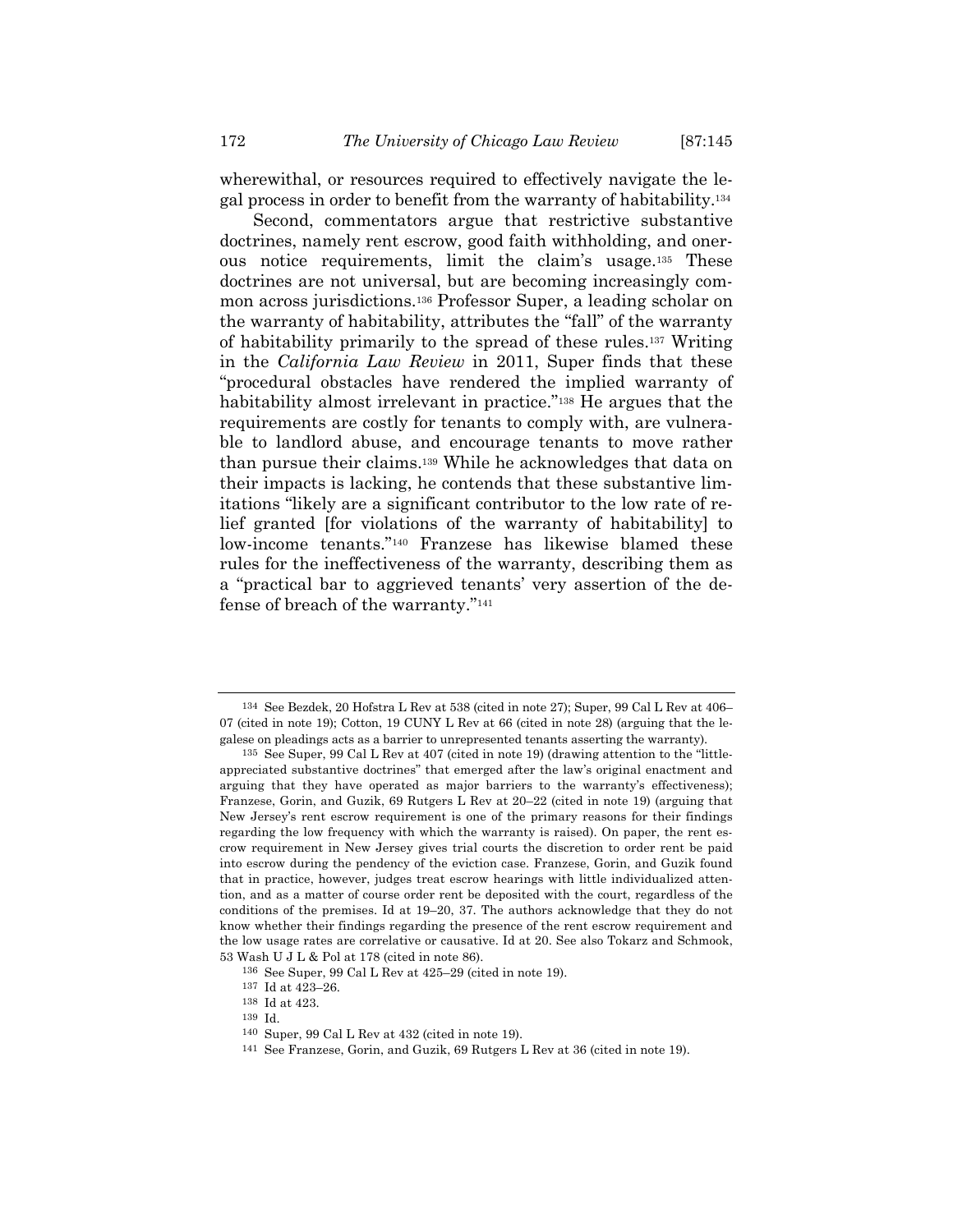Scholars have also put forward other explanations for the law's apparent ineffectiveness.<sup>142</sup> Super argues that tenants factor fears of retaliation into the "costs" of litigation; thus, to the extent tenants anticipate landlord retaliation, they will be unlikely to assert their rights under the law.143 Most recently, Franzese argued that the lack of centralized and accessible housing code record databases prevents judges from effectively enforcing the warranty.144 Franzese posited that the availability of code enforcement data through such a database would both inform the court's analysis of the law and "would be a tool for [the] government to reduce or withhold any rent subsidies until the premises are restored to an inhabitable condition."145 She explicitly pointed to New York City's centralized code violation database as a model for other jurisdictions to follow.146

The disparities in help given to landlords and tenants and the treatment of late landlords and tenants are an indication of the perhaps inevitable bias of the court toward the landlord. Most of the judges and court personnel have a middle-class background, and they have become familiar with many landlords and attorneys appearing regularly in the court. The court had years of experience as a vehicle for rent collection and eviction where no defenses could be raised.

- 144 See Franzese, Gorin, and Guzik, 69 Rutgers L Rev at 22 (cited in note 19).
- 145 Id.

<sup>142</sup> Since the warranty's initial enactment, scholars have emphasized that entrenched power differentials between landlords and tenants, along with court cultures that privilege landlords and stigmatize tenant litigants, act as significant barriers to the law's effectiveness. See Bedzek, 20 Hofstra L Rev at 571–72, 568 (cited in note 27) (observing that in Baltimore, "the formal allocation of responsibilities between landlord and tenant is effectively overwritten by the 'tenant as deadbeat' subtext which is reiterated by the court on behalf of the class of landlord litigants," and arguing that "[i]n a jurisdiction with a functioning warranty of habitability, the subtext in tenant-claiming cases would be: it is the landlord who has done wrong by failing to fulfill societally recognized obligations"); Cotton, 19 CUNY L Rev at 85 (cited in note 28) ("It may also be the case that any uncertainty about the law that results in an environment of limited appellate guidance will be resolved against the less powerful party in the litigation, which in this situation is the tenant."); Super, 99 Cal L Rev at 451 (cited in note 19) ("[E]ither abandoning or destabilizing courthouse culture could have resulted in much broader application of the implied warranty."); Mosier and Soble, 7 U Mich J L Ref at 63 (cited in note 27):

Scholars have also highlighted the constraints that judges face in enforcing the laws. Judges have large numbers of cases on their dockets and lack access to important factfinding tools and resources. See Cotton, 19 CUNY L Rev at 85–86 (cited in note 28).

<sup>143</sup> See Super, 99 Cal L Rev at 408 (cited in note 19).

<sup>146</sup> Id at 36, 27 n 106 (noting that New York City has a Housing Code violation database that is publicly available online and that the Housing Court provides a computer on each judge's bench). An even more robust technology solution was urged by Professor Mary Marsh Zulack nearly a decade prior. See Mary Marsh Zulack, *If You Prompt Them, They Will Rule: The Warranty of Habitability Meets New Court Information Systems*, 40 John Marshall L Rev 425, 449–53 (2007). Specifically, Zulack proposed a computerized system that would "prompt judges through repair-related information gathering,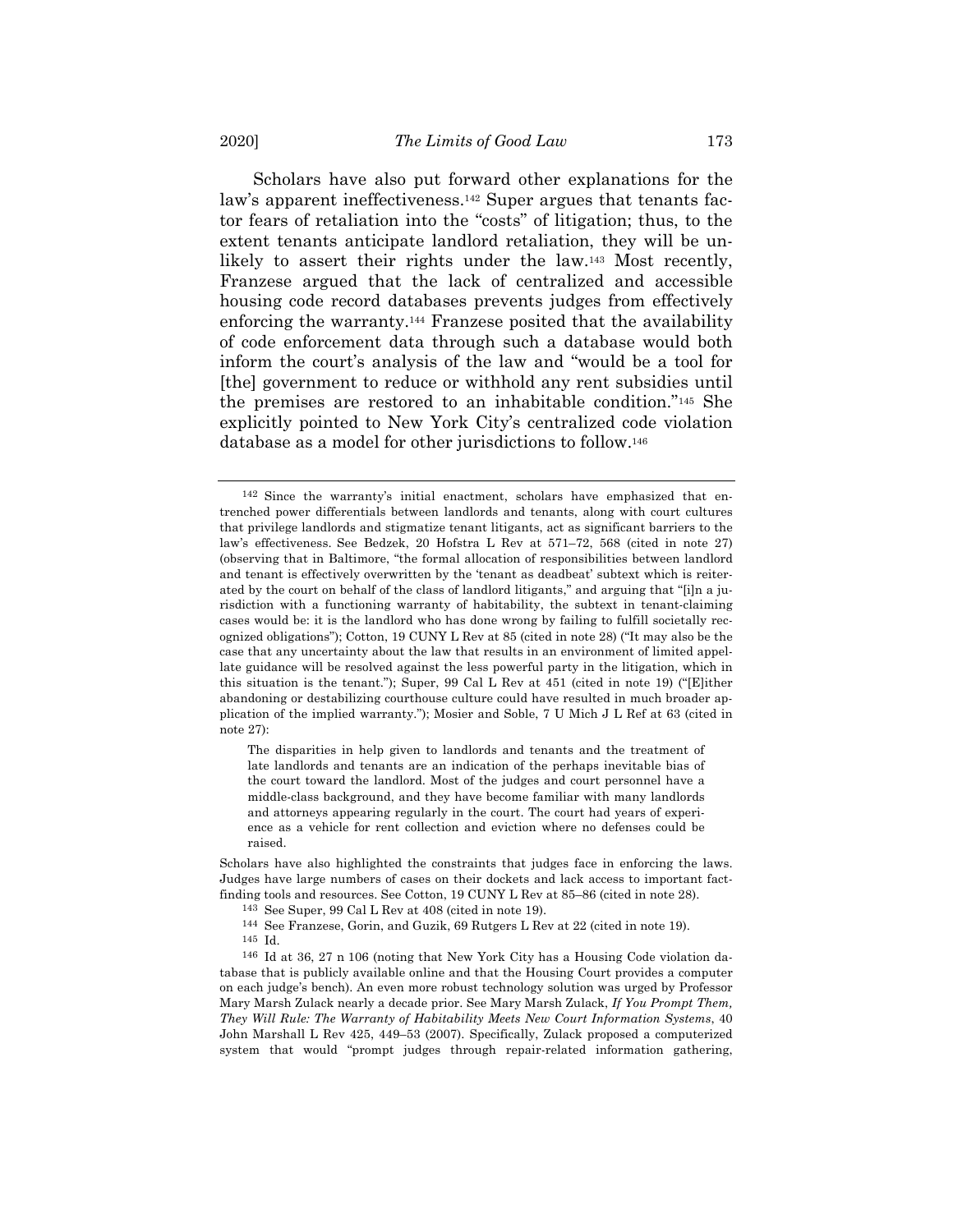## III. STUDY BACKGROUND AND DESIGN

This study sought to use rigorous methodological analysis to assess the extent to which tenants who have meritorious warranty of habitability claims received benefits from the claim.147 It also sought to rigorously evaluate the existing theories regarding the apparent ineffectiveness of the law, including the extent to which legal representation affects tenants' likelihood of receiving the law's benefits. New York City was chosen as the site for this study because, in addition to being the nation's largest rental market, it is located in a jurisdiction that lacks the substantive doctrines often blamed for the law's failures. This legal backdrop is ideal because it allows for disentanglement of the various contributors to the claim's underuse. This Part describes the study's objectives, context, data, and methodology.

#### A. Objectives

The overarching objectives of this study were twofold. First, the study aimed to properly assess the effectiveness of the warranty of habitability through rigorous methods and statistical analysis. While prior large-scale studies measured the overall frequency with which tenants asserted the warranty of habitability as a claim or received rent abatements in nonpayment of rent eviction cases, this study measured what I call the "operationalization gap"—the difference between the number of cases in which the tenant has a meritorious warranty of habitability claim and the number of cases in which the tenant receives some benefit from that claim.148 It did so by identifying the cases in which the tenant appears to have a meritorious claim based on evidence of defective conditions in the unit.149 Moreover, while

149 The data in this study showed that proper assertion of the warranty of habitability as a claim in the tenant's answer was largely insignificant as a factor predicting

retrieval, and adjudication steps." Id at 425. Zulack predicted that such a system would "lead[ ] efficiently to outcomes that link the application of the warranty of habitability doctrine to real world improvements in rental premises." Id.

<sup>147</sup> New York City is also the nation's largest rental market and one notorious for substandard housing conditions. See note 21; Grace Ashford, *Leaks, Mold and Rats: Why New York City Goes Easy on Its Worst Landlords* (NY Times, Dec 26, 2018), archived at https://perma.cc/WVS7-6URQ.

<sup>148</sup> The objective here is not to determine whether the outcome was "just," but whether tenants who appeared to have meritorious claims received the benefits the law affords for those claims. See Paula Hannaford-Agor and Nicole Mott, *Research on Self-Represented Litigation: Preliminary Results and Methodological Considerations*, 24 Just Sys J 163, 178 (2003) (noting that "whether the litigant received a just or appropriate outcome" is "one of the most difficult questions for which to formulate accurate and reliable measures for empirical analysis").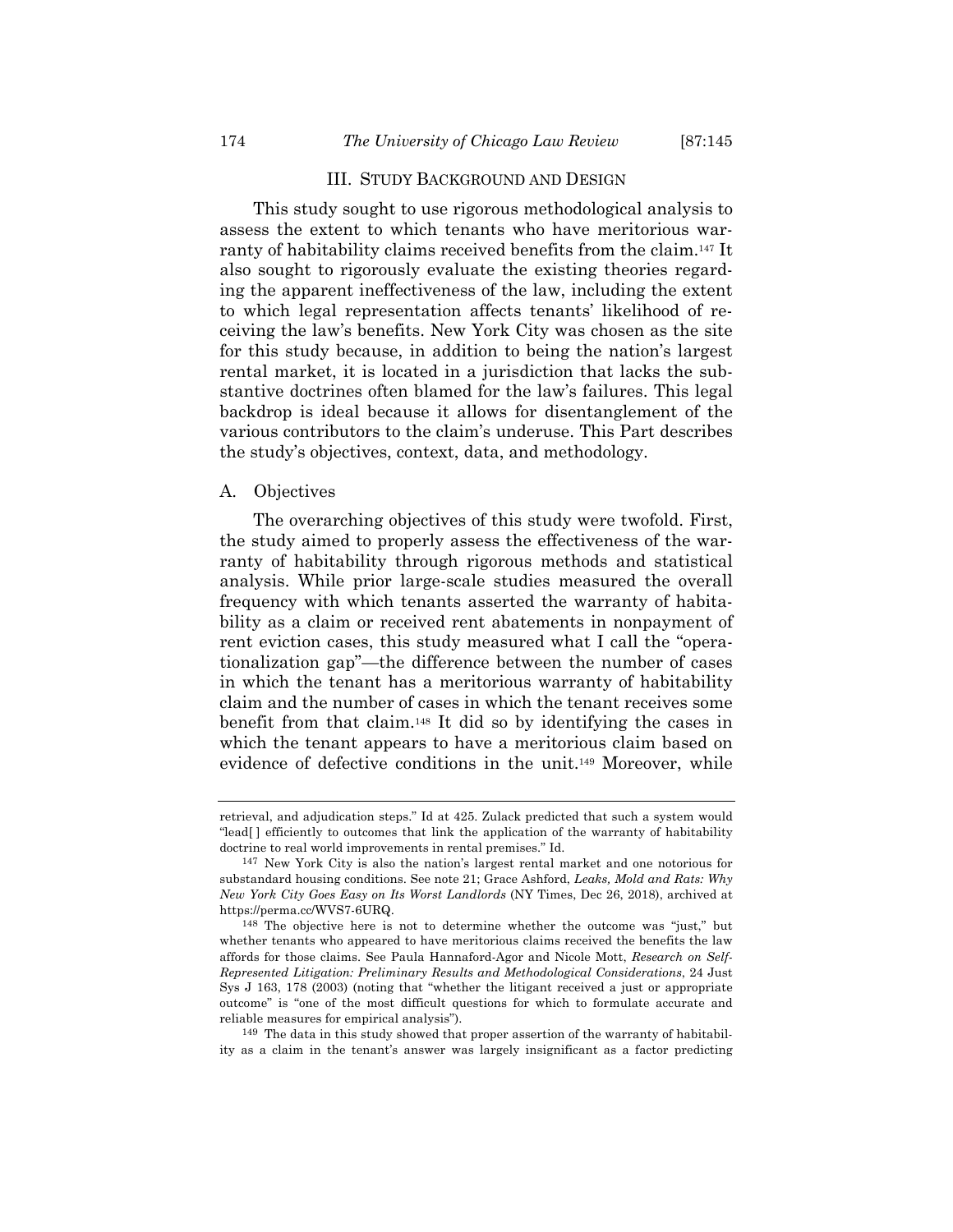prior studies have focused nearly exclusively on tenants' use of the warranty of habitability to achieve rent abatements, this study also considered the possible use of the law to achieve other beneficial case outcomes or to secure repairs.

Second, the study set out to rigorously evaluate the existing theories regarding the warranty of habitability's ineffectiveness. As described previously,<sup>150</sup> scholarship has consistently attributed the doctrine's apparent failures to two factors: lack of access to counsel and restrictive substantive doctrines. The scholarship, however, has been largely theoretical in nature; no studies have yet subjected these factors to rigorous empirical scrutiny.<sup>151</sup> This is the first study to do so. To understand the impact of counsel, I compared outcomes of cases with meritorious claims where tenants were and were not represented. To understand the significance of the restrictive substantive doctrines, I assessed the extent to which tenants benefited from the warranty of habitability in a jurisdiction (New York City) in which these doctrines are absent. While this assessment does not allow for a precise determination of the impact of the doctrines, it indicates the extent to which we can properly attribute the warranty of habitability's ineffectiveness to them. In other words, the existing literature would predict that in jurisdictions where the restrictive doctrines do not exist, the warranty of habitability would be widely used. I assess whether this prediction is accurate. I also used the available data to glean insights into the extent to which an accessible and centralized Housing Code records database aids in judicial enforcement of the law.

whether the claim was used successfully. Approximately half of the tenants who received rent abatements never actually asserted the claim. This finding is consistent with what one would expect given liberal pleading amendment rules. These rules have the effect of making actual amendments unnecessary in proceedings that usually resolve in relatively expeditious out-of-court settlements, such as eviction proceedings, where it is understood that the party could receive the amendment if leave was sought, and thus to avoid unnecessary litigation the parties treat the pleadings as if they were amended without actually going through the judicial procedures to do so.

<sup>150</sup> See Part II.C.

<sup>151</sup> See Franzese, Gorin, and Guzik, 69 Rutgers L Rev at 20–22 (cited in note 19) (citing to New Jersey's rent escrow requirement as one of the primary reasons for their findings regarding the infrequency with which the warranty is raised); Super, 99 Cal L Rev at 432 (cited in note 19) (concluding that rent escrow laws "likely are a significant contributor to the low rate of relief granted [for breach of the warranty of habitability] to low-income tenants"); id at 441 (arguing that good faith requirements may make tenants incapable of pursuing warranty of habitability claims).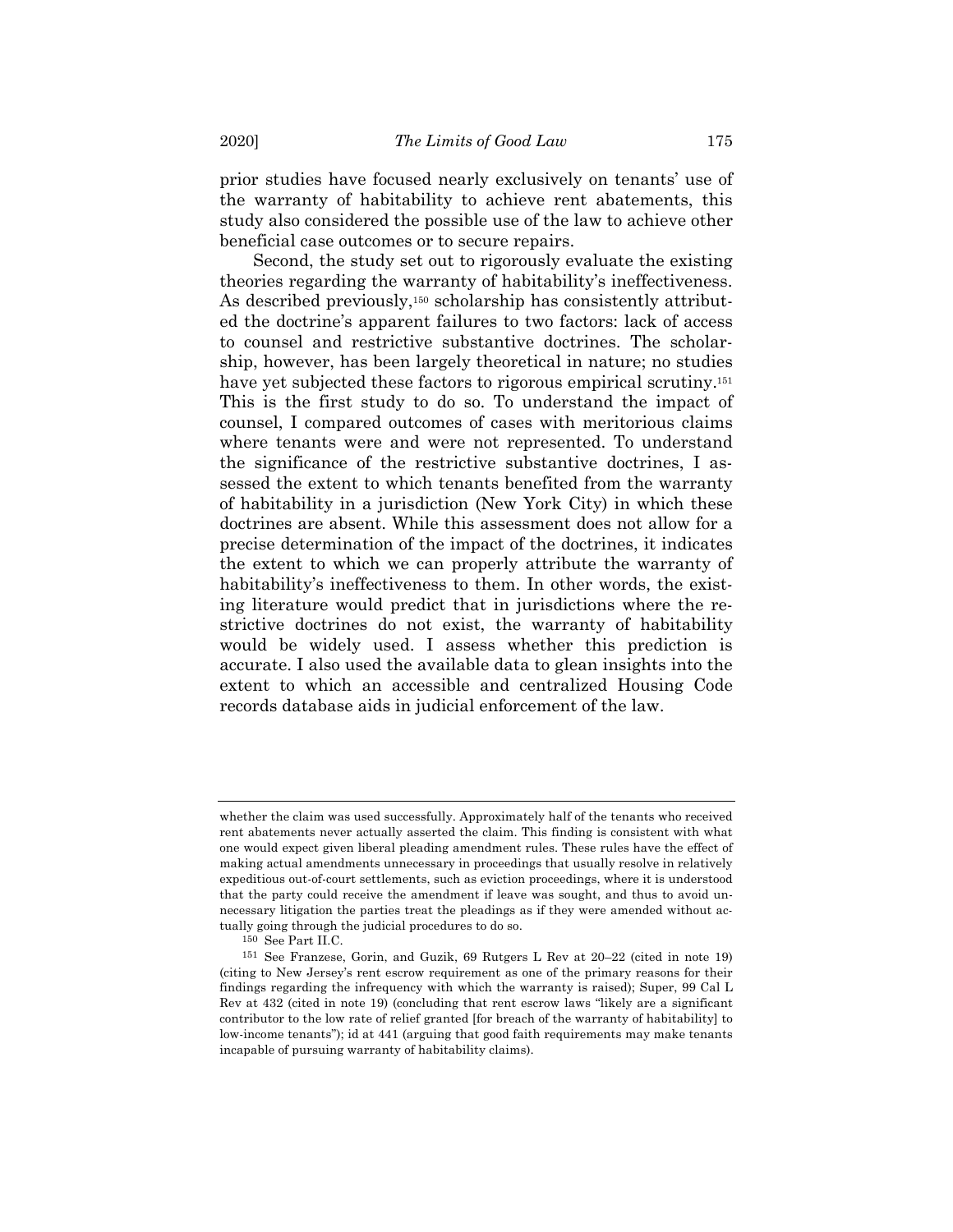These objectives translated into four specific research questions that drove the analysis of the quantitative data:

- (1) How often do tenants with meritorious warranty of habitability claims receive rent abatements?
- (2) To what extent do tenants with meritorious warranty of habitability claims receive other benefits as a result of the claim, such as a longer time period to pay rental arrears or the avoidance of a possessory judgment?152
- (3) To what extent is the warranty of habitability serving as an effective tool to hold landlords accountable for making necessary repairs?
- (4) To the extent it exists, is the warranty of habitability's operationalization gap primarily a function of the lack of legal representation?

## B. Study Context

New York City was an optimal site for this study for multiple reasons. For one, New York's warranty of habitability laws lack the restrictive rules that previous scholarship has blamed for the law's ineffectiveness. Specifically, tenants are not required to deposit their unpaid rent into escrow, nor are they required to demonstrate that the reason for the nonpayment was withholding of rent for defective conditions.<sup>153</sup> Notice requirements are also liberal: tenants are never required to provide notice in writing, let alone through the Code enforcement agency.154 New York City also has a centralized and publicly accessible Housing Code record database that judges can easily reference, which Professor Franzese predicts would aid in the law's enforcement.155 Analysis of the effectiveness of the warranty in this context provides crucial insight into whether the barriers traditionally cited to are in fact the primary culprits for the law's apparent ineffectiveness, or whether there are other,

<sup>152</sup> For a detailed description of the meaning and significance of a possessory judgment, see note 23.

<sup>153</sup> See NY Real Prop Law § 235-b.

<sup>154</sup> See *Chapman v Silber*, 760 NE2d 329, 334 (NY 2001) (stating that notice is adequate if the landlord "reserves the right to enter in order to inspect or to make [] repairs").

<sup>155</sup> See Franzese, Gorin, and Guzik, 69 Rutgers L Rev at 19, 22, 36, 38 (cited in note 19).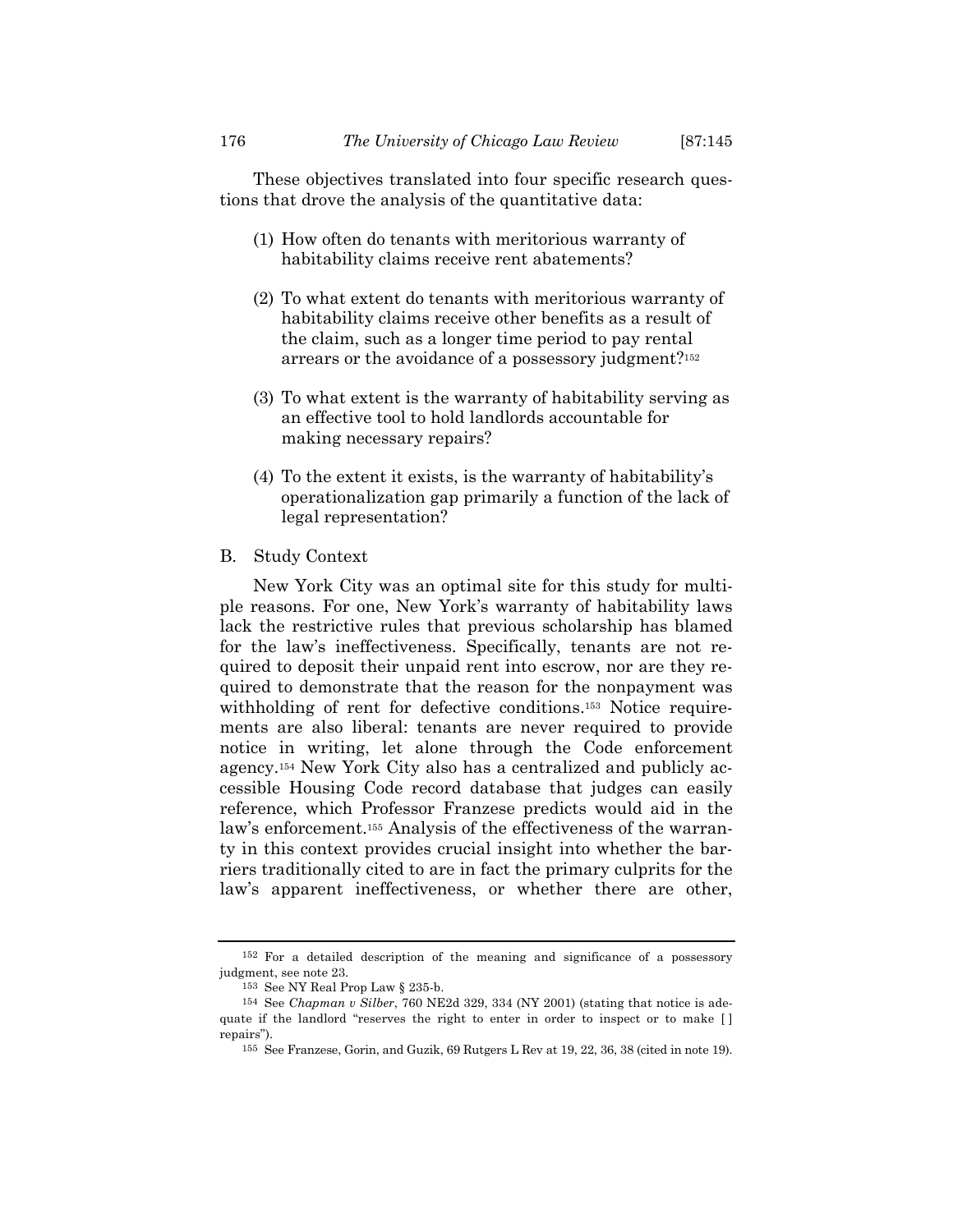perhaps less well-understood factors contributing to the outcomes commentators have observed. Additionally, the data available in New York City allow for an assessment of the impact of counsel while controlling for the strength of the tenant's warranty of habitability claim. This assessment more accurately indicates the impact of legal representation on the use of the claim than any of the studies conducted previously.

A brief overview of New York's warranty of habitability laws and eviction procedures is necessary to contextualize the study design and results. New York enacted the warranty of habitability through legislation in 1975.156 The statute, New York Real Property Law § 235-b, provides that all residential leases, whether written or oral, contain an implied covenant that the premises be "fit for human habitation," and that the tenants "shall not be subjected to any conditions which would be dangerous, hazardous or detrimental to their life, health or safety."157 As in most jurisdictions, it further provides that any attempt to waive these obligations is void as contrary to public policy, and that no expert testimony is needed to establish damages.158 A landlord must have had actual or constructive notice of the conditions in order for a tenant to recover for breach of the warranty. Written notice can never be required, however, regardless of

157 NY Real Prop Law § 235-b(1). This provision has been interpreted to impose repair obligations on landlords where premises are not "fit for their intended purposes," and tenants have been "subjected to conditions which are dangerous to their life, health, and safety." See *K.E.V. Realty Co, Inc v Kelly*, NY L J 26, 27 (NY City Civ May 31, 1996).

158 See NY Real Prop Law § 235-b(2), (3)(a). Section 235-b(3)(b) provides that if the failure to repair is caused due to a labor strike, and the landlord has made a good-faith effort to cure the conditions, then the tenant cannot recover damages. Section  $235-b(3)(c)$ is designed to avoid double recovery for tenants in already-protected housing. Specifically, this section limits the recovery of tenants in housing subject to rent stabilization, rent control, the "emergency tenant protection act of nineteen seventy-four [1974]," or "the city rent and rehabilitation law." NY Real Prop Law § 235-b(3)(c). The section states that if a tenant living in one of these types of housing receives a rent reduction from the New York State Division of Housing and Community Renewal (DHCR), then the amount a tenant recovers due to a landlord's breach of the warranty of habitability must be reduced by the amount of this rent reduction. NY Real Prop Law § 235-b(3)(c).

<sup>156</sup> See NY Real Prop Law § 235-b. This legislation followed a New York Appellate Division case, *Tonetti v Penati*, 367 NYS2d 804 (NY App 1975), which laid the initial groundwork for a warranty of habitability in New York. In *Tonetti*, a tenant argued that he should be entitled to the return of his security deposit—even though he left an apartment many months before the expiration of his lease—due to the overpowering stench of dog urine. Id at 805. The Appellate Division agreed. The *Tonetti* court held, "It is evident that the rationale behind the common-law rule, which likened a lease to the sale of a chattel and therefore applied the ancient doctrine of caveat emptor, has no rational basis in a modern, urban society." Id at 807. Senate Bill 3331B, which passed and later became codified as New York's Real Property Law § 235-b, represented a direct response to the case. See *Kaplan v Coulston*, 381 NYS2d 634, 635 (NY City Civ 1976).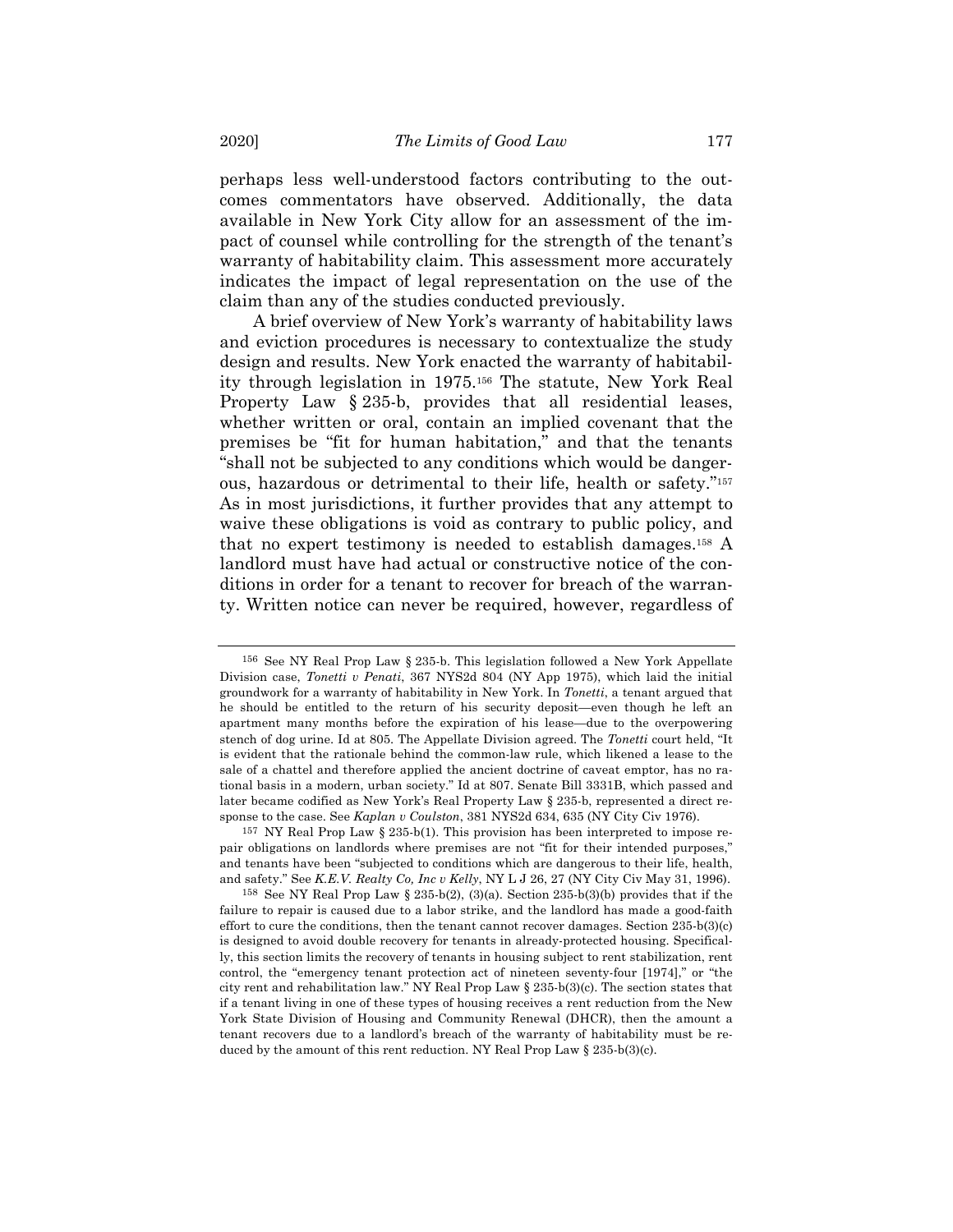what is provided in the lease.<sup>159</sup> As stated previously, New York has no rent escrow or good faith requirements for the assertion of the warranty of habitability.160 While the warranty can be asserted affirmatively, most tenants assert the claim as a defense and/or counterclaim once a nonpayment of rent case is commenced against them.161

In recent years, approximately 200,000 nonpayment of rent eviction cases have been filed annually in New York City Housing Court.162 Consistent with the eviction case resolution processes nationwide, the overwhelming majority of such cases are resolved through settlement agreements.163 Nearly all settlements take the form of repayment agreements in which the tenant agrees to pay the rental arrears owed within a stated period of time.164 There are three key outcomes negotiated in a repayment agreement. First, the parties negotiate the amount of

161 Tenants in New York City generally do not bring affirmative warranty of habitability claims where they face conditions of disrepair; they instead bring Housing Part (HP) actions. See Dennis E. Milton, Comment, *The New York City Housing Part: New Remedy for an Old Dilemma*, 3 Fordham Urban L J 267, 270 (1975). A designated section of the Housing Court adjudicates HP actions. Any time a landlord violates or appears to have violated New York City's Housing Maintenance Code or the New York City Civil Court Act, a tenant can initiate an HP action. Id.

162 See NYC Human Resources Administration, *NYC Office of Civil Justice 2017 Annual Report and Strategic Plan* \*19, archived at https://perma.cc/CYR4-A3MD. In 2016, the year this study was conducted, there were 202,300 nonpayment cases filed. The number of nonpayment cases filed has steadily decreased since 2013. Eviction cases brought for reasons other than nonpayment of rent, such as termination of the tenancy or violation of the lease, are considered "holdover[s]." In 2016, there were 31,584 holdover cases filed. A total of 22,089 eviction cases resulted in actual eviction that year, but the percentage breakdown between holdovers and nonpayment cases is unknown. See id at \*19–20.

163 In this study, less than 1 percent of nonpayment of rent evictions went to trial. For a discussion of the widespread practice across jurisdictions of resolving eviction cases through "hallway negotiations," see Engler, 37 Fordham Urban L J at 47 (cited in note 132).

164 The data in this study showed that 22 percent of all nonpayment cases in which the tenant appeared were resolved through a settlement agreement in which the landlord agreed to discontinue the case (presumably because all the arrears had been paid or otherwise accounted for). One percent of cases resulted in settlement agreements in which the tenant agreed to move out, 0.5 percent resulted in dismissal (presumably because of a procedural or other type of defect), and 8 percent resulted in a default judgment. Cases that resulted in a discontinuance, move out agreement, or default judgment were excluded from the analysis unless otherwise indicated.

<sup>159</sup> *Kaplan*, 381 NYS2d at 635.

<sup>160</sup> *Ocean Rock Associates v Cruz*, 411 NYS2d 663, 663 (NY App 1978). The tenant must allow the landlord to enter the premises to make repairs; a tenant's refusal to allow access provides a defense for landlords to damages for breach of the warranty of habitability. *Fifty-Seven Associates, LP v Feinman*, 2011 WL 749255, \*1 (NY Sup). However, a landlord cannot merely assert a good faith defense by attempting (and failing) to cure: because the warranty of habitability reflects a contractual obligation, courts interpret the breach strictly. *Joseph v Varna Trust*, NY L J 32 (NY City Civ Feb 13, 2003).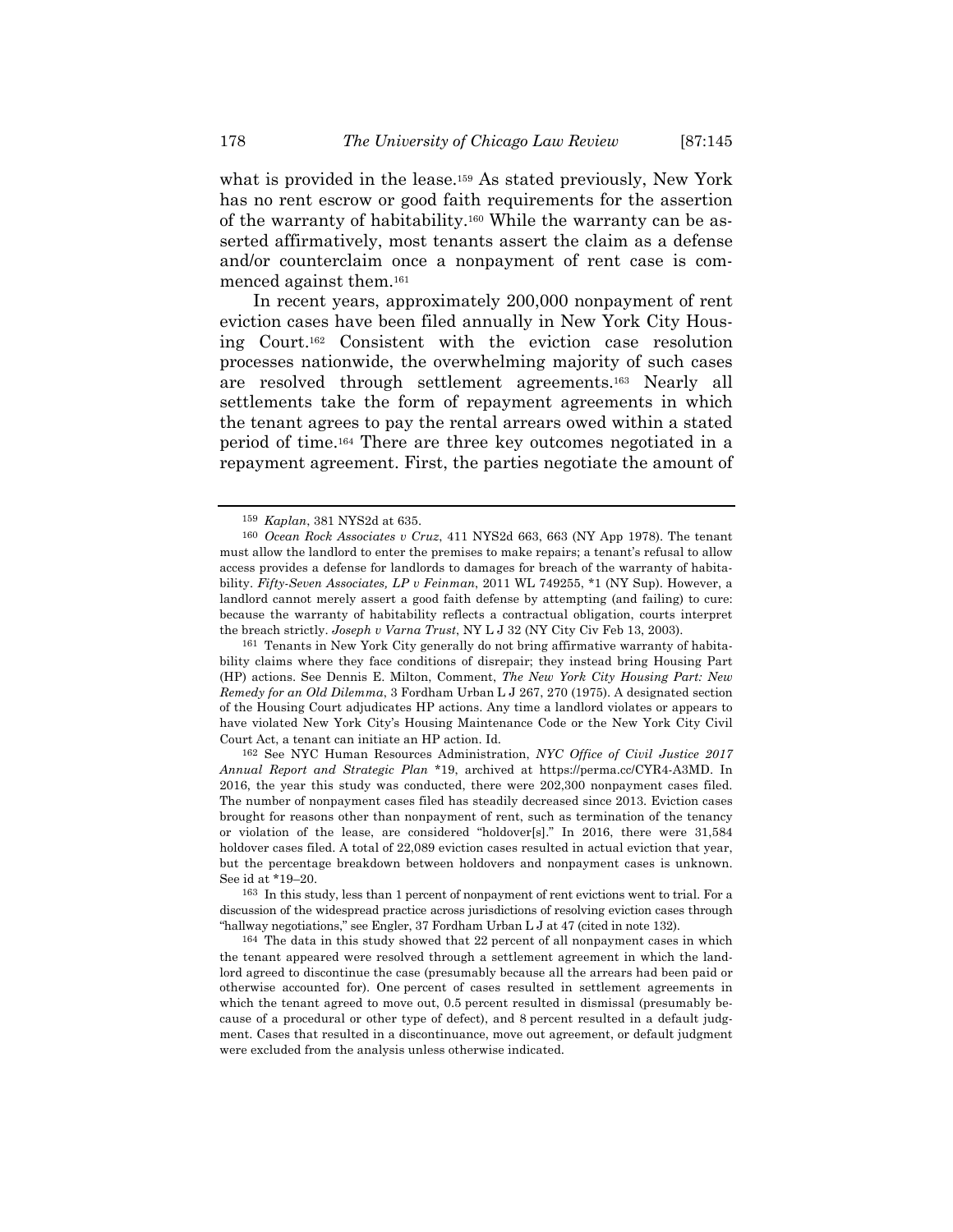money that must be repaid. Any rent abatement granted to the tenant will be incorporated into this amount.165 Where a rent abatement is granted, the agreement will reference the abatement explicitly.166 Second, the parties negotiate the length of time for repayment. If the tenant repays the amount owed by the deadline, the tenancy will be reinstated. Third, the parties negotiate whether the agreement will include a judgment for the landlord.167 What occurs if the tenant misses a payment under the agreement depends on whether the agreement contained a judgment for the landlord. If the agreement includes a

167 It is generally understood that these latter two outcomes—amount of time to pay and whether a judgment issues—operate in an inverse relationship in negotiations. Thus, the landlord will agree to a stipulation without a judgment and a shorter period of time to pay the arrears, or a stipulation with a judgment and a longer period of time to pay.

<sup>165</sup> The size of a rent abatement is measured by the diminution of value of the premises, in other words, by calculating the difference between the value of the premises in good repair and the value of the premises in their defective condition. This difference is then multiplied by the length of time for which the defective conditions existed, from the time of notice to the landlord to the time of repair. Rent abatements may also be awarded at an abatement hearing held by a judge prior to the full trial. Because very few cases go to trial, few abatement hearings are held. All abatements awarded after a hearing were included in the data coding, analysis, and results. The amount of arrears claimed by the landlord may also be reduced for other reasons such as improper rental overcharges, the attribution of arrears to a public housing authority responsible for making Section 8 payments, or for other monetary claims asserted by the tenant.

<sup>166</sup> The rent abatement and its purpose (to satisfy the tenant's warranty of habitability claims) are almost always expressly stated because landlords want to ensure that tenants cannot seek to recover on the claims again in a subsequent settlement agreement in the same case, or in a separate court proceeding. To check for the possibility that settlement agreements included "hidden" abatements, I also coded for two settlement outcomes that could be equivalent to a rent abatement: a promise to pay rental arrears in an amount of \$7,000, \$9,000, or \$11,000, and agreements that prospectively set the rent. In 2016, \$7,000 \$9,000, and \$11,000 were the maximum arrears amounts that City voucher programs (respectively) would pay when granting a tenant a new voucher. A tenant who is facing eviction for nonpayment of rent and cannot afford the rent going forward may apply for and receive the voucher if the amount of rent he or she owes is no greater than the particular amount (\$7,000, \$9,000, or \$11,000, depending on the program). When the City grants the voucher, it will also pay off those arrears. The possibility thus exists that instead of granting a rent abatement explicitly, a landlord may satisfy the tenant's warranty claims by agreeing to reduce the total arrears to either \$7,000, \$9,000, or \$11,000 so that the tenant can qualify for the voucher. Similarly, a landlord may satisfy the tenant's claims by agreeing to a future rent amount that is lower than the legal rent (known as a "preferential rent") or the rent he or she would otherwise charge (if unregulated), rather than expressly granting an abatement. However, the coding revealed that both of these outcomes were extremely rare—they existed in the cases of less than 1 percent of tenants with meritorious warranty claims. Because the outcomes were so rare and it remains ambiguous whether they even truly reflect a rent abatement awarded for the tenant's warranty of habitability claims—landlords could have other reasons for wanting their tenants accepted into the voucher program or for setting a prospective rent in the settlement agreement—I did not count these cases as having rent abatements for the purpose of the data analysis.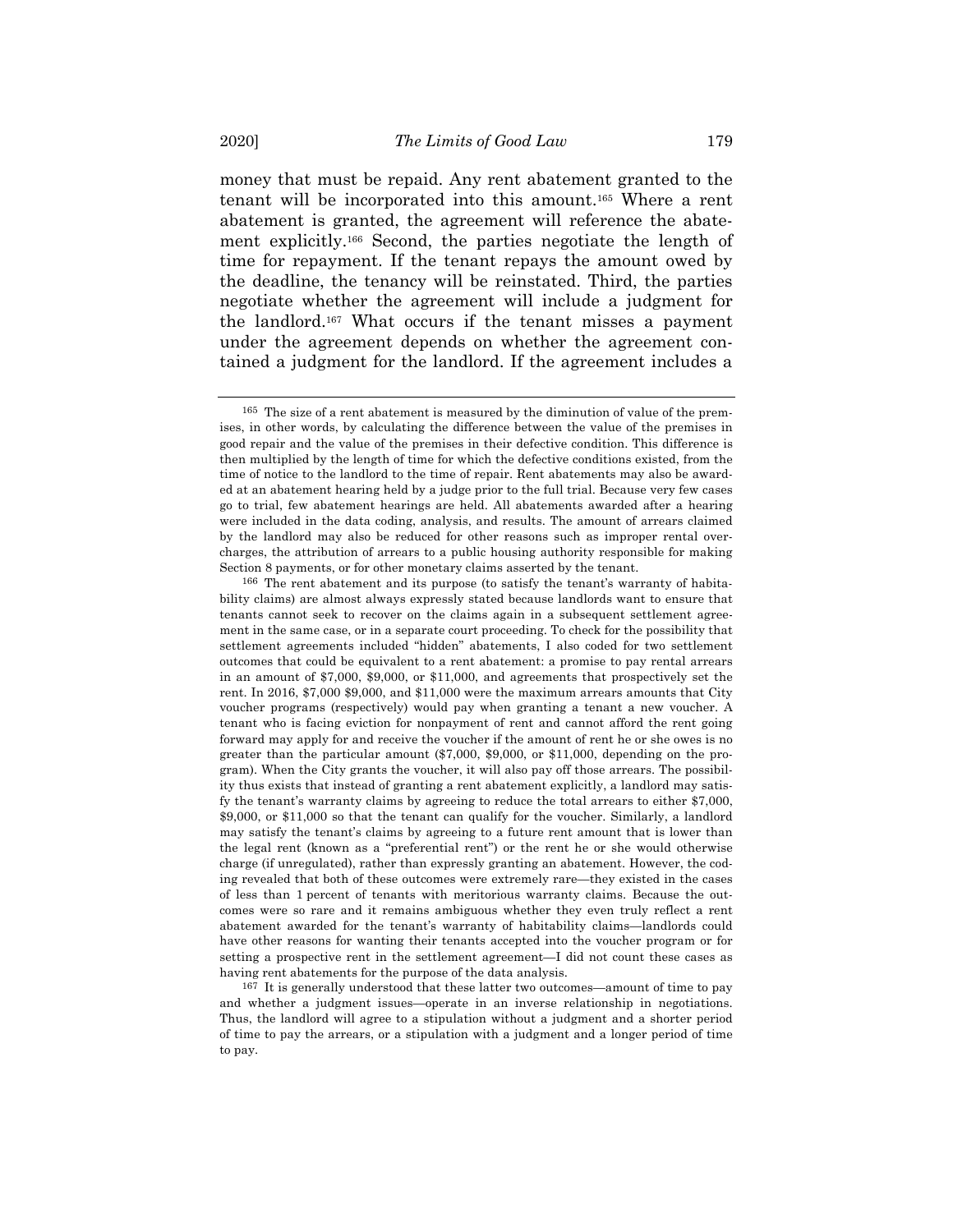judgment, the landlord is authorized to evict the tenant immediately upon the tenant's breach of the agreement terms. If the agreement does not include a judgment, the landlord must file a motion seeking the court's permission to go forward with the eviction.

Oftentimes, cases will include multiple settlement agreements. Where the tenant fails to pay the arrears by the deadline in the first agreement, either the tenant or the landlord can bring the case back to court. The tenant most likely would do so to seek an extension of time to pay. The tenant can also do so where the landlord has failed to comply with orders to make repairs. The landlord would bring the case back to court to seek authority for an eviction where a judgment was not awarded in the initial settlement agreement and the tenant failed to pay by the required deadline.168 Although parties have the option to have a hearing before the judge in all of these scenarios, the result will most frequently be a subsequent repayment agreement with a new deadline.<sup>169</sup>

The eviction case procedures provide numerous opportunities for tenants to assert that repairs are needed in their units and for judges to order those repairs. The pro se answer form, used by virtually all tenants who submit an answer, provides as

<sup>168</sup> Where a tenant fails to pay by the payment deadline and the stipulation includes a judgment, the tenant will file a post-judgment "Order to Show Cause" seeking a stay in the execution of the eviction. See *Orders to Show Cause* (New York State Unified Court System), archived at https://perma.cc/E63G-MSDR. Orders to Show Cause are liberally granted, and thus landlords tend to agree to a settlement allowing for a new deadline for the payment of the arrears. Where the original settlement stipulation does not include a judgment, the landlord will file a motion for issuance of the judgment and the execution upon the tenant's failure to pay by the payment deadline. Such a motion will also typically resolve in a subsequent settlement stipulation, this time including a judgment, with a new payment deadline. These subsequent settlement stipulations are allocated in the same manner as initial settlement stipulations, and thus will include provisions requiring the performance of repairs with the same regularity.

<sup>169</sup> There are two general standards for the granting of orders to show cause in New York City Housing Court. First, if the order to show cause will grant merely a stay of execution for an eviction, there is wide judicial discretion in determining whether or not to grant the order—the court will grant the order if that is determined to be "just." See NY CPLR § 2201. See also *Joseph v Cheeseboro*, 248 NYS2d 969, 971 (NY City Civ 1964) (stating that the standard for granting such orders is "the court's own sense of discretion, prudence, and justice"), revd on other grounds, 251 NYS2d 975 (NY Sup 1964). However, if the order to show cause will lead to vacatur of the judgment for eviction, a different standard prevails. In such cases (which generally result from a default judgment against the tenant), the party bringing the order to show cause must show that the default was "excusable default." See NY CPLR  $\S 5015(a)(1)$ . A showing of excusable default has two components that the tenant must show: "a reasonable excuse for defaulting and a meritorious defense to the proceeding." *East 168th Street Associates v Castillo*, 79 NYS3d 485, 489 (NY City Civ 2018).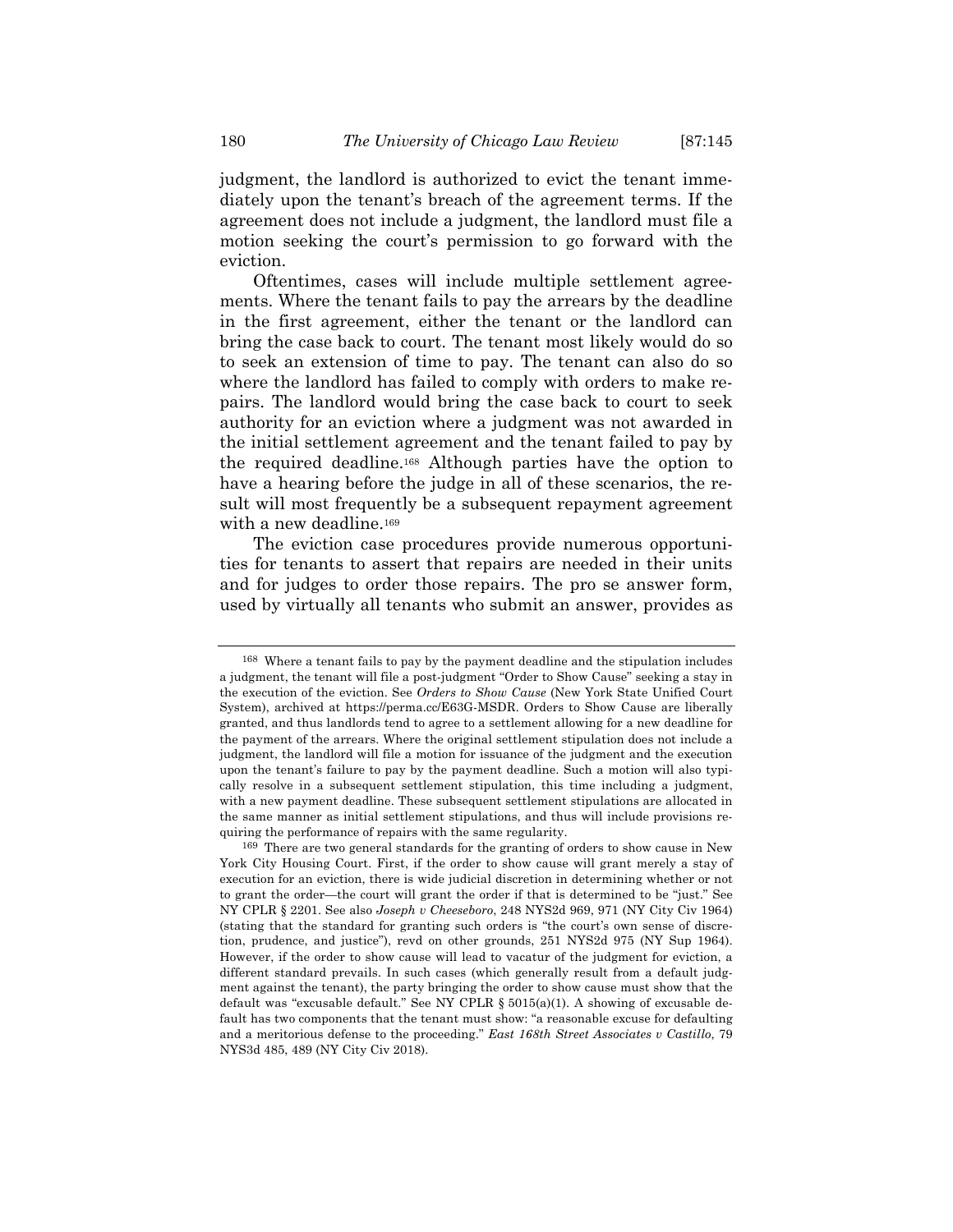one of the standardized response options that repairs or services are or were needed in the unit.170 Judges also ask tenants whether repairs are needed as part of the judge's review of the settlement agreement.<sup>171</sup> Wherever the tenant states that repairs are needed, the judge will require that the agreement include a provision obligating their performance. The agreement will enumerate the specific defective conditions and will provide "access dates" on which the repairs will be made. This process is repeated for each settlement agreement in the case.

Judges also have tools to verify the presence of defective conditions in the tenant's unit. The Housing Code enforcement database, maintained by the New York City Department of Housing Preservation and Development ("HPD" or "the Code enforcement agency"), is publicly accessible online and is searchable by unit. This database includes a multiyear history of the complaints made, inspections performed, and violations issued for each unit. All judicial benches are equipped with desktop computers and wireless Internet, allowing judges to easily access the available data. Judges also have the authority to order the Code enforcement agency to perform Housing Code inspections.172

## C. Data

Two distinct datasets were constructed for this study. The first dataset was a statistically significant random sample of all

<sup>170</sup> The pro se answer form is a checkbox form that tenants complete orally at the Housing Court clerk's window. The form asks tenants whether "[t]here are or were conditions in the apartment and/or the building/house which the Petitioner did not repair and/or services which the Petitioner did not provide." Civil Court of the City of New York, *Answer in Writing and Verification (Form CIV-LT-91b)* (May 2013), archived at https://perma.cc/L72Z-ERBH. This plain language wording is distinct from the legalese often used in pro se pleading forms in other jurisdictions. See Cotton, 19 CUNY L Rev at 66 (cited in note 28) (noting that the pro se pleading form in other jurisdictions asks tenants to "state whether they want relief based on violation of the 'warranty of habitability' and the 'covenant of quiet enjoyment,' terms which have no meaning to these tenants or even most lay people"). The pro se answer form used in New York City Housing Court does not provide space for tenants to specify which repairs are needed. Thus, as described in the text accompanying note 191, cases are never identified as having a meritorious warranty of habitability claim based solely on the assertion of needed repairs in the Answer.

<sup>171</sup> An allocution is a judge's review of the stipulation with an unrepresented party to ensure that the party enters into the stipulation freely and voluntarily and understands the terms to which he or she is agreeing. Because questions about repairs are part of judges' standardized allocutions, many landlord attorneys will ask tenants if repairs are needed and will include repair obligations in the stipulation voluntarily.

<sup>172</sup> See, for example, Judicial Request/Order for Housing Inspection, *Beaumont Management Group, LLC v Jackson*, LT-021832-16/BX, \*5 (NY City Civ 2016).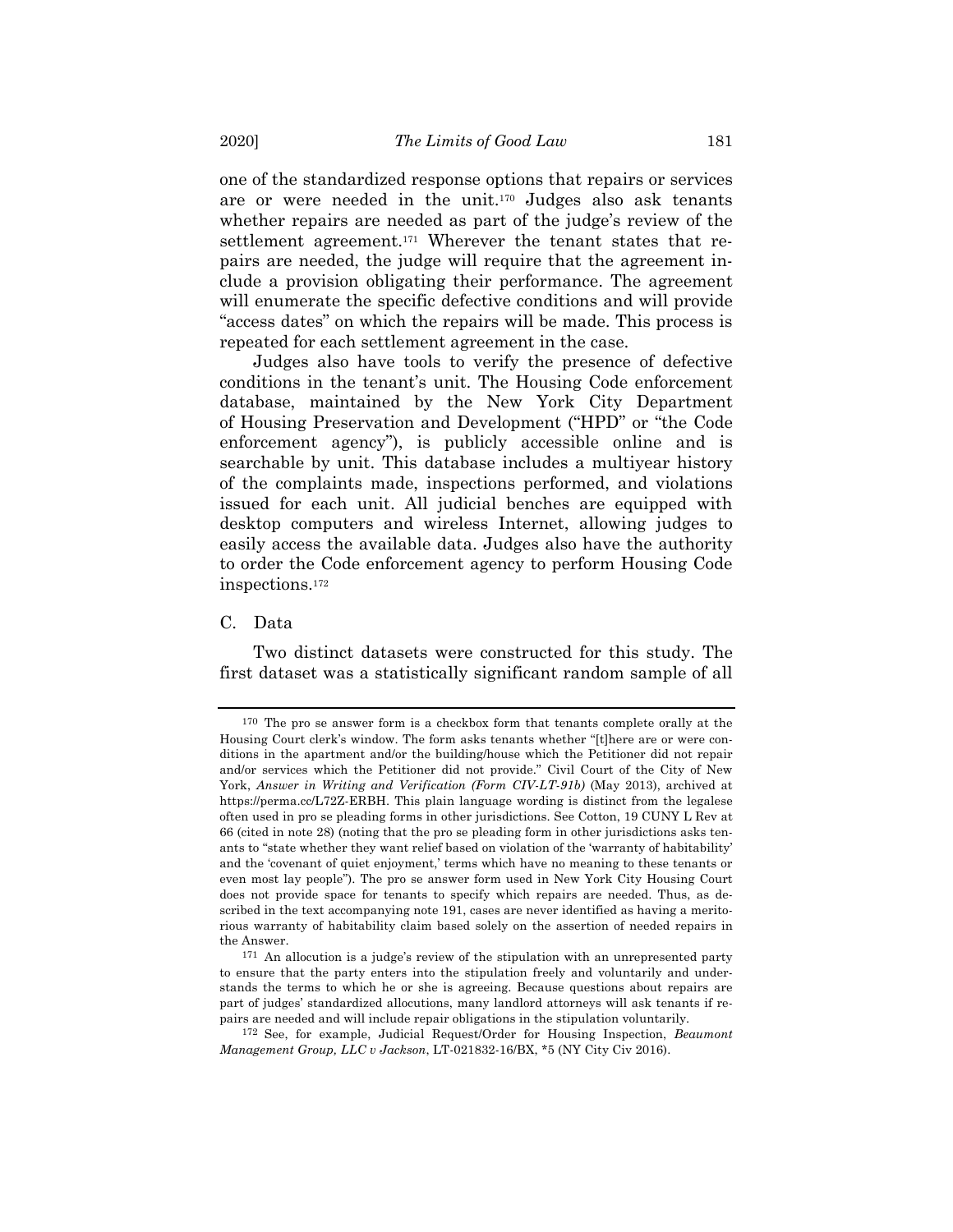nonpayment of rent eviction cases filed in 2016173 in which the tenant appeared.174 The dataset was built using the New York Office of Court Administration's comprehensive database of all eviction case filings.175 This Office of Court Administration database identified the index number, case type (nonpayment of rent or "holdover"176), and whether the tenant appeared or defaulted for each case filed.177 Approximately ninety-seven thousand cases satisfied the inclusion criteria.178 From these 97,000 cases, 746 index numbers were randomly selected using a data randomization generation tool. The selection was stratified in order to account for borough-level differences in the data.179 Seven hundred and forty-six cases is a representative sample of the total study population at a 90 percent confidence interval, with a margin of error of 3 percent and a response distribution of 50 percent.180 The files for all 746 cases were retrieved from the

175 The NYU Furman Center was provided this database by the Office of Court Administration pursuant to a data use agreement that restricts usage to certain research purposes.

<sup>173</sup> 2016 was the most recent year for which complete case data was available during the time period this study was conducted (May–October 2018). Many cases filed in 2017, particularly those filed in the latter half of the year, were still ongoing in 2018.

<sup>174</sup> A tenant appears by filing an Answer at the Housing Court clerk's office. Cases in which the tenant defaulted were excluded because a default judgment generally precludes the tenant from asserting claims and defenses. Even where a tenant is successful in removing a default judgment at a later stage in the case, the tenant typically negotiates at a weakened bargaining position and thus does not have the same leverage to invoke the warranty of habitability. See Franzese, Gorin, and Guzik, 69 Rutgers L Rev at 21 (cited in note 19) ("The entry of a default judgment against a tenant who does not (or cannot) appear in court limits that tenant's range of options and all but closes the window of opportunity for consideration of viable defenses and alternatives to dispossession."). Inclusion of cases with default judgments in the study would have muddied the data, causing the findings to reflect both the structural barriers to usage *and* the lack of availability of the claim due to the default. Since the goal of the study was to assess the structural barriers to usage, defaulted cases were excluded.

<sup>176</sup> See note 162.

<sup>177</sup> This dataset also included other information; however, the only data used for this study were the index number, case type, and appearance of the tenant. This data was used only to determine the size of the total study population and to identify a random representative sample of cases.

<sup>178</sup> A total of 202,300 nonpayment of rent eviction petitions were filed in 2016. See note 162. Thus, the tenant defaulted in over half of all the nonpayment proceedings.

<sup>179</sup> A stratified sample is one that is proportional to certain differentiating criteria. Thus here, the number of cases from each borough in the sample was proportional to the number of cases from that borough in the total dataset. The sample was a 0.5 percent stratified sample.

<sup>180</sup> The margin of error states the amount of random sampling error in a study's results. The confidence interval is a type of interval estimate that might contain the true value of an unknown population parameter. The associated confidence level quantifies the level of confidence that the parameter lies in the interval. The response distribution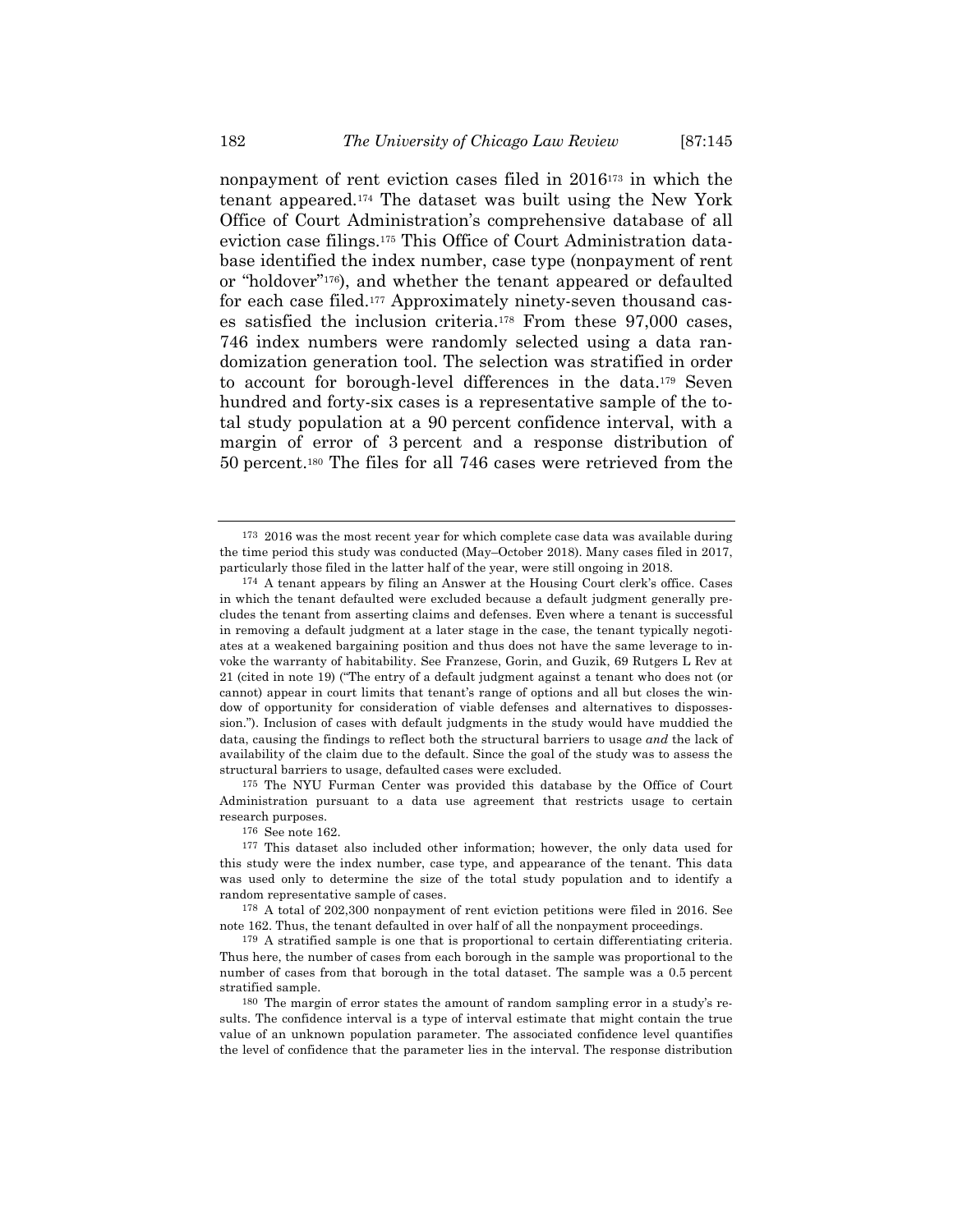Housing Court, scanned, and coded according to criteria and guidelines described below. The unit-level addresses for these cases were also matched with the HPD Housing Code enforcement database. This matching allowed each case to be linked to the unit's Housing Code complaint and violation history.

The second dataset was a random sample of all nonpayment of rent eviction cases filed in 2016 in which the tenant appeared *and* in which one or more "hazardous" or "immediately hazardous" Housing Code violations were open at the unit at the time the case was filed.181 This dataset was constructed by matching the Office of Court Administration database with the HPD Housing Code violation database at the unit level.182 The matching identified 1,553 cases. From these 1,553 cases, 507 case index numbers were randomly selected using a data randomization generation tool. The selection was stratified in order to account for any borough-level differences in the data. Five hundred and seven cases is a representative sample of the total study population at a 90 percent confidence interval, with a margin of error of 3 percent and a response distribution of 50 percent. The files for all 507 cases were retrieved from the New York City Housing Court, scanned, and coded according to the same criteria and guidelines described below.

## D. Methodology

The case files in both datasets were coded across seventeen different criteria. A detailed description of the coding guidelines is provided in the Appendix. The criteria included whether the tenant was represented;183 whether the Answer asserted needed repairs; the outcomes of the first settlement agreement, including whether a possessory judgment entered, whether a rent abatement was awarded, and the length of time provided to the

is the probability distribution of the response (target) variable. Fifty percent is the most conservative choice for the response distribution, yielding the largest sample size.

<sup>181</sup> "Hazardous" Housing Code violations are classified as "Class B" level violations and "immediately hazardous" violations are classified as "Class C" level violations. See note 24.

<sup>182</sup> The Office of Court Administration dataset included the unit-level address for each case filed. For each Housing Code violation, the HPD dataset included the unitlevel address, the dates the violation was open and closed, and the violation classification level (A, B, or C). The HPD data did not include information for violations at properties owned by the New York City Housing Authority (NYCHA)—in other words, public housing—and thus the matched dataset used for this study was not inclusive of nor can it be taken to reflect outcomes involving NYCHA units.

<sup>183</sup> Representation status was coded based on whether the tenant was represented when he or she entered into the first settlement agreement in the case.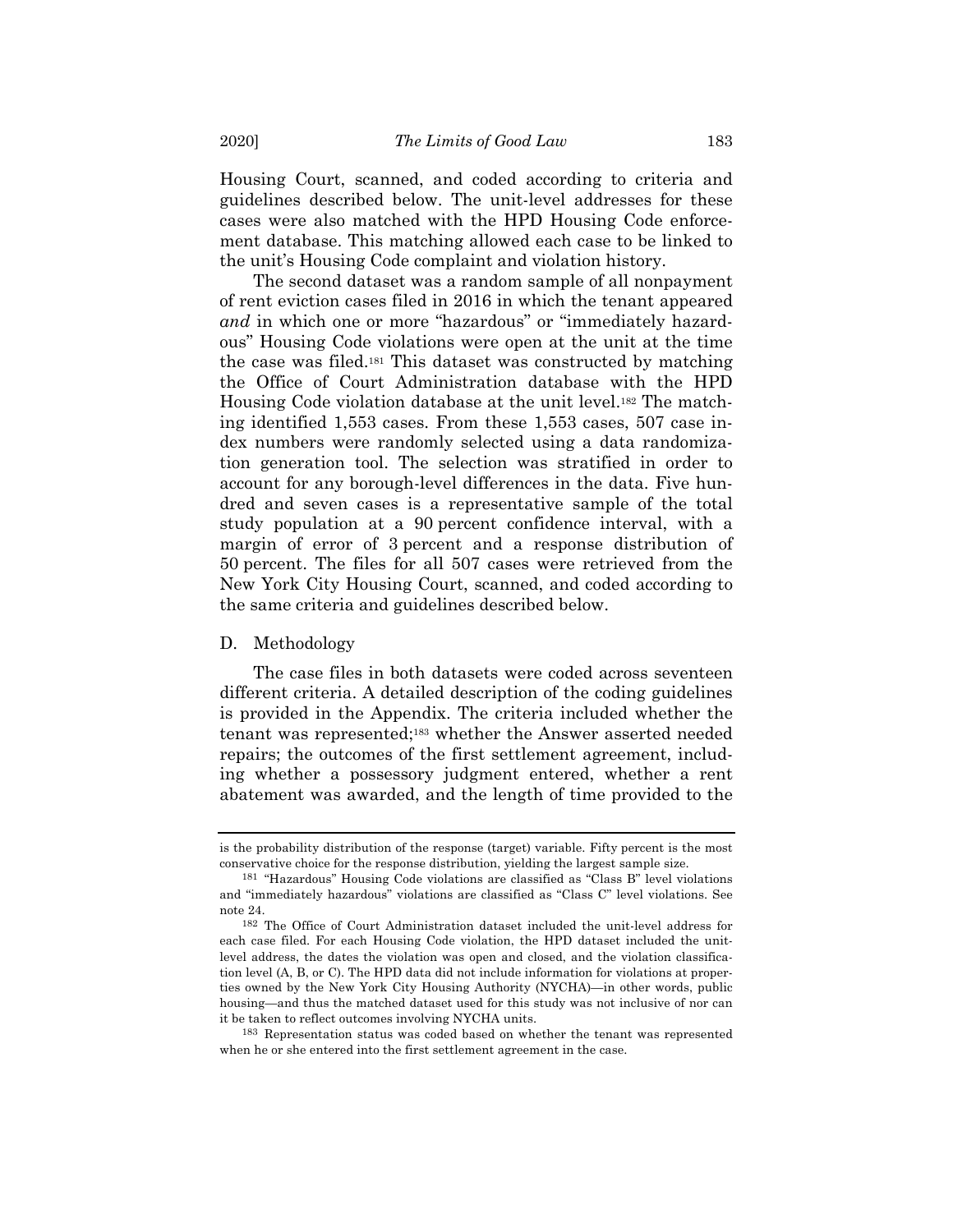tenant to repay the arrears;184 whether the first and any subsequent settlement agreements required the landlord to perform "substantial repairs"; whether the judge ordered a Housing Code inspection; and whether the judge had accessed the Housing Code enforcement records of the unit.185 "Substantial repairs" were defined as repairs of a condition sufficiently serious to constitute a violation of the warranty of habitability.<sup>186</sup>

1. All nonpayment cases dataset.

The first dataset—which I will refer to as the "all nonpayment cases" dataset—constituted a representative sample of all nonpayment of rent eviction cases in which the tenant had the ability to pursue claims and defenses.187 Within this dataset, cases were grouped based on whether the tenant had a meritorious

<sup>184</sup> These outcomes were only recorded for the first settlement agreement because this agreement reflects what is generally the only substantive negotiation in the case. A subsequent agreement (other than a discontinuance) will only occur if a tenant has defaulted on the first agreement, and thus a tenant in that posture is in a weakened negotiating position. A tenant in that posture will also typically have waived defenses and claims in the first agreement, particularly if judgment has entered.

<sup>185</sup> The pro se Answer form provides an option for tenants to assert that repairs are needed in their apartments. See note 170. The form does not prompt tenants to specify which repairs are needed. Settlement agreements, by contrast, nearly always specify the repairs to be performed where they require repairs.

<sup>186</sup> Repairs of all conditions issues that qualify as rent impairing pursuant to NY Multiple Dwelling Law § 302-a were included as "substantial repairs." All conditions that have been found to constitute a violation of the warranty of habitability were also included. These include, inter alia: lack of heat and/or hot water, see *Parker 72nd Associates v Isaacs*, 436 NYS2d 542, 544 (NY City Civ 1980); flooding, see *Spatz v Axelrod Management Co, Inc*, 630 NYS2d 461, 463–64 (NY City Civ 1995); fumes and smoke, see *Goldman v O'Brien*, NY L J 28 (NY Sup Aug 14, 2000); leaking gas, see *Goodman v Ramirez*, 420 NYS2d 185, 188 (NY City Civ 1979); lead paint, see *Chase v Pistolese*, 739 NYS2d 250, 252–53 (NY City Ct 2002); bedbugs, see *Jefferson House Associates, LLC v Boyle*, 2005 WL 465171, \*3 (NY Just Ct); mold, see *360 West 51st Street v Cornell*, NY L J 28 (NY Civ Ct Sept 6, 2005), affd, 831 NYS2d 634, 635 (NY Sup 2007); broken appliances (for example, refrigerator or stove), see *Rosewohl Enterprises, LLC v Schiffer*, 2006 WL 1981750, \*1 (NY Sup); cockroaches, see *501 New York LLC v Anekwe*, 2006 WL 3859077, \*1 (NY Sup); secondhand smoke, see *Poyck v Bryant*, 820 NYS2d 774, 777 (NY City Civ 2006); mice and/or rats, see *Northwood Village, Inc v Curet*, NY L J 34 (NY Dist May 6, 1998); noise and/or dust, see *Mantica R Corp NV v Malone*, 436 NYS2d 797, 800 (NY City Civ 1981); failure to install kitchen facilities, see *Varna Trust*, NY L J at 32; and broken locks, see *Jangla Realty Co v Gravagna*, 447 NYS2d 338, 341 (NY City Civ 1981).

<sup>187</sup> The tenant had the ability to pursue claims and defenses in these cases because the tenant filed an Answer. A tenant who does not file an Answer defaults and, in most instances, will receive a default judgment. Although it is possible to defend a case after receiving a default judgment, a tenant in this posture will not have the same opportunity to pursue claims and defenses as a tenant who appears. See note 168.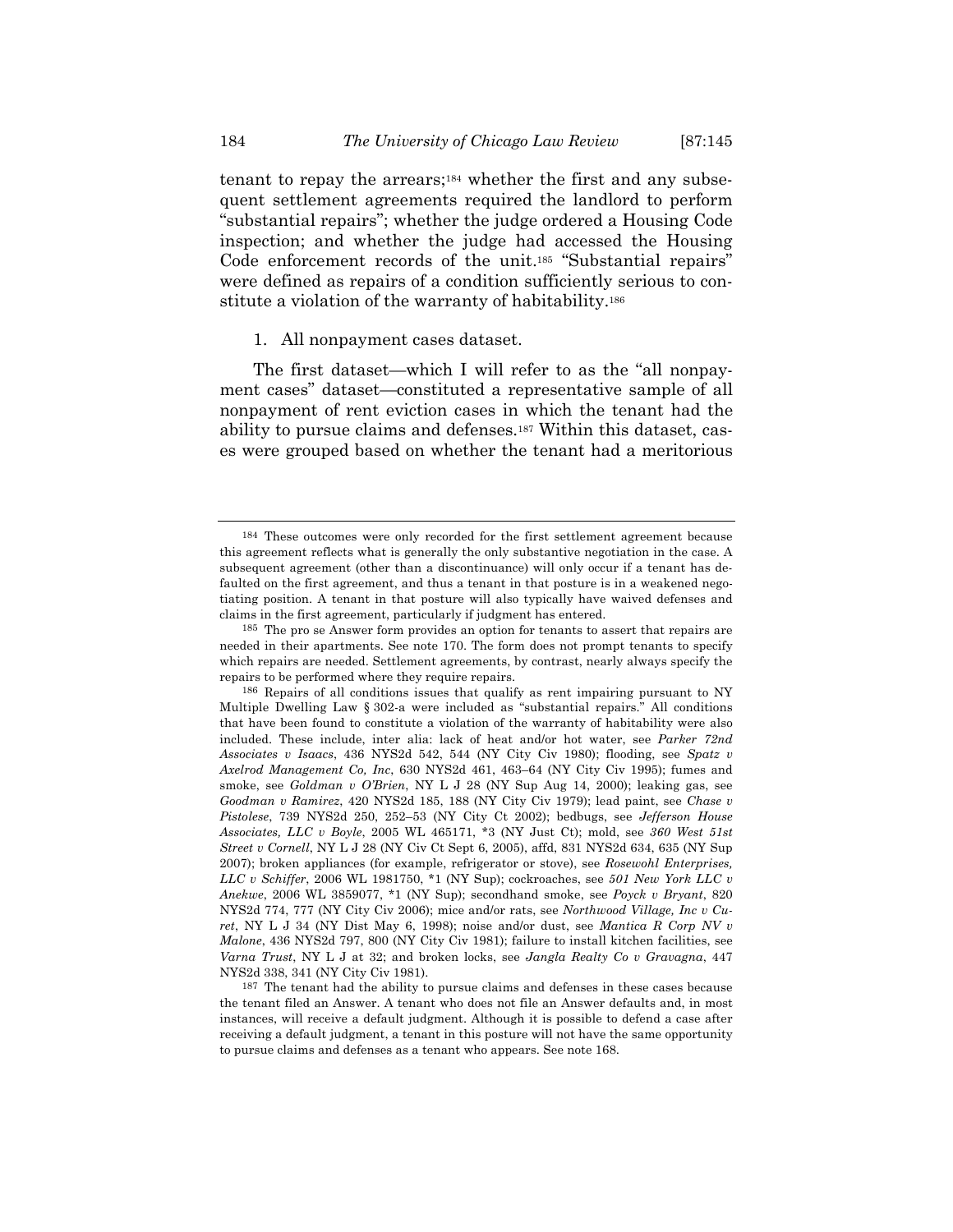warranty of habitability claim.188 Cases were assigned to the comparison group wherenre all available information indicated that the tenant had not experienced conditions of disrepair sufficient to establish a warranty of habitability claim.189 Specifically, cases were assigned to the comparison group where the tenant did not assert repairs in the Answer, there were no substantial repairs included in the settlement agreement, and there were no open "hazardous" (Class B) or "immediately hazardous" (Class C) code violations at the unit at the time the case was filed.190 Thirty-four percent of all nonpayment of rent cases met these conditions. I refer to this group as the "no meritorious claim" group.

Cases were assigned to the meritorious claim group based on the presence of factors indicating that the tenant had experienced serious conditions of disrepair, and thus likely could have established a warranty of habitability claim. These factors included (1) the assertion that repairs were needed in the tenant's Answer; (2) the inclusion of substantial repairs in the initial settlement agreement; and (3) the inclusion of substantial repairs in multiple settlement agreements. Some evidence of conditions of disrepair was present in the majority of nonpayment of rent cases. In half (50 percent) of all nonpayment of rent cases, tenants asserted that repairs were needed in their Answer to the complaint.191 Slightly over half (51 percent) of cases included

<sup>188</sup> Some cases did not fall into either classification because it was ambiguous whether the tenant had a meritorious warranty of habitability claim. These cases were excluded from the analysis.

<sup>189</sup> The available information, however, did not provide insight into whether the tenant had suffered conditions of disrepair sufficient to constitute a violation of the warranty of habitability at an earlier time in his or her tenancy. Thus, there may have been some cases included in the comparison group that were cases in which the tenant had the ability to pursue a warranty of habitability claim.

<sup>190</sup> All three conditions were required to be met for a case to be assigned to the comparison group. Cases in which needed repairs were asserted in the Answer but in which substantial repairs were not included in the settlement agreement were not included in either group because it was ambiguous whether the tenant had a meritorious warranty of habitability claim. These cases were excluded from the analysis.

<sup>191</sup> It is unknown to what extent the tenants' assertions may have been untruthful tenants could have, for example, invoked the claim without basis because they believed it would bolster their defense. To assess for this possibility, I compared the frequency with which tenants asserted needed repairs in their Answer with the frequency with which tenants claimed a service defect, which was offered as another checkbox option on the standardized form. A service defect is in some ways a stronger defense to an eviction case than a warranty of habitability claim—where a tenant has not been properly served, the court has no jurisdiction and the case must be dismissed. Yet only 10 percent of tenants claimed this defense. This finding suggests that tenants were not simply checking every box that could be beneficial to their case, and thus supports the truthfulness of tenants'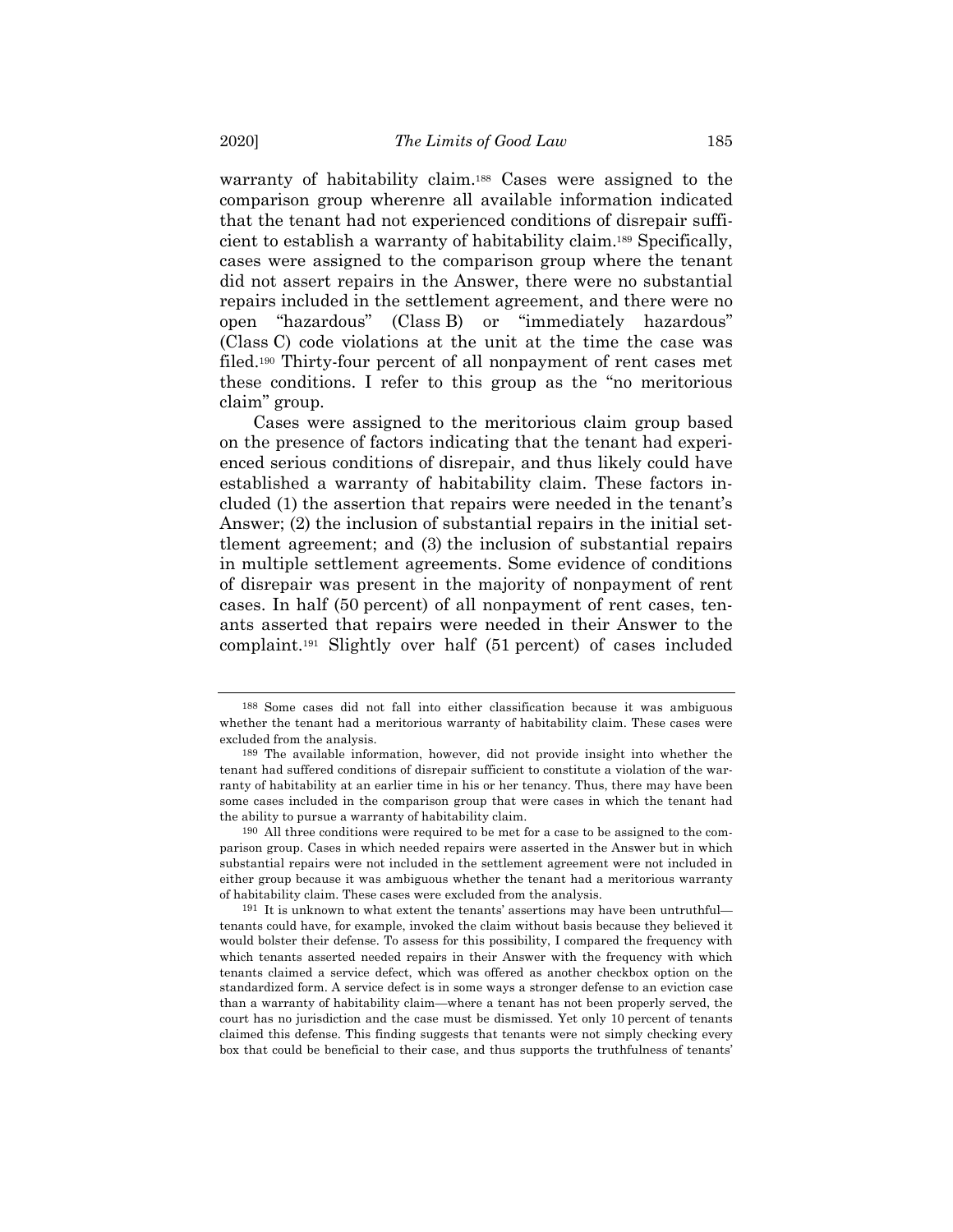substantial repairs in the initial settlement agreement. There was not perfect overlap between cases in which repairs were asserted in the Answer and imposed in the settlement agreement—only 36 percent of cases met both conditions. There are two potential explanations for this finding. First, the Answer does not specify which repairs are needed, and thus in a certain percentage of cases the repairs claimed were likely insubstantial. Second, new repair needs may have arisen between the filing of the Answer and the settlement agreement, and thus some settlement agreements may have included substantial repairs that were not needed at the time of the Answer.192 Overall, 10 percent of cases had repairs asserted in the Answer *and* substantial repairs included in *multiple* settlement agreements.193

assertions of needed repairs. Moreover, research in other jurisdictions has found that tenants' allegations of conditions of disrepair are generally valid. In a longitudinal study of seventy-three landlord-tenant cases in a housing court in Washington, DC, Professor Steinberg found that "98 percent of [landlords] later subject to housing inspections were deemed responsible for at least one housing code violation." Steinberg, 42 L & Soc Inquiry at 1079 (cited in note 22). The primary purpose of this housing court, known as the Housing Conditions Court, is to address substandard housing. Id at 1064–66.

<sup>192</sup> The average length of time between the Answer and the settlement agreement was twenty-one days.

<sup>193</sup> This figure is likely relatively low in part because many cases do not involve multiple settlement agreements.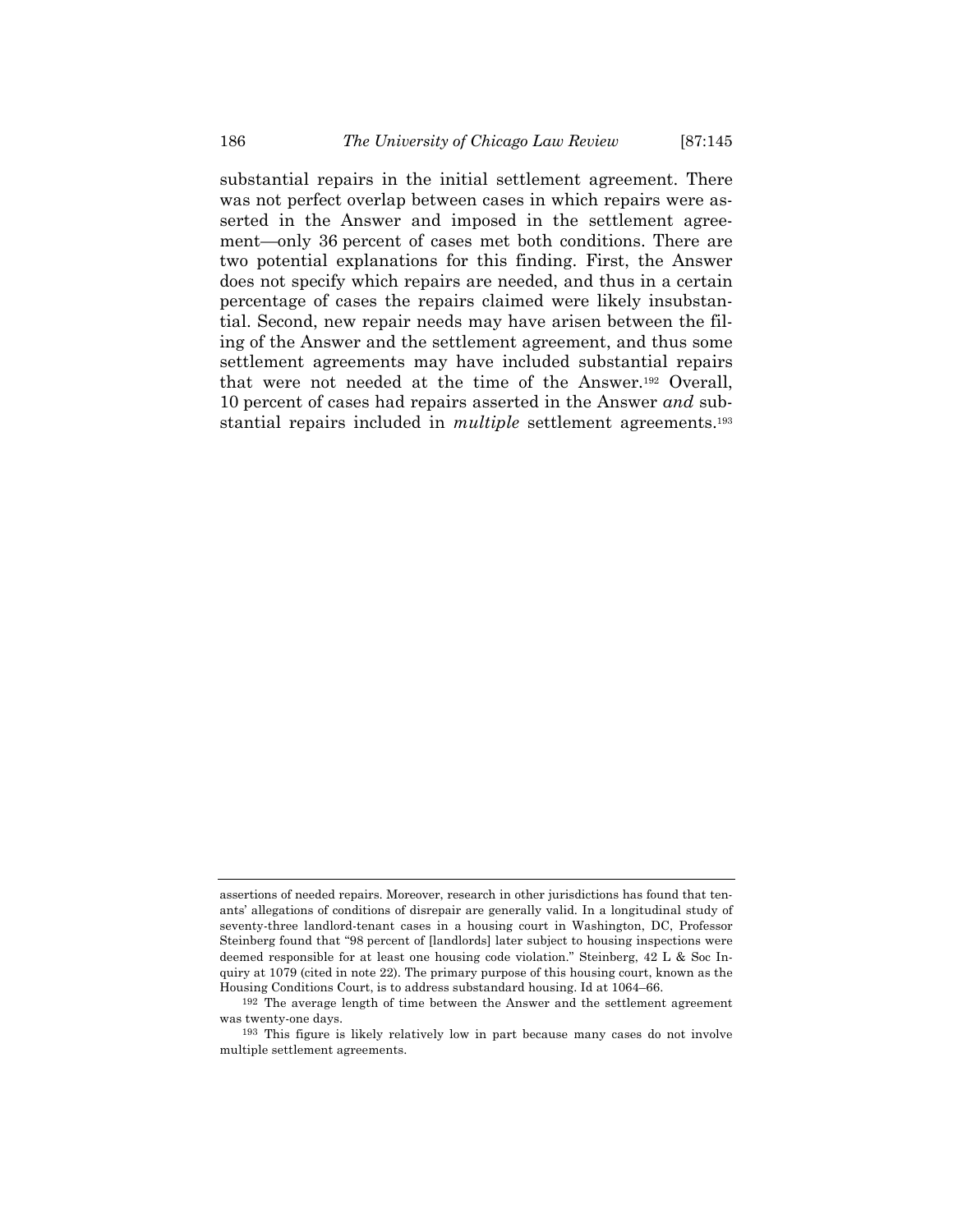#### 2020] *The Limits of Good Law* 187

# TABLE 1: DESCRIPTIVE STATISTICS OF ALL NONPAYMENT OF RENT EVICTION CASES

| <b>Evidence of conditions of disrepair</b>                                                | Percentage of<br>nonpayment of<br>rent eviction cases |
|-------------------------------------------------------------------------------------------|-------------------------------------------------------|
| Need for repairs asserted in Answer                                                       | 50%                                                   |
| Substantial repairs in settlement<br>agreement*                                           | 51%                                                   |
| Repairs asserted in Answer and sub-<br>stantial repairs in settlement agreement           | 36%                                                   |
| Repairs in Answer and substantial<br>repairs in <i>multiple</i> settlement<br>agreements* | 10%                                                   |
| No evidence of conditions of disrepair**                                                  | 34%                                                   |
| $\mathbf{a}$ , the set of $\mathbf{a}$                                                    |                                                       |

\* One of two "meritorious claim" groups

\*\* "No meritorious claim" group

The group of cases with meritorious warranty of habitability claims—which I will refer to as the "meritorious claim" group was configured and tested using two different definitions: (1) cases in which the settlement agreement required the landlord to make substantial repairs (Definition 1), and (2) cases in which *multiple* settlement agreements required the landlord to make substantial repairs *and* the tenant asserted that repairs were needed in his or her Answer (Definition 2).194 The criteria included in Definition 1 were more inclusive but less confident indicators of a meritorious warranty of habitability claim, whereas the criteria used in the second definition were less inclusive but more confident indicators.195 In the Definition 2

<sup>194</sup> Cases were only included in the "meritorious claim" group where the conditions requiring repairs, as stated in the settlement stipulation, were sufficient to constitute a warranty of habitability violation. Thus, where a settlement stipulation required a landlord to repair only a minor condition that did not affect habitability, the case was not included in the "likely meritorious warranty claim" group.

<sup>195</sup> The first group includes all cases in which it was likely that the tenant had a meritorious warranty of habitability claim. Virtually all cases (over 99 percent of cases in the "all nonpayment of rent eviction cases" dataset) result in a settlement stipulation, and the inclusion of substantial repairs in the stipulation likely indicates that the tenant had a meritorious claim. However, there is a possibility that the tenant was lying by saying repairs were needed, or that perhaps the tenant had not notified that repairs were needed prior to the settlement discussion. Thus, this definition could be overly inclusive by encompassing cases in which the tenant did not have a meritorious claim. The second group includes cases in which there was a near certainty that the tenant had a meritorious claim. If the tenant stated that repairs were needed in his or her Answer and the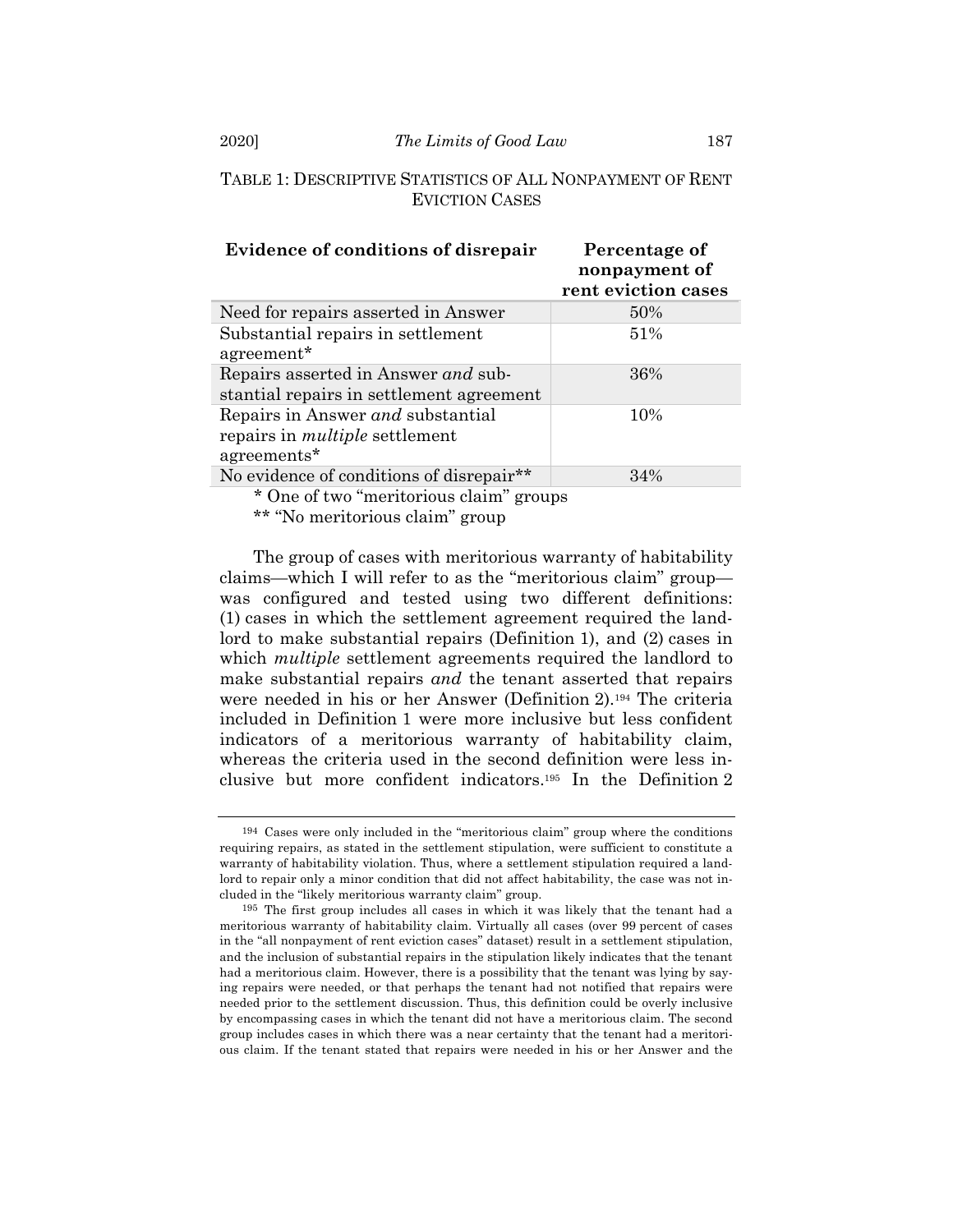group, cases were included only if two or more settlement agreements required repairs of the same conditions and the access dates in the first agreement had passed by the date of the second agreement.196

## 2. Violation dataset.

The second dataset—which I will refer to as the "violation dataset"—constitutes a representative sample of cases in which one or more "hazardous" (Class B) or "immediately hazardous" (Class C) Housing Code violations were open at the unit at the time of filing. These are cases in which there was an even stronger indication that the tenant had a meritorious warranty of habitability claim. Conditions of disrepair that constitute Class B or Class C violations nearly always affect habitability,197 and the open status of the violation indicates both that the landlord had notice of the condition of disrepair and that the landlord likely had not yet completed repairs.<sup>198</sup> This dataset thus

landlord agreed to make substantial repairs in not one but two or more settlement stipulations, we know that the landlord had notice of the conditions and failed to make repairs. Moreover, the tenant's persistence in asserting the conditions and the need for repairs suggests a low probability of falsification. However, the use of this definition is likely to exclude cases in which the tenant has a meritorious claim. Many cases resolve with only one settlement stipulation, and it is possible that some tenants are not asked or do not know to mention that repairs are needed when they file their Answer.

<sup>196</sup> The goal of using these criteria was to identify cases in which the landlord appeared to have shirked his or her obligations to repair in the first agreement. Where the landlord had shirked such obligations, there is a strong likelihood that the tenant had a meritorious warranty of habitability claim because the landlord was on notice and failed to make the necessary repairs. It is unknown in these cases, however, if the failure to repair was the result of the tenant's refusal to provide access.

<sup>197</sup> Conditions that qualify as Class C violations include, inter alia, rodents and inadequate supply of heat or hot water. Conditions that qualify as Class B violations include, inter alia, inoperable smoke detectors, mold, and vermin issues. Ninety-five percent of the cases included in the violation dataset had at least one open Class C violation.

<sup>198</sup> In order for a violation to be closed (often referred to as "certified"), there must be a determination that the violation has been corrected. Prior to the deadline for correcting the violation (twenty-four hours for a Class C violation, thirty days for a Class B violation, and ninety days for a Class A violation), a landlord may self-certify the violation as corrected by mail or through an online system. Once the deadline for correction of the violation has passed, a landlord must submit a dismissal request to the Code enforcement agency (the Department of Housing Preservation and Development, or "HPD"). Upon the filing of a dismissal request, an inspection will be conducted and the housing inspector will deem the violation corrected when so warranted. Certain violations require the submission of documentation along with the request for dismissal. Where a violation has been open for longer than twelve months and no new violations have been issued during that time period, the landlord can apply for a voluntary reissuance of the violation and may then self-certify the violation as corrected by the newly established deadline for correction. See New York City Department of Housing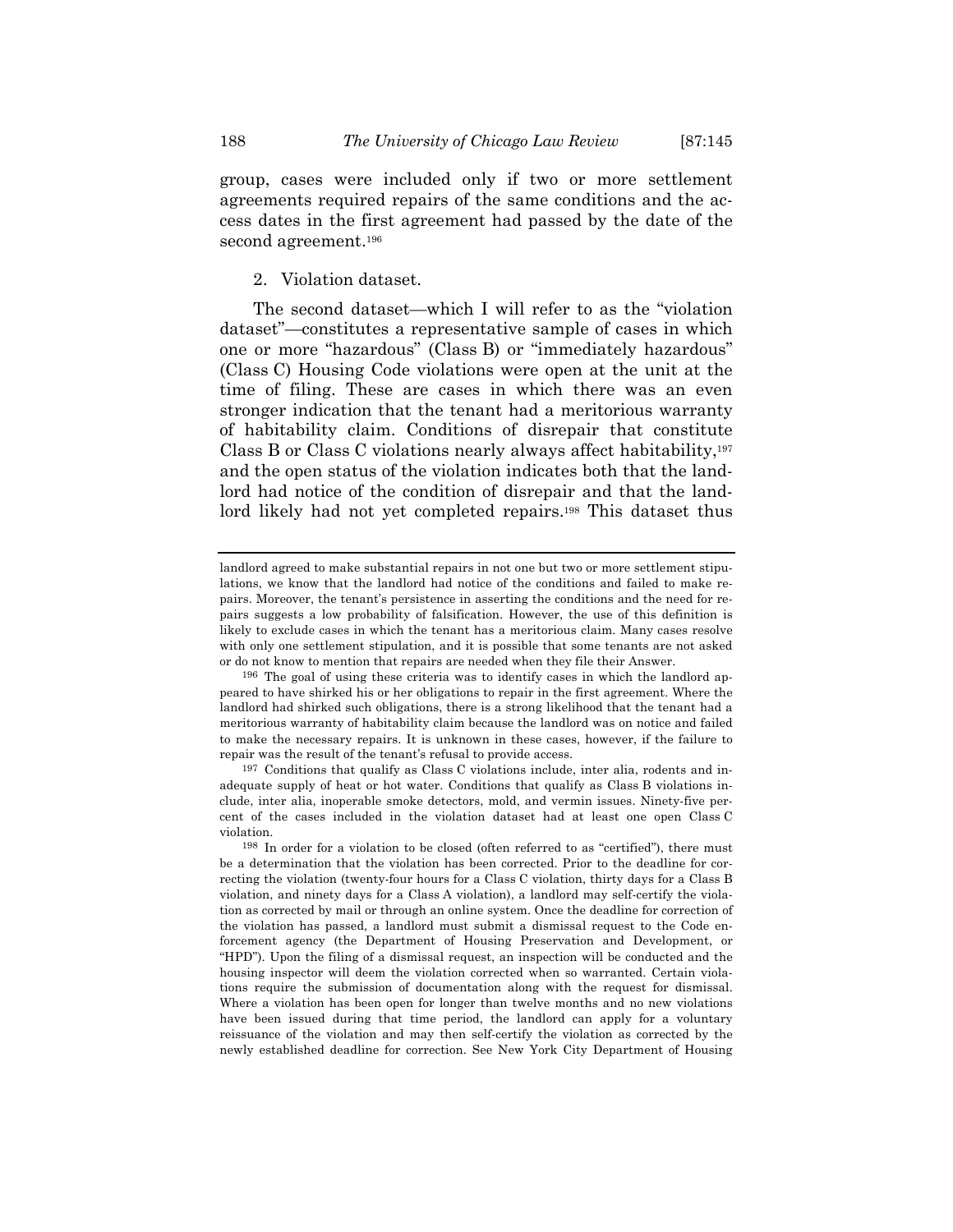comprised a third meritorious claim group. At times, subsets of the violation dataset were also used to test results among groups of cases with even stronger evidence of a meritorious warranty of habitability claim. Thus, outcomes were analyzed for subgroups of violation cases where the tenant had also asserted that repairs were needed in the Answer, substantial repairs were included in the settlement agreement, and/or substantial repairs were included in multiple settlement agreements.

The purpose of the violation dataset was primarily supplemental, as the cases included likely comprise only a small fraction of all nonpayment of rent cases in which the tenant had a meritorious warranty of habitability claim. Many tenants do not report defective conditions to the City, or do so only once their landlord has repeatedly failed to make repairs.199 Thus, the "all nonpayment cases" dataset provides a more comprehensive representation of the use of the warranty of habitability across all nonpayment of rent eviction cases. The violation dataset is included to respond to potential concerns that the methodology used to identify cases with meritorious warranty of habitability claims in the first dataset are overly inclusive, and thus that the findings are diluted. Each case included in the violation dataset had on average 3.7 Class C violations, 0.5 Class B violations, and 1.3 Class A violations open at the time of case filing, totaling 5.5 open violations per case.200 Ninety-five percent of cases in the dataset had one or more open Class C violation.

Preservation & Development, *Violation Removal—Overdue Violations* \*4–10 (Mar 2017), archived at https://perma.cc/8UME-89DQ. It is possible that in some cases included in this dataset, the violation had been corrected but the landlord had not yet undertaken the appropriate procedures to close the violation. It is also possible that there were some cases with uncorrected Class B and Class C violations at the time of case filing that were not included in the dataset because the landlord had falsely certified the violations as corrected. See generally Ashford, *Leaks, Mold and Rats* (cited in note 147) (reporting instances of false correction certifications by landlords).

<sup>199</sup> See generally New Settlement Apartments' Community Action for Safe Apartments (CASA) and the Community Development Project (CDP) at the Urban Justice Center, *Tipping the Scales: A Report of Tenant Experiences in Bronx Housing Court* (Mar 2013), archived at https://perma.cc/MB6A-BN7M. Oral or written notice to the landlord is sufficient to satisfy the notice requirement of a warranty of habitability claim. See note 154.

<sup>200</sup> Repairs were asserted in the Answer in 71 percent of violation cases, and substantial repairs were included in the settlement agreement in 68 percent of violation cases. In 19 percent of violation cases, substantial repairs were included in multiple settlement agreements, and in 16 percent of violation cases, substantial repairs were included in multiple settlement agreements and repairs were asserted in the Answer.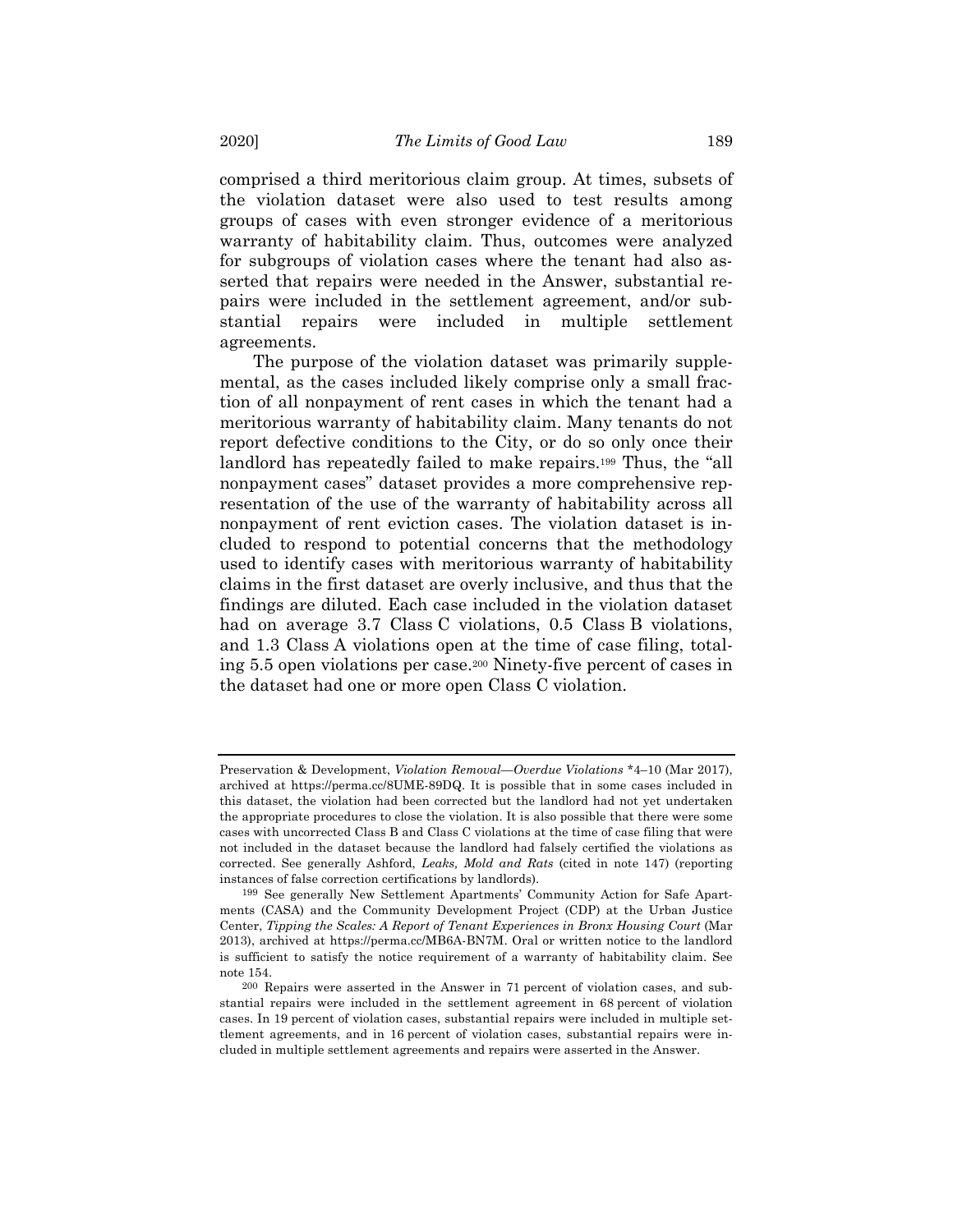Using both datasets, Welch's two-sample t-tests and Pearson's chi-squared tests were performed to compare case outcomes among the three "meritorious claim" groups and the "no meritorious claim" group. As described in more detail below, outcomes compared included rent abatements, the rate of possessory judgments, the length of the repayment period, and orders to perform repairs.

### IV. RESULTS AND DISCUSSION

This Part provides the results of the statistical analysis and discusses the answers they provide to the four specific research questions. The analysis revealed that many more tenants had meritorious warranty of habitability claims than received any benefit from the claim. A small percentage of tenants with meritorious claims received rent abatements; no tenants, however, received other benefits, such as longer repayment periods or avoidance of a possessory judgment, as a result of having a meritorious claim. And while settlement agreements very frequently imposed repair obligations, it appears that those obligations most often went unfulfilled and unenforced. The lack of legal representation accounted somewhat for the findings but was insufficient to fully explain them.

Parts IV.A and IV.B provide the results of the statistical analysis for the three types of case outcomes studied: rent abatements, possessory judgments, and length of time for payment of the arrears. Part IV.C provides the same for the data related to the enforcement of repair obligations, and Part IV.D provides the results of the analyses regarding legal representation.

A. Question 1: To What Extent Do Tenants Who Have Meritorious Warranty of Habitability Claims Receive Rent Abatements?

The data analysis revealed that tenants who had meritorious warranty of habitability claims rarely received rent abatements. Rent abatements were granted in only 1.75 percent of all nonpayment of rent eviction cases, even though between 36 and 51 percent of the tenants in the study had meritorious claims. Put differently, a tenant with a meritorious warranty of habitability claim had between a 2.35 and 3.29 percent chance of receiving a rent abatement generally, and a 9 percent chance if there were open code violations in the unit. Even using the most conservative set of indicators to identify cases with meritorious warranty claims—cases in which there were open code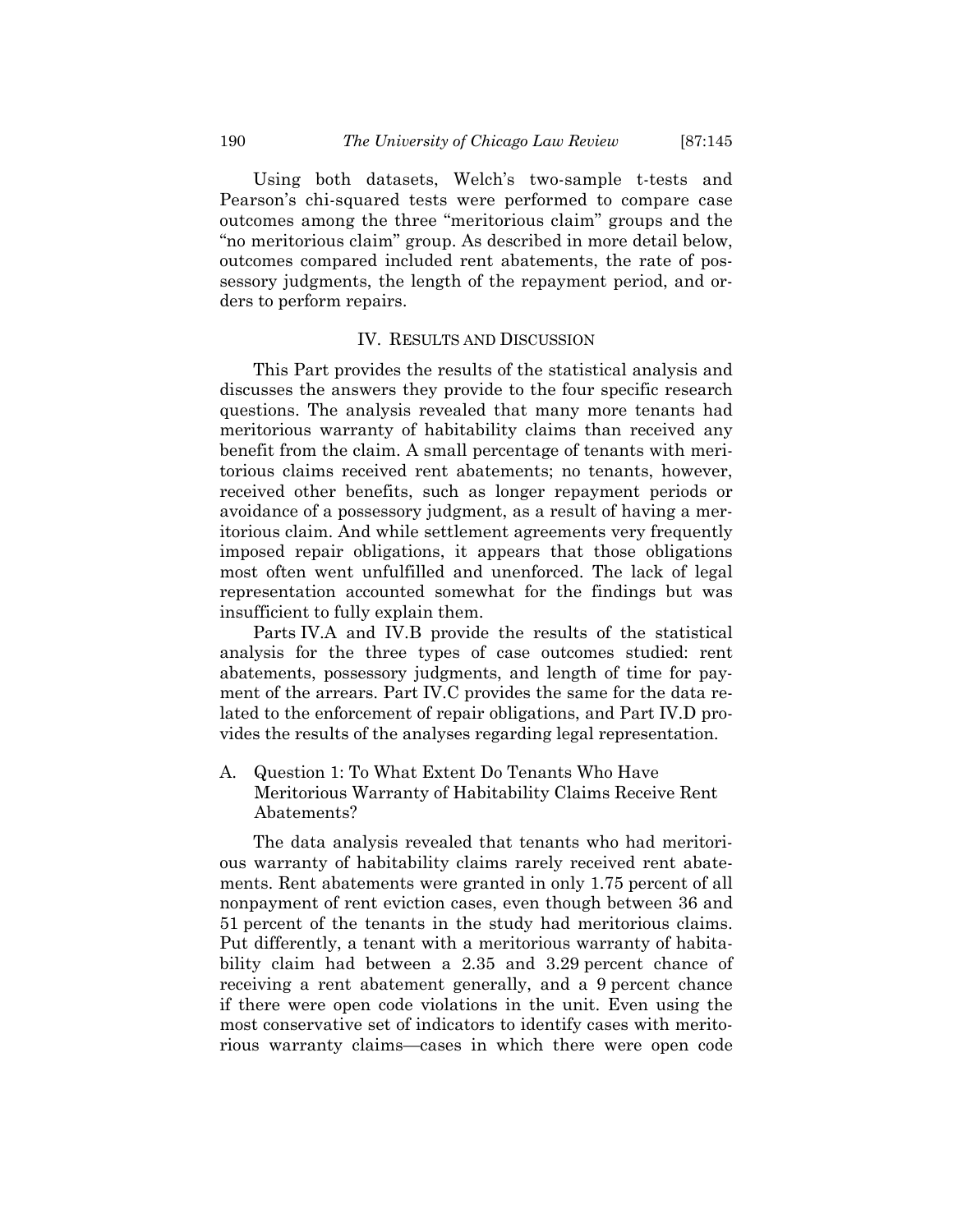violations, the tenant asserted repairs in the Answer, and substantial repairs were included in multiple settlement agreements—only 15 percent received rent abatements. In sum, the overwhelming majority of tenants who were entitled to rent abatements did not receive them. A detailed description of the statistical findings is provided below.

1. All nonpayment of rent cases.

Rent abatements were awarded in 1.75 percent of all nonpayment of rent cases (13 out of 745).201 The percentage rose only slightly when calculated within cases with evidence of conditions of disrepair. Tenants were awarded rent abatements in 3.5 percent of cases with repairs asserted in the Answer. Of cases in which substantial repairs were included in the first settlement agreement, 2.35 percent were awarded rent abatements, and of cases in which substantial repairs were included in the settlement agreement and repairs were asserted in the Answer, 3.29 percent were awarded abatements. Abatements were granted in 2.76 percent of cases in which repairs were asserted in the Answer and substantial repairs were included in multiple settlement agreements. No abatements were awarded in the control group. The average abatement amount was \$1,955. These results are presented in Table 2 below.

<sup>201</sup> For an explanation of how I coded the awarding of a rent abatement, see the Appendix.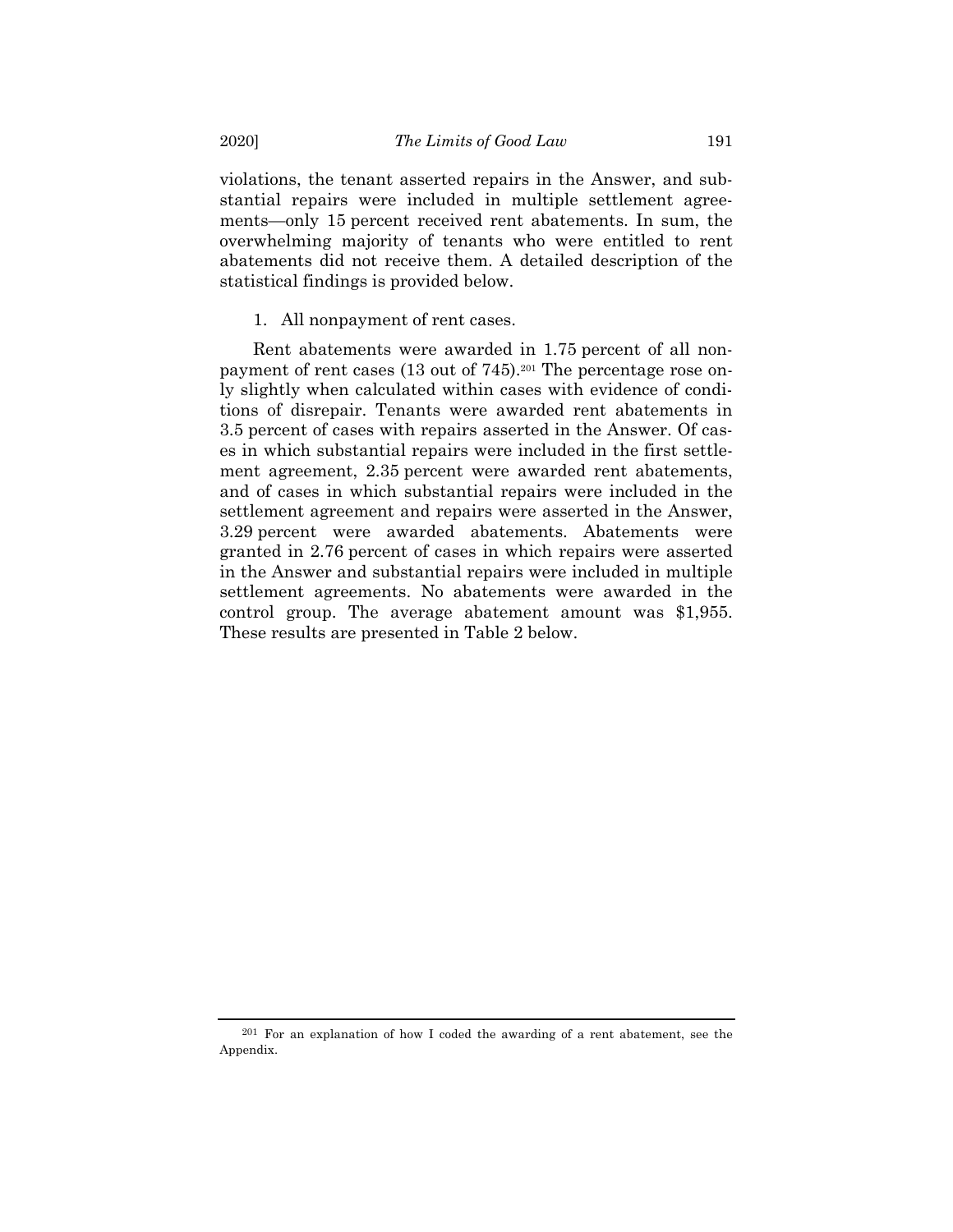| <b>Case Classification</b>      | <b>Abatement Rate</b> |
|---------------------------------|-----------------------|
| All cases                       | 1.75%                 |
| Repairs in Answer               | 3.5%                  |
| Substantial repairs in          | 2.35%                 |
| settlement agreement*           |                       |
| Repairs in Answer and           | 3.29%                 |
| substantial repairs in          |                       |
| settlement agreement            |                       |
| Repairs in Answer and           | 2.76%                 |
| substantial repairs in multiple |                       |
| settlement agreements*          |                       |
| No conditions of disrepair**    | $0\%$                 |

## TABLE 2: RENT ABATEMENTS IN ALL NONPAYMENT OF RENT CASES

\* One of two "meritorious warranty claim" groups \*\* "No meritorious warranty claim" group

## 2. Violation cases.

Rent abatements were awarded in 9 percent of all violation cases, even though the tenants in all such cases had meritorious claims. The rate of rent abatements did not increase substantially even where additional evidence existed of conditions of disrepair. Tenants were awarded rent abatements in 10 percent of cases in which the tenant has asserted that repairs were needed in his or her Answer. Of cases in which substantial repairs were included in the first settlement agreement, 13 percent were awarded rent abatements, and of cases in which substantial repairs were included in multiple settlement agreements, the same share—13 percent—were granted abatements. Abatements were awarded in 15 percent of cases in which repairs were asserted in the Answer and substantial repairs were included in multiple settlement agreements. The average abatement amount in the violation dataset was \$2,275. These results are presented in Table 3 below.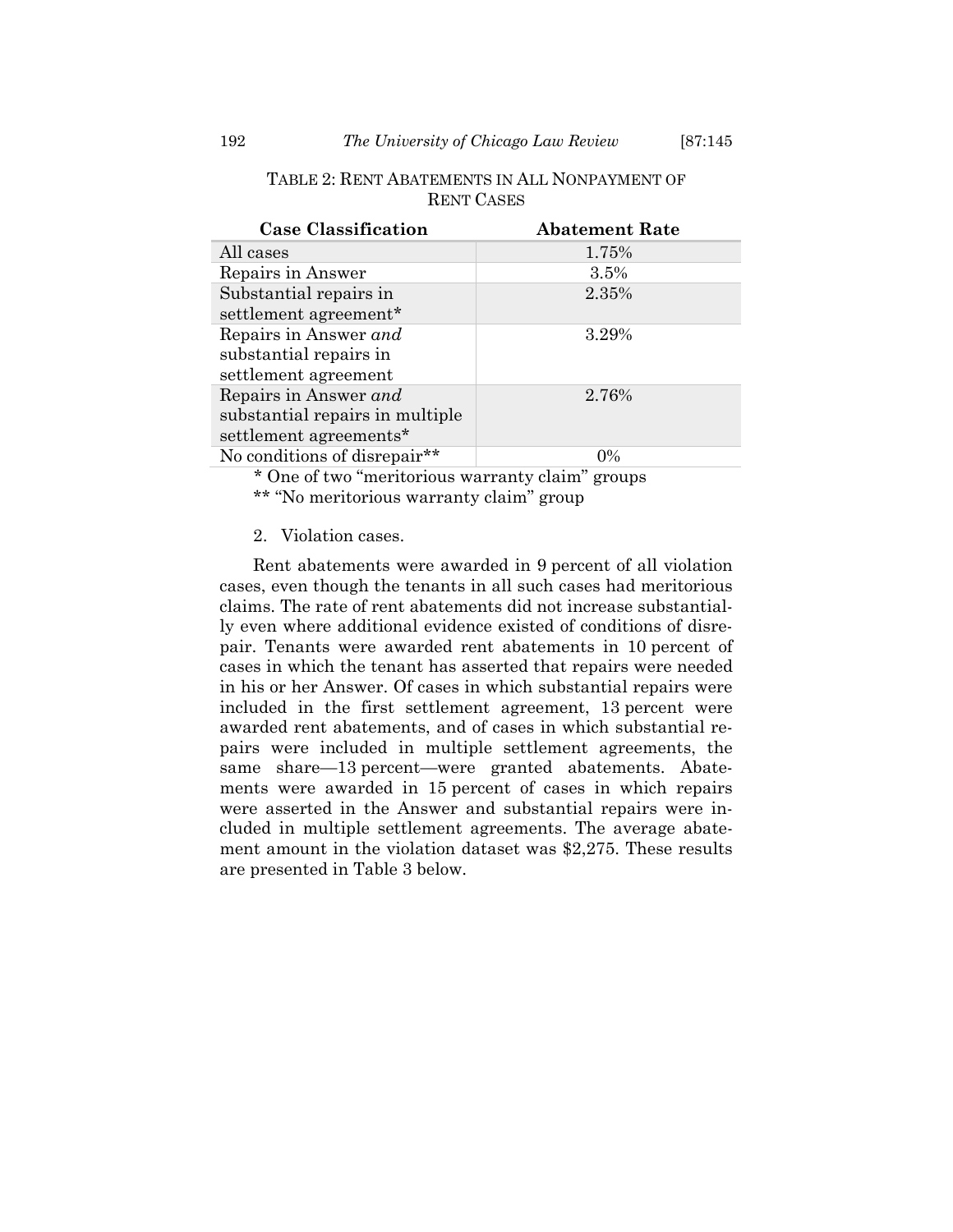| <b>Case Classification</b>     | <b>Abatement Rate</b> |
|--------------------------------|-----------------------|
| All violation cases            | $9\%$                 |
| Repairs in Answer              | 10%                   |
| Substantial repairs in         | 13%                   |
| settlement agreement           |                       |
| Repairs in Answer and          | 13%                   |
| substantial repairs in         |                       |
| settlement agreement           |                       |
| Repairs in Answer and multiple | 15%                   |
| settlement agreements          |                       |

## TABLE 3: RENT ABATEMENTS IN VIOLATION CASES

#### 3. Discussion.

The data revealed that tenants received rent abatements at very low rates even where there were multiple indicators that they had meritorious warranty of habitability claims. The findings showed a large operationalization gap as measured by the award of a rent abatement: only between 2.35 and 9 percent of tenants who had a meritorious warranty of habitability claim actually benefited from that claim. At minimum, these findings show that the warranty of habitability is not operating in practice as it is designed on paper: to condition rental obligations on repairs. Instead, most tenants—approximately ninety-eight out of one hundred—are being held to their full rental obligations regardless of defective conditions. The result is that landlords are rarely facing financial consequences for neglecting their properties.

The data also showed that tenants were most likely to receive rent abatements when there were open code violations in the unit. Tenants were substantially less likely (approximately one-half to one-quarter as likely) to receive abatements when there was other evidence of conditions of disrepair but no code violations. This finding is striking. Although code violations provide proof of the existence of conditions of disrepair, a primary motivation for enacting the warranty of habitability was to provide an alternative to code enforcement for holding landlords accountable for conditions of disrepair. Courts, advocates, and legislators believed that by giving tenants the power to act as "private attorney[s] general" to enforce habitability standards, the warranty would function as an important work-around to often inefficient and poorly resourced housing code enforcement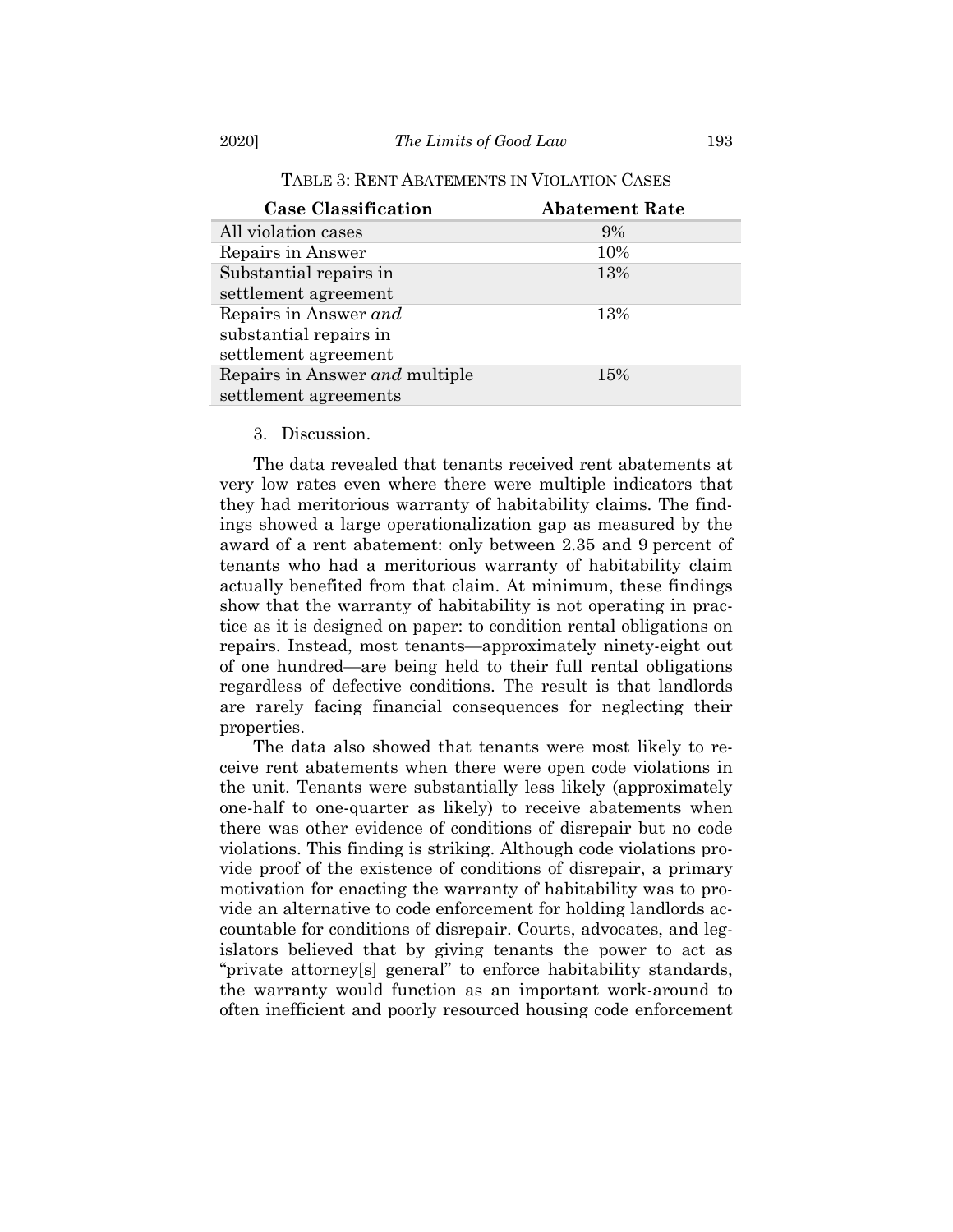systems.202 But to the extent the warranty of habitability provides meaningful relief only where the Code enforcement system has been activated, as is indicated by this data, the law is not serving this purpose.

B. Question 2: To What Extent Do Tenants with Meritorious Warranty of Habitability Claims Receive Other Benefits from the Claim, Such as a Longer Time Period to Repay Rental Arrears or the Avoidance of a Possessory Judgment?

The data also ruled out the possibility that tenants with meritorious warranty of habitability claims receive benefits from the claim other than rent abatements. As described above, the other key outcomes negotiated in a nonpayment of rent eviction case are (1) whether a possessory judgment is awarded to the landlord,203 and (2) the length of the repayment period afforded to the tenant. The analyses of both datasets showed that there was no statistically significant difference in either of these case outcomes between cases with and without meritorious warranty of habitability claims. Tenants with meritorious warranty claims were statistically just as likely to receive a possessory judgment as tenants without warranty claims.204 In cases in which possessory judgments were awarded, there was no statistically significant difference in the length of the repayment period. Similarly, in cases in which no possessory judgment was awarded, there was no statistically significant difference in the length of repayment period.205 Thus, tenants did not appear to be "trading" the opportunity for a rent abatement for other types of desirable outcomes in their cases. A detailed description of the statistical findings is provided below.

<sup>202</sup> See Franzese, Gorin, and Guzik, 69 Rutgers L Rev at 12 (cited in note 19); notes 44–53 and accompanying text.

<sup>203</sup> For a detailed description of the meaning and significance of a possessory judgment, see note 23.

<sup>204</sup> Tenants were slightly less likely to receive possessory judgments in cases in which there were open code violations, but this finding was not statistically significant.

<sup>205</sup> The length of repayment period is compared separately for cases with and without possessory judgments because these two outcomes are typically negotiated in an inverse relationship with each other—tenants who wish to avoid a judgment can typically do so in exchange for a shorter repayment period, whereas tenants who prefer a longer repayment period can typically achieve this by agreement to a possessory judgment. See note 167.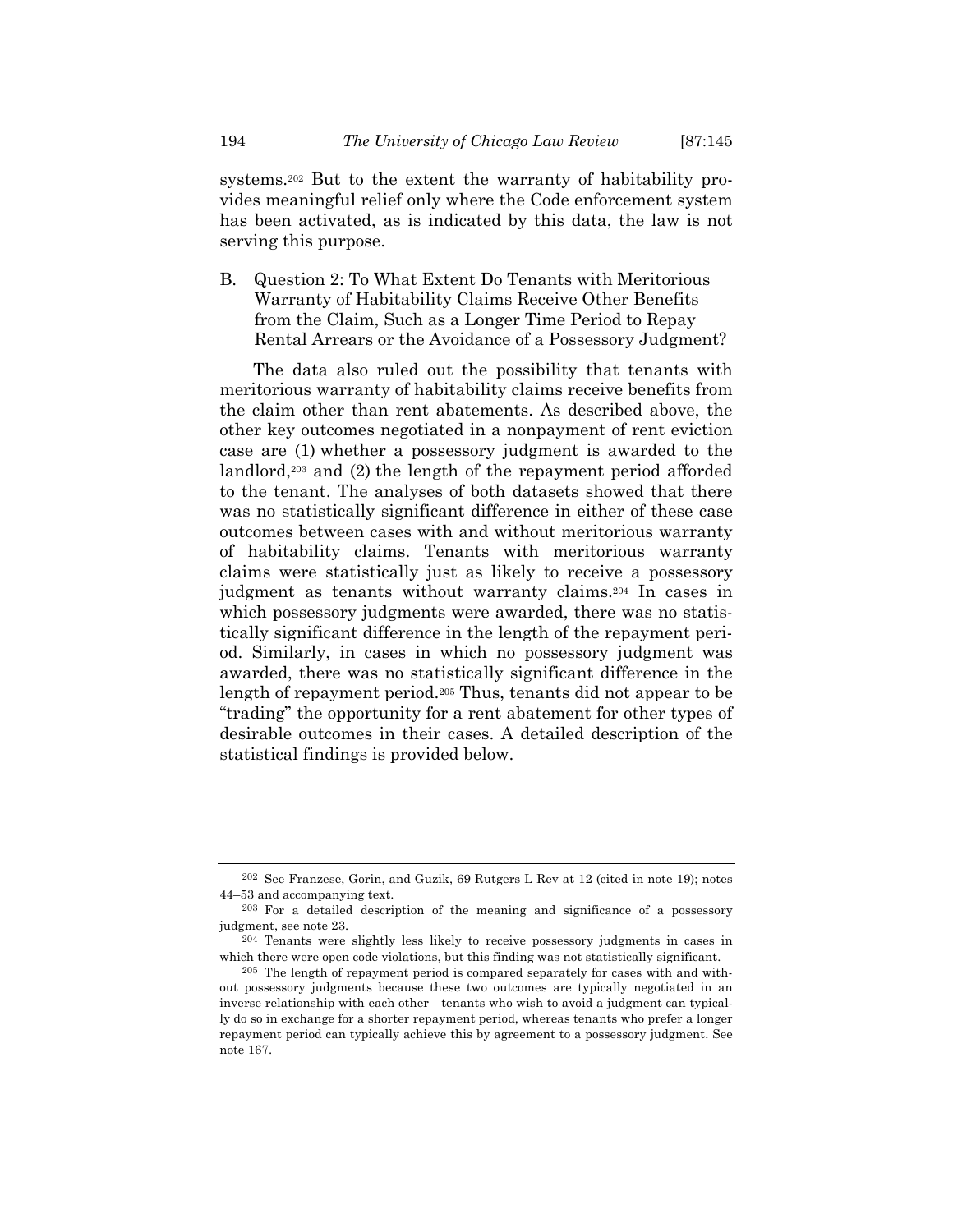Among "no meritorious claim" cases, 74 percent had possessory judgments and the average length of time for repayment of arrears was 37.6 days. Where a case had a possessory judgment, the average length of time for repayment was forty-two days, whereas when the case did not have a possessory judgment, the average repayment period was twenty-four days. As described in Part III.D.1, two different sets of criteria were used to identify the "meritorious warranty claim" group within the "all nonpayment of rent cases" dataset: (1) cases with substantial repairs in the settlement agreement (Definition 1), and (2) cases with substantial repairs in *multiple* settlement agreements *and*  repairs asserted in the Answer (Definition 2). Among cases satisfying the criteria under Definition 1, 73 percent had possessory judgments and the average length of time for the repayment of the arrears was 39.3 days. Where a case had a possessory judgment, the average length of time for repayment was fortyfour days, whereas when a case did not have a possessory judgment, the average repayment period was twenty-six days. Among cases satisfying the criteria under Definition 2, 75 percent had possessory judgments and the average length of time for repayment of arrears was forty days. Where a case had a possessory judgment, the average length of time for repayment was forty-four days, whereas when a case did not have a possessory judgment, the average repayment period was twenty-nine days.206

<sup>206</sup> In a significant share of cases (22 percent), the settlement agreement was an agreement to discontinue the case (a "discontinuance") rather than a repayment agreement. A discontinuance generally results where the tenant has paid the entirety of the rent owed. The likelihood of a tenant receiving a discontinuance did not appear to be affected by the presence of a warranty of habitability claim. In fact, the likelihood of receiving a discontinuance was lower among tenants who appeared more likely to have meritorious warranty of habitability claims as compared with tenants who did not. The discontinuance rate among tenants with repairs asserted in their Answer was 20 percent, compared with 25 percent among tenants without repairs asserted in the Answer. The discontinuance rate in all violation cases was 19 percent. Among tenants with substantial repairs asserted in their settlement agreement, the discontinuance rate was 13 percent as compared with 35 percent among tenants with no repairs included in their settlement agreement. The latter disparity—and the low discontinuance rate when repairs were included in the settlement in particular—may exist because judges do not consistently perform allocutions of the settlement agreement where the agreement is a discontinuance. Thus, many tenants who needed substantial repairs may not have had the opportunity to include those repairs in their settlement. Nevertheless, the comparison among cases with and without repairs asserted in the Answer and violation cases indicates that tenants with likely warranty of habitability claims did not appear to be using their claims to achieve discontinuances.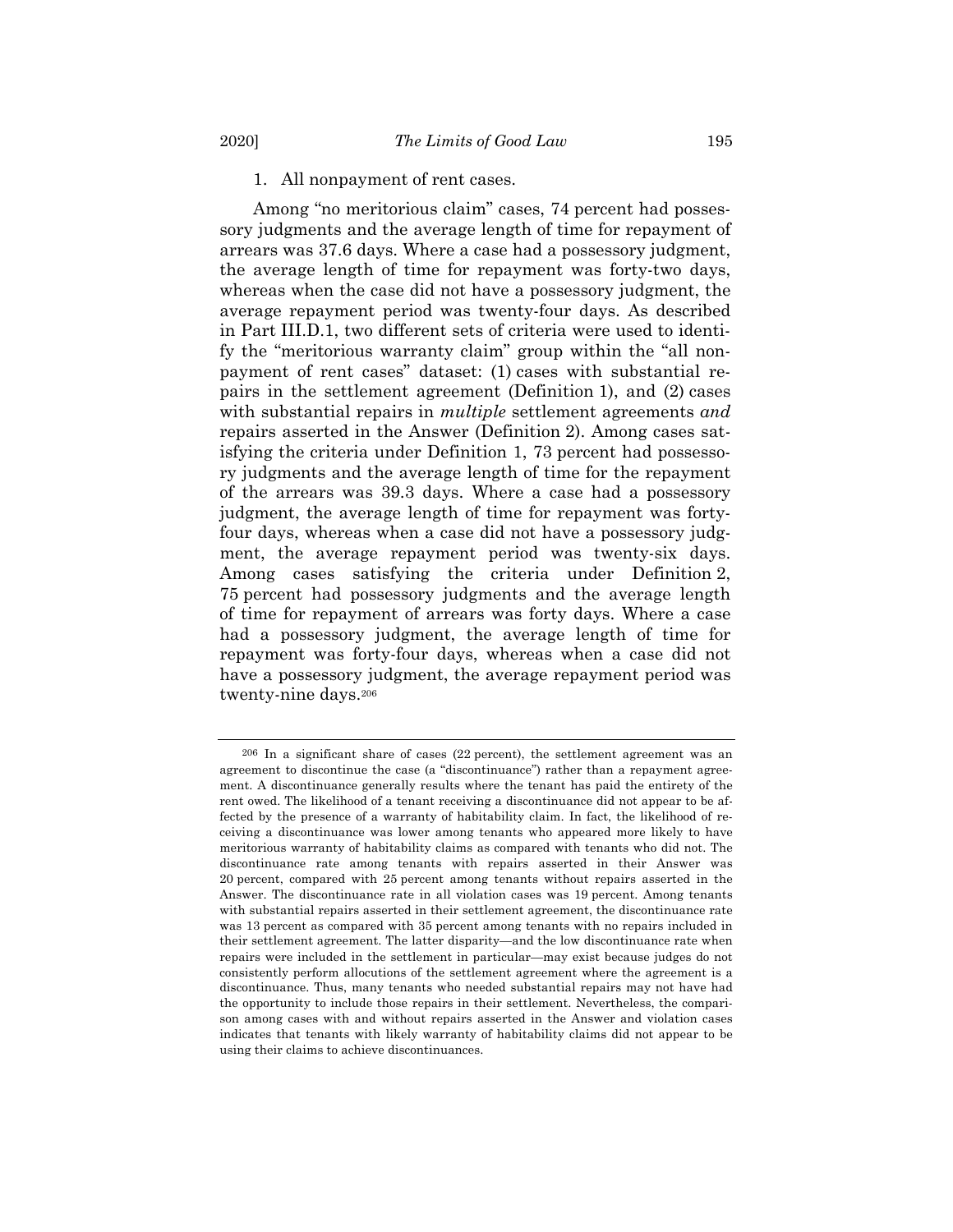Welch's two-sample t-tests and Pearson's chi-squared tests were performed to test for statistical significance in the difference in outcomes between the "no meritorious claim" cases and each of the two "meritorious warranty claim" case groups. There was no statistically significant difference in outcomes between the "no meritorious claim" comparison group and either of the two "meritorious warranty claim" group. The full statistical results are reported in Tables 4 and 5 below.

#### 2. Violation cases.

Sixty-four percent of violation cases had possessory judgments. The average length of time for repayment of arrears among all violation cases was 36.4 days. The average repayment period was 42 days for cases with possessory judgments, and 26 days for cases without possessory judgments.

Pearson's chi-squared and Welch's two-sample t-tests were performed to test for statistical significance in the difference in outcomes between the violation cases and the "no meritorious claim" cases (in the "all nonpayment cases" dataset). The results showed no statistical significance in the average length of repayment period or in the rate of possessory judgments. The average length of the repayment period also did not differ at a level of statistical significance when the issuance of a possessory judgment was held constant. Specifically, the repayment period was the same in violation cases with possessory judgments and "no meritorious claim" cases with possessory judgments. There was also no statistically significant difference between violation cases without possessory judgments and "no meritorious claim" cases without possessory judgments. The full statistical results are reported in Tables 4 and 5 below.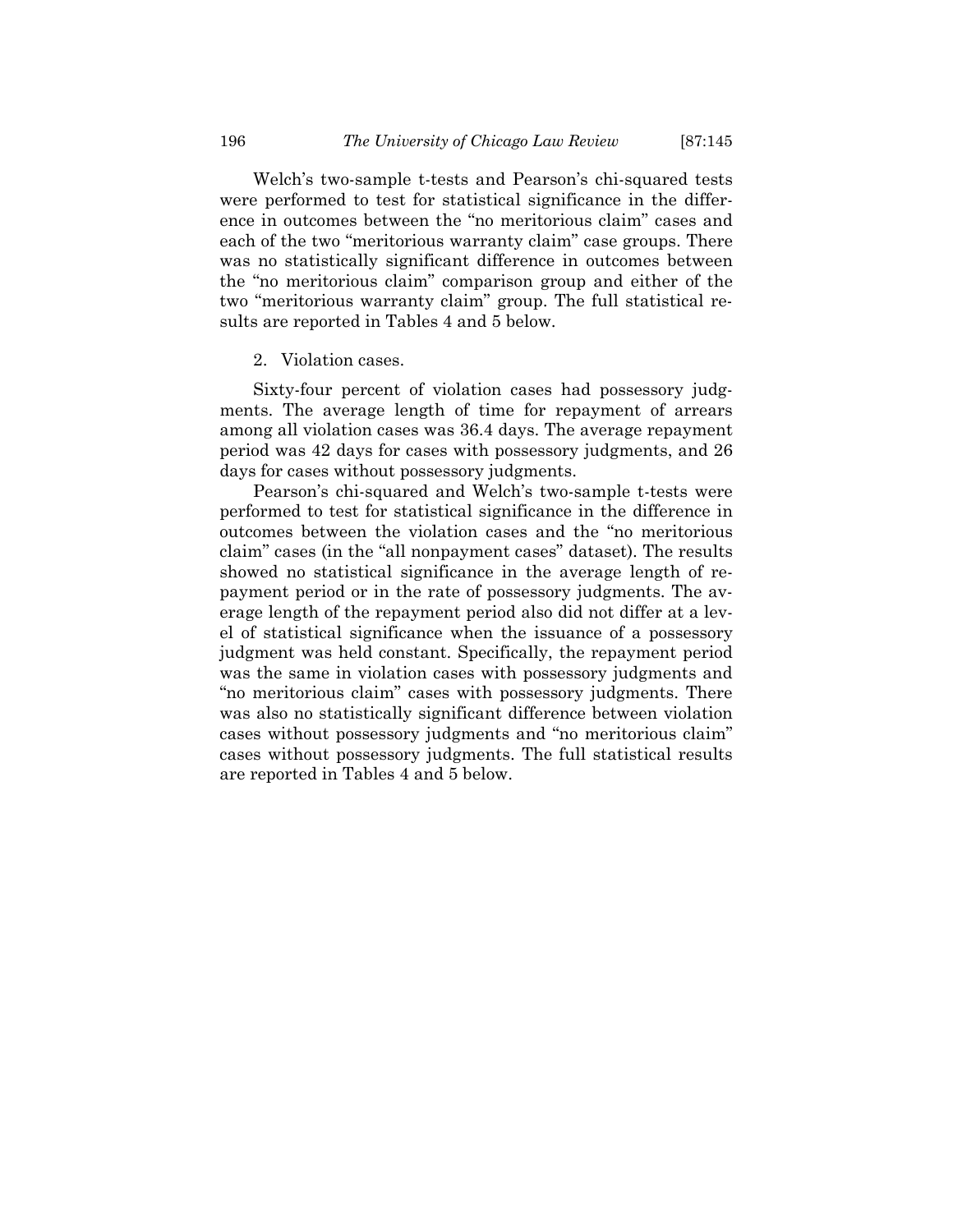# TABLE 4: POSSESSORY JUDGMENT RATE IN ALL NONPAYMENT OF RENT AND VIOLATION CASES

| Case classification                                         | Percentage of<br>cases with<br>possessory<br>judgment for<br>landlord | P-value <sup>207</sup> based on<br>difference with no<br>meritorious claim<br>group |
|-------------------------------------------------------------|-----------------------------------------------------------------------|-------------------------------------------------------------------------------------|
| Substantial repairs in<br>settlement agreement*             | 73%                                                                   | 0.78                                                                                |
| Repairs in Answer and<br>multiple settlement<br>agreements* | 75%                                                                   | 0.91                                                                                |
| Violation cases                                             | 64%                                                                   | 0.09                                                                                |
| No conditions of<br>disrepair**                             | 74%                                                                   |                                                                                     |

\* One of two "meritorious claim" groups among all nonpayment of rent cases

\*\* "No meritorious claim" group

<sup>207</sup> The p-value, or probability value of asymptotic significance, indicates the level of statistical significance of the outcome. P-values less than or equal to 0.05 indicate statistical significance, whereas p-values greater than 0.05 indicate that the outcome is not statistically significant.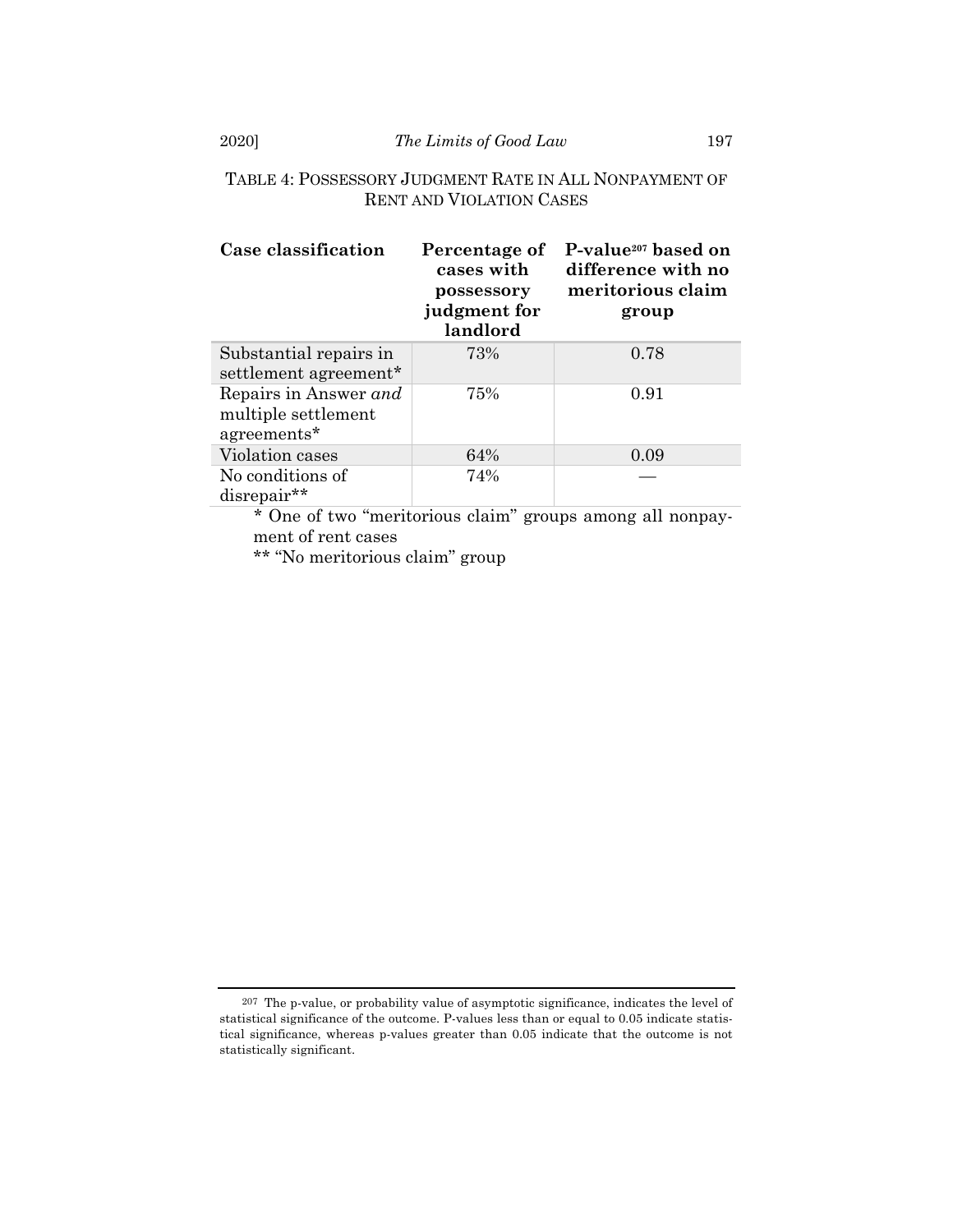# TABLE 5: AVERAGE LENGTH OF REPAYMENT PERIOD IN ALL NONPAYMENT OF RENT AND VIOLATION CASES

|                                         | Case classification               |              | Repayment<br>period |                       | P-value based on<br>difference with no<br>meritorious claim<br>group [95% Confi-<br>dence Interval] |
|-----------------------------------------|-----------------------------------|--------------|---------------------|-----------------------|-----------------------------------------------------------------------------------------------------|
| Substantial<br>repairs in<br>settlement | With<br>possessory<br>judgment    | 39.3<br>days | 44<br>days          | 0.18<br>$[-4.5, 0.9]$ | 0.16<br>$[-4.3, 0.7]$                                                                               |
| agreement*                              | Without<br>possessory<br>judgment |              | 26<br>days          |                       | 0.29<br>$[-6.8, 2.0]$                                                                               |
| Repairs in<br>Answer and<br>multiple    | With<br>possessory<br>judgment    | 40<br>days   | 44<br>days          | 0.17<br>$[-5.5, 1.0]$ | 0.34<br>$[-3.9, 1.3]$                                                                               |
| settlement<br>agreements*               | Without<br>possessory<br>judgment |              | 29<br>days          |                       | 0.17<br>$[-11.3,$<br>$2.1$ ]                                                                        |
| Violation<br>cases                      | With<br>possessory<br>judgment    | 36.4<br>days | 42<br>days          | 0.37<br>$[-1.3, 3.6]$ | 0.80<br>$[-1.8, 2.3]$                                                                               |
|                                         | Without<br>possessory<br>judgment |              | 26<br>days          |                       | 0.41<br>$[-5.7, 2.4]$                                                                               |
| No<br>conditions of<br>disrepair**      | With<br>possessory<br>judgment    | 37.6<br>days | 42<br>days          |                       |                                                                                                     |
|                                         | Without<br>possessory<br>judgment |              | 24<br>days          |                       |                                                                                                     |

\* One of two "meritorious claim" groups among all nonpayment of rent cases

\*\* "No meritorious claim" group

3. Discussion.

This research is the first to address the possibility that tenants with meritorious warranty of habitability claims are benefiting from the claim by achieving favorable case outcomes other than rent abatements. It effectively rules out this possibility. While tenants with open code violations at their units were slightly more likely to avoid possessory judgments as compared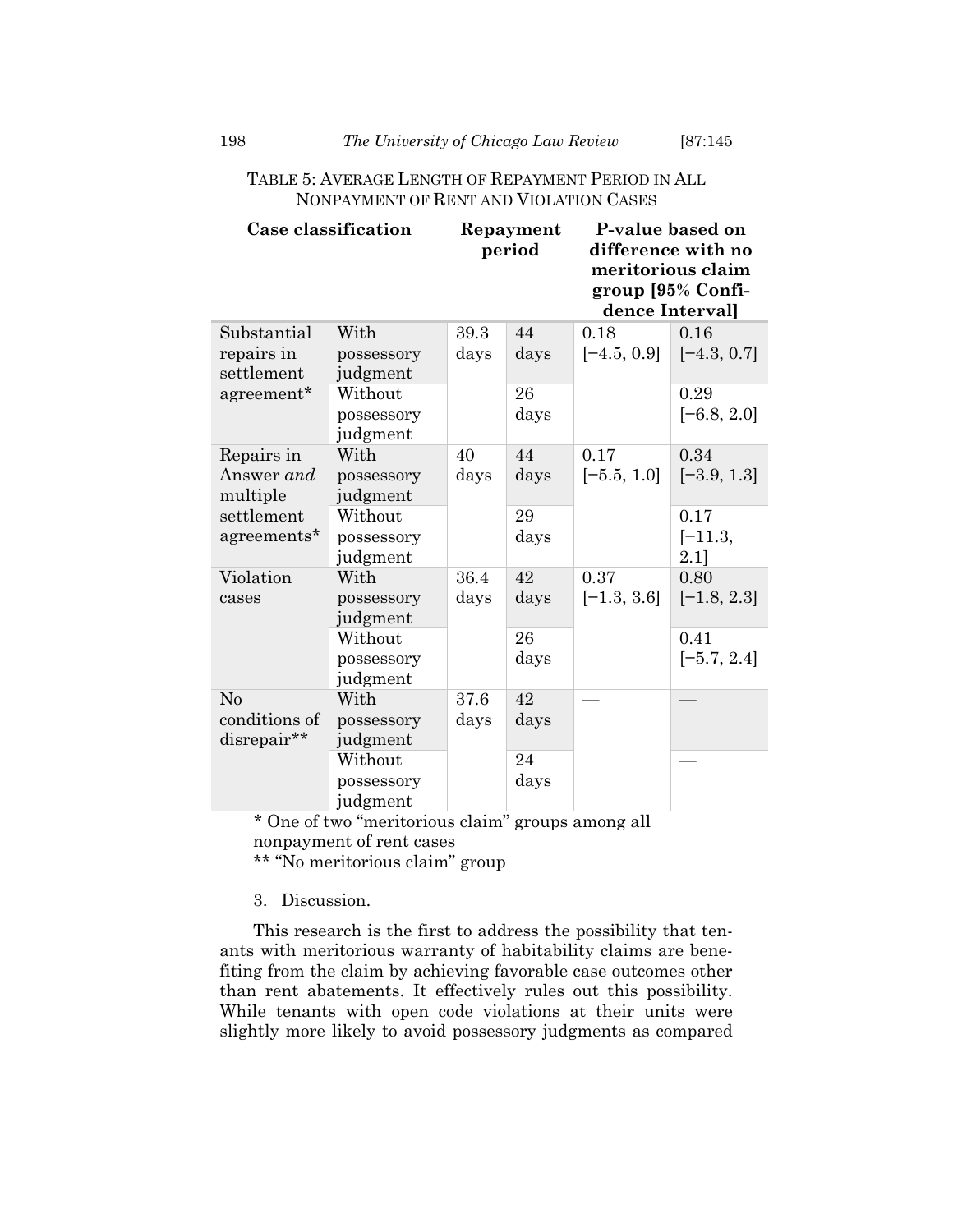with tenants without warranty claims, this difference was small and not statistically significant. Moreover, such tenants still "paid" for this avoidance of the judgment with a shorter repayment period, equal to that awarded to tenants without warranty claims who also avoided a possessory judgment.208 The achieved benefit was therefore minimal.

These findings, together with the rent abatement findings, indicate that the vast majority of tenants with meritorious warranty of habitability claims did not receive any material benefit from the claim. The small percentage of tenants who received rent abatements indeed comprised the *only* tenants with likely meritorious warranty claims who benefited from the law at all. In other words, between 2.35 and 9 percent of all tenants who should have been able to invoke the law were able to successfully do so. The warranty of habitability did not provide any benefit at all to approximately 91 to 97 percent of tenants who appeared to satisfy the elements of the claim.

C. Question 3: Does the Warranty of Habitability Serve as an Effective Tool to Hold Landlords Accountable for Making Needed Repairs?

It is possible that although most tenants are unable to successfully invoke the warranty to achieve rent abatements or other beneficial outcomes in their eviction cases, they are effectively using the law as a tool to compel landlords to perform needed repairs. The settlement agreements in slightly over half of all nonpayment of rent cases included an order obligating the landlord to make substantial repairs, which would seem to indicate that the law is being used in this way.209 Yet the fact that the settlement agreement included such an obligation does not necessarily mean that the landlord complied with it and made the repairs.

The data do not allow for conclusions to be drawn regarding the extent to which repairs were ever completed once they were ordered in settlement agreements. However, cases that have

<sup>208</sup> It is also possible that the difference in the rate of possessory judgments is attributable to differences in preferences between tenants with code violations and those with no conditions of disrepair. To the extent tenants with code violations are genuinely withholding rent and have saved the money, they may be more likely to prefer an outcome comprised of a shorter repayment period and no possessory judgment rather than one comprised of a longer repayment period and the award of a possessory judgment.

<sup>209</sup> Settlement agreements in cases that were converted to holdovers were excluded from this analysis.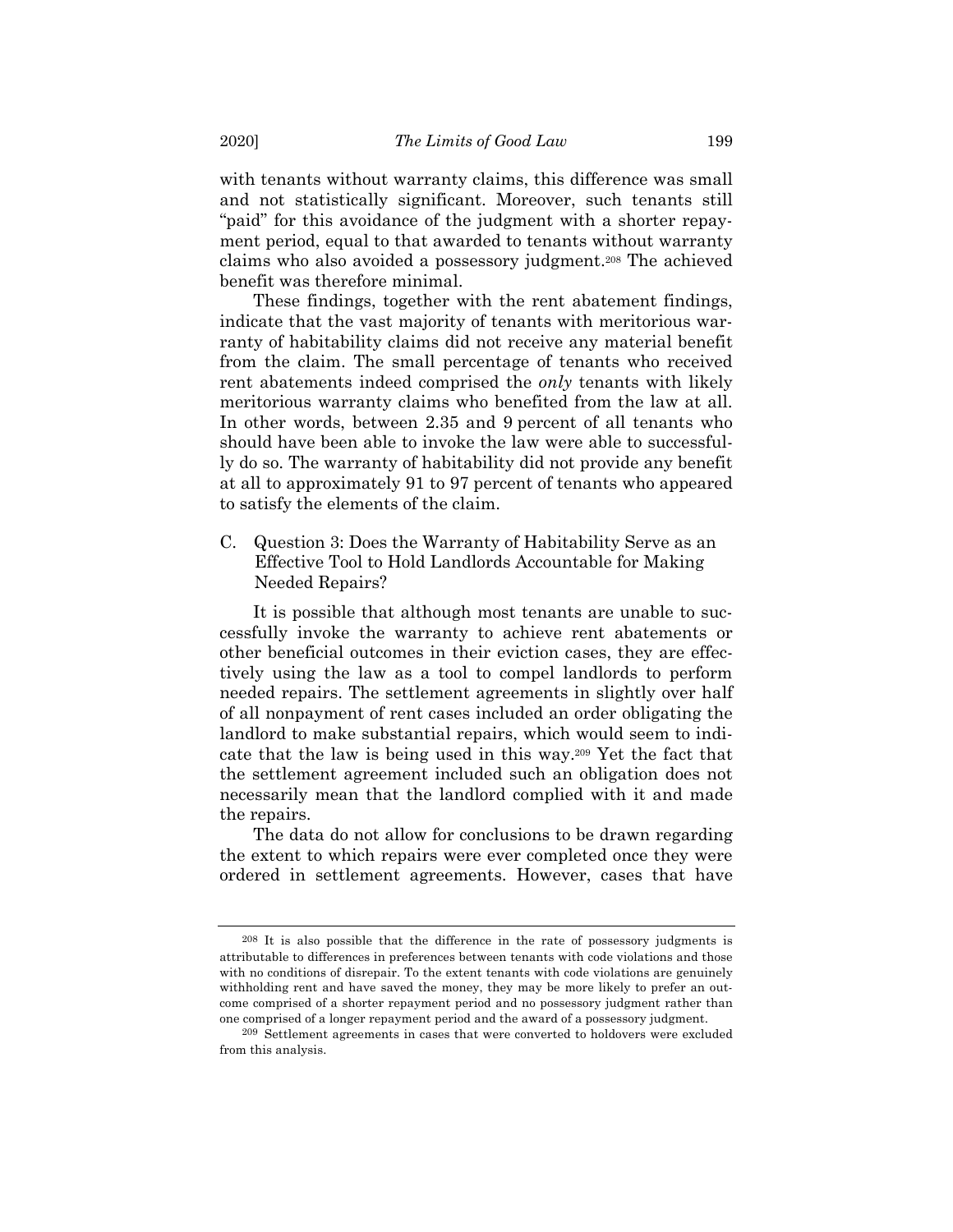multiple settlement agreements provide insight into the extent to which repair orders are followed. Cases result in more than one settlement agreement when a tenant fails to comply with the repayment terms set forth in the initial settlement agreement.210 The landlord then takes the next step toward eviction, and either the landlord or the tenant will bring the case back to court.211 The parties will then enter into a new settlement agreement, typically a repayment agreement.212 If applicable, that agreement will again include an order for the landlord to make any necessary repairs.

Among cases that have (1) repairs ordered in the initial settlement agreement, and (2) a subsequent settlement agreement entered into after the "access dates" included in the initial settlement agreement, the frequency with which the same repairs are included in a subsequent settlement agreement provides some indication of the extent to which repair orders are followed. Specifically, where a case has two or more settlement agreements and the first agreement included an order for the landlord to make repairs, the fact that the same repairs are ordered in a subsequent settlement agreement (entered into after the access dates for repairs in the first agreement have passed) strongly suggests that the landlord did not comply with the initial repair order.213 Conversely, where a case has two or more

<sup>210</sup> In theory, a case could also have multiple settlement agreements because the landlord failed to make the ordered repairs and the tenant brought the case back to court on that basis. However, virtually none of the cases included in either sample involved multiple settlement agreements for this reason. It is also unlikely that there is a selection bias such that cases that have multiple settlement agreements are more likely to be those in which the landlord failed to make repairs. Obligations in settlement agreements for a tenant to repay arrears and for a landlord to make repairs are not construed as mutually dependent, and thus a landlord's failure to make repairs is not grounds for the tenant to fail to comply with his or her repayment obligations. Thus, a tenant electing to not make her arrears payment because of the landlord's failure to comply with its repair obligations would essentially be subjecting herself to the possibility of immediate eviction without the benefit of the warranty of habitability as a defense.

<sup>211</sup> If the initial settlement agreement includes a possessory judgment for the landlord, the landlord's next step toward eviction will be to issue a warrant of eviction. The tenant will then have to file an order to show cause to bring the case back to court. If the initial settlement agreement does not include a possessory judgment for the landlord, the landlord's next step toward eviction will be to file a motion in court seeking a judgment and issuance of a warrant of eviction. This motion will bring the case back to court.

<sup>212</sup> In some cases, either or both of the parties will choose to go before the judge for a hearing rather than enter into a new settlement agreement. Such cases were excluded from the analysis described in this Section.

<sup>213</sup> It is possible that tenants are lying and saying that repairs are still needed after the repairs have already been completed. However, there does not appear to be an incentive for tenants to make such a misrepresentation. Tenants are not excused from their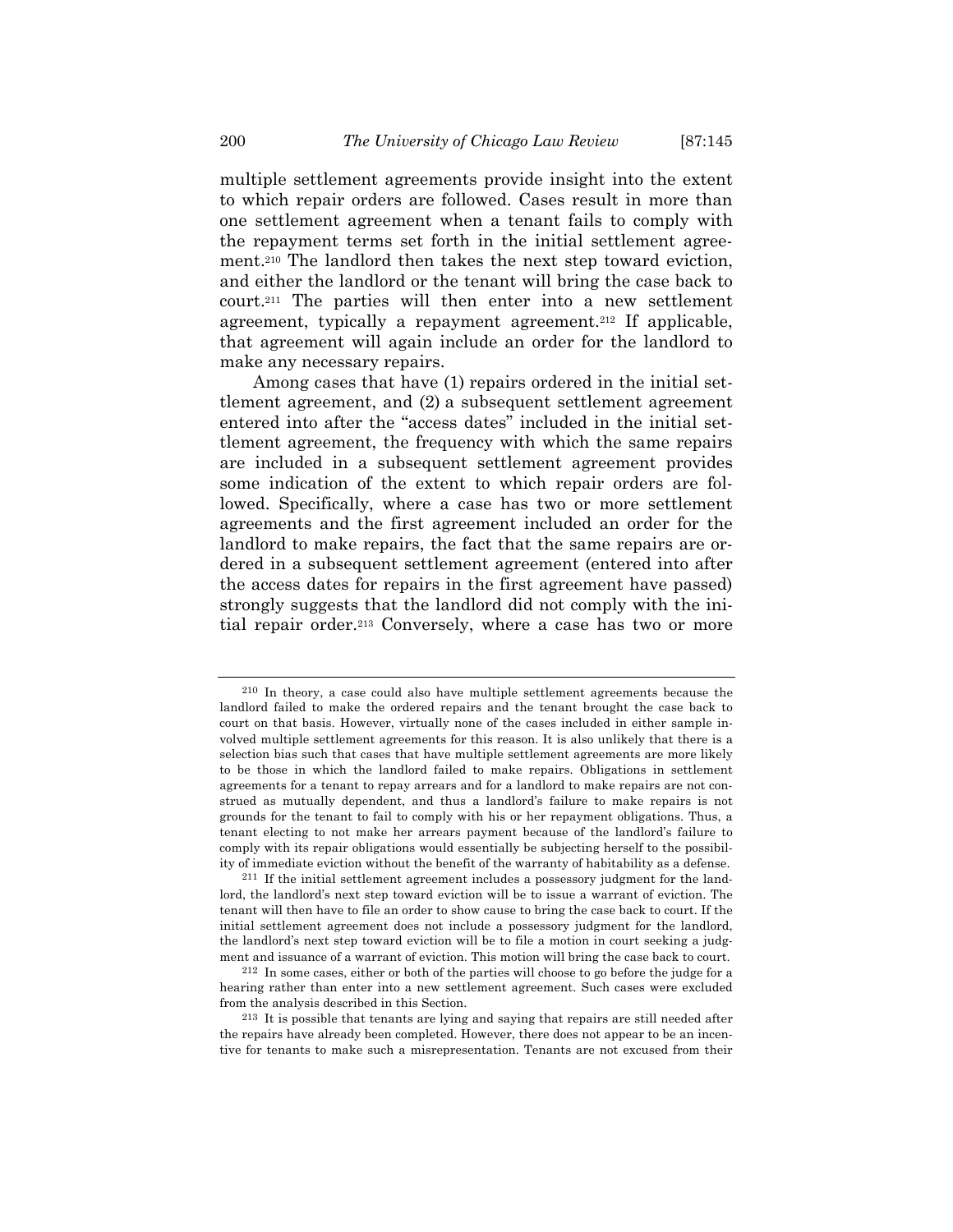settlement agreements and the first agreement included an order for the landlord to make repairs, the fact that the same repairs are *not* ordered in a subsequent agreement (entered into after the access dates for repairs in the first agreement have passed) strongly suggests that the landlord complied with the initial repair order. Thus, the frequency of each outcome was calculated to determine the extent to which landlords comply with repair orders included in settlement agreements. The findings indicate that repair orders were not complied with in nearly three-quarters of all cases where the data allow for this analysis.

Two other case activities serve as additional indicators of the extent to which the warranty of habitability is effectively used to improve housing quality within eviction cases: the frequency with which judges order Housing Code inspections, and the frequency with which judges access Housing Code enforcement records.214 As described in Part III.B, judges presiding over nonpayment of rent eviction cases have broad authority to order the Housing Code enforcement agency to perform an inspection of the unit.215 This authority is significant because it allows judges to use the information they gather through eviction cases regarding conditions to trigger a parallel enforcement system. Where a tenant reports that she does not have heat, for example, the judge's order of a Housing Code inspection means that if the tenant's report is accurate, the Housing Code enforcement agency will initiate its own action against the landlord to ensure the repair is made. The landlord's obligation to repair thus will no longer be tied to the eviction case, nor will it depend on the tenant's ability or willingness to enforce the judge's repair order.216

repayment obligations, nor do they receive any other direct benefits, as a result of the landlord's failure to comply with the repair order.

<sup>214</sup> See Steinberg, 42 L & Soc Inquiry at 1083–84 (cited in note 22) (highlighting the "housing inspector's central role in prompting landlords to repair housing code violations," in part through their roles as fact finders, in the context of the Housing Conditions Court in Washington, DC).

<sup>215</sup> Although the form judges use to solicit a Housing Code inspection of a unit is termed a "Judicial Request/Order for Housing Inspection," in practice an inspection is always scheduled once a judge completes the form. Thus, I describe this authority as the authority to "order" a Code inspection, although technically speaking the authority is to "order or request" a Code inspection. See note 172.

<sup>216</sup> If a landlord does not make a repair as ordered in an eviction case settlement agreement, the tenant must bring the failure to repair to the court's attention for a judge to enforce the order. There are many barriers to the effectiveness of this enforcement mechanism: tenants may not be aware of or know how to bring the failure to the court's attention; tenants may fear retaliation if they choose to bring the failure to the court's attention; and tenants may not want to risk keeping their eviction case open (by bringing the failure to the court's attention) if they continue to owe the landlord rent.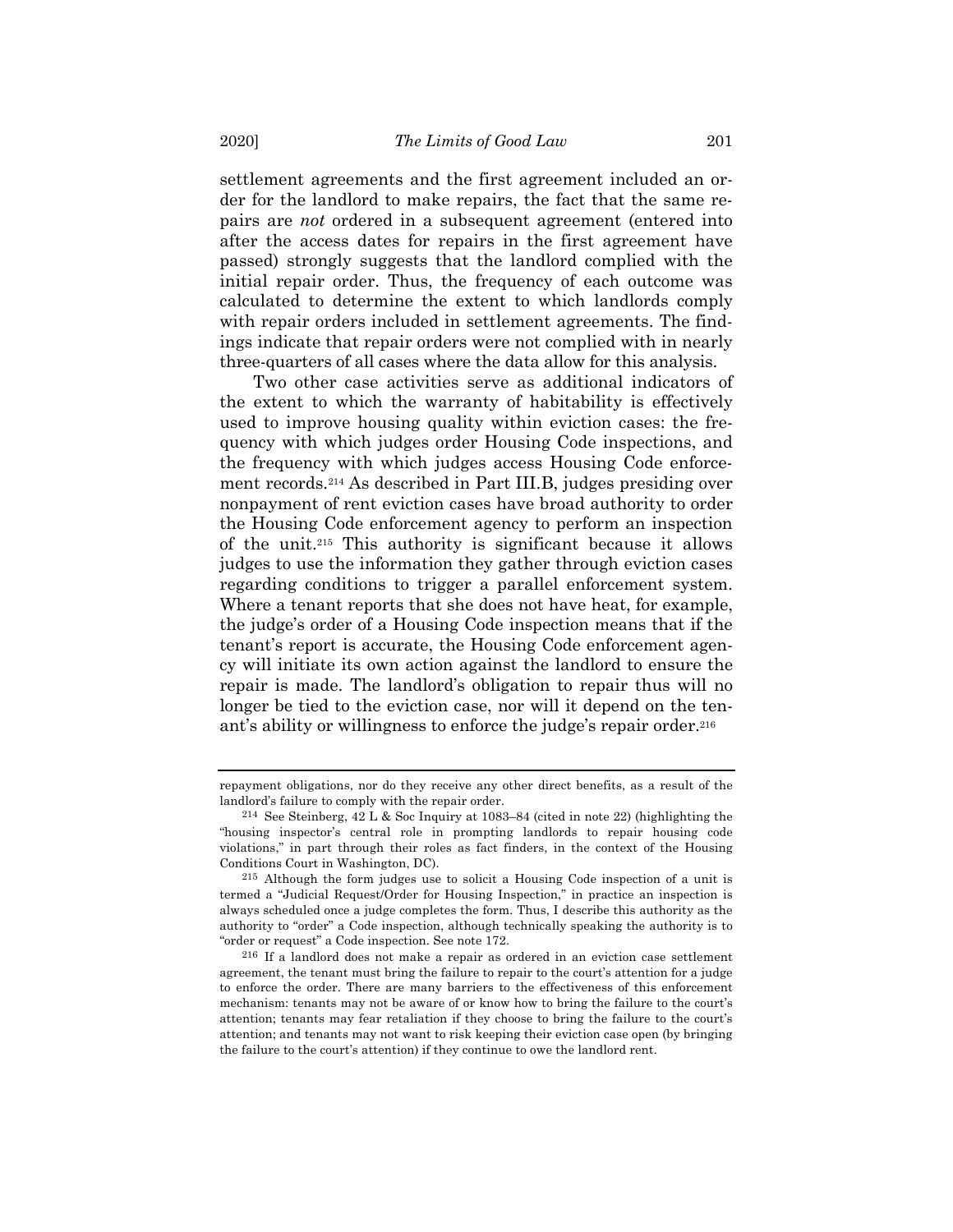Judges also have the ability to access Code enforcement records, which include the history of complaints, inspections, and violations issued within the prior year. The ability to obtain these records is significant because it means that the judge has access to external, objective information about the conditions of the tenant's unit, which, as Professor Franzese argues, should help promote enforcement of the warranty of habitability.<sup>217</sup> The availability of the database also means that a judge can easily know whether the Housing Code enforcement agency is already aware of or involved in the conditions in the tenant's unit. A judge who is concerned about a tenant's report of serious conditions of disrepair can know whether it is worth ordering a Code inspection, or whether doing so would be duplicative because the agency is already involved. In other words, this integration should help encourage judges' appropriate use of their authority to order Housing Code inspections.

Despite the integration of the Code enforcement and Housing Court systems, the data show that judges rarely use these tools to enforce the warranty and promote repair issues in the tenant's unit. The full results of the analyses are reported and described below.

## 1. All nonpayment of rent cases.

In nonpayment of rent cases in which substantial repair orders were included in the original settlement agreement and the parties entered into a subsequent settlement agreement after the access dates in the original settlement agreement had passed, the subsequent agreement included the same repair obligations 72 percent of the time.218 Judges invoked their authority to order a Housing Code inspection in only 1.2 percent of all nonpayment of rent cases. Perhaps even more striking, such an inspection was ordered in only 0.4 percent of cases in which substantial repairs were included in the settlement agreement where there were no open Housing Code violations at the time of case filing or complaints made to the Code enforcement agency within six months prior to the filing.

<sup>217</sup> See Franzese, Gorin, and Guzik, 69 Rutgers L Rev at 27 (cited in note 19).

<sup>218</sup> It is not possible to tell from the data the extent to which repairs are not performed because the tenant does not provide access on the agreed upon dates.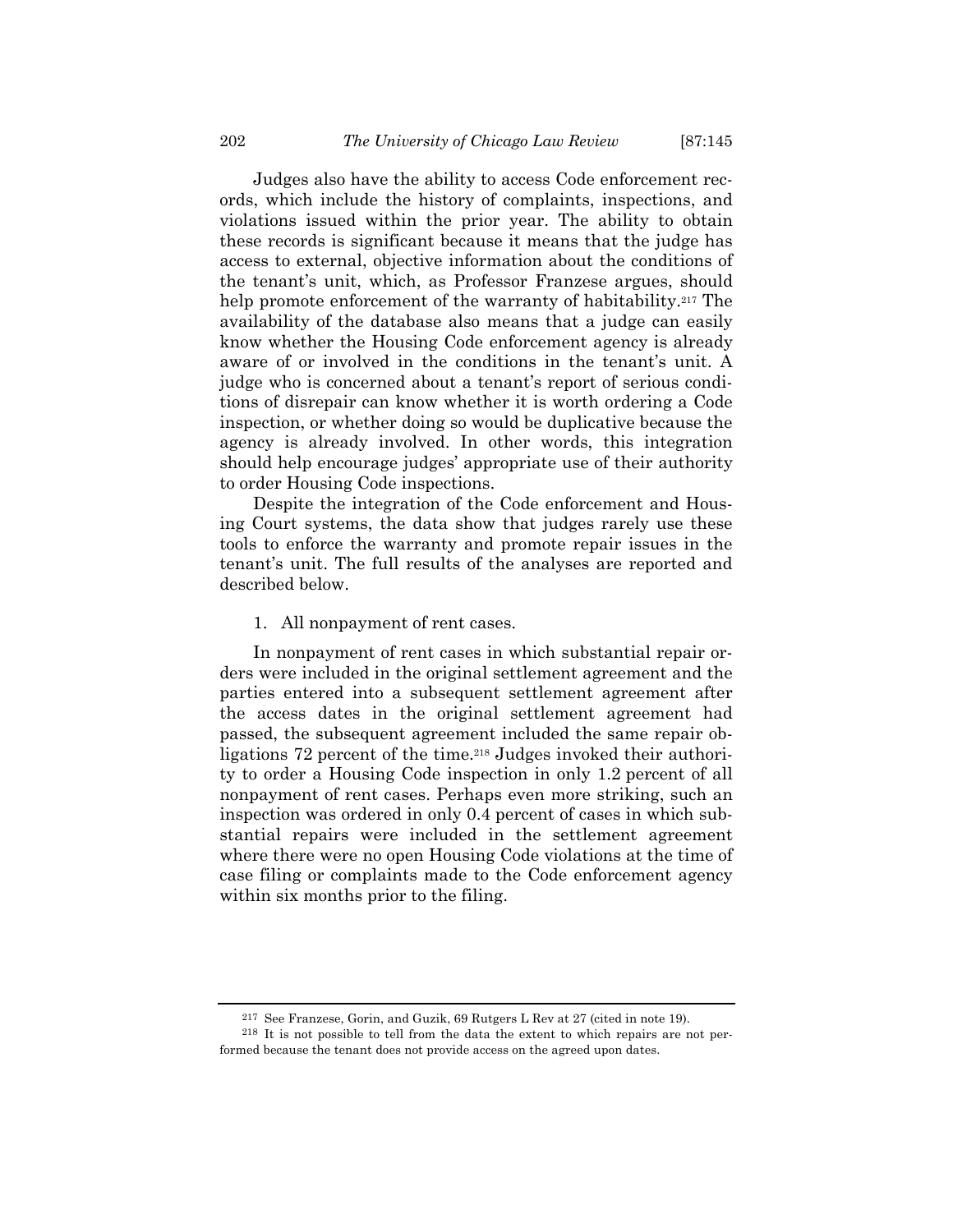2. Violation cases.

In violation cases in which substantial repair orders were included in the original settlement agreement and the parties entered into a subsequent settlement agreement after the access dates in the original agreement had passed, the subsequent agreement included the same repair obligations 80 percent of the time. Judges invoked their authority to order a Housing Code inspection in only 1.8 percent of all violation cases. At the same time, there is little evidence that judges were aware of open Housing Code violations in the unit. A printout of the online record of the Code enforcement history of the unit was included in the case file in only 5.7 percent of cases, even though there were open Code violations in every case included in this dataset.219

While judges may have accessed the Code enforcement database and not printed out a paper copy of the record for the file, circumstances suggest that such behavior would be unlikely. For one, it is typically court attorneys (attorneys who assist the judge in the courtroom) who access online records, and a printout of the record would be the most likely method of presenting the record to the judge. Second, it makes logical sense that judges (through their court attorneys) would print out and preserve the record once they have accessed it. Complete eviction case file records exist only in hard paper copy, rather than in any electronic database, and thus in the context of this system, the practical action for judges to take upon accessing an online record related to a case would be to add it to the paper file. Moreover, cases tend to involve multiple court appearances, and thus judges who accessed this record would likely want to remind themselves of the record in a later court appearance. Thus, the finding that a paper copy of the Code enforcement record was in the file in only 5.7 percent of cases likely reflects the frequency with which the judge indeed accessed the record.220

3. Discussion.

These findings strongly suggest that the warranty of habitability is not serving as an effective tool to compel the performance

<sup>219</sup> Records of Housing Code violations are accessible through a centralized public online database.

<sup>220</sup> This outcome was not measured in the "all nonpayment of rent cases" dataset because very few of those cases had open code violations in the unit, and thus it would have been difficult to interpret the meaning of the rate there.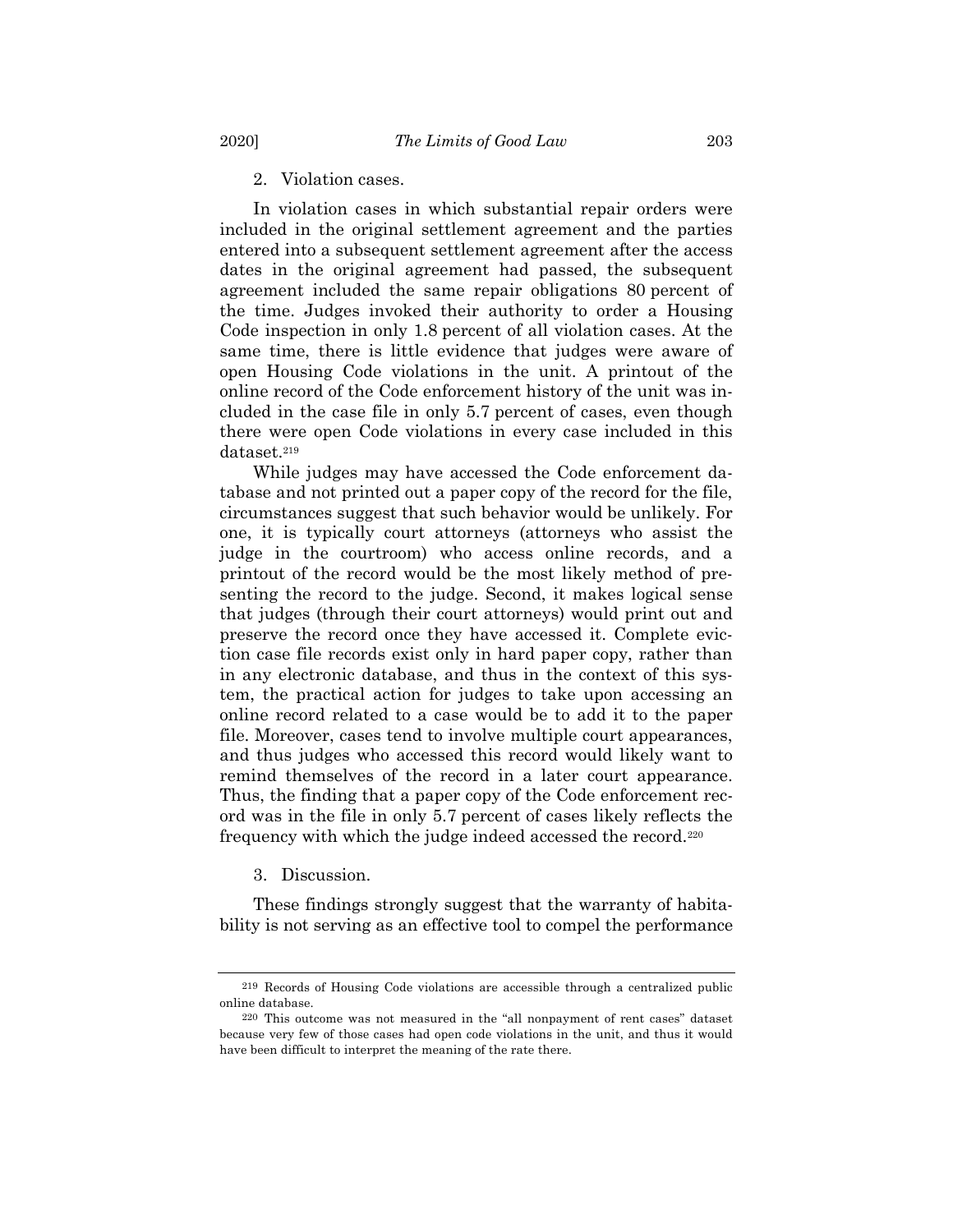of needed repairs. In the overwhelming majority of cases in which repairs were ordered in settlement agreements, it appears that landlords did not in fact follow through on their obligations. To be sure, it is unknown to what extent landlords later complied with their obligations even though they did not comply on the scheduled access dates. However, the fact that between 72 and 80 percent of repairs appeared to have not been performed on the scheduled access dates strongly suggests that landlord's repair obligations are not being effectively enforced in the course of nonpayment of rent eviction cases.

The findings also indicate that judges rarely utilized the tools available to them to hold landlords accountable for needed repairs. Judges invoked their authority to order Housing Code inspections in only a tiny share of cases, despite tenants' frequent reporting of serious conditions of disrepair. Had they done so, they would have triggered an overlapping enforcement system that should have then provided an additional layer of landlord accountability. Thus, even if the Housing Court judges were not able to unilaterally enforce habitability laws, they would have activated a system that perhaps could do so more effectively. However, judges did not follow this path.

Judges also rarely took advantage of the opportunity to learn the Housing Code enforcement history at the unit. In the violation dataset, judges accessed the Code enforcement history only 5.7 percent of the time. Thus, nearly 95 percent of the time that there were code violations at the unit, the judge was likely unaware of this fact (or did not have the full information regarding which violations were still outstanding and which had been cleared). This finding further indicates that judges' failure to frequently order Housing Code inspections was not simply a response to their awareness that the Code enforcement agency was already involved with the unit. Rather, the finding suggests that judges generally are not aware of code violations that exist in tenants' units, and yet still decline to order code inspections when tenants report defective conditions.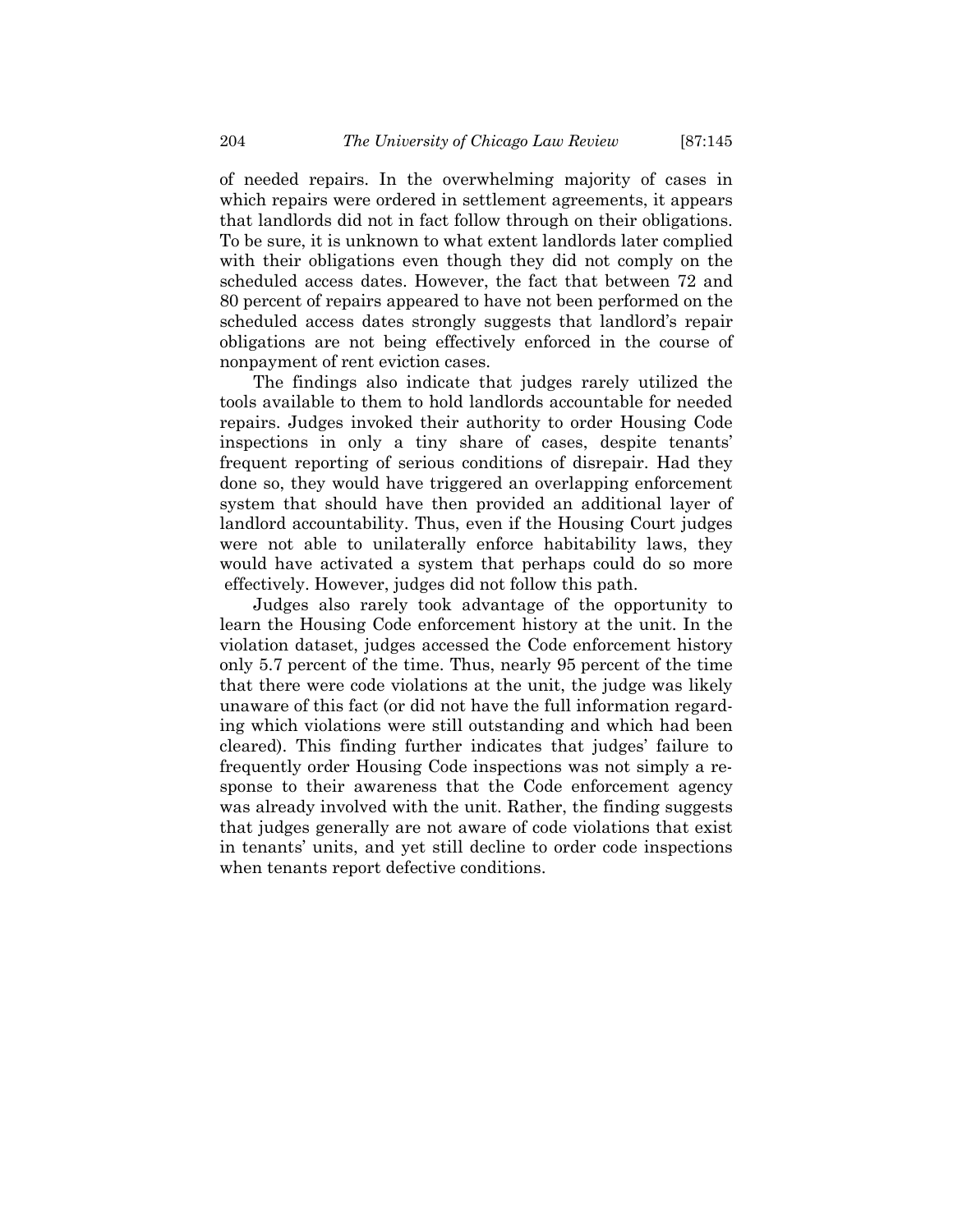D. Question 4: To the Extent It Exists, Is the Warranty of Habitability Operationalization Gap Simply a Result of the Lack of Legal Representation?

The data showed that legal representation substantially affected tenants' ability to benefit from the warranty of habitability.221 Represented tenants with meritorious warranty of habitability claims were at least nine times more likely than unrepresented tenants with meritorious claims to receive a rent abatement.222 Except where there were open code violations in the unit, unrepresented tenants virtually never received abatements when they had meritorious claims. Approximately one in four represented tenants, meanwhile, received abatements when they had meritorious claims, whether identified based on either of the two sets of criteria in the "all nonpayment cases" dataset or the presence of open code violations. These findings strongly suggest that the lack of legal representation is an important contributor to the operationalization gap that has been detected.

However, the findings also show that the lack of legal representation does not fully account for the operationalization gap. Although rent abatements were much more frequent where tenants had legal counsel, rent abatements were not the norm in meritorious claim cases *even among cases in which the tenant was represented*. Most represented tenants—approximately three-quarters—with meritorious warranty of habitability claims did not receive rent abatements, even when they had open code violations in their units. These findings suggest that factors beyond the lack of access to counsel are also responsible for the operationalization gap.

As a preliminary matter, Pearson's chi-squared tests were performed to test for selection bias in representation—that is, whether lawyers were choosing cases for representation based

<sup>221</sup> These findings should be interpreted with some caution, as this study did not involve the randomized assignment of representation. The cases compared have equally strong evidence of warranty of habitability claims; however, it is possible that there are other factors that led counsel to accept some cases and not others. For example, counsel may have selected cases based on the presence of other claims and defenses, or because of the willingness of the tenant to participate in the case. However, to the extent these factors affected the selection of cases for representation, the results are likely biased *upward* so as to overestimate the impact of legal representation.

<sup>222</sup> The length of repayment periods and the rate of possessory judgments were not compared because the sample size among represented tenants was too small to obtain results with statistical significance.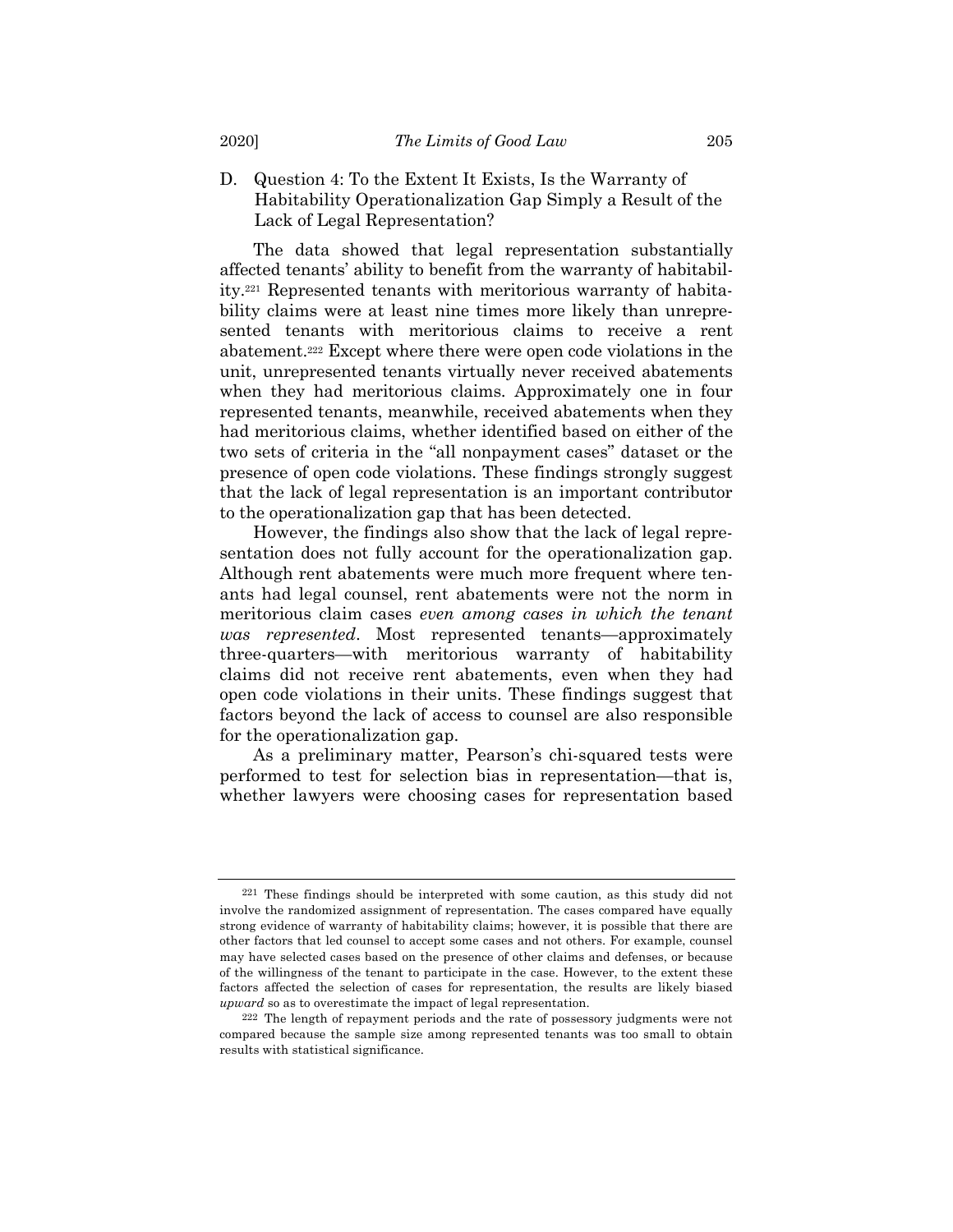on the strength of the warranty of habitability claim.223 In the "all nonpayment cases" dataset, the tenant was unrepresented by counsel in 91 percent of all nonpayment cases, and represented by counsel in 9 percent of cases. To test for selection bias, I first looked at whether represented cases were more likely to include substantial repairs in the settlement agreement. The results showed that there was no statistically significant difference among the rate at which repairs were included in settlement agreements between represented and unrepresented cases.224 Next, I looked at whether represented cases were more likely to assert needed repairs in the Answer and/or to include substantial repairs in multiple settlement agreements. The results showed that the incidence was exactly the same— 11 percent—where the tenants were represented and unrepresented. Pearson's chi-squared tests again showed that there was no statistically significant difference between these rates. Thus, these results indicate that it is unlikely that lawyers were selecting cases for representation based on the presence of a meritorious warranty of habitability claim; overall, tenants had meritorious warranty claims at the same rate whether they were or were not represented. The full results are reported in Table 6 below.

<sup>223</sup> It is unknown to what extent the substantial repairs needed in the represented versus unrepresented cases were equivalent. Thus, it is possible that counsel were selecting for cases with more serious needed repairs, or for cases where more evidence existed documenting the severity of the repairs and notice to the landlord.

<sup>224</sup> Specifically, substantial repairs were included in the settlement agreement in 51 percent of unrepresented cases and 53 percent of represented cases.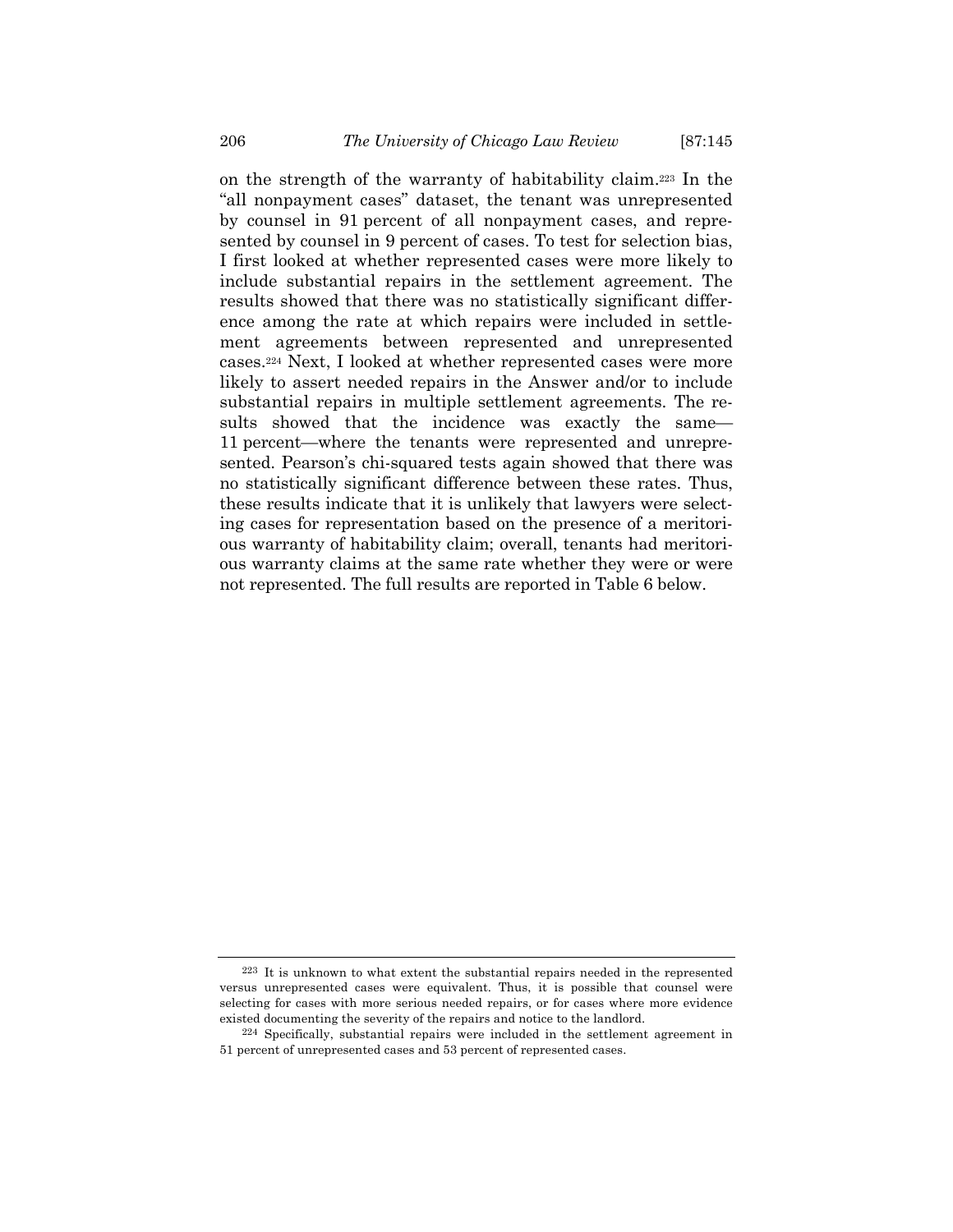| Evidence of<br>conditions of | Incidence in<br>represented | Incidence in<br>unrepresented | P-value |
|------------------------------|-----------------------------|-------------------------------|---------|
| disrepair                    | cases                       | cases                         |         |
| Substantial                  | 53%                         | 51%                           | 0.61    |
| repairs in                   |                             |                               |         |
| settlement                   |                             |                               |         |
| agreement                    |                             |                               |         |
| Substantial                  | 11%                         | 11%                           | 0.84    |
| repairs in                   |                             |                               |         |
| multiple                     |                             |                               |         |
| settlement                   |                             |                               |         |
| agreements                   |                             |                               |         |
| and repairs in               |                             |                               |         |
| Answer                       |                             |                               |         |
| No conditions                | 31%                         | 23%                           |         |
| of disrepair                 |                             |                               |         |

## TABLE 6: PRESENCE OF CONDITIONS OF DISREPAIR IN REPRESENTED VERSUS UNREPRESENTED CASES

A similar analysis was performed to test for selection bias in the violation dataset. In this dataset, the tenant was unrepresented by counsel in 79 percent of cases and represented by counsel in 21 percent of cases. To test for selection bias in representation, Welch's two-sample t-tests compared the number of open violations in unrepresented versus represented cases. Cases in which the tenant was represented had an average of 1.5 Class A, 0.6 Class B, and 4.3 Class C violations open at the time of case filing. Cases in which the tenant was unrepresented had an average of 1.3 Class A, 0.4 Class B, and 3.6 Class C violations open at the time of case filing. The differences between these two groups, compared separately for each code violation class level, also were not statistically significant. These findings strongly suggest that counsel did not select cases for representation based on the number or severity of open code violations in the unit at the time of case filing. The full statistical results are reported in Table 7 below.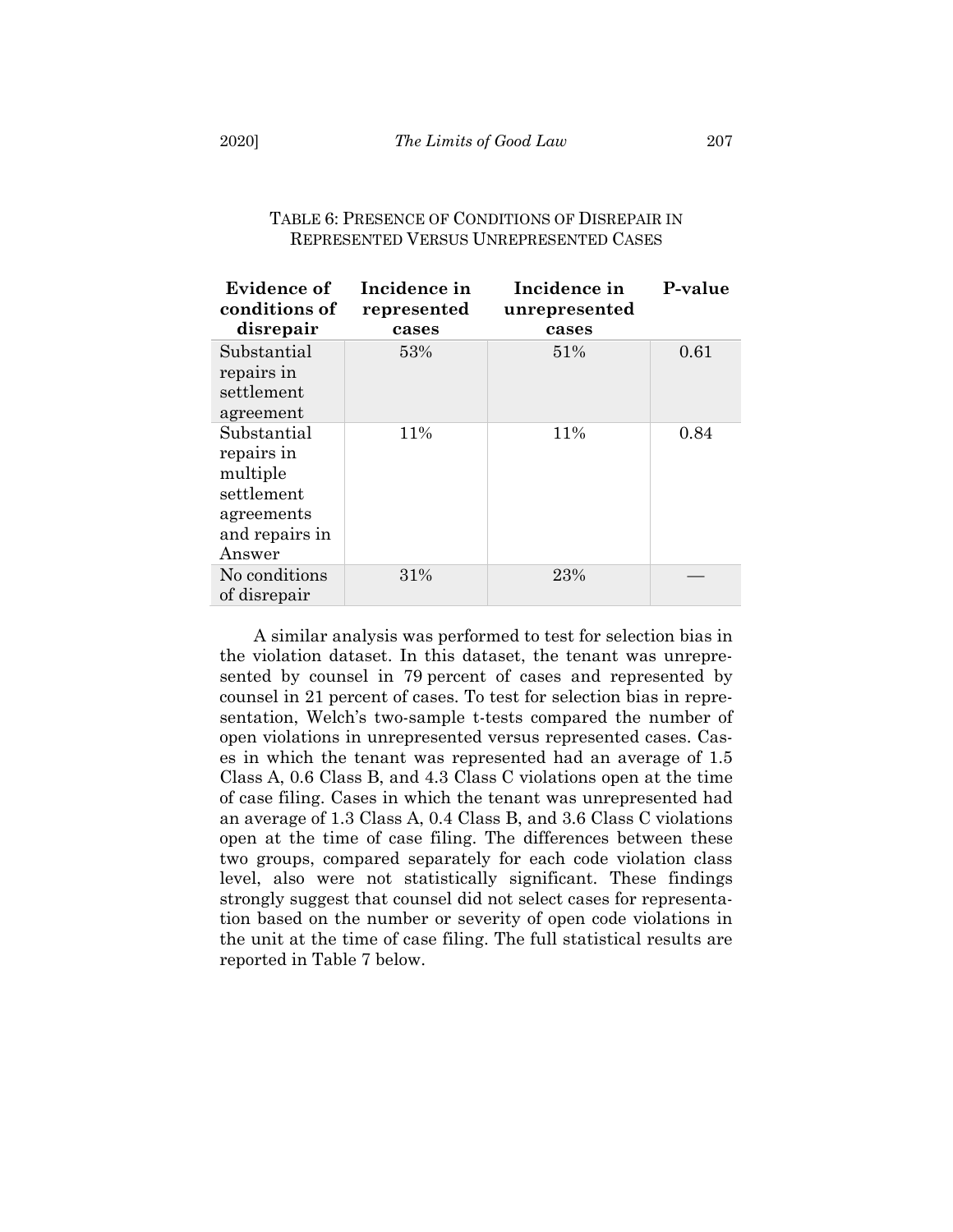|         | Number of<br>open violations<br>in represented<br>cases | Number of open P-value<br>violations in<br>unrepresented<br>cases |      |
|---------|---------------------------------------------------------|-------------------------------------------------------------------|------|
| Class A | $1.5\,$                                                 | 1.3                                                               | 0.43 |
| Class B | 0.6                                                     | 0.4                                                               | 0.51 |
| Class C | 4.3                                                     | 3.6                                                               | 0.07 |

## TABLE 7: OPEN CODE VIOLATIONS IN REPRESENTED VERSUS UNREPRESENTED CASES

## 1. All nonpayment cases.

Pearson's chi-squared tests were performed to test for differences in the rate of rent abatements among represented and unrepresented tenants with meritorious warranty claims. The results revealed that for tenants with the same evidence of conditions of disrepair, there were substantial and statistically significant differences in abatement outcomes based on representation status. Where substantial repairs were included in the first settlement agreement, the abatement rate was 27 percent for represented tenants compared with 0 percent for unrepresented tenants. Where substantial repairs were included in multiple settlement agreements and repairs were asserted in the Answer, the abatement rate was 30 percent for represented tenants compared with 0 percent for unrepresented tenants.225 The full statistical results are reported in Table 8 below.

2. Violation cases.

Pearson's chi-squared tests were also performed to test for differences in the rate of rent abatements among represented and unrepresented tenants with meritorious warranty claims, where merit is indicated by open code violations. The results showed that where there were open Class B or Class C violations at the unit at the time of case filing, the abatement rate was 27 percent for represented tenants compared with 3 percent for unrepresented tenants, and that this difference was statistically significant. Thus, legal representation had a demonstrated positive effect on the ability of tenants to successfully invoke the

<sup>225</sup> Where repairs were asserted in the Answer, the abatement rate was 22 percent for represented tenants compared with 1 percent for unrepresented tenants.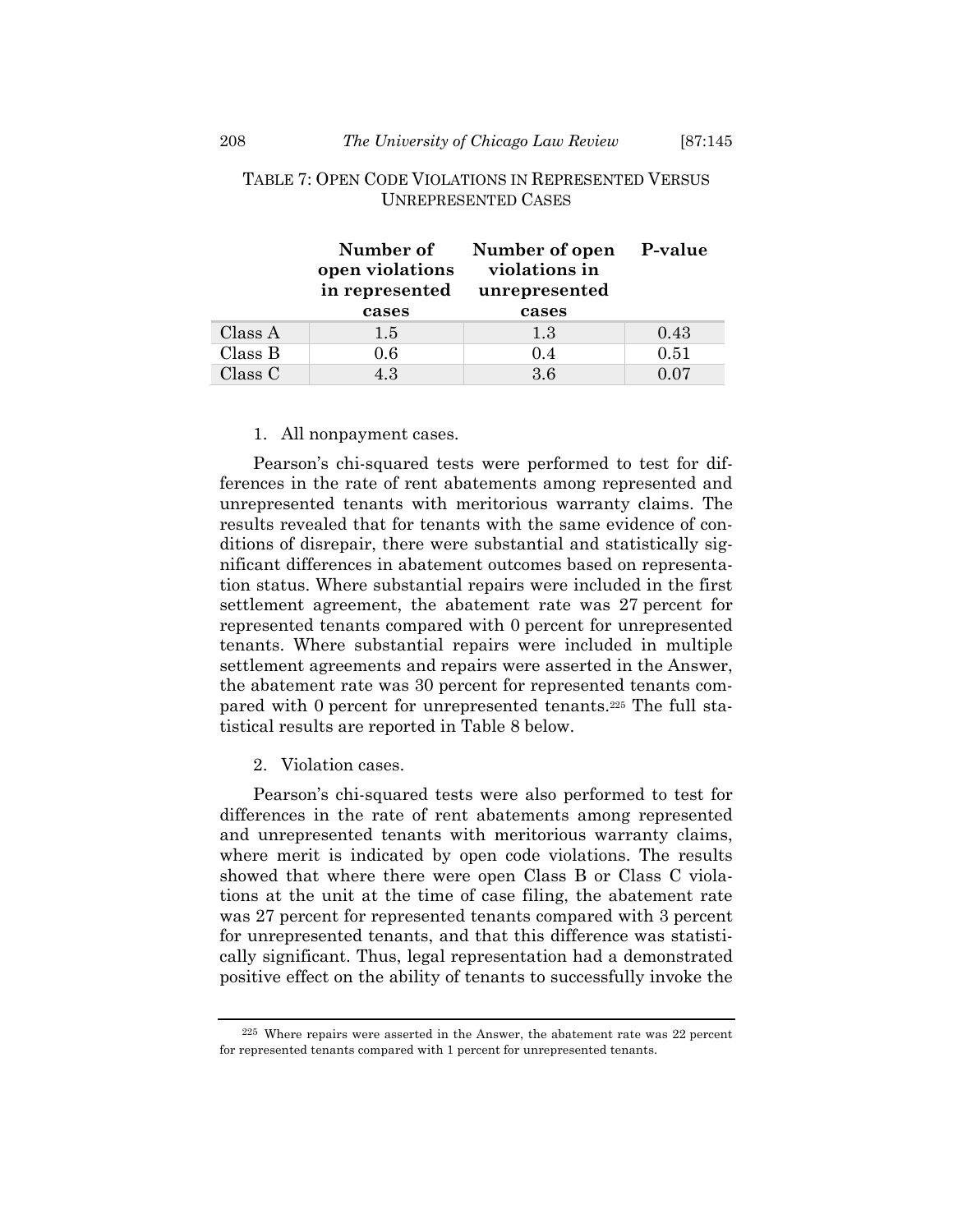warranty of habitability. This finding is consistent with the finding in the "all nonpayment cases" dataset, which likewise showed that representation affected tenants' likelihood of benefiting from the warranty. The full statistical results are reported in Table 8 below.

| Evidence of<br>conditions of<br>disrepairs                                                 | Abatement<br>rate in<br>represented<br>cases | Abatement<br>rate in<br>unrepresented<br>cases | $P-$<br>value |
|--------------------------------------------------------------------------------------------|----------------------------------------------|------------------------------------------------|---------------|
| Substantial repairs<br>in settlement<br>agreement*                                         | 27%                                          | $0\%$                                          | 0.003         |
| Substantial repairs<br>in multiple settle-<br>ment agreements<br>and repairs in<br>Answer* | 30%                                          | $0\%$                                          | 0.003         |
| Violation cases                                                                            | 27%                                          | 3%                                             | 0.003         |
| No conditions of<br>disrepair**                                                            | $0\%$                                        | $0\%$                                          |               |

TABLE 8: ABATEMENT RATES IN REPRESENTED VERSUS UNREPRESENTED CASES

\* One of two "meritorious claim" groups among all nonpayment of rent cases

\*\* "No meritorious claim" group

## 3. Discussion.

The findings show that legal representation substantially affects a tenant's likelihood of receiving a rent abatement when he or she has a meritorious warranty of habitability claim. Strikingly, they demonstrate that the warranty of habitability is all but inaccessible to tenants without counsel who appear to satisfy the elements of the claim but who do not have open code violations at their units. Tenants are simply unable to reap the benefit of the claim prescribed by the law on paper—a rent abatement—when they are unrepresented. Represented tenants with the same evidence of conditions of disrepair have a one-infour or one-in-three chance of receiving a rent abatement. The warranty is slightly more useful to unrepresented tenants where there are open code violations in the unit, with 3 percent receiving rent abatements. However, the impact of representation is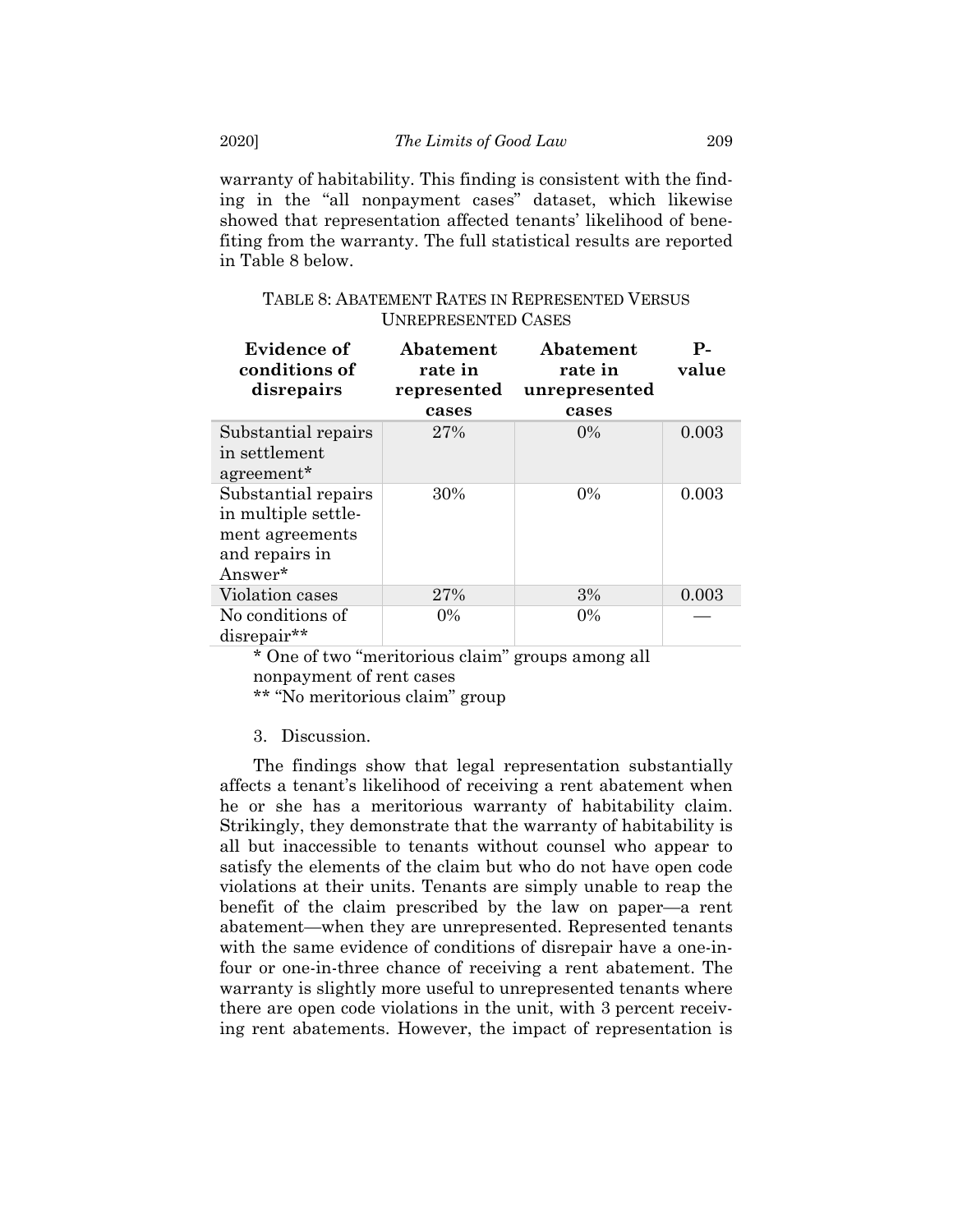still extremely significant. Represented tenants are *nine times as likely* to receive a rent abatement as compared to unrepresented tenants who have the same number and class levels of open code violations at their units. Representation, in short, dramatically affects the ability of tenants to benefit from the warranty of habitability.

At the same time, these findings indicate that representation does not fully account for the operationalization gap in the warranty of habitability. At most, between one-quarter and onethird of represented tenants with meritorious warranty of habitability claims receive rent abatements. This means that at least two-thirds of tenants with meritorious warranty claims do not benefit from the claim despite having legal representation.

# V. IMPLICATIONS OF THE FINDINGS FOR OUR UNDERSTANDING OF THE WARRANTY OF HABITABILITY AND ACCESS TO JUSTICE

The findings of this study reshape our understanding of the effectiveness of the warranty of habitability. The findings provide the most conclusive evidence to date that there is a large operationalization gap in the law. All prior large-scale empirical studies on the warranty have measured the rate at which the claim was asserted or won within the overall population of nonpayment of rent eviction cases, without distinguishing between cases of tenants with and without meritorious claims. This prior research sounded the alarm that the law was likely ineffective, but left open the possibility that the low usage rate simply reflected a low rate of tenants with meritorious claims. This study addressed these methodological shortcomings by specifically measuring the size of the gap between tenants who have meritorious warranty claims and those who benefit from the law. It also took into account the possibility that tenants with meritorious claims were forgoing rent abatements—the relief explicitly provided under the law—in favor of other benefits in their cases. The results together showed that more than 90 percent of tenants with meritorious claims did not benefit from the warranty at all. The results further revealed that tenants were unable to use the law as a tool to secure needed repairs. While judges often ordered landlords to perform repairs, the data shows that landlords evaded compliance with the orders nearly three-quarters of the time. These findings strongly indicate that the warranty of habitability suffers from a major operationalization gap.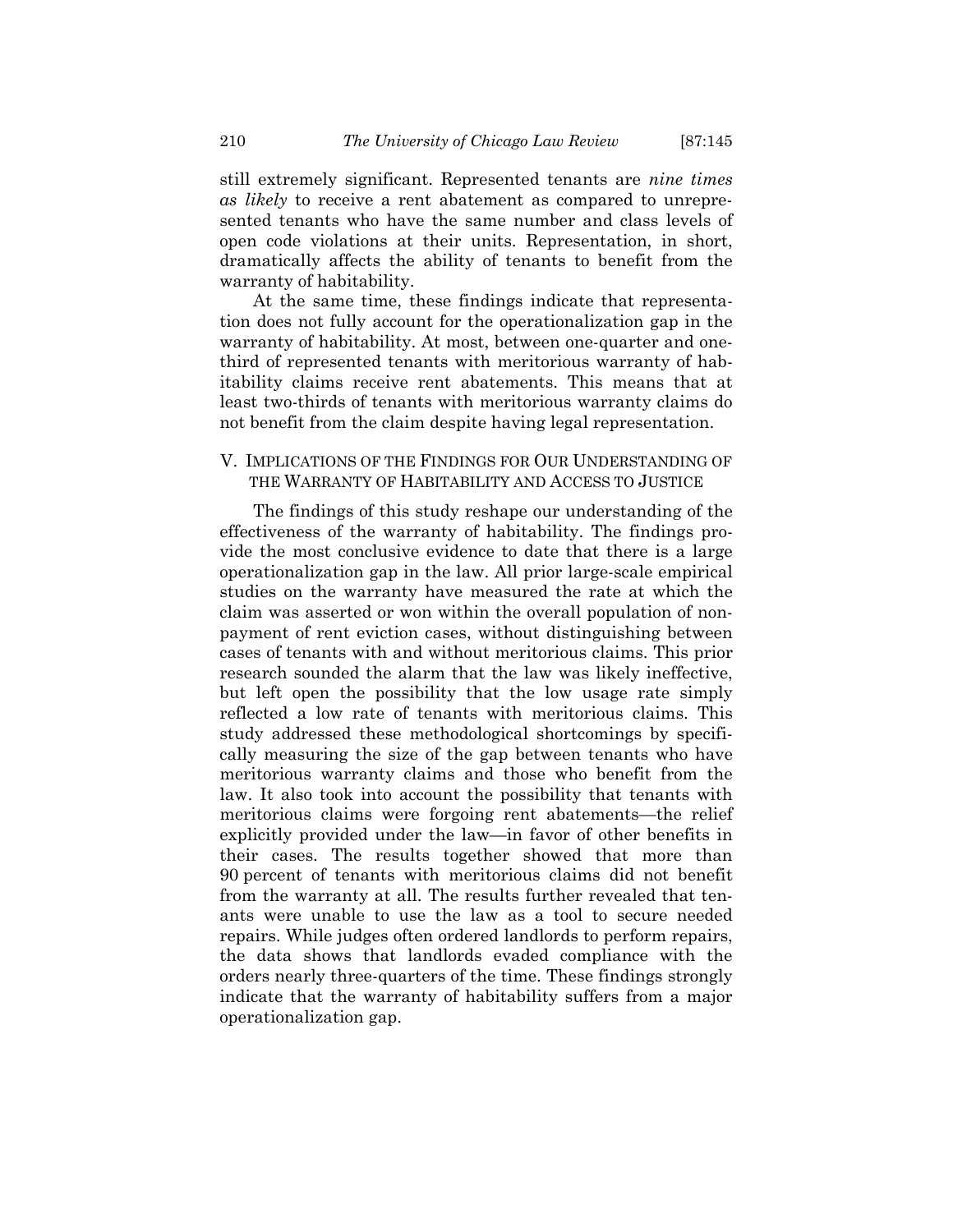The results of this study are especially significant because they upend the traditional wisdom about the driving forces behind the warranty's ineffectiveness. Almost all of the existing scholarship on the warranty of habitability to date has attributed its failures to the barriers imposed by restrictive substantive doctrines and the lack of access to counsel. The findings here show that those explanations are inadequate. First, the study found that tenants' claims have a low rate of effectiveness even where the law is unencumbered by restrictive substantive doctrines. New York's warranty of habitability laws lack onerous notice, good faith withholding, or rent escrow requirements indeed, tenants face few formal hurdles to assertion of the claim. Existing scholarship would suggest that this backdrop would translate into widespread use of the claim.226 Yet the study found the opposite: very few tenants with meritorious claims actually benefited from the law.

It certainly may be the case that even fewer tenants benefit from the warranty of habitability where restrictive doctrines exist. However, the findings of this study demonstrate that these doctrines cannot, without more, explain the low usage rates of the law. This result has serious implications for policy. Proposals for legal reforms to the warranty of habitability, particularly those put forth by scholars and advocates in recent years, have focused primarily on the rollback of these restrictive doctrines.227 The findings suggest that those reforms are unlikely to result in widespread effectiveness of the law.228

The study's findings also disrupt our understandings and assumptions about the role of access to counsel in the effectiveness of the warranty of habitability. While the data showed unambiguously that representation mattered, it also revealed that the lack of access to counsel did not account for the majority of the warranty of habitability's operationalization gap. This finding has important implications for future research and policy. In 2017, shortly after the period for which the data in this study was collected, New York City became the first jurisdiction in the United States to enact legislation establishing universal access

<sup>226</sup> See Franzese, Gorin, and Guzik, 69 Rutgers L Rev at 34 (cited in note 19); Super, 99 Cal L Rev at 434–36 (cited in note 19); Tokarz and Schmook, 53 Wash U J L & Pol at 178 (cited in note 86).

<sup>227</sup> See Super, 99 Cal L Rev at 458–60 (cited in note 19); Franzese, Gorin, and Guzik, 69 Rutgers L Rev at 31–34 (cited in note 19).

<sup>228</sup> See Part IV.D.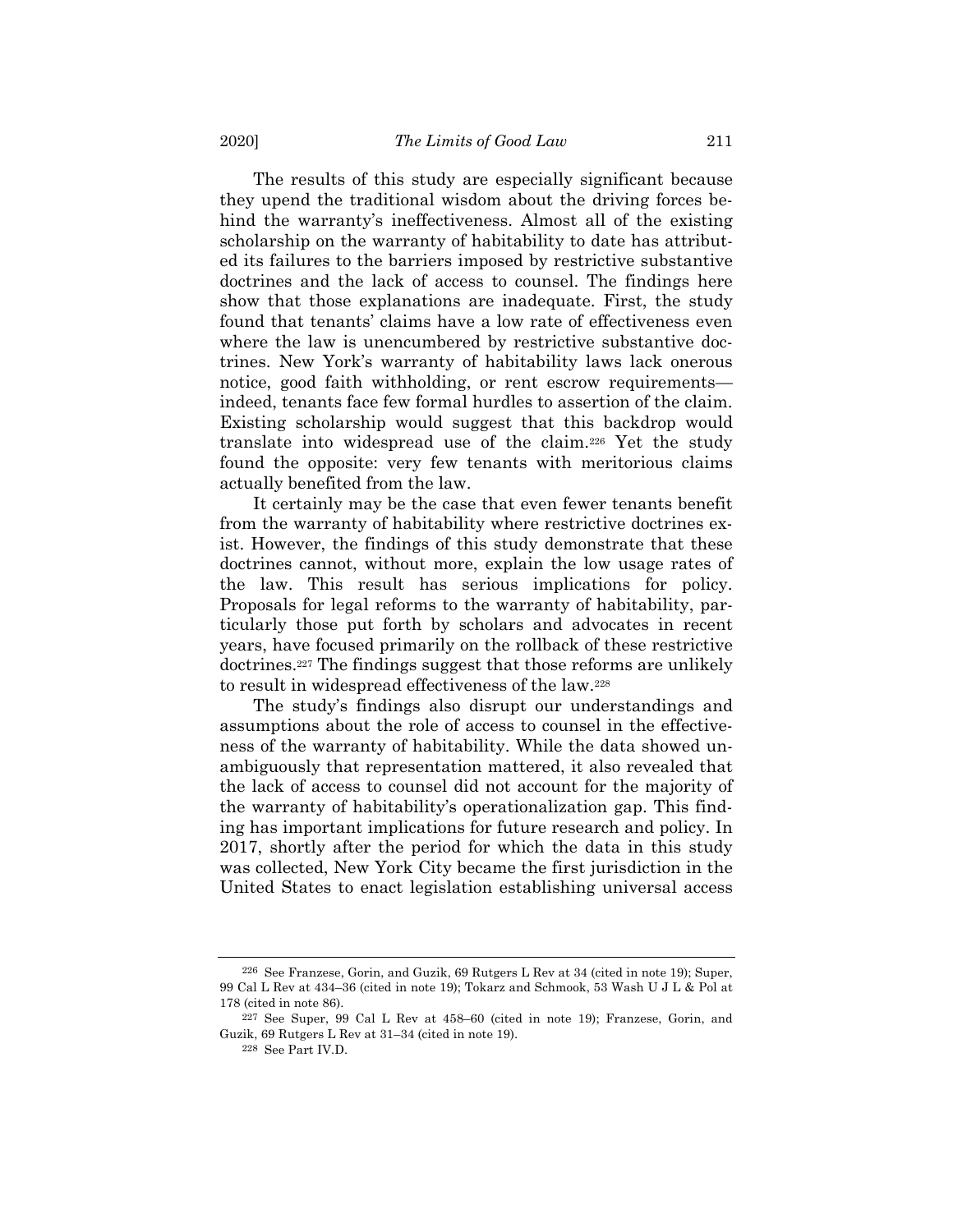to counsel for low-income tenants in eviction proceedings.229 The legislation is being phased in over a five-year period such that all income-eligible tenants will be offered free legal counsel by 2022.230 Other jurisdictions quickly followed suit: in 2018, a San Francisco ballot initiative established the right to counsel for all tenants in eviction cases, and Newark, New Jersey passed an ordinance guaranteeing representation to tenants under 200 percent of the federal poverty line.231 A number of motivations underlie these initiatives, among them that the provision of counsel would lead to stronger outcomes for tenants and greater enforcement of existing protections.232

While only a comprehensive and rigorous evaluation of the implementation of the laws will show their effects, the findings in this study suggest that they will likely enhance usage of the warranty of habitability for tenants with meritorious claims. In this regard, the study's findings lend support to scholars' contentions that the lack of access to counsel acts as a barrier to the effectiveness of the warranty of habitability.233 They also bolster existing views that expanded access to counsel will improve outcomes for tenants.234 However, the results also indicate that the provision of legal representation likely will not, on its own, be enough to expand the benefits of the warranty of habitability to all—or even *most*—tenants with meritorious claims. The study

234 See note 233.

<sup>229</sup> See Vicki Been, et al, *Implementing New York City's Universal Access to Counsel Program: Lessons for Other Jurisdictions* \*2 (NYU Furman Center, Dec 11, 2018), archived at https://perma.cc/L686-6L62 (Furman Center Report).

<sup>230</sup> Id at \*2 & n 2.

<sup>231</sup> See Laura Waxmann, *Tenant Advocacy Groups Set to Receive Funding Under 'Right to Counsel' Program* (San Francisco Examiner, Nov 28, 2018), archived at https://perma.cc/HDG6-BKH5; Jared Brey, *Tenants' Right to Counsel on the Move, Next Stop Newark*, (Next City, Jan 10, 2019) archived at https://perma.cc/PWD7-9S9H. Other jurisdictions have also introduced or piloted legislation to create similar policies, including Boston, Philadelphia, Los Angeles, and Washington, DC. See also Furman Center Report at \*2 (cited in note 229); City of Boston, *Mayor Walsh Announces 2019 Housing Security, Economic Mobility Legislative Agenda* (Jan 7, 2019), archived at https://perma.cc/8CU9-6Z2T.

<sup>232</sup> See Furman Center Report at \*3–6 (cited in note 229).

<sup>233</sup> See Franzese, Gorin, and Guzik, 69 Rutgers L Rev at 13 (cited in note 19); Cotton, 19 CUNY L Rev at 84 (cited in note 28) (noting that "[t]he lack of counsel means that the parties are particularly dependent on the court to ensure that the rule of law is applied"); id at 86-87 (arguing that advocates hoping to improve utilization of the implied warranty of habitability should not focus their efforts on access to counsel because the data suggest that all efforts thus far have faltered, and moreover the provision of additional lawyers would impose considerable resource demands on the courts). But see Bezdek, 20 Hofstra L Rev at 538 n 16 (cited in note 27) (arguing against a solution involving access to counsel because it is "parentalistic [sic] and it lets us off the hook for our parts in the charade of legal entitlement and rights vindication").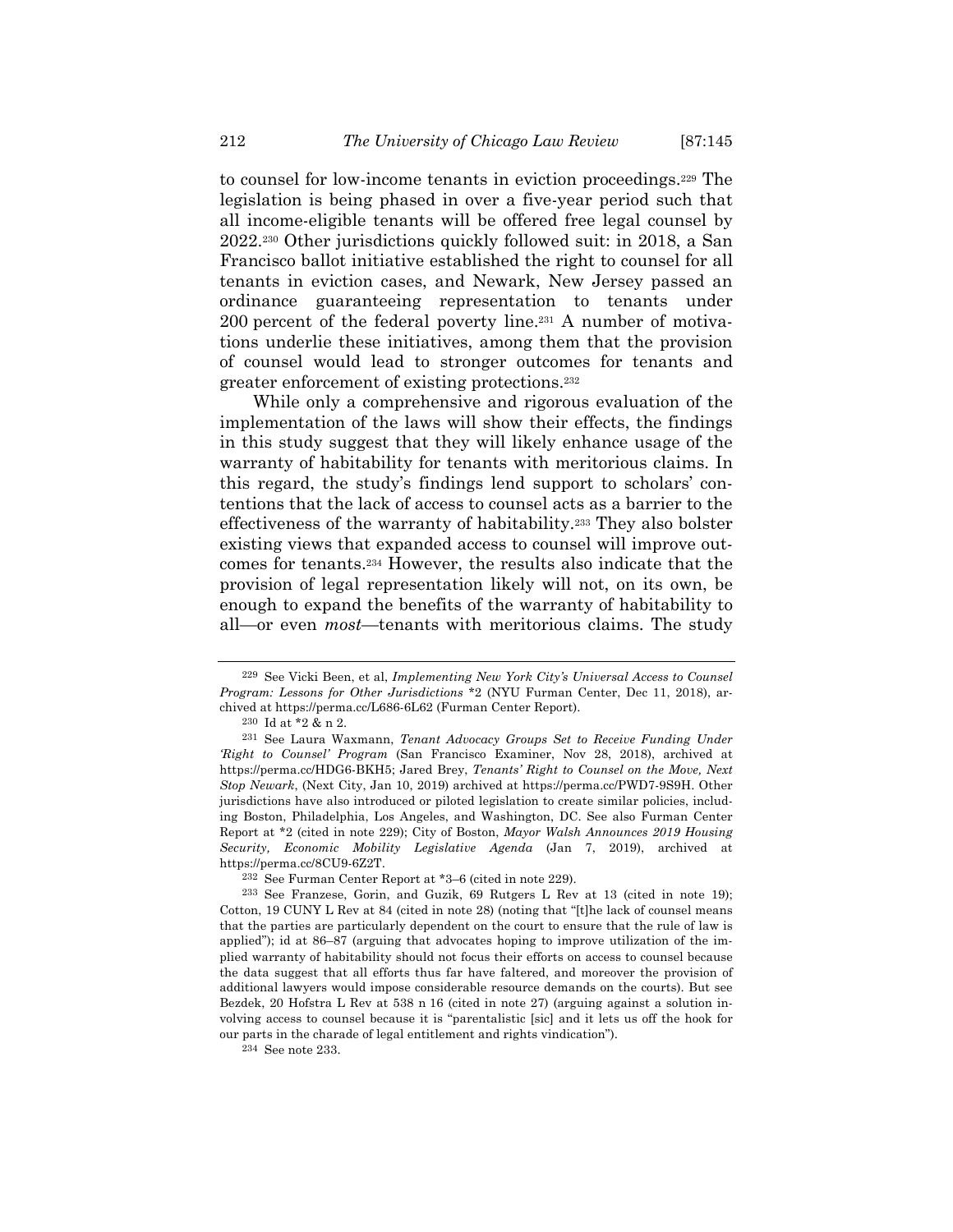showed that among tenants with meritorious claims who had legal representation, 75 percent did not benefit from the claim. Thus, while universal access to counsel is likely to improve the effectiveness of the warranty, it is unlikely to serve as a cure-all.

The findings also cast doubt on the argument that the warranty's ineffectiveness is attributable in part to the inaccessibility of Housing Code records. Professor Franzese has argued that in many jurisdictions, judges are without the tools to effectively enforce the warranty of habitability because there is no centralized and publicly available code violation database.235 Franzese has hypothesized that the availability of those records to judges through a centralized database would promote enforcement of the warranty.236 Unfortunately, findings here strongly indicate that the mere existence of such a system is not, without more, a cure-all for improving the usage of the warranty. Judges in New York City have precisely the tools Franzese identified—indeed, Franzese points to New York City's integrated system as a model for other jurisdictions to follow—but the data show that judges rarely took advantage of them. Moreover, few tenants benefited from the warranty of habitability despite the existence of this integrated system.237

These conclusions signal that current understandings of the barriers to use of the warranty of habitability are incomplete. None of the existing theories for the law's ineffectiveness withstands empirical scrutiny. While the data show that some of the identified barriers, such as lack of access to counsel, certainly contribute to the claim's underuse, they also show that these barriers cannot account for the scope of the underuse.

### **CONCLUSION**

Nearly fifty years ago, the US Court of Appeals for the District of Columbia Circuit declared that the warranty of habitability was implied in all residential leases. Proponents hailed the development as a revolution in tenants' rights. Professor Myron Moskovitz, writing in the *California Law Review* shortly after the first jurisdictions adopted the implied warranty of habitability, predicted that by giving tenants the power to enforce

<sup>235</sup> See Franzese, Gorin, and Guzik, 69 Rutgers L Rev at 37 (cited in note 19).

<sup>236</sup> Id at 22.

<sup>237</sup> These findings suggest that a more tightly structured system for integrating eviction case adjudication with code enforcement records, like that proposed by Professor Zulack, may be needed to ensure that judges in fact take advantage of the availability of code enforcement records. See Zulack, 40 John Marshall L Rev at 449–53 (cited in note 146).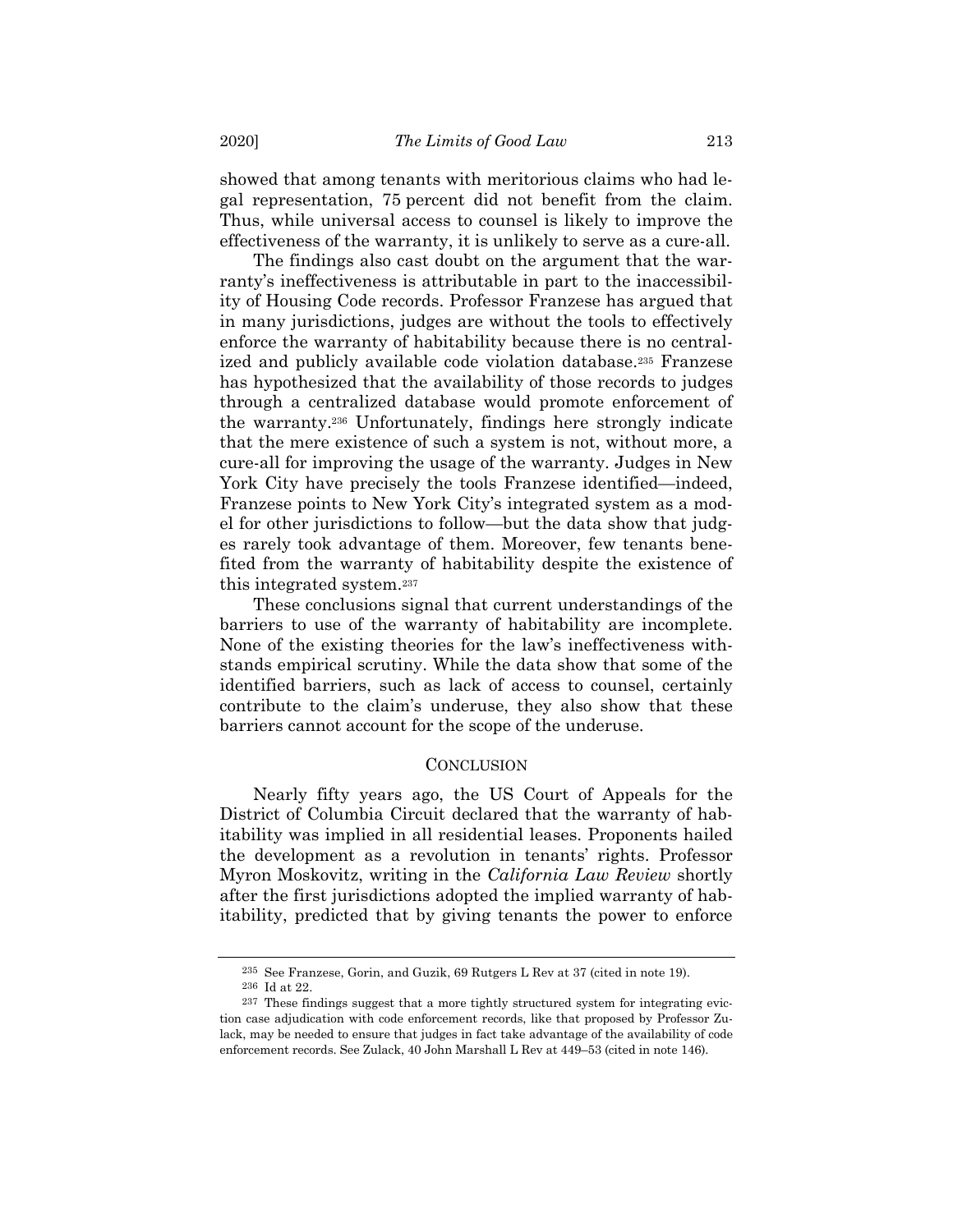laws prohibiting substandard housing, the courts' rulings would spur improvements to the quality of housing, particularly that enjoyed by low-income tenants in urban settings.238 The law would do so "not merely by adding to the number of enforcers," but by allowing enforcement to be driven by those most affected.239 This Article presents the results of the first rigorous empirical study assessing the effectiveness of the warranty of habitability. The study demonstrates that tenants overwhelmingly do not benefit from the warranty even when they are likely to have meritorious claims. Specifically, the study found that a mere 2.35 to 9 percent of tenants with meritorious warranty of habitability claims receive rent abatements. The findings also ruled out the possibility that tenants are receiving other types of benefits from the claim, such as a longer repayment period or avoidance of a possessory judgment. And further, the findings indicate that the warranty of habitability does not serve as an effective tool within eviction cases to compel landlords to perform repairs—although the court often orders landlords to complete repairs, the data strongly suggest that landlords rarely comply with these orders.

This study was also the first to rigorously evaluate whether and to what extent legal representation affects a tenant's likelihood of benefiting from the warranty of habitability. It found that representation mattered significantly—tenants with meritorious warranty of habitability claims had between a 0 and 3 percent chance of obtaining an abatement when they were unrepresented, compared with an approximately 27 percent chance when they had representation. This finding strongly supports providing increased access to counsel as one way to improve usage of the claim. Yet the findings should also sober expectations that a right to counsel will eliminate the warranty of habitability operationalization gap. Approximately 73 percent of tenants who had meritorious claims and were represented by counsel still did not benefit from the law.

The findings of the study also caution against an overfocus on the onerous substantive doctrines that exist in some jurisdictions. While those doctrines may very well impose additional barriers to the implementation of the warranty where they exist,

<sup>238</sup> See Myron Moskovitz, *The Implied Warranty of Habitability: A New Doctrine Raising New Issues*, 62 Cal L Rev 1444, 1504 (1974). Moskovitz further hailed the new law as providing greater bargaining leverage to tenants in settlement negotiations with their landlords in eviction cases. Id.

 $^{\rm 239}$  Id at 1503.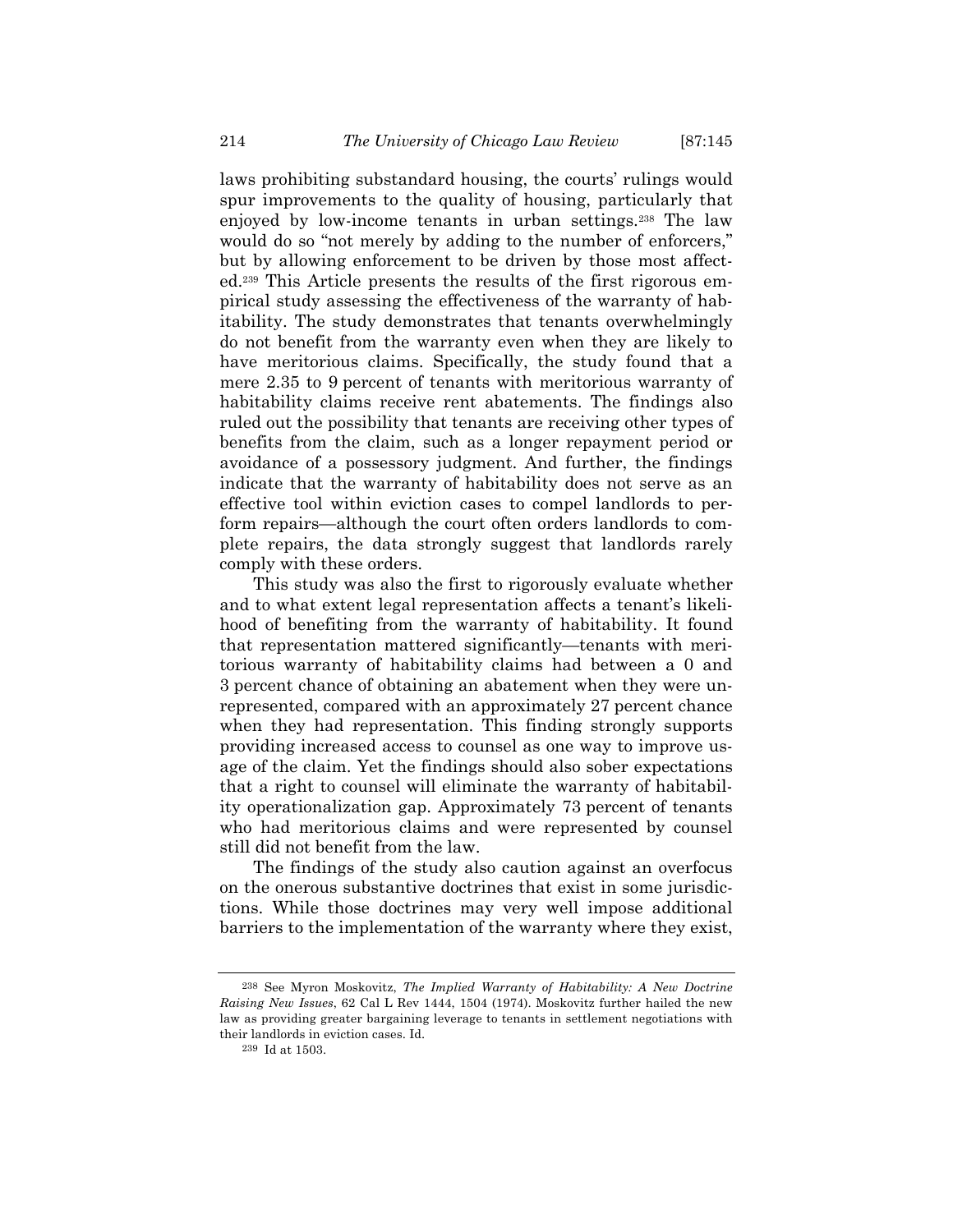the results here show that their existence does not fully—or even primarily—account for the operationalization gap. Even where the warranty of habitability is unencumbered by these doctrines, it is still not widely enforced.

These conclusions signal strongly that more quantitative and qualitative research is needed to identify other procedural and/or substantive legal barriers to the claim's usage beyond those identified by the existing scholarship. Preliminary qualitative and legal research conducted in conjunction with the quantitative research presented here suggests that nondiscretionary cure period rules severely restrict the use of the warranty. Until 2019,240 New York had a nondiscretionary cure period rule, codified at New York RPAPL § 747-a but commonly known as the *Five-Day Rule*, which provided that if a landlord has obtained a judgment in a nonpayment eviction proceeding and "more than five days has elapsed," then "the court shall not grant a stay of the issuance or execution of any warrant of eviction" until the tenant has paid the amount of the judgment.241 In the context of the warranty of habitability, the effect of this statute was that where a tenant is awarded a rent abatement at trial due to the landlord's breach of the warranty of habitability, unless the rent abatement was for 100 percent of the arrears, the tenant would be required to pay the balance of the rent owed within five days in order to avoid eviction.

Statutes like the Five-Day Rule are quite common across jurisdictions, yet have received virtually no scholarly attention in discussions of the effectiveness of the warranty of habitability.242 At least seven other states have equivalent rules providing for very short, nondiscretionary cure periods upon a finding of rent owed to the landlord.243 The cure periods established in these

<sup>240</sup> All cases included in this study were from 2016. See Part III.

<sup>241</sup> NY Real Prop Law § 747-a (1997), repealed by L2019, ch 36, pt M § 18 (effective June 14, 2019).

<sup>242</sup> No scholarly publication of which I am aware has referenced cure period restrictions as a factor in the effectiveness of the warranty of habitability.

<sup>243</sup> See Cal Civ Pro Code § 1174.2(a) (five-day cure period which judge has no authority to extend); 25 Del Code Ann § 5716 (ten-day cure period if "good faith dispute" caused the nonpayment); Mass Gen Laws Ann ch 239, § 8A (seven-day nondiscretionary cure period); Mich Comp Laws Ann § 600.5744(4) (nondiscretionary ten-day cure period); NM Stat Ann § 47-8-33.E(2) (three-day nondiscretionary cure period so long as tenant complies with requirements of state's rent withholding statute); 12 Okla Stat Ann § 1148.10B.B (three-day nondiscretionary period conditional upon tenant's compliance with certain notice requirements); Wash Rev Code Ann § 59.18.410 (five-day nondiscretionary cure period).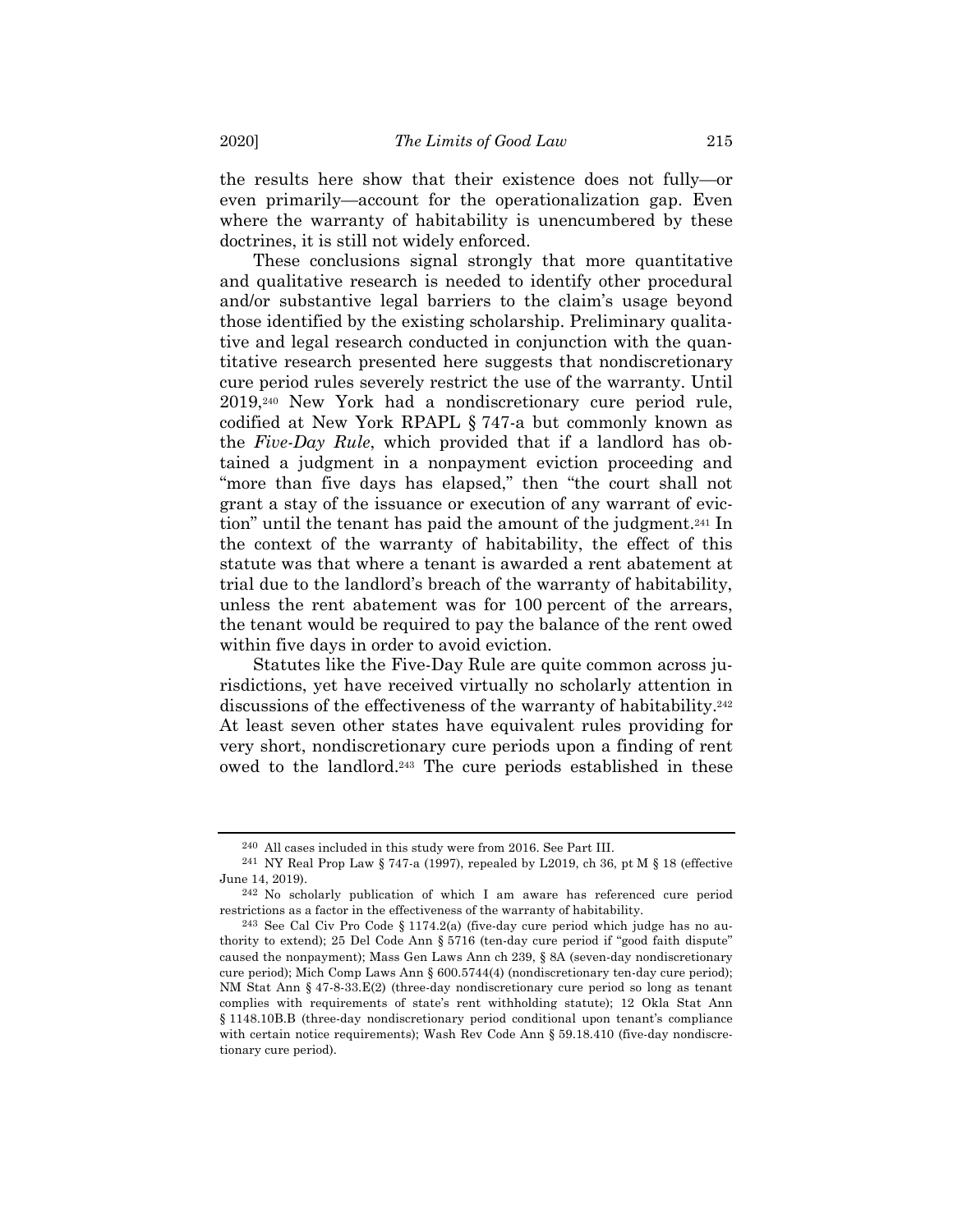states range from three to ten days.244 Even worse, at least thirty states provide tenants no cure rights at all.245 Thus, in these jurisdictions, if at the conclusion of trial the judge determines that the tenant owes one dollar of rent or more, the tenant has no opportunity to satisfy the balance and will face near-immediate eviction. This outcome is the same regardless of whether the tenant has withheld rent for defective conditions in good faith and/or whether the court has awarded the tenant a partial rent abatement for the landlord's violation of the warranty of habitability.

These rules significantly increase the risks of taking a nonpayment of rent case to trial for the purpose of securing a rent abatement. As shown by the data here, repayment agreements will almost always provide tenants more than ten days to repay the arrears.246 That longer period of time is often necessary for tenants to save up enough money to pay down the balance, or to seek out and obtain charitable assistance. Thus, in jurisdictions with nondiscretionary cure periods, tenants are unwise to take a case to trial unless they are in possession of or have ready access to the balance of the arrears (whatever the amount of that balance may be, as determined by the judge). In jurisdictions with no cure rights, tenants who take their case to trial must be confident that the amount of the rent abatement will exceed the amount of rent owed.

Because cure period restrictions affect tenants' risks of taking a case to trial for the purpose of achieving a rent abatement, they also heavily influence tenants' ability to negotiate a rent

<sup>244</sup> See note 243.

<sup>245</sup> See Ala Code Ann § 35-9A-461(e); Ala Rule Civ P 62(a), 62(dc); Alaska Stat Ann §§ 34.03.190, 34.03.220(b); Ariz Rev Stat § 12-1178.C; Colo Rev Stat Ann § 13-40-122; Ga Code Ann § 44-7-53; Hawaii Rev Stat §§ 666-11, 666-14; Idaho Code § 6-316; 735 ILCS 5/9-209; Ind Code Ann § 32-31-1-6; Iowa Code § 562A.27; Kan Stat Ann § 58-2561; Ky Rev Ann Stat § 383.240; La Civ Code Ann § 2704; Md Real Prop Code Ann § 8-401(e)(1); Minn Stat §§ 504B.291, 504B.285; Miss Code Ann §§ 11-25-23, 89-7-41; Mo Rev Stat § 535.020; Mont Code Ann § 70-24-427; Neb Rev Stat § 76-1446; Nev Rev Stat Ann § 40.414; NH Rev Stat Ann § 540.14; NJ Stat Ann § 2A:42-92; NC Gen Stat § 42-26; ND Cent Code § 47-32-01; Ohio Rev Code Ann § 1923.13; Or Rev Stat §§ 105.145, 105.161; 68 Pa Cons Stat Ann § 250.503; RI Gen Laws § 34-18-51; SD Cod Laws § 21-16-1 et seq; Tenn Code Ann §§ 29-18-126, 66-28-501; Tex Rule Civ P 509, 510; Tex Prop Code §§ 92.056, 92.0561, 92.056; Utah Code Ann §§ 57-22-5, 57-22-6, 78B-6-808, 78B-6-811; Va Code Ann § 55.1-1251; W Va Code §§ 37-6-8, 37-6-19; Wis Stat § 799.44; Wyo Stat Ann §§ 1-21-1008, 1-21-1206(d).

<sup>246</sup> The average length of the repayment period among all nonpayment of rent cases (in the "all nonpayment of rent cases" dataset) was 38.6 days. See Part IV.B.1. There was no statistically significant difference between the length of the repayment period in "likely meritorious claim" cases and "likely no meritorious claim" cases.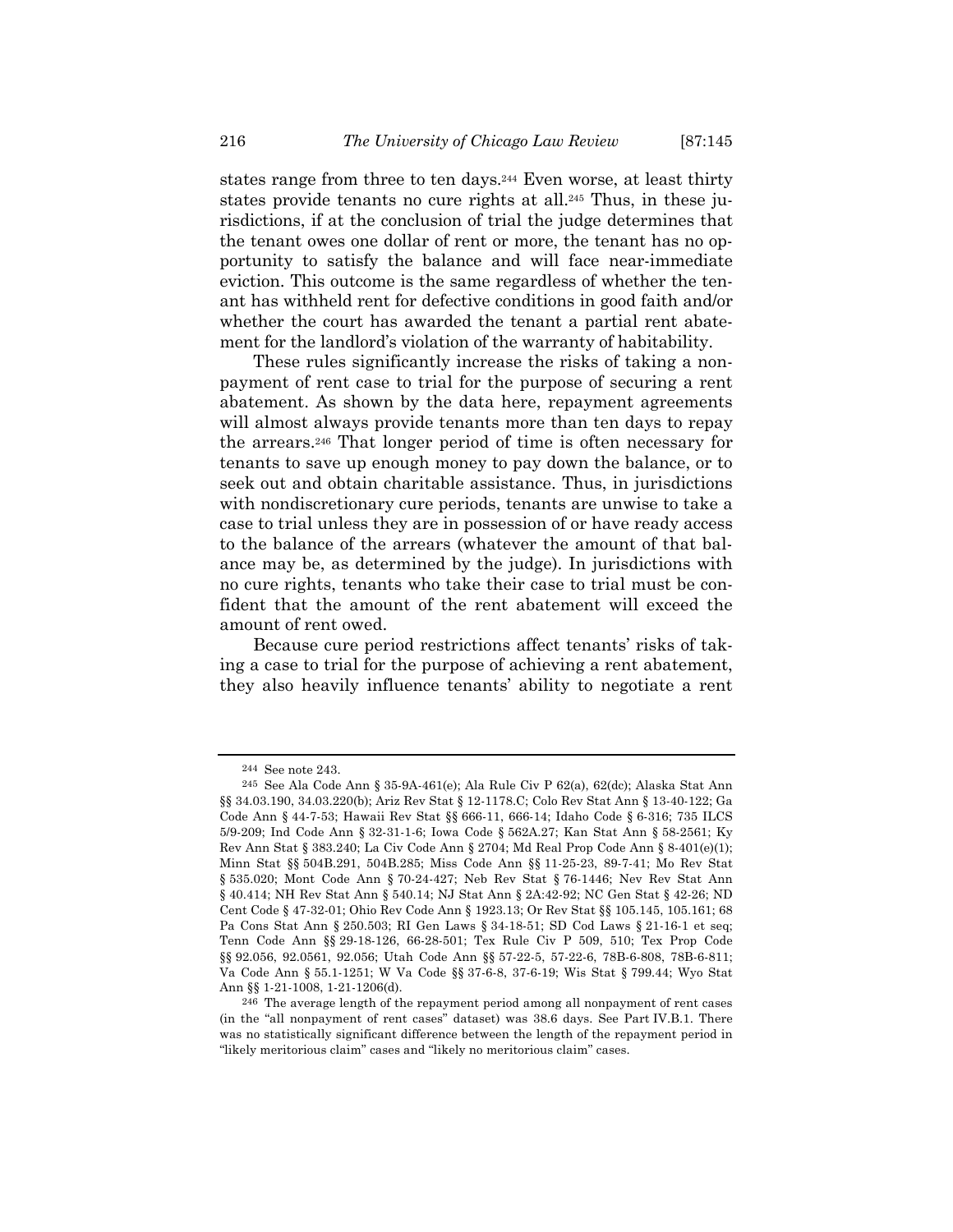abatement in a settlement agreement.247 In jurisdictions with nondiscretionary cure rules, tenants who do not possess the amount of money likely to represent the remainder of the arrears found owed are unable to successfully negotiate a rent abatement because they cannot make good on the threat of taking the case to trial. Similarly, in jurisdictions with no cure rights, tenants have little leverage to negotiate a rent abatement because landlords know that tenants are unlikely to take their case to trial: if any amount of rent is found to be owed that is, if the rent abatement is any less than the full value of the arrears—the tenant will be evicted.

Additional research should also explore whether the ineffectiveness of the warranty of habitability is attributable to nondoctrinal factors such as court culture or imbalances of power. The preliminary qualitative research conducted in conjunction with the quantitative research presented here suggests that a debt collection culture of the housing courts may play a significant role.248 Some tenants described the Housing Court culture as treating landlords' rights to collect rent more seriously than tenants' rights to adequate housing. Tenants reported numerous instances of failed efforts to hold their landlords accountable for property conditions, which occurred simultaneously while they were being held responsible for their rental obligations. According to tenants' accounts, their efforts failed not because their claims were invalid or because they were unfamiliar with the proper legal procedures, but because judges did not want to entertain them.

Further research should be conducted into both of these—as well as many other—possible explanations for the limits of the law.

248 See, for example, Bezdek, 20 Hofstra L Rev at 569 (cited in note 27) (qualitatively describing nonpayment of rent proceedings and calling them "scene[s] . . . of debt collection").

<sup>247</sup> Settlements are negotiated "in the shadow of the law." See generally Don L. Coursey and Linda R. Stanley, *Pretrial Bargaining Behavior Within the Shadow of the Law: Theory and Experimental Evidence*, 8 Intl Rev L & Econ 161 (1988); Robert Cooter, Stephen Marks, and Robert Mnookin, *Bargaining in the Shadow of the Law: A Testable Model of Strategic Behavior*, 11 J Legal Stud 225 (1982). According to this theory, parties justify their own settlement positions and evaluate the strength of the opposing side's positions based on an analysis of likely outcomes and willingness to go to trial. Cooter, Marks, and Mnookin, 11 J Legal Stud at 228–29 (cited in note 247). Where one side is aware that the other side is unable to support their position at trial, or is unlikely to incur the risk involved with taking the case to trial, that side is unlikely to cede to the other side's demands. Id at 245.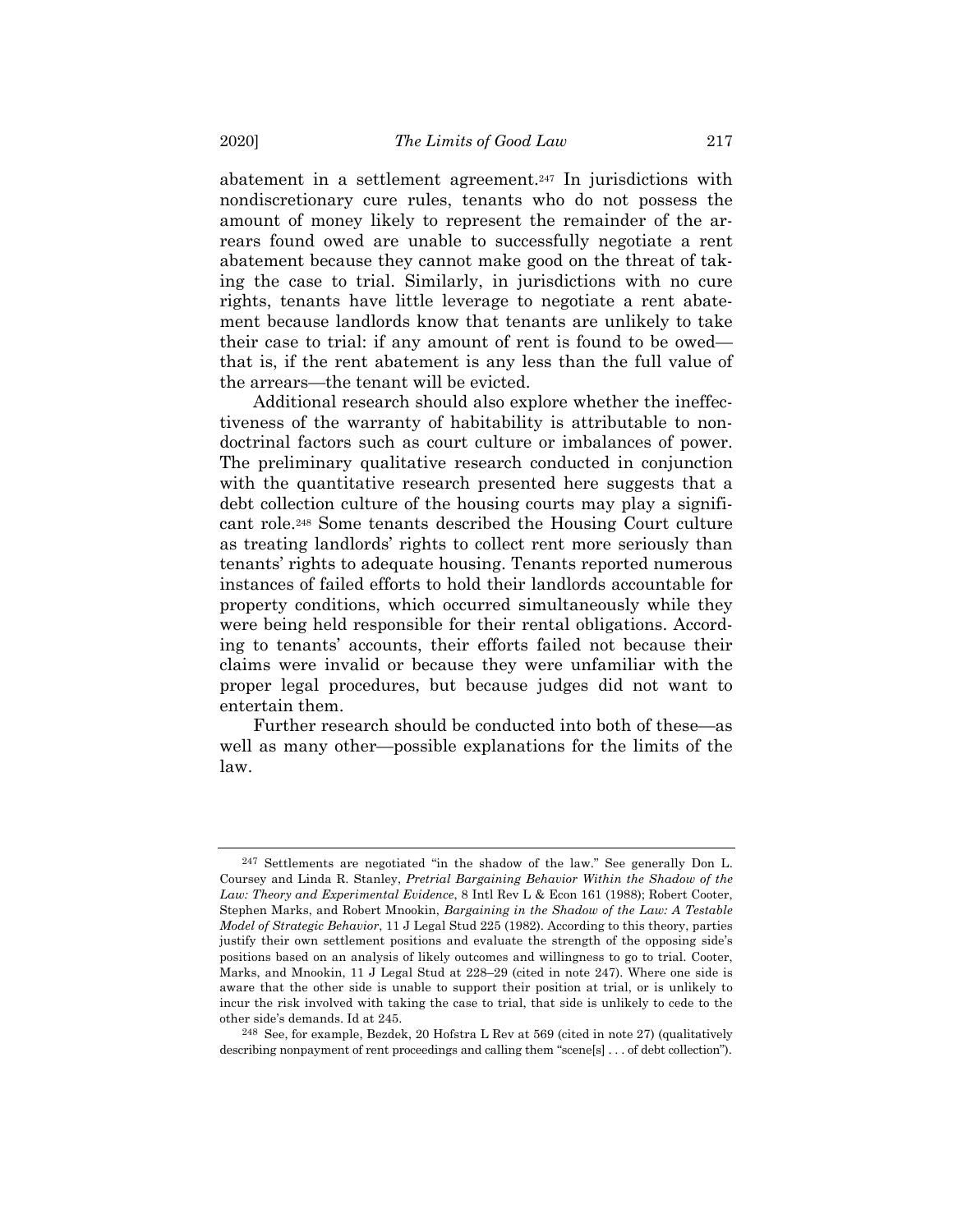Background Information About the Case

| Criteria                              | <b>Coding Guideline</b>                                                                                                                                                                                                                                                     |
|---------------------------------------|-----------------------------------------------------------------------------------------------------------------------------------------------------------------------------------------------------------------------------------------------------------------------------|
| Rent-regulation<br>status of the unit | This information was coded based on<br>the landlord's assertion of the rent-<br>regulation status in the petition. <sup>249</sup><br>Units were classified in one of three cat-<br>egories: rent-regulated status, market<br>status, and nonprofit or government-<br>owned. |
| Legal representation                  | Tenants were coded as either repre-<br>sented or unrepresented based on<br>whether they had representation at the<br>time they entered into the first settle-<br>ment agreement.                                                                                            |

## Answer

| Criteria                                          | <b>Coding Guideline</b>                                                                                                                                                                                                                                                                                                                                                                                                                                                                                                                                                                                                                               |
|---------------------------------------------------|-------------------------------------------------------------------------------------------------------------------------------------------------------------------------------------------------------------------------------------------------------------------------------------------------------------------------------------------------------------------------------------------------------------------------------------------------------------------------------------------------------------------------------------------------------------------------------------------------------------------------------------------------------|
| Date of Answer                                    | The date the tenant completed the An-<br>swer was marked.                                                                                                                                                                                                                                                                                                                                                                                                                                                                                                                                                                                             |
| Whether repairs are.<br>asserted in the<br>Answer | Cases were coded either "yes" or "no."<br>The pro se Answer form includes a<br>checkbox option which states, "There are<br>or were conditions in the apartment<br>and/or the building/house which the Peti-<br>tioner did not repair and/or services<br>which the Petitioner did not provide."<br>"Yes" was marked when the box was<br>checked, and "No" was marked when the<br>box was blank, unless the tenant later re-<br>ceived leave of court to amend the An-<br>swer and in the Amended Answer includ-<br>ed a similar claim asserting conditions of<br>disrepair (including an express claim for<br>breach of the warranty of habitability). |

<sup>249</sup> An eviction complaint is referred to as a "petition" under New York law. Landlords are required to state the rent-regulation status of the unit in the petition. See NY Real Prop Law § 741.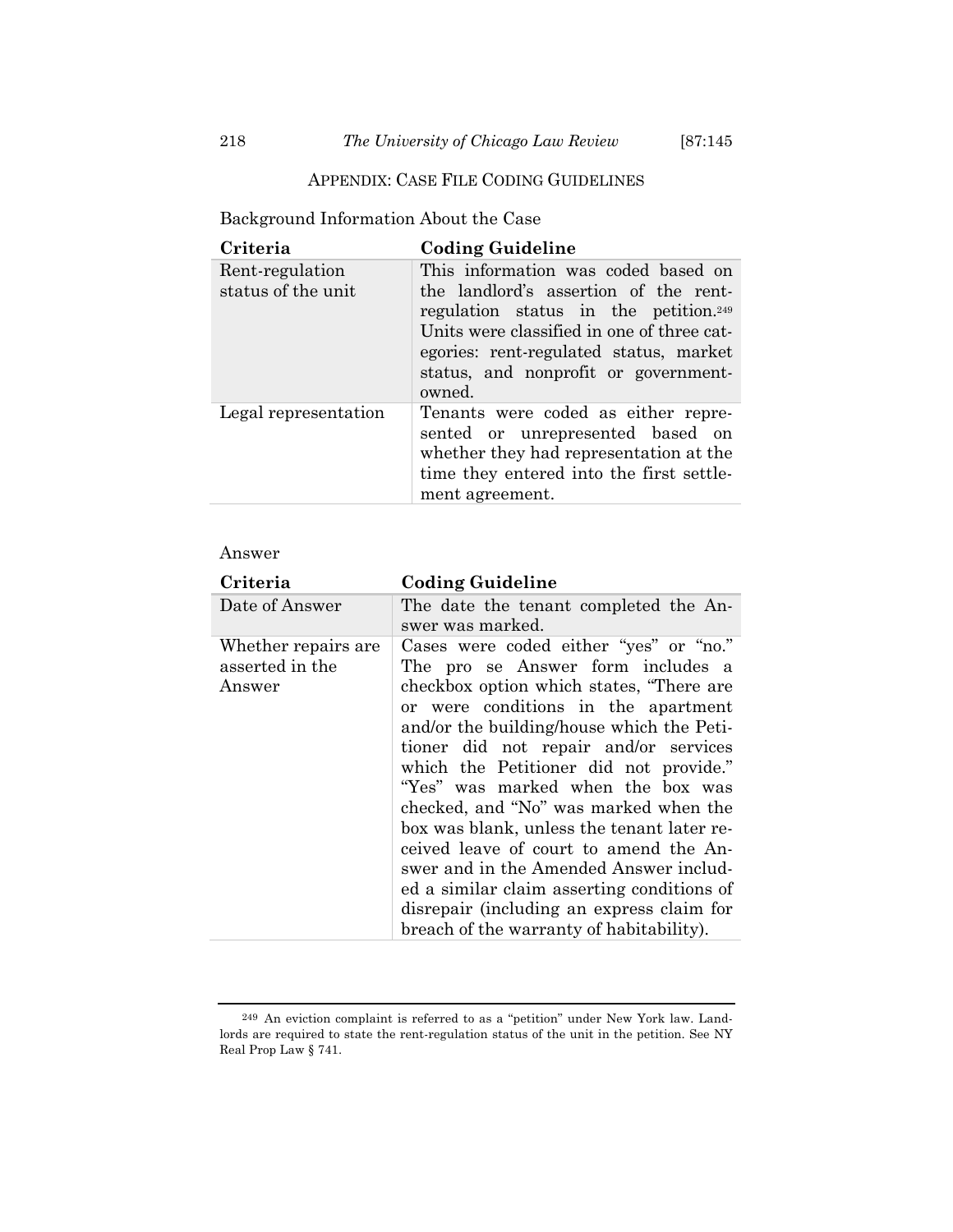2020] *The Limits of Good Law* 219

| Criteria                                | <b>Coding Guideline</b>                                                                                                                                                                                                                                                                                                                                                                                                                                                                                           |
|-----------------------------------------|-------------------------------------------------------------------------------------------------------------------------------------------------------------------------------------------------------------------------------------------------------------------------------------------------------------------------------------------------------------------------------------------------------------------------------------------------------------------------------------------------------------------|
| Whether a service<br>defect is asserted | The pro se Answer form includes two<br>checkbox options related to service de-<br>fects: (1) "I did not receive the Notice of<br>Petition and Petition" and (2) "I received<br>the Notice of Petition and Petition, but<br>service was not correct as required by<br>law." "Yes" was marked when either of<br>the boxes was checked, and "No" was<br>marked when both boxes were blank,<br>unless the tenant later received leave<br>of court to amend the Answer and in the<br>Amended Answer asserted a service |
|                                         | defect.                                                                                                                                                                                                                                                                                                                                                                                                                                                                                                           |

## Case Outcomes

| Criteria                                                                           | <b>Coding Guideline</b>                                                                                                                                                                                                                                                                                                                                                                                                                                                                                                                                                                                                                                             |
|------------------------------------------------------------------------------------|---------------------------------------------------------------------------------------------------------------------------------------------------------------------------------------------------------------------------------------------------------------------------------------------------------------------------------------------------------------------------------------------------------------------------------------------------------------------------------------------------------------------------------------------------------------------------------------------------------------------------------------------------------------------|
| Date of first settle-<br>ment agreement                                            | The date of the first settlement agree-<br>ment resulting in a case disposition was<br>marked.                                                                                                                                                                                                                                                                                                                                                                                                                                                                                                                                                                      |
| Whether the settle-<br>ment agreement in-<br>cludes a judgment<br>for the landlord | This was coded as "yes" or "no" based on<br>whether the first settlement agreement<br>granted a judgment for possession to the<br>landlord. Where the case was discontin-<br>ued, this outcome was coded<br>as<br>"DISCON." Cases that went to trial were<br>marked "TRIAL."                                                                                                                                                                                                                                                                                                                                                                                        |
| Number of days for<br>payment of the<br>arrears                                    | The number of days between the date<br>the settlement agreement was entered<br>and the date the arrears were due.<br>Where the settlement agreement set a<br>schedule for incremental repayments<br>over a period of time longer than sixty<br>days, the outcome was coded as "pay<br>agreement." Where the<br>settlement<br>agreement set a schedule for incremen-<br>tal repayments over a period of time<br>shorter than sixty days, the length of<br>time was calculated based on the final<br>date on which repayment would be due.<br>Where the case was discontinued, this<br>outcome was coded as "DISCON." All<br>coding was based on the first settlement |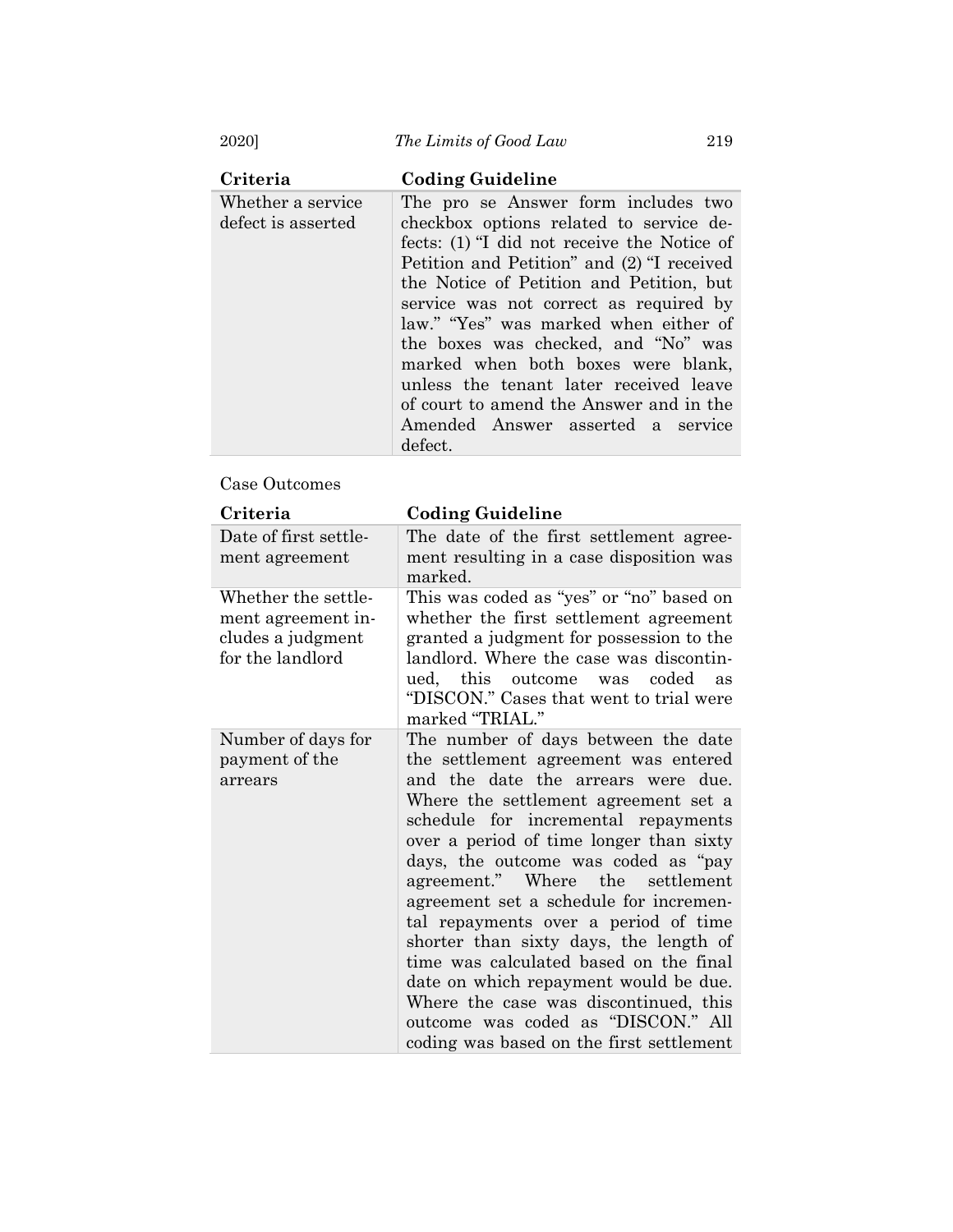| Criteria                                                                                           | <b>Coding Guideline</b>                                                                                                                                                                                                                                                                                                                                                                                                                                                                                                                                                                                                                                                                                                        |
|----------------------------------------------------------------------------------------------------|--------------------------------------------------------------------------------------------------------------------------------------------------------------------------------------------------------------------------------------------------------------------------------------------------------------------------------------------------------------------------------------------------------------------------------------------------------------------------------------------------------------------------------------------------------------------------------------------------------------------------------------------------------------------------------------------------------------------------------|
|                                                                                                    | agreement. Cases that went to trial were<br>marked "TRIAL."                                                                                                                                                                                                                                                                                                                                                                                                                                                                                                                                                                                                                                                                    |
| Amount of arrears<br>owed                                                                          | The amount owed was as stated on the<br>settlement agreement as the amount of<br>arrears due and owing. Where a rent<br>abatement was awarded, the abatement<br>amount was not reflected. Ongoing use<br>and occupancy also was not included.<br>"DISCON" was coded for discontinued<br>cases. All coding was based on the first<br>settlement agreement.                                                                                                                                                                                                                                                                                                                                                                      |
| Whether the settle-<br>ment agreement re-<br>quires the landlord<br>to make substantial<br>repairs | This was coded as "yes"/"no." "Yes" was<br>coded where the settlement agreement<br>included repairs of conditions that quali-<br>fy as rent impairing pursuant to NY<br>Multiple Dwelling Law § 302-a. "Yes"<br>was also coded where the agreement in-<br>cluded repairs of conditions that have<br>been found to constitute a violation of<br>the warranty of habitability, which in-<br>cludes, inter alia: lack of heat and/or hot<br>water; flooding; fumes and/or smoke,<br>leaking gas; lead paint; bedbugs; mold;<br>broken appliances (for example, refriger-<br>ator or stove); cockroaches; secondhand<br>smoke; mice and/or rats; noise and/or<br>dust; failure to install kitchen facilities,<br>and broken locks. |
| Whether there are<br>multiple settlement<br>agreements                                             | This was coded as "yes" or "no" only if<br>the first settlement agreement included<br>substantial repairs. "NA" was marked<br>if the first settlement agreement did<br>not include substantial repairs or was a<br>discontinuance.                                                                                                                                                                                                                                                                                                                                                                                                                                                                                             |
| Same repairs in<br>multiple settlement<br>agreements                                               | Coded as "yes" if there are multiple set-<br>tlement agreements and a subsequent<br>settlement agreement requires the land-<br>lord to make the same repairs as re-<br>quired by the first settlement agreement<br>and the access dates in the first settle-<br>ment agreement have passed. Marked as<br>"no" if there are substantial repairs in                                                                                                                                                                                                                                                                                                                                                                              |